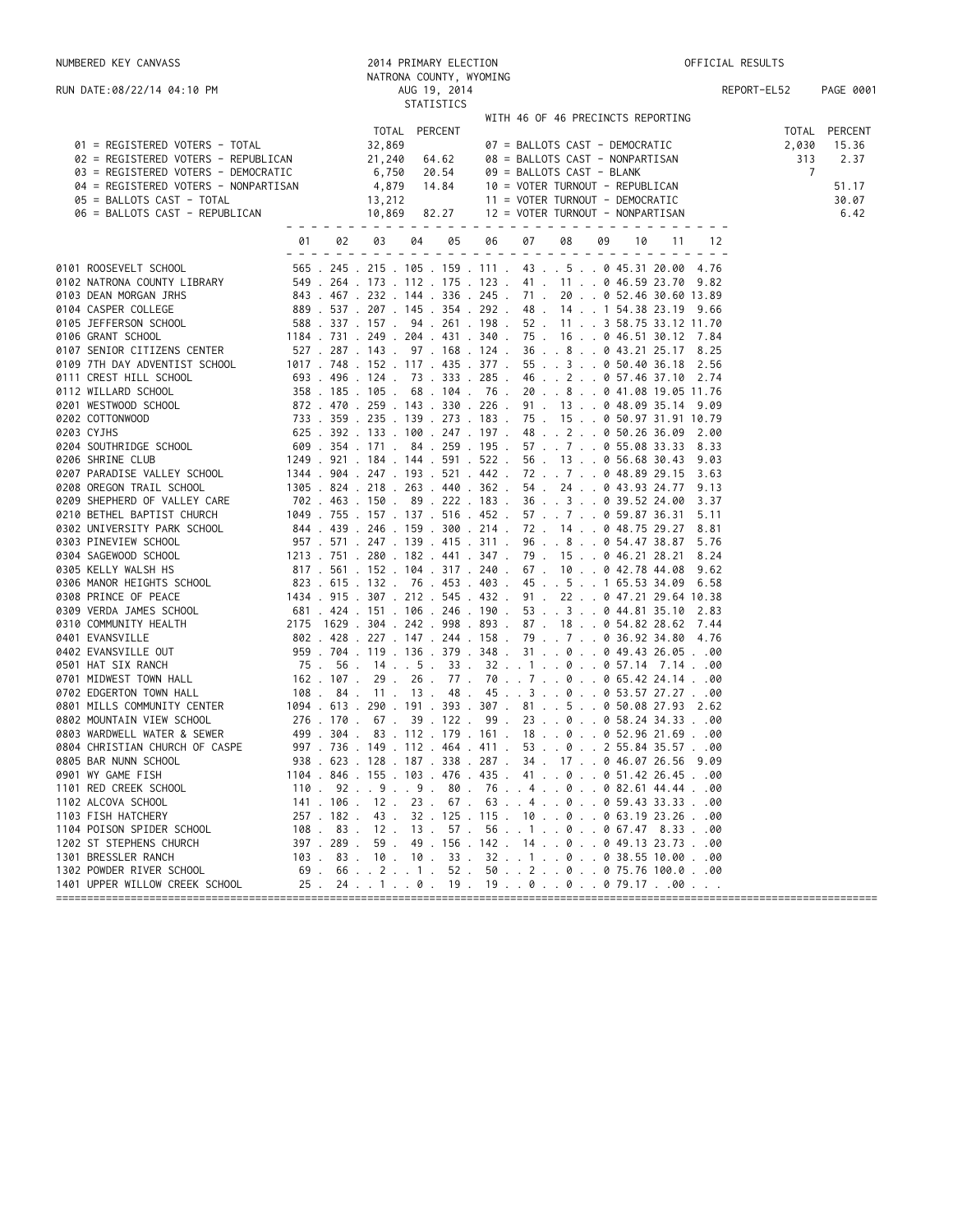| NUMBERED KEY CANVASS                                                                                                                    |                                                                                         |                                  | 2014 PRIMARY ELECTION |                     |                         |                   |                     | OFFICIAL RESULTS                  |  |             |               |
|-----------------------------------------------------------------------------------------------------------------------------------------|-----------------------------------------------------------------------------------------|----------------------------------|-----------------------|---------------------|-------------------------|-------------------|---------------------|-----------------------------------|--|-------------|---------------|
|                                                                                                                                         |                                                                                         |                                  |                       |                     | NATRONA COUNTY, WYOMING |                   |                     |                                   |  |             |               |
| RUN DATE:08/22/14 04:10 PM                                                                                                              |                                                                                         |                                  |                       |                     | AUG 19, 2014            |                   |                     |                                   |  | REPORT-EL52 | PAGE 0002     |
|                                                                                                                                         |                                                                                         |                                  |                       |                     | REPUBLICAN              |                   |                     |                                   |  |             |               |
|                                                                                                                                         |                                                                                         |                                  |                       |                     |                         |                   |                     | WITH 46 OF 46 PRECINCTS REPORTING |  |             |               |
|                                                                                                                                         |                                                                                         |                                  |                       | VOTES PERCENT       |                         |                   |                     |                                   |  |             | VOTES PERCENT |
| UNITED STATES SENATOR                                                                                                                   |                                                                                         |                                  |                       |                     |                         |                   |                     |                                   |  |             |               |
| VOTE FOR $()$ 1<br>01 = THOMAS BLEMING                                                                                                  |                                                                                         |                                  | 457                   |                     | 4.20                    |                   |                     | $05 = BRYAN E. MILLER$            |  | 1,193       | 10.98         |
| 02 = ARTHUR BRUCE CLIFTON                                                                                                               |                                                                                         |                                  | 152                   |                     | 1.40                    |                   | $06 = WRITE-IN$     |                                   |  | 29          | . 27          |
| 03 = MIKE ENZI                                                                                                                          |                                                                                         |                                  | 8,397                 |                     | 77.26                   |                   | 07 = OVER VOTES     |                                   |  | 9           | .08           |
| 04 = JAMES 'COALTRAIN' GREGORY                                                                                                          |                                                                                         |                                  | 310                   |                     | 2.85                    |                   |                     | 08 = UNDER VOTES                  |  | 322         | 2.96          |
|                                                                                                                                         |                                                                                         |                                  |                       |                     |                         |                   |                     |                                   |  |             |               |
|                                                                                                                                         | 01                                                                                      |                                  | 02 03                 | 04                  | 05                      | 06                | 07                  | 08                                |  |             |               |
|                                                                                                                                         | ---------                                                                               |                                  |                       |                     |                         |                   |                     | $- - - -$                         |  |             |               |
|                                                                                                                                         |                                                                                         | $\overline{2}$                   | 73                    | 3                   | 17                      | 0                 | 0                   | $\overline{1}$                    |  |             |               |
| 215<br>0102 NATRONA COUNTY LIBRARY<br>0103 DEAN MORGAN JRHS<br>0104 CASPER COUNTERS                                                     |                                                                                         | 3<br>3                           | 81<br>188             | 8<br>3              | 12<br>30                | 0                 | $\overline{1}$      | - 6                               |  |             |               |
| 0104 CASPER COLLEGE                                                                                                                     | $\begin{array}{c} 9 \\ 11 \\ 7 \end{array}$                                             | 4                                | 234                   | 7                   | 22                      | $\mathbf{1}$<br>4 | $\overline{1}$<br>0 | 10<br>10                          |  |             |               |
| 0105 JEFFERSON SCHOOL                                                                                                                   |                                                                                         | $\mathbf{1}$                     | 158                   | 0                   | 16                      | $\mathbf{1}$      | 0                   | 15                                |  |             |               |
| 0106 GRANT SCHOOL                                                                                                                       | 15                                                                                      | 5                                | 251                   | 12                  | 44                      | 0                 | $\mathbf{1}$        | 12                                |  |             |               |
| 0107 SENIOR CITIZENS CENTER 8                                                                                                           |                                                                                         | 3                                | - 76                  | 4                   | 25                      | 0                 | 0                   | - 8                               |  |             |               |
|                                                                                                                                         |                                                                                         | 2                                | 323                   | 4                   | 30                      | $\mathbf{1}$      | 0                   | $\overline{7}$                    |  |             |               |
|                                                                                                                                         |                                                                                         | 5                                | 234                   | 6                   | 19                      | 0                 | 0                   | 11                                |  |             |               |
|                                                                                                                                         |                                                                                         | $\mathbf{1}$                     | 52                    | 2                   | 12                      | 0                 | 0                   | 2                                 |  |             |               |
| 0109 7TH DAY ADVENTIST SCHOOL 10<br>0111 CREST HILL SCHOOL 10<br>0112 WILLARD SCHOOL 7<br>0201 WESTWOOD SCHOOL 11<br>0202 COTTONWOOD 12 |                                                                                         | 3                                | 169                   | 5                   | 32                      | 0                 | 0                   | 6                                 |  |             |               |
|                                                                                                                                         |                                                                                         | 7                                | 126                   | 6                   | 23                      | $\mathbf{1}$      | 1                   | $\overline{7}$                    |  |             |               |
| 0203 CYJHS                                                                                                                              | $\overline{4}$                                                                          | 3                                | 166                   | 5                   | 12                      | $\mathbf{1}$      | $\mathbf{1}$        | 5                                 |  |             |               |
| 0204 SOUTHRIDGE SCHOOL                                                                                                                  | - 9                                                                                     | 4                                | 145                   | 7                   | 18                      | 3                 | 0                   | 9                                 |  |             |               |
| 0206 SHRINE CLUB                                                                                                                        | $\begin{array}{r} 9 \\ 17 \\ 23 \\ 12 \\ 13 \\ 10 \\ 22 \\ 14 \\ 6 \\ 6 \\ \end{array}$ | 3                                | 420                   | 13                  | 54                      | $\mathbf{1}$      | $\mathbf{1}$        | 13                                |  |             |               |
| 0207 PARADISE VALLEY SCHOOL                                                                                                             |                                                                                         | 8                                | 342                   | 13                  | 51                      | $\mathbf{1}$      | 0                   | 9                                 |  |             |               |
| 0208 OREGON TRAIL SCHOOL                                                                                                                |                                                                                         | 5                                | 273                   | 7                   | 46                      | 0                 | 0                   | 8                                 |  |             |               |
| 0209 SHEPHERD OF VALLEY CARE                                                                                                            |                                                                                         | $\overline{2}$                   | 131                   | 10                  | 23                      | 0                 | 0                   | 5                                 |  |             |               |
| 0210 BETHEL BAPTIST CHURCH                                                                                                              |                                                                                         | 3                                | 365                   | 10                  | 47                      | 2                 | 0                   | 12                                |  |             |               |
| 0302 UNIVERSITY PARK SCHOOL                                                                                                             |                                                                                         | $\overline{2}$                   | 160                   | 10                  | 25                      | 0                 | 0                   | $\overline{7}$                    |  |             |               |
| 0303 PINEVIEW SCHOOL                                                                                                                    |                                                                                         | 4                                | 228                   | 9                   | 42                      | 0                 | 0                   | 6                                 |  |             |               |
| 0304 SAGEWOOD SCHOOL                                                                                                                    |                                                                                         | 6                                | 274                   | 8                   | 38                      | $\mathbf{1}$      | 0                   | 6                                 |  |             |               |
| 0305 KELLY WALSH HS                                                                                                                     | 6                                                                                       | 4                                | 202                   | 3                   | 21                      | 0                 | 0                   | 4                                 |  |             |               |
| 14<br>0306 MANOR HEIGHTS SCHOOL                                                                                                         |                                                                                         | $\overline{2}$                   | 329                   | 4                   | 32                      | $\mathbf{1}$      | 0                   | 21                                |  |             |               |
| 0308 PRINCE OF PEACE                                                                                                                    | - 9                                                                                     | $\overline{2}$                   | 348                   | 19                  | 44                      | 0                 | 0                   | 10                                |  |             |               |
| 0309 VERDA JAMES SCHOOL                                                                                                                 | 8 <sup>8</sup>                                                                          | 3                                | 154                   | $\overline{1}$      | 21                      | 0                 | 0                   | $\overline{\mathbf{3}}$           |  |             |               |
| 0310 COMMUNITY HEALTH                                                                                                                   | 26                                                                                      | 8                                | 731                   | 17                  | 75                      | 4                 | 0                   | 32                                |  |             |               |
| 0401 EVANSVILLE                                                                                                                         | 8                                                                                       | 3                                | 113                   | 13                  | 20                      | 0                 | 0                   | $\overline{1}$                    |  |             |               |
| 0402 EVANSVILLE OUT                                                                                                                     | 12                                                                                      | 4                                | 258                   | 13                  | 46                      | $\mathbf{1}$      | $\mathbf{1}$        | 13                                |  |             |               |
| 0501 HAT SIX RANCH                                                                                                                      | $\overline{\phantom{a}}$<br>$\overline{\phantom{a}}$                                    | $\overline{1}$<br>$\overline{2}$ | 22<br>50              | $\overline{1}$      | - 5                     | 0                 | 0                   | $\overline{1}$<br>$\overline{2}$  |  |             |               |
| 0701 MIDWEST TOWN HALL                                                                                                                  |                                                                                         | 0                                | 39                    | 2<br>$\overline{1}$ | 10<br>$\overline{2}$    | $\mathbf{1}$<br>0 | 0<br>$\mathbf{1}$   | 0                                 |  |             |               |
| 0702 EDGERTON TOWN HALL 2<br>0801 MILLS COMMUNITY CENTER 18                                                                             |                                                                                         | 12                               | 227                   | 18                  | 26                      | 2                 | $\mathbf{1}$        | 3                                 |  |             |               |
| 0802 MOUNTAIN VIEW SCHOOL                                                                                                               | 8                                                                                       | 0                                | 67                    | 3                   | 16                      | 0                 | 0                   | 5                                 |  |             |               |
| $\frac{1}{13}$<br>0803 WARDWELL WATER & SEWER                                                                                           |                                                                                         | 2                                | 109                   | 11                  | 23                      | 0                 | 0                   | 3                                 |  |             |               |
| 0804 CHRISTIAN CHURCH OF CASPE                                                                                                          | 19                                                                                      | 4                                | 308                   | 16                  | 55                      | 0                 | 0                   | 9                                 |  |             |               |
| 0805 BAR NUNN SCHOOL                                                                                                                    | 7                                                                                       | 2                                | 215                   | 10                  | 41                      | 0                 | 0                   | 12                                |  |             |               |
| 0901 WY GAME FISH                                                                                                                       | 13                                                                                      | 9                                | 337                   | 10                  | 48                      | 2                 | 0                   | 16                                |  |             |               |
| 1101 RED CREEK SCHOOL                                                                                                                   | 2                                                                                       | 1                                | 67                    | 3                   | 3                       | 0                 | 0                   | 0                                 |  |             |               |
| 1102 ALCOVA SCHOOL                                                                                                                      | 2                                                                                       | 0                                | 50                    | 3                   | 7                       | 0                 | 0                   | 1                                 |  |             |               |
| 1103 FISH HATCHERY                                                                                                                      | 3                                                                                       | $\overline{2}$                   | 90                    | 2                   | 16                      | 0                 | 0                   | 2                                 |  |             |               |
| 1104 POISON SPIDER SCHOOL                                                                                                               | 8                                                                                       | 1                                | 34                    | 2                   | 11                      | 0                 | 0                   | 0                                 |  |             |               |
| 1202 ST STEPHENS CHURCH                                                                                                                 | 3                                                                                       | 5                                | 105                   | 2                   | 22                      | 1                 | 0                   | 4                                 |  |             |               |
| 1301 BRESSLER RANCH                                                                                                                     | 0                                                                                       | 2                                | 22                    | 0                   | 7                       | 0                 | 0                   | $\mathbf{1}$                      |  |             |               |
| 1302 POWDER RIVER SCHOOL                                                                                                                | -1                                                                                      | 4                                | 36                    | 3                   | 4                       | 0                 | 0                   | 2                                 |  |             |               |
| 1401 UPPER WILLOW CREEK SCHOOL                                                                                                          | 1                                                                                       | 0                                | 15                    | 1                   | 0                       | 0                 | 0                   | $\overline{c}$                    |  |             |               |
|                                                                                                                                         |                                                                                         |                                  |                       |                     |                         |                   |                     |                                   |  |             |               |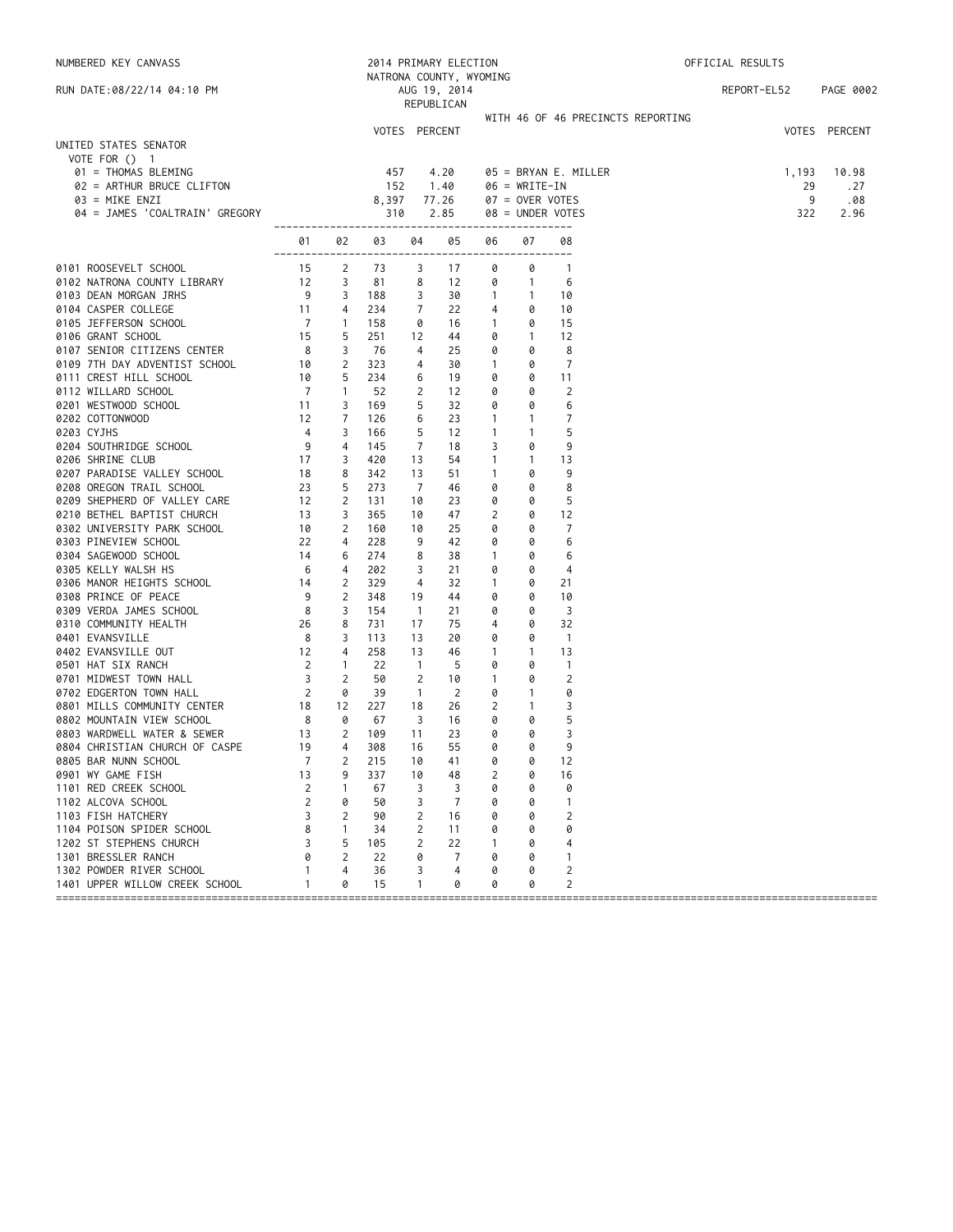| NUMBERED KEY CANVASS                        |                 |          | 2014 PRIMARY ELECTION          |                   |                            |                                       | OFFICIAL RESULTS |               |  |
|---------------------------------------------|-----------------|----------|--------------------------------|-------------------|----------------------------|---------------------------------------|------------------|---------------|--|
|                                             |                 |          |                                |                   | NATRONA COUNTY, WYOMING    |                                       |                  | PAGE 0003     |  |
| RUN DATE:08/22/14 04:10 PM                  |                 |          |                                |                   | AUG 19, 2014<br>REPUBLICAN |                                       | REPORT-EL52      |               |  |
|                                             |                 |          |                                |                   |                            | WITH 46 OF 46 PRECINCTS REPORTING     |                  |               |  |
|                                             |                 |          |                                |                   | VOTES PERCENT              |                                       |                  | VOTES PERCENT |  |
| UNITED STATES REPRESENTATIVE                |                 |          |                                |                   |                            |                                       |                  |               |  |
| VOTE FOR () 1                               |                 |          |                                |                   |                            |                                       |                  |               |  |
| 01 = CYNTHIA LUMMIS                         |                 |          | 7,445                          |                   | 68.50                      |                                       | 9                |               |  |
| 02 = JASON ADAM SENTENEY<br>$03 = WRITE-IN$ |                 |          | 2,916<br>29                    |                   | 26.83<br>.27               | $04 =$ OVER VOTES<br>05 = UNDER VOTES | 470              | .08<br>4.32   |  |
|                                             |                 |          | ------------------------------ |                   |                            |                                       |                  |               |  |
|                                             | 01              | 02       | 03                             | 04                | 05                         |                                       |                  |               |  |
| 0101 ROOSEVELT SCHOOL                       | ---------<br>53 | 57       | 0                              | 0                 | ---<br>$\overline{1}$      |                                       |                  |               |  |
| 0102 NATRONA COUNTY LIBRARY                 | 61              | 52       | $\overline{1}$                 | 0                 | 9                          |                                       |                  |               |  |
| 0103 DEAN MORGAN JRHS                       | 168             | 62       | 0                              | 0                 | 15                         |                                       |                  |               |  |
| 0104 CASPER COLLEGE                         | 210             | 62       | 4                              | 0                 | 16                         |                                       |                  |               |  |
| 0105 JEFFERSON SCHOOL                       | 123             | 49       | 0                              | 0                 | 26                         |                                       |                  |               |  |
| 0106 GRANT SCHOOL                           | 228             | 100      | 0                              | 0                 | 12                         |                                       |                  |               |  |
| 0107 SENIOR CITIZENS CENTER                 | 70              | 44       | -1                             | 0                 | 9                          |                                       |                  |               |  |
| 0109 7TH DAY ADVENTIST SCHOOL               | 287             | 78       | $\overline{2}$                 | 0                 | 10                         |                                       |                  |               |  |
| 0111 CREST HILL SCHOOL                      | 206             | 62       | 0                              | 0                 | 17                         |                                       |                  |               |  |
| 0112 WILLARD SCHOOL                         | - 51            | 24       | 0                              | 0                 | $\overline{1}$             |                                       |                  |               |  |
| 0201 WESTWOOD SCHOOL                        | 138             | 81       | 0                              | 0                 | 7                          |                                       |                  |               |  |
| 0202 COTTONWOOD                             | - 98            | 75       | 2                              | 0                 | 8                          |                                       |                  |               |  |
| 0203 CYJHS                                  | 146             | 41       | 0                              | 0                 | 10                         |                                       |                  |               |  |
| 0204 SOUTHRIDGE SCHOOL                      | 131             | 53       | 2                              | $\mathbf{1}$      | 8                          |                                       |                  |               |  |
| 0206 SHRINE CLUB                            | 391             | 113      | $\mathbf{1}$                   | 0                 | 17                         |                                       |                  |               |  |
| 0207 PARADISE VALLEY SCHOOL                 | 296             | 129      | 0                              | 0                 | 17                         |                                       |                  |               |  |
| 0208 OREGON TRAIL SCHOOL                    | 246             | 101      | 2                              | 0                 | 13                         |                                       |                  |               |  |
| 0209 SHEPHERD OF VALLEY CARE                | 112             | 65       | -1                             | 0                 | 5                          |                                       |                  |               |  |
| 0210 BETHEL BAPTIST CHURCH                  | 344             | 82       | 2                              | 0                 | 24                         |                                       |                  |               |  |
| 0302 UNIVERSITY PARK SCHOOL                 | 124             | 75       | $\mathbf{1}$                   | 1                 | 13                         |                                       |                  |               |  |
| 0303 PINEVIEW SCHOOL                        | 193             | 103      | 0                              | $\mathbf{1}$      | 14                         |                                       |                  |               |  |
| 0304 SAGEWOOD SCHOOL                        | 248             | 88       | 0                              | 0                 | 11                         |                                       |                  |               |  |
| 0305 KELLY WALSH HS                         | 183             | 51       | $\mathbf{1}$                   | 0                 | -5                         |                                       |                  |               |  |
| 0306 MANOR HEIGHTS SCHOOL                   | 290             | 87       | 0                              | 0                 | 26                         |                                       |                  |               |  |
| 0308 PRINCE OF PEACE                        | 282             | 125      | 2                              | 0                 | 23                         |                                       |                  |               |  |
| 0309 VERDA JAMES SCHOOL                     | 143             | 43       | 0                              | 0                 | $\overline{4}$             |                                       |                  |               |  |
| 0310 COMMUNITY HEALTH                       | 670             | 171      | 4                              | $\mathbf{1}$<br>2 | 47                         |                                       |                  |               |  |
| 0401 EVANSVILLE<br>0402 EVANSVILLE OUT      | - 95<br>241     | 58<br>89 | 0<br>$\mathbf{1}$              |                   | 3<br>16                    |                                       |                  |               |  |
| 0501 HAT SIX RANCH                          | 22              | 8        | 0                              | $\mathbf{1}$<br>0 | 2                          |                                       |                  |               |  |
| 0701 MIDWEST TOWN HALL                      | 47              | 21       | 0                              | 0                 | $\overline{2}$             |                                       |                  |               |  |
| 0702 EDGERTON TOWN HALL                     | -32             | 13       | 0                              | 0                 | 0                          |                                       |                  |               |  |
| 0801 MILLS COMMUNITY CENTER                 | 188             | 109      | $\mathbf{1}$                   | 0                 | 9                          |                                       |                  |               |  |
| 0802 MOUNTAIN VIEW SCHOOL                   | 67              | 29       | 0                              | 0                 | 3                          |                                       |                  |               |  |
| 0803 WARDWELL WATER & SEWER                 | 98              | 58       | 0                              | 0                 | 5                          |                                       |                  |               |  |
| 0804 CHRISTIAN CHURCH OF CASPE              | 269             | 129      | 0                              | 0                 | 13                         |                                       |                  |               |  |
| 0805 BAR NUNN SCHOOL                        | 182             | 94       | $\mathbf{1}$                   | 0                 | 10                         |                                       |                  |               |  |
| 0901 WY GAME FISH                           | 309             | 110      | 0                              |                   | 15                         |                                       |                  |               |  |
| 1101 RED CREEK SCHOOL                       | 56              | 13       | 0                              | 0                 | 7                          |                                       |                  |               |  |
| 1102 ALCOVA SCHOOL                          | 54              | 8        | 0                              |                   | -1                         |                                       |                  |               |  |
| 1103 FISH HATCHERY                          | 84              | 27       | 0                              |                   | 4                          |                                       |                  |               |  |
| 1104 POISON SPIDER SCHOOL                   | 38              | 18       | 0                              |                   | 0                          |                                       |                  |               |  |
| 1202 ST STEPHENS CHURCH                     | 108             | 30       | 0                              |                   | 4                          |                                       |                  |               |  |
| 1301 BRESSLER RANCH                         | 15              | 15       | 0                              |                   | 2                          |                                       |                  |               |  |
| 1302 POWDER RIVER SCHOOL                    | 30              | 14       | 0                              |                   | 5                          |                                       |                  |               |  |
| 1401 UPPER WILLOW CREEK SCHOOL              | 18              | 0        | 0                              | 0                 | -1                         |                                       |                  |               |  |
|                                             |                 |          |                                |                   |                            |                                       |                  |               |  |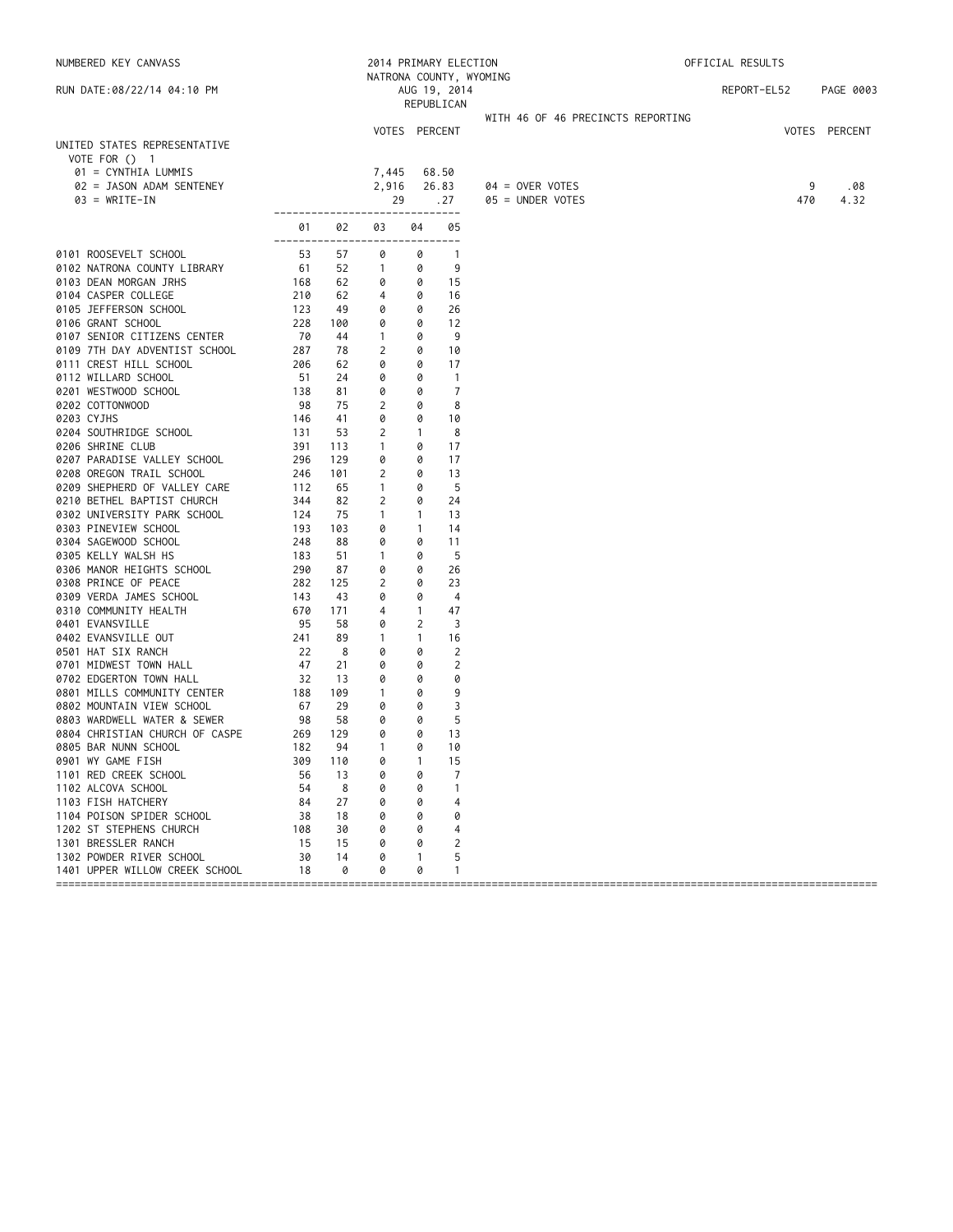|          | NUMBERED KEY CANVASS                            | 2014 PRIMARY ELECTION |                |               |                   | OFFICIAL RESULTS           |                                   |  |                     |               |
|----------|-------------------------------------------------|-----------------------|----------------|---------------|-------------------|----------------------------|-----------------------------------|--|---------------------|---------------|
|          | RUN DATE:08/22/14 04:10 PM                      |                       |                |               |                   | NATRONA COUNTY, WYOMING    |                                   |  | REPORT-EL52         | PAGE 0004     |
|          |                                                 |                       |                |               |                   | AUG 19, 2014<br>REPUBLICAN |                                   |  |                     |               |
|          |                                                 |                       |                |               |                   |                            | WITH 46 OF 46 PRECINCTS REPORTING |  |                     |               |
|          |                                                 |                       |                | VOTES PERCENT |                   |                            |                                   |  |                     | VOTES PERCENT |
| GOVERNOR |                                                 |                       |                |               |                   |                            |                                   |  |                     |               |
|          | VOTE FOR $()$ 1                                 |                       |                |               |                   |                            |                                   |  |                     |               |
|          | 01 = TAYLOR H. HAYNES                           |                       |                | 3,017         |                   | 27.76                      | $04 = WRITE-IN$                   |  | 28                  | . 26          |
|          | $02 = CINDY HILL$                               |                       |                | 817           |                   | 7.52<br>63.20              | $05 =$ OVER VOTES                 |  | $\mathbf{1}$<br>137 | .01           |
|          | $03 = MATT MEAD$                                | -------------------   |                | 6,869         |                   | --------------             | 06 = UNDER VOTES                  |  |                     | 1.26          |
|          |                                                 | 01                    | 02             | 03            | 04                | 05                         | 06                                |  |                     |               |
|          | 0101 ROOSEVELT SCHOOL                           | 37                    | 14             | 59            | 0                 | 0                          | $\mathbf{1}$                      |  |                     |               |
|          | 0102 NATRONA COUNTY LIBRARY                     | 40                    | 9              | 68            | 4                 | 0                          | 2                                 |  |                     |               |
|          | 0103 DEAN MORGAN JRHS                           | 64                    | 28             | 151           | $\mathbf{1}$      | 0                          | $\mathbf{1}$                      |  |                     |               |
|          | 0104 CASPER COLLEGE                             | 49                    | 17             | 220           | 2                 | 0                          | 4                                 |  |                     |               |
|          | 0105 JEFFERSON SCHOOL                           | 48                    | 9              | 134           | $\mathbf{1}$      | 0                          | 6                                 |  |                     |               |
|          | 0106 GRANT SCHOOL                               | 117                   | 31             | 185           | $\mathbf{1}$      | 0                          | 6                                 |  |                     |               |
|          | 0107 SENIOR CITIZENS CENTER                     | -49                   | 12             | 62            | 0                 | 0                          | 1                                 |  |                     |               |
|          | 0109 7TH DAY ADVENTIST SCHOOL                   | 82                    | 18             | 274           | $\mathbf{1}$      | 0                          | 2                                 |  |                     |               |
|          | 0111 CREST HILL SCHOOL                          | 67                    | 13             | 201           | 0                 | 0                          | 4                                 |  |                     |               |
|          | 0112 WILLARD SCHOOL                             | 28                    | 9              | 39            | 0                 | 0                          | 0                                 |  |                     |               |
|          | 0201 WESTWOOD SCHOOL                            | 60                    | 18             | 142           | 0                 | 0                          | 6                                 |  |                     |               |
|          | 0202 COTTONWOOD                                 | 59                    | 21             | 101           | 0                 | 0                          | 2                                 |  |                     |               |
|          | 0203 CYJHS<br>0204 SOUTHRIDGE SCHOOL            | 52<br>-49             | 15<br>14       | 126<br>129    | 0<br>$\mathbf{1}$ | 0<br>0                     | 4<br>2                            |  |                     |               |
|          | 0206 SHRINE CLUB                                | 129                   | 23             | 368           | $\mathbf{1}$      | 0                          | 1                                 |  |                     |               |
|          | 0207 PARADISE VALLEY SCHOOL                     | 126                   | 42             | 268           | $\mathbf{1}$      | 0                          | 5                                 |  |                     |               |
|          | 0208 OREGON TRAIL SCHOOL                        | 130                   | 28             | 195           | 3                 | $\mathbf{1}$               | 5                                 |  |                     |               |
|          | 0209 SHEPHERD OF VALLEY CARE                    | 60                    | 21             | 100           | 0                 | 0                          | $\overline{2}$                    |  |                     |               |
|          | 0210 BETHEL BAPTIST CHURCH                      | 99                    | 22             | 324           | $\mathbf{1}$      | 0                          | 6                                 |  |                     |               |
|          | 0302 UNIVERSITY PARK SCHOOL                     | 78                    | 21             | 113           | 0                 | 0                          | 2                                 |  |                     |               |
|          | 0303 PINEVIEW SCHOOL                            | -89                   | 31             | 185           | 0                 | 0                          | 6                                 |  |                     |               |
|          | 0304 SAGEWOOD SCHOOL                            | 118                   | 29             | 193           | $\mathbf{1}$      | 0                          | 6                                 |  |                     |               |
|          | 0305 KELLY WALSH HS                             | 57                    | 15             | 165           | 0                 | 0                          | 3                                 |  |                     |               |
|          | 0306 MANOR HEIGHTS SCHOOL                       | 67                    | 22             | 309           | 0                 | 0                          | 5                                 |  |                     |               |
|          | 0308 PRINCE OF PEACE                            | 105                   | 30             | 292           | $\mathbf{1}$      | 0                          | 4                                 |  |                     |               |
|          | 0309 VERDA JAMES SCHOOL                         | - 44                  | 16             | 126           | 2                 | 0                          | $\overline{2}$                    |  |                     |               |
|          | 0310 COMMUNITY HEALTH                           | 176                   | 34             | 671           | $\mathbf{1}$      | 0                          | 11                                |  |                     |               |
|          | 0401 EVANSVILLE<br>0402 EVANSVILLE OUT          | - 46<br>117           | 22<br>21       | 88<br>207     | $\mathbf{1}$<br>0 | 0<br>0                     | $\mathbf{1}$<br>3                 |  |                     |               |
|          | 0501 HAT SIX RANCH                              | $\overline{4}$        | $\overline{1}$ | 27            | 0                 | 0                          | 0                                 |  |                     |               |
|          | 0701 MIDWEST TOWN HALL                          | 34                    | 4              | 30            | 0                 | 0                          | 2                                 |  |                     |               |
|          | 0702 EDGERTON TOWN HALL                         | -14                   | 3              | 26            | 0                 | 0                          | $\overline{2}$                    |  |                     |               |
|          | 0801 MILLS COMMUNITY CENTER                     | 100                   | 41             | 160           | 3                 | 0                          | 3                                 |  |                     |               |
|          | 0802 MOUNTAIN VIEW SCHOOL                       | 37                    | 11             | 49            | 0                 | 0                          | 2                                 |  |                     |               |
|          | 0803 WARDWELL WATER & SEWER                     | 59                    | 18             | 81            | 1                 | 0                          | $\overline{c}$                    |  |                     |               |
|          | 0804 CHRISTIAN CHURCH OF CASPE                  | 126                   | 44             | 237           | $\mathbf{1}$      | 0                          | 3                                 |  |                     |               |
|          | 0805 BAR NUNN SCHOOL                            | 122                   | 21             | 139           | 0                 | 0                          | 5                                 |  |                     |               |
|          | 0901 WY GAME FISH                               | 123                   | 32             | 272           | Ø                 | 0                          | 8                                 |  |                     |               |
|          | 1101 RED CREEK SCHOOL                           | 17                    | $\mathbf{1}$   | 58            | 0                 | 0                          | 0                                 |  |                     |               |
|          | 1102 ALCOVA SCHOOL                              | 11                    | 6              | 46            |                   | 0                          | 0                                 |  |                     |               |
|          | 1103 FISH HATCHERY                              | 38                    | 5              | 72            |                   | 0                          | 0                                 |  |                     |               |
|          | 1104 POISON SPIDER SCHOOL                       | 22                    | 8              | 25            |                   | 0                          | 1                                 |  |                     |               |
|          | 1202 ST STEPHENS CHURCH                         | 42                    | 9              | 88            |                   | 0                          | 3                                 |  |                     |               |
|          | 1301 BRESSLER RANCH<br>1302 POWDER RIVER SCHOOL | 13<br>9               | 3<br>5         | 16<br>33      | Ø<br>Ø            | 0<br>0                     | 0<br>3                            |  |                     |               |
|          | 1401 UPPER WILLOW CREEK SCHOOL                  | $\overline{4}$        | 0              | 15            | 0                 | 0                          | 0                                 |  |                     |               |
|          |                                                 |                       |                |               |                   |                            |                                   |  |                     |               |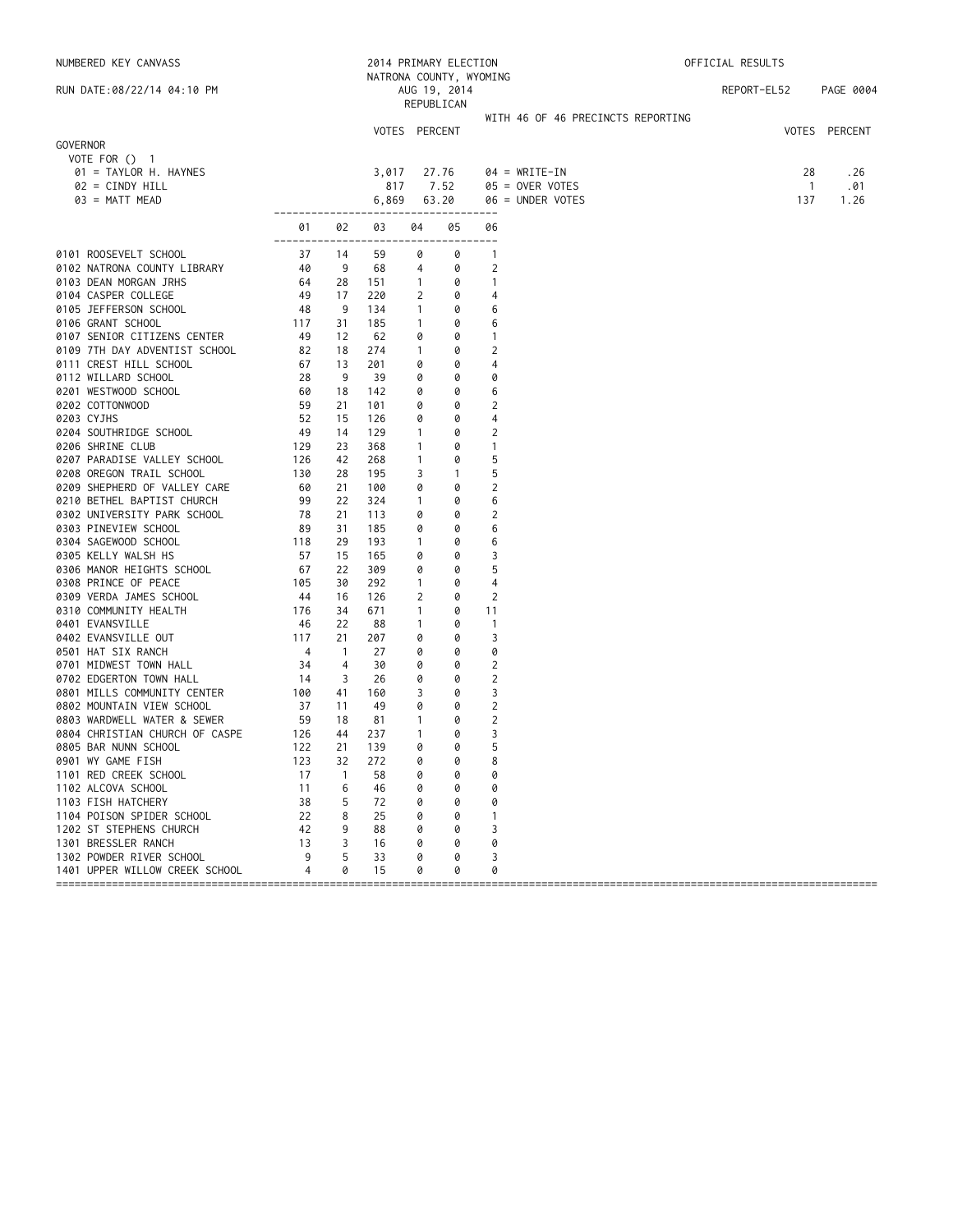| NUMBERED KEY CANVASS                      |                              |                |               |          | 2014 PRIMARY ELECTION      |              |                                   | OFFICIAL RESULTS |               |
|-------------------------------------------|------------------------------|----------------|---------------|----------|----------------------------|--------------|-----------------------------------|------------------|---------------|
|                                           |                              |                |               |          | NATRONA COUNTY, WYOMING    |              |                                   |                  |               |
| RUN DATE:08/22/14 04:10 PM                |                              |                |               |          | AUG 19, 2014<br>REPUBLICAN |              |                                   | REPORT-EL52      | PAGE 0005     |
|                                           |                              |                |               |          |                            |              | WITH 46 OF 46 PRECINCTS REPORTING |                  |               |
|                                           |                              |                | VOTES PERCENT |          |                            |              |                                   |                  | VOTES PERCENT |
| SECRETARY OF STATE                        |                              |                |               |          |                            |              |                                   |                  |               |
| VOTE FOR () 1                             |                              |                |               |          |                            |              |                                   |                  |               |
| 01 = ED BUCHANAN                          |                              |                | 2,327         |          | 21.41                      |              |                                   |                  |               |
| 02 = PETE ILLOWAY                         |                              |                | 2,413         |          | 22.20                      |              | $05 = WRITE-IN$                   | 18               | . 17          |
| $03 = ED$ MURRAY                          |                              |                | 4,376         |          | 40.26                      |              | $06 =$ OVER VOTES                 | 5                | .05           |
| 04 = CLARK STITH                          |                              |                | 1,039         |          | 9.56                       |              | 07 = UNDER VOTES                  | 691              | 6.36          |
|                                           | -------------                |                |               |          |                            |              |                                   |                  |               |
|                                           | 01<br>-------                | 02             | 03            | 04       | 05                         | 06           | 07<br>----                        |                  |               |
| 0101 ROOSEVELT SCHOOL                     | 38                           | 12             | 45            | 14       | 0                          | 0            | $\overline{2}$                    |                  |               |
| 0102 NATRONA COUNTY LIBRARY               | 24                           | 26             | 49            | 12       | 0                          | 0            | 12                                |                  |               |
| 0103 DEAN MORGAN JRHS                     | 69                           | 64             | 70            | 27       | 0                          | 0            | 15                                |                  |               |
| 0104 CASPER COLLEGE                       | 61                           | 100            | 89            | 25       | 2                          | 0            | 15                                |                  |               |
| 0105 JEFFERSON SCHOOL                     | 30                           | 63             | 70            | 17       | 0                          | 0            | 18                                |                  |               |
| 0106 GRANT SCHOOL                         | 71                           | 72             | 143           | 33       | $\overline{1}$             | 0            | 20                                |                  |               |
| 0107 SENIOR CITIZENS CENTER               | $\frac{1}{29}$               | 23             | 58            | 9        | 0                          | 0            | 5                                 |                  |               |
| 0109 7TH DAY ADVENTIST SCHOOL             | 64                           | 84             | 162           | 39       | 0                          | 0            | 28                                |                  |               |
| 0111 CREST HILL SCHOOL                    | 49                           | 71             | 112           | 34       | 0                          | 0            | 19                                |                  |               |
| 0112 WILLARD SCHOOL                       | 15                           | 17             | 25            | 12       | 0                          | 0            | $\overline{7}$                    |                  |               |
| 0201 WESTWOOD SCHOOL                      | 51                           | 40             | 98            | 17       | 0                          | $\mathbf{1}$ | 19                                |                  |               |
| 0202 COTTONWOOD                           | 42<br>53                     | 30<br>45       | 77            | 24       | 0                          | 0            | 10<br>19                          |                  |               |
| 0203 CYJHS<br>0204 SOUTHRIDGE SCHOOL      | - 46                         | 46             | 61<br>67      | 19<br>15 | 0<br>0                     | 0<br>0       | 21                                |                  |               |
| 0206 SHRINE CLUB                          | 101                          | 143            | 176           | 64       | $\mathbf{1}$               | 0            | 37                                |                  |               |
| 0207 PARADISE VALLEY SCHOOL               | 111                          | 88             | 176           | 45       | $\overline{1}$             | 0            | 21                                |                  |               |
| 0208 OREGON TRAIL SCHOOL                  | 96                           | 63             | 140           | 42       | 3                          | 0            | 18                                |                  |               |
| 0209 SHEPHERD OF VALLEY CARE              | 42                           | 33             | 63            | 32       | 0                          | $\mathbf{1}$ | 12                                |                  |               |
| 0210 BETHEL BAPTIST CHURCH                | 85                           | 145            | 155           | 33       | 2                          | 0            | 32                                |                  |               |
| 0302 UNIVERSITY PARK SCHOOL               |                              | 19             | 121           | 21       | 0                          | 0            | 14                                |                  |               |
| 0303 PINEVIEW SCHOOL                      |                              | 49             | 124           | 45       | $\mathbf{1}$               | 0            | 24                                |                  |               |
| 0304 SAGEWOOD SCHOOL                      | $39$<br>$68$<br>$76$<br>$42$ | 72             | 150           | 25       | 0                          | 0            | 24                                |                  |               |
| 0305 KELLY WALSH HS                       | 42                           | 52             | 112           | 22       | 0                          | 0            | 12                                |                  |               |
| 0306 MANOR HEIGHTS SCHOOL                 | 59                           | 140            | 152           | 30       | 0                          | 0            | 22                                |                  |               |
| 0308 PRINCE OF PEACE                      | 79                           | 93             | 193           | 41       | $\overline{c}$             | 0            | 24                                |                  |               |
| 0309 VERDA JAMES SCHOOL                   | 55                           | 37             | 70            | 14       | $\mathbf{1}$               | 0            | 13                                |                  |               |
| 0310 COMMUNITY HEALTH                     | 134                          | 194            | 466           | 59       | 0                          | $\mathbf{1}$ | 39                                |                  |               |
| 0401 EVANSVILLE                           | 38                           | 24             | 73            | 11       | 0                          | $\mathbf{1}$ | 11                                |                  |               |
| 0402 EVANSVILLE OUT                       | 65                           | 77             | 160           | 26       | 0                          | 0            | 20                                |                  |               |
| 0501 HAT SIX RANCH                        | $\overline{7}$               | 5              | 11            | 5        | 0                          | 0            | 4                                 |                  |               |
| 0701 MIDWEST TOWN HALL                    | 26                           | $\overline{7}$ | 23            | 7        | $\overline{1}$             | 0            | 6                                 |                  |               |
| 0702 EDGERTON TOWN HALL                   | 18                           | 4              | 18            | 3        | 0                          | 0            | 2                                 |                  |               |
| 0801 MILLS COMMUNITY CENTER               | 93                           | 41             | 128           | 30       | $\mathbf{1}$               | 0            | 14                                |                  |               |
| 0802 MOUNTAIN VIEW SCHOOL                 | 17                           | 18             | 37            | 20       | 0                          | 0            | $\overline{7}$                    |                  |               |
| 0803 WARDWELL WATER & SEWER               | 38<br>98                     | 21             | 74            | 18<br>36 | 0<br>0                     | 0<br>0       | 10                                |                  |               |
| 0804 CHRISTIAN CHURCH OF CASPE            |                              | 96             | 162           |          |                            |              | 19                                |                  |               |
| 0805 BAR NUNN SCHOOL<br>0901 WY GAME FISH | 64<br>106                    | 43<br>114      | 118<br>156    | 34<br>31 | 0<br>2                     | 0<br>0       | 28<br>26                          |                  |               |
| 1101 RED CREEK SCHOOL                     | 18                           | 25             | 28            | 0        | 0                          | 0            | 5                                 |                  |               |
| 1102 ALCOVA SCHOOL                        | 23                           | 17             | 14            | 5        | 0                          | 0            | 4                                 |                  |               |
| 1103 FISH HATCHERY                        | 29                           | 31             | 37            | 13       | 0                          | -1           | 4                                 |                  |               |
| 1104 POISON SPIDER SCHOOL                 | 20                           | 7              | 19            | 7        | 0                          | 0            | 3                                 |                  |               |
| 1202 ST STEPHENS CHURCH                   | 24                           | 30             | 63            | 14       | 0                          | 0            | 11                                |                  |               |
| 1301 BRESSLER RANCH                       | 4                            | 8              | 14            | 3        | 0                          | 0            | 3                                 |                  |               |
| 1302 POWDER RIVER SCHOOL                  | 9                            | 10             | 16            | 5        | 0                          | 0            | 10                                |                  |               |
| 1401 UPPER WILLOW CREEK SCHOOL            | $\mathbf{1}$                 | 14             | $\mathbf{1}$  | 1        | 0                          | 0            | 2                                 |                  |               |
|                                           |                              |                |               |          |                            |              |                                   |                  |               |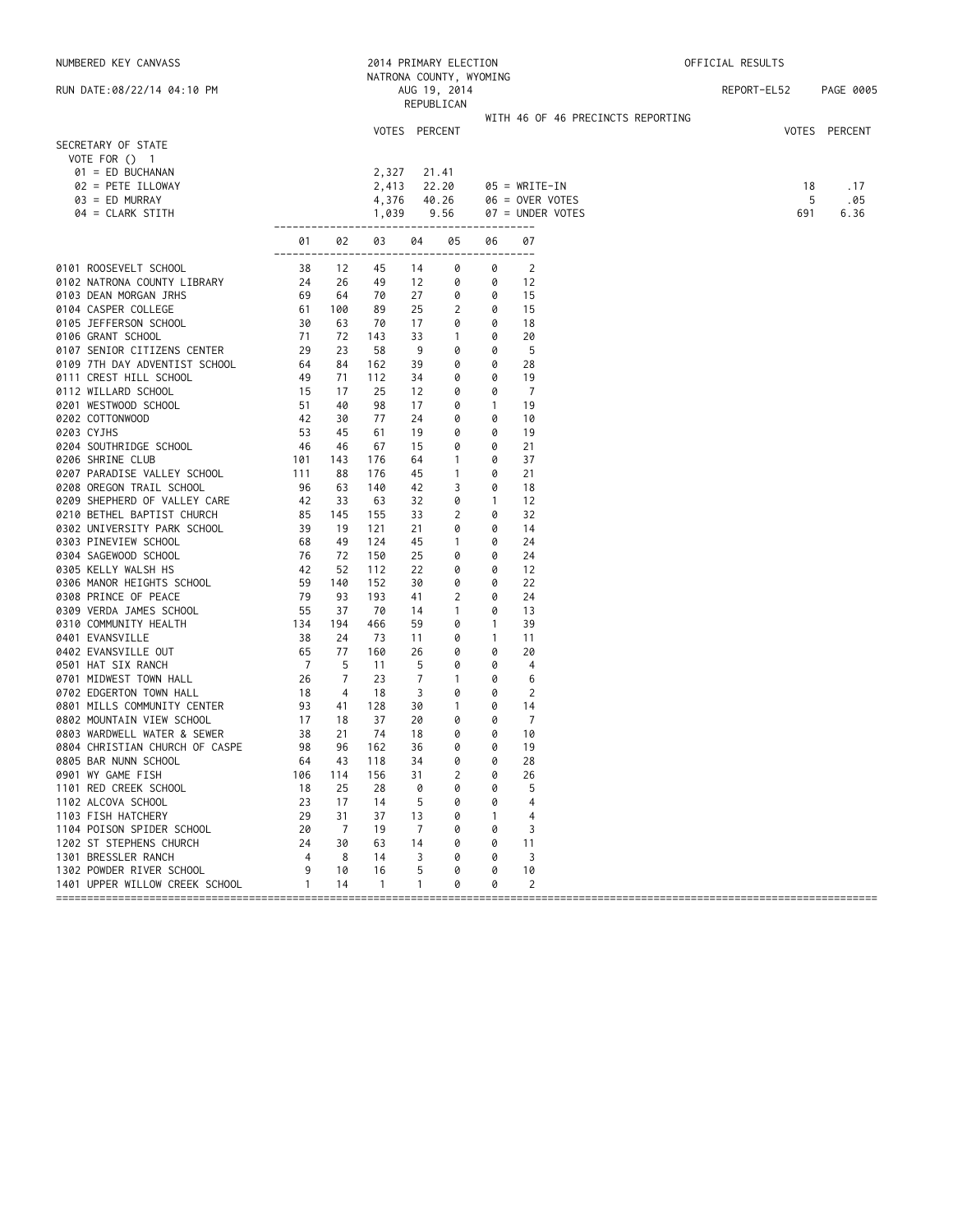NUMBERED KEY CANVASS 2014 PRIMARY ELECTION OFFICIAL RESULTS NATRONA COUNTY, WYOMING RUN DATE:08/22/14 04:10 PM AUG 19, 2014 REPORT-EL52 PAGE 0006 REPUBLICAN WITH 46 OF 46 PRECINCTS REPORTING VOTES PERCENT VOTES PERCENT STATE AUDITOR VOTE FOR () 1 01 = CYNTHIA I. CLOUD 8,679 79.85 03 = OVER VOTES 1 .01 42 .39 ------------------------ 01 02 03 04 ------------------------ 0101 ROOSEVELT SCHOOL 07 0 0 14 0102 NATRONA COUNTY LIBRARY 99 0 0 24<br>0103 DEAN MORGAN JRHS 197 2 0 46 0103 DEAN MORGAN JRHS 197 2 0 46 0104 CASPER COLLEGE 234 1 0 57 0105 JEFFERSON SCHOOL 140 2 0 56 0106 GRANT SCHOOL 275 2 0 63 0107 SENIOR CITIZENS CENTER 104 1 0 19<br>10109 7TH DAY ADVENTIST SCHOOL 289 1 0 87<br>10111 CREST HILL SCHOOL 222 2 0 61 0109 7TH DAY ADVENTIST SCHOOL 289 1 0<br>0111 CREST HILL SCHOOL 222 2 0 0111 CREST HILL SCHOOL 222 2 0 61 0112 WILLARD SCHOOL 62 1 0 13 0201 WESTWOOD SCHOOL 185 2 0 39 0202 COTTONWOOD 137 2 0 44<br>0203 CYJHS 152 0 0 45 0203 CYJHS 152 0 0 45 0204 SOUTHRIDGE SCHOOL 147 1 0 47 0206 SHRINE CLUB 413 1 0 108 0207 PARADISE VALLEY SCHOOL 349 2 0 91 0208 OREGON TRAIL SCHOOL 296 3 0 63 0209 SHEPHERD OF VALLEY CARE 158 0 0 25<br>0210 RETHEL BAPTIST CHURCH 156 2 0 94 0210 BETHEL BAPTIST CHURCH 356 2 0 94 0302 UNIVERSITY PARK SCHOOL 172 0 0 42 0303 PINEVIEW SCHOOL 248 4 0 59 0304 SAGEWOOD SCHOOL 283 1 0 63 0305 KELLY WALSH HS 195 1 0 44 0306 MANOR HEIGHTS SCHOOL 303 2 0 98 0308 PRINCE OF PEACE 354 0 0 78 0309 VERDA JAMES SCHOOL 156 1 0 33 0310 COMMUNITY HEALTH 718 1 0 174 0401 EVANSVILLE 137 0 0 21 0402 EVANSVILLE OUT 276 0 0 0501 HAT SIX RANCH 26 0 0 0 6<br>13 0701 MIDWEST TOWN HALL 4 0701 0 0 13 0701 MIDWEST TOWN HALL 57 0 0 13 0702 EDGERTON TOWN HALL 39 0 0 6 0762 EDUCTION TOM MELT<br>0801 MILLS COMMUNITY CENTER 261 3 0 43 0802 MOUNTAIN VIEW SCHOOL 86 0 0 13 0803 WARDWELL WATER & SEWER 133 0 0 28<br>0804 CHRTSTTAN CHURCH OF CASPE 329 0 0 82 0804 CHRISTIAN CHURCH OF CASPE 329 0 0 82<br>0805 BAR NUNN SCHOOL 215 0 0 72 0805 BAR NUNN SCHOOL 215 0 0 72 0901 WY GAME FISH 340 2 0 93 1101 RED CREEK SCHOOL 58 0 0 18 1102 ALCOVA SCHOOL 55 0 0 8 1103 FISH HATCHERY 93 2 0 20 1104 POISON SPIDER SCHOOL 43 0 0 13 1202 ST STEPHENS CHURCH 107 0 1 34<br>1301 BRESSLER RANCH 26 0 0 6 1301 BRESSLER RANCH 26 0 0 6 1302 POWDER RIVER SCHOOL 42 0 0 8 1401 UPPER WILLOW CREEK SCHOOL 15 0 0 4 ====================================================================================================================================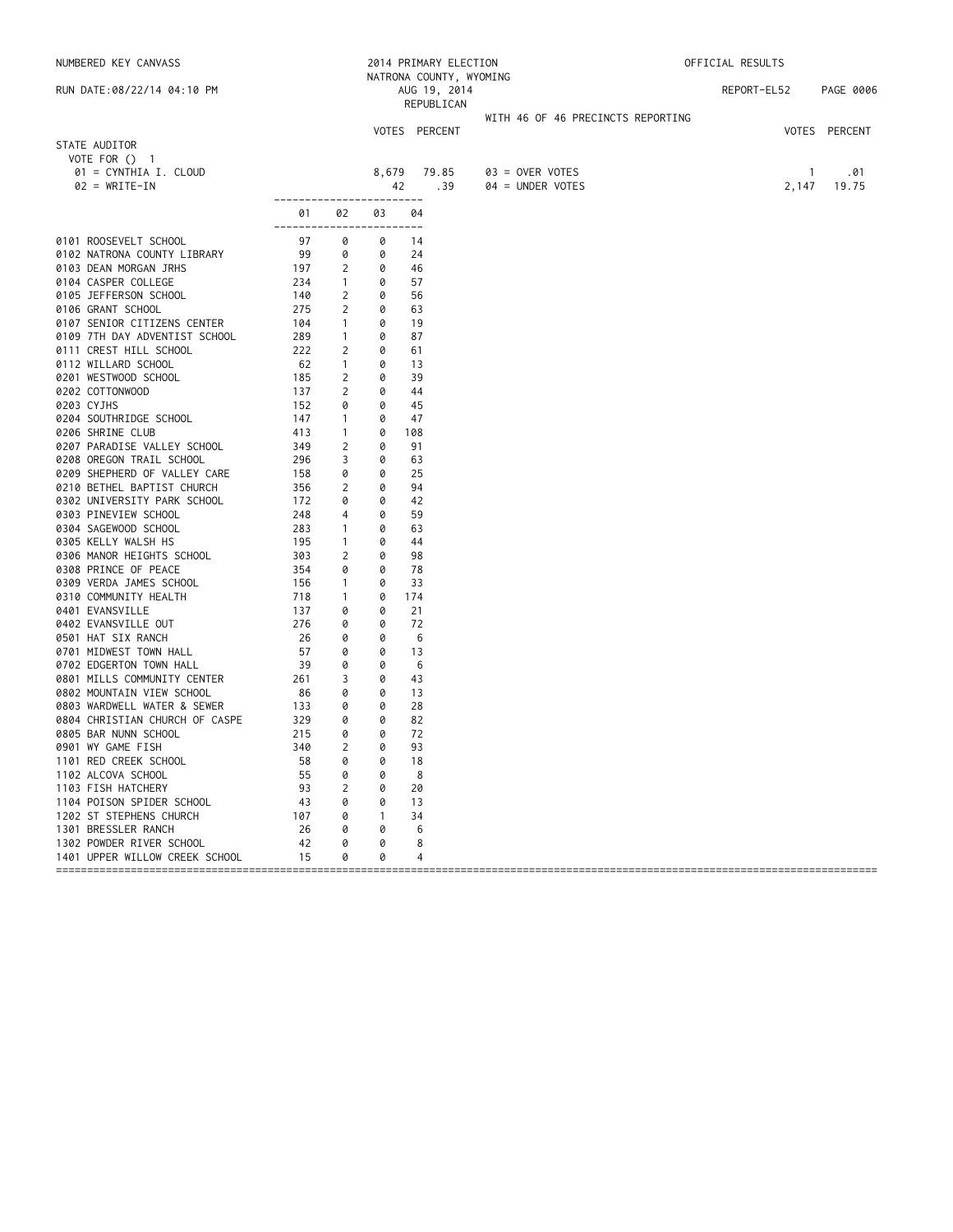| NATRONA COUNTY, WYOMING<br>RUN DATE:08/22/14 04:10 PM<br>AUG 19, 2014<br>REPORT-EL52<br>REPUBLICAN<br>WITH 46 OF 46 PRECINCTS REPORTING<br>VOTES PERCENT<br>STATE TREASURER | PAGE 0007<br>VOTES PERCENT<br>.03 |
|-----------------------------------------------------------------------------------------------------------------------------------------------------------------------------|-----------------------------------|
|                                                                                                                                                                             |                                   |
|                                                                                                                                                                             |                                   |
|                                                                                                                                                                             |                                   |
|                                                                                                                                                                             |                                   |
|                                                                                                                                                                             |                                   |
| VOTE FOR $()$ 1                                                                                                                                                             |                                   |
| 01 = MARK GORDON<br>8,277<br>76.15                                                                                                                                          |                                   |
| $02 = RON REDO$<br>1,144<br>10.53<br>$04 =$ OVER VOTES<br>3                                                                                                                 |                                   |
| $03 = WRITE-IN$<br>1,429<br>16<br>.15<br>05 = UNDER VOTES                                                                                                                   | 13.15                             |
| ------------------------------<br>02<br>03<br>04<br>05<br>01                                                                                                                |                                   |
| ---------<br>--------<br>0101 ROOSEVELT SCHOOL<br>82<br>23<br>0<br>6<br>0                                                                                                   |                                   |
| 0102 NATRONA COUNTY LIBRARY<br>85<br>21<br>$\overline{1}$<br>16<br>0                                                                                                        |                                   |
| 35<br>0103 DEAN MORGAN JRHS<br>184<br>26<br>0<br>0                                                                                                                          |                                   |
| 0104 CASPER COLLEGE<br>236<br>19<br>$\overline{1}$<br>0<br>36                                                                                                               |                                   |
| 0105 JEFFERSON SCHOOL<br>142<br>13<br>0<br>42<br>$\mathbf{1}$                                                                                                               |                                   |
| 0106 GRANT SCHOOL<br>259<br>38<br>0<br>0<br>43                                                                                                                              |                                   |
| 0107 SENIOR CITIZENS CENTER<br>102<br>14<br>0<br>7<br>$\mathbf{1}$                                                                                                          |                                   |
| 0109 7TH DAY ADVENTIST SCHOOL<br>297<br>21<br>$\mathbf{1}$<br>0<br>58                                                                                                       |                                   |
| 0111 CREST HILL SCHOOL<br>$\overline{c}$<br>35<br>226<br>22<br>0                                                                                                            |                                   |
| $\overline{7}$<br>0112 WILLARD SCHOOL<br>- 53<br>16<br>0<br>0                                                                                                               |                                   |
| 0201 WESTWOOD SCHOOL<br>27<br>168<br>31<br>0<br>0                                                                                                                           |                                   |
| 0202 COTTONWOOD<br>133<br>31<br>0<br>19<br>0                                                                                                                                |                                   |
| 0203 CYJHS<br>147<br>23<br>0<br>0<br>27                                                                                                                                     |                                   |
| 0204 SOUTHRIDGE SCHOOL<br>142<br>20<br>0<br>33<br>0                                                                                                                         |                                   |
| 0206 SHRINE CLUB<br>395<br>40<br>0<br>0<br>87                                                                                                                               |                                   |
| 62<br>0207 PARADISE VALLEY SCHOOL<br>333<br>46<br>$\mathbf{1}$<br>0                                                                                                         |                                   |
| 0208 OREGON TRAIL SCHOOL<br>267<br>53<br>$\overline{1}$<br>0<br>41                                                                                                          |                                   |
| 0209 SHEPHERD OF VALLEY CARE<br>28<br>135<br>0<br>20<br>0                                                                                                                   |                                   |
| 0210 BETHEL BAPTIST CHURCH<br>355<br>52<br>44<br>$\mathbf{1}$<br>0                                                                                                          |                                   |
| 0302 UNIVERSITY PARK SCHOOL<br>153<br>28<br>32<br>-1<br>0                                                                                                                   |                                   |
| 0303 PINEVIEW SCHOOL<br>223<br>38<br>0<br>0<br>50                                                                                                                           |                                   |
| 0304 SAGEWOOD SCHOOL<br>269<br>37<br>0<br>41<br>0                                                                                                                           |                                   |
| 0305 KELLY WALSH HS<br>193<br>21<br>0<br>26<br>0                                                                                                                            |                                   |
| 0306 MANOR HEIGHTS SCHOOL<br>318<br>23<br>0<br>0<br>62                                                                                                                      |                                   |
| 0308 PRINCE OF PEACE<br>331<br>43<br>0<br>58<br>0                                                                                                                           |                                   |
| 0309 VERDA JAMES SCHOOL<br>154<br>6<br>0<br>0<br>30                                                                                                                         |                                   |
| 0310 COMMUNITY HEALTH<br>$\overline{c}$<br>695<br>75<br>121<br>0                                                                                                            |                                   |
| 0401 EVANSVILLE<br>121<br>23<br>0<br>14<br>0                                                                                                                                |                                   |
| 0402 EVANSVILLE OUT<br>263<br>41<br>0<br>44<br>0                                                                                                                            |                                   |
| 25<br>6<br>0501 HAT SIX RANCH<br>$\overline{1}$<br>0<br>0                                                                                                                   |                                   |
| 53<br>5<br>0701 MIDWEST TOWN HALL<br>11<br>$\mathbf{1}$<br>0                                                                                                                |                                   |
| $\overline{3}$<br>0702 EDGERTON TOWN HALL<br>41<br>$\overline{1}$<br>0<br>0                                                                                                 |                                   |
| 2<br>23<br>0801 MILLS COMMUNITY CENTER<br>228<br>54<br>0                                                                                                                    |                                   |
| 0802 MOUNTAIN VIEW SCHOOL<br>- 73<br>14<br>0<br>0<br>12                                                                                                                     |                                   |
| 0803 WARDWELL WATER & SEWER<br>117<br>26<br>0<br>18<br>0                                                                                                                    |                                   |
| 51<br>0804 CHRISTIAN CHURCH OF CASPE<br>315<br>45<br>0<br>0                                                                                                                 |                                   |
| 202<br>0805 BAR NUNN SCHOOL<br>33<br>0<br>$\mathbf{1}$<br>51                                                                                                                |                                   |
| 0901 WY GAME FISH<br>48<br>2<br>49<br>336<br>0                                                                                                                              |                                   |
| 1101 RED CREEK SCHOOL<br>4<br>0<br>61<br>0<br>11                                                                                                                            |                                   |
| 1102 ALCOVA SCHOOL<br>52<br>4<br>0<br>7<br>0                                                                                                                                |                                   |
| 1103 FISH HATCHERY<br>93<br>0<br>11<br>11<br>0                                                                                                                              |                                   |
| 1104 POISON SPIDER SCHOOL<br>42<br>10<br>4<br>0<br>0                                                                                                                        |                                   |
| 1202 ST STEPHENS CHURCH<br>101<br>15<br>0<br>26<br>Ø                                                                                                                        |                                   |
| 1301 BRESSLER RANCH<br>26<br>2<br>$\overline{4}$<br>0<br>Ø                                                                                                                  |                                   |
| 1302 POWDER RIVER SCHOOL<br>7<br>33<br>0<br>10<br>0                                                                                                                         |                                   |
| 1401 UPPER WILLOW CREEK SCHOOL<br>18<br>0<br>0<br>0<br>-1                                                                                                                   |                                   |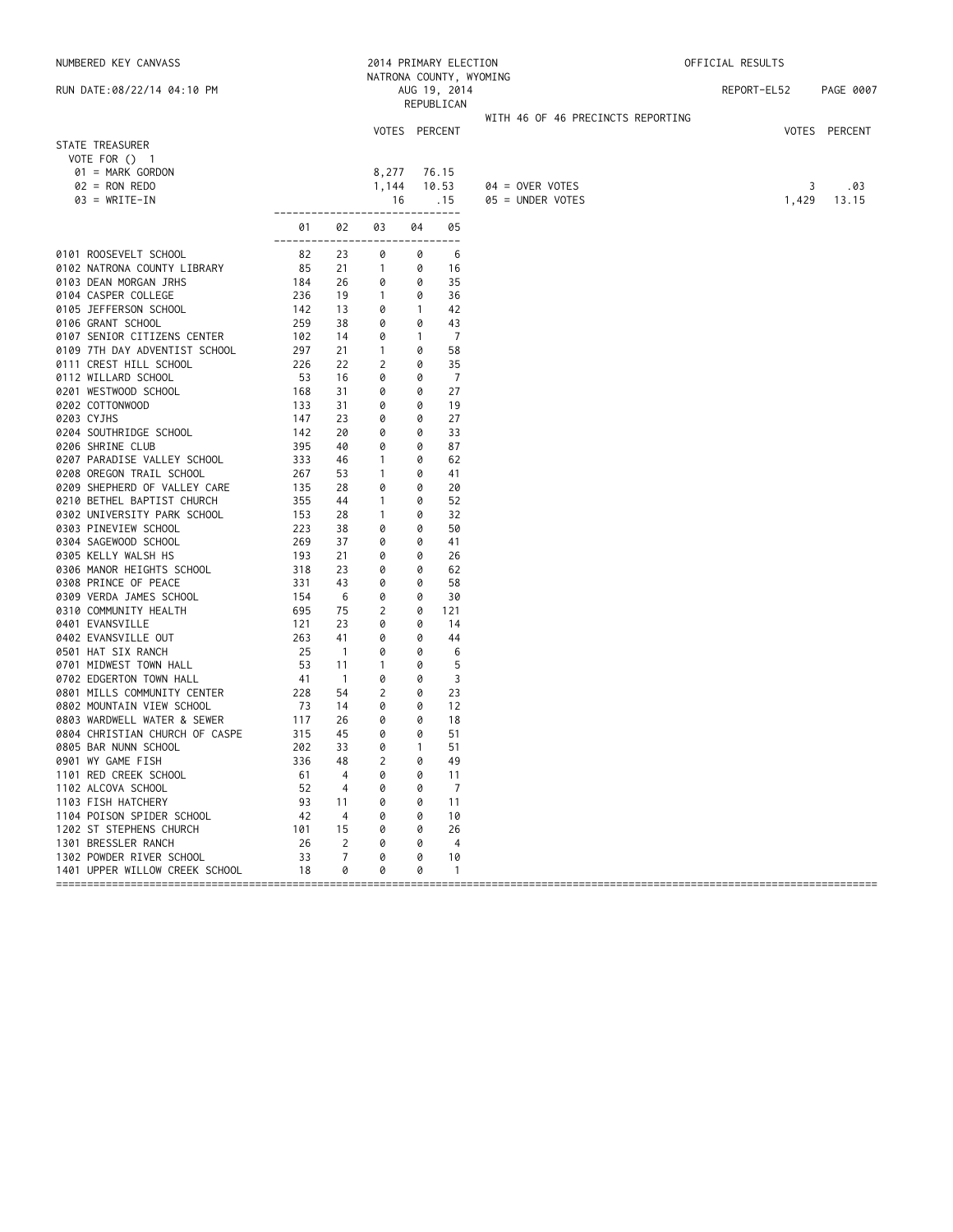| NUMBERED KEY CANVASS                                 |               | 2014 PRIMARY ELECTION |                             |                |                            |                | OFFICIAL RESULTS                      |             |                   |
|------------------------------------------------------|---------------|-----------------------|-----------------------------|----------------|----------------------------|----------------|---------------------------------------|-------------|-------------------|
|                                                      |               |                       | NATRONA COUNTY, WYOMING     |                |                            |                |                                       |             |                   |
| RUN DATE:08/22/14 04:10 PM                           |               |                       |                             |                | AUG 19, 2014<br>REPUBLICAN |                |                                       | REPORT-EL52 | PAGE 0008         |
|                                                      |               |                       |                             |                |                            |                | WITH 46 OF 46 PRECINCTS REPORTING     |             |                   |
|                                                      |               |                       | VOTES PERCENT               |                |                            |                |                                       |             | VOTES PERCENT     |
| SUPERINTENDENT OF PUBLIC INSTRUCTION                 |               |                       |                             |                |                            |                |                                       |             |                   |
| VOTE FOR $()$ 1                                      |               |                       |                             |                |                            |                |                                       |             |                   |
| 01 = JILLIAN BALOW                                   |               |                       | 4,606                       |                | 42.38                      |                | $04 = WRITE-IN$                       |             | 21<br>. 19        |
| 02 = SHERYL LAIN<br>03 = BILL WINNEY                 |               |                       | 2,301<br>2,766              |                | 21.17<br>25.45             |                | $05 =$ OVER VOTES<br>06 = UNDER VOTES |             | 5<br>.05<br>10.76 |
|                                                      |               |                       | --------------------------- |                | ---------                  |                |                                       | 1,170       |                   |
|                                                      | 01            | 02                    | 03                          | 04             | 05                         | 06             |                                       |             |                   |
| 0101 ROOSEVELT SCHOOL                                | -------<br>36 | 34                    | 35                          | 0              | --------<br>0              | 6              |                                       |             |                   |
| 0102 NATRONA COUNTY LIBRARY                          | 42            | 34                    | 31                          | $\overline{1}$ | 0                          | 15             |                                       |             |                   |
| 0103 DEAN MORGAN JRHS                                | 102           | 60                    | 47                          | 2              | 0                          | 34             |                                       |             |                   |
| 0104 CASPER COLLEGE                                  | 152           | 47                    | 63                          | 3              | 0                          | 27             |                                       |             |                   |
| 0105 JEFFERSON SCHOOL                                | 92            | 37                    | 39                          | 0              | 0                          | 30             |                                       |             |                   |
| 0106 GRANT SCHOOL                                    | 120           | 84                    | 99                          | $\mathbf{1}$   | 0                          | 36             |                                       |             |                   |
| 0107 SENIOR CITIZENS CENTER                          | 46            | 39                    | 28                          | 0              | $\mathbf{1}$               | 10             |                                       |             |                   |
| 0109 7TH DAY ADVENTIST SCHOOL                        | 168           | 64                    | 93                          | $\mathbf{1}$   | 0                          | 51             |                                       |             |                   |
| 0111 CREST HILL SCHOOL                               | 140           | 60                    | 56                          | 0              | 0                          | 29             |                                       |             |                   |
| 0112 WILLARD SCHOOL                                  | 30            | 26                    | 12                          | 0              | 0                          | 8              |                                       |             |                   |
| 0201 WESTWOOD SCHOOL                                 | 95            | 49                    | 57                          | 0              | $\mathbf{1}$               | 24             |                                       |             |                   |
| 0202 COTTONWOOD                                      | 61            | 49                    | 49                          | $\mathbf{1}$   | 0                          | 23             |                                       |             |                   |
| 0203 CYJHS                                           | 92            | 29                    | 50                          | 0              | 0                          | 26             |                                       |             |                   |
| 0204 SOUTHRIDGE SCHOOL                               | 103           | 34                    | 42                          | 0              | 0                          | 16             |                                       |             |                   |
| 0206 SHRINE CLUB                                     | 270           | 64                    | 124                         | $\mathbf{1}$   | 0                          | 63             |                                       |             |                   |
| 0207 PARADISE VALLEY SCHOOL                          | 175           | 105                   | 115                         | 2              | 0                          | 45             |                                       |             |                   |
| 0208 OREGON TRAIL SCHOOL                             | 131           | 102                   | 99                          | 0              | 0                          | 30             |                                       |             |                   |
| 0209 SHEPHERD OF VALLEY CARE                         | 68            | 56                    | 48                          | 0              | 0                          | 11             |                                       |             |                   |
| 0210 BETHEL BAPTIST CHURCH                           | 242           | 70                    | 97                          | $\mathbf{1}$   | 0                          | 42             |                                       |             |                   |
| 0302 UNIVERSITY PARK SCHOOL                          | 57            | 50                    | 83                          | 0              | 0                          | 24             |                                       |             |                   |
| 0303 PINEVIEW SCHOOL                                 | 119           | 68                    | 85                          | 1              | 0                          | 38             |                                       |             |                   |
| 0304 SAGEWOOD SCHOOL                                 | 145           | 83                    | 92                          | $\mathbf{1}$   | $\mathbf{1}$               | 25             |                                       |             |                   |
| 0305 KELLY WALSH HS                                  | 119           | 45                    | 60                          | 0              | 0                          | 16             |                                       |             |                   |
| 0306 MANOR HEIGHTS SCHOOL                            | 228           | 48                    | 79                          | 0              | 0                          | 48             |                                       |             |                   |
| 0308 PRINCE OF PEACE                                 | 188           | 83                    | 109                         | 4              | 0                          | 48             |                                       |             |                   |
| 0309 VERDA JAMES SCHOOL                              | 88            | 39                    | 42                          | 0              | 0                          | 21             |                                       |             |                   |
| 0310 COMMUNITY HEALTH                                | 448           | 122                   | 219                         | $\mathbf{1}$   | 0                          | 103            |                                       |             |                   |
| 0401 EVANSVILLE                                      | -44           | 53                    | 46                          | 0              | 0                          | 15             |                                       |             |                   |
| 0402 EVANSVILLE OUT                                  | 142           | 74                    | 99                          | 0              | 0                          | 33             |                                       |             |                   |
| 0501 HAT SIX RANCH                                   | 15            | $\overline{3}$        | 7                           | 0              | 0                          | $\overline{7}$ |                                       |             |                   |
| 0701 MIDWEST TOWN HALL                               | 22            | 19                    | 23                          | 0              | 0                          | 6              |                                       |             |                   |
| 0702 EDGERTON TOWN HALL                              | 11            | 14                    | 15                          | 0              | 0                          | 5              |                                       |             |                   |
| 0801 MILLS COMMUNITY CENTER                          | 87            | 87                    | 104                         | $\mathbf{1}$   | $\mathbf{1}$               | 27             |                                       |             |                   |
| 0802 MOUNTAIN VIEW SCHOOL                            | 33            | 25                    | 33                          | 0              | 0                          | 8              |                                       |             |                   |
| 0803 WARDWELL WATER & SEWER                          | 39            | 51                    | 57                          | 0              | 0                          | 14             |                                       |             |                   |
| 0804 CHRISTIAN CHURCH OF CASPE                       | 150           | 109                   | 113                         | 0              | 0                          | 39             |                                       |             |                   |
| 0805 BAR NUNN SCHOOL                                 | 79            | 74                    | 92                          | 0              | 0                          | 42             |                                       |             |                   |
| 0901 WY GAME FISH                                    | 206           | 86                    | 97                          | 0              | 0                          | 46             |                                       |             |                   |
| 1101 RED CREEK SCHOOL                                | 31            | 11                    | 23                          | 0              | 0                          | 11             |                                       |             |                   |
| 1102 ALCOVA SCHOOL                                   | 24            | 19                    | 17                          | 0              | 0                          | 3              |                                       |             |                   |
| 1103 FISH HATCHERY                                   | 53            | 27                    | 24                          | 0              | 0                          | 11             |                                       |             |                   |
| 1104 POISON SPIDER SCHOOL<br>1202 ST STEPHENS CHURCH | 20<br>63      | 15<br>28              | 12<br>26                    | 0<br>0         | 0<br>0                     | 9<br>25        |                                       |             |                   |
| 1301 BRESSLER RANCH                                  | 11            | 5                     | 11                          | 0              | 0                          | 5              |                                       |             |                   |
| 1302 POWDER RIVER SCHOOL                             | 11            | 17                    | 11                          | 0              | $\mathbf{1}$               | 10             |                                       |             |                   |
| 1401 UPPER WILLOW CREEK SCHOOL                       | 8             | 3                     | 3                           | 0              | 0                          | 5              |                                       |             |                   |
| ==================================                   |               |                       |                             |                |                            |                | ==============                        |             |                   |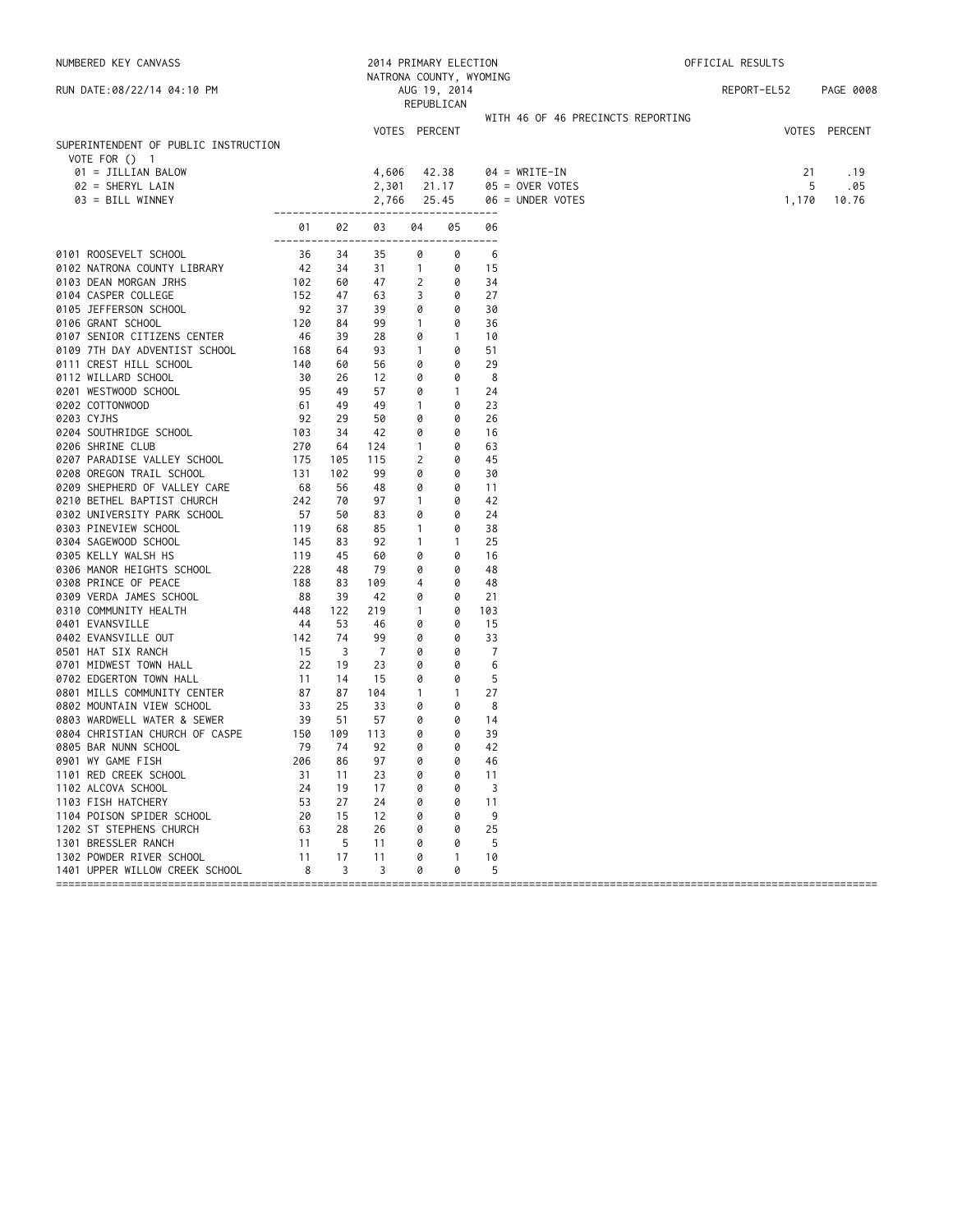| NUMBERED KEY CANVASS        |     |     |               |    | 2014 PRIMARY ELECTION   | OFFICIAL RESULTS                |             |               |
|-----------------------------|-----|-----|---------------|----|-------------------------|---------------------------------|-------------|---------------|
|                             |     |     |               |    | NATRONA COUNTY, WYOMING |                                 |             |               |
| RUN DATE:08/22/14 04:10 PM  |     |     |               |    | AUG 19, 2014            |                                 | REPORT-EL52 | PAGE 0009     |
|                             |     |     |               |    | REPUBLICAN              |                                 |             |               |
|                             |     |     |               |    |                         | WITH 9 OF 9 PRECINCTS REPORTING |             |               |
|                             |     |     | VOTES PERCENT |    |                         |                                 |             | VOTES PERCENT |
| STATE SENATE DISTRICT 27    |     |     |               |    |                         |                                 |             |               |
| VOTE FOR () 1               |     |     |               |    |                         |                                 |             |               |
| $01 = BILL$ LANDEN          |     |     | 1,983         |    | 65.53                   |                                 |             |               |
| $02 = KARA RAE LINN$        |     |     | 816           |    | 26.97                   | 04 = OVER VOTES                 |             | .03           |
| $03 = WRITE-IN$             |     |     |               |    | .03                     | 05 = UNDER VOTES                | 225         | 7.44          |
|                             |     |     |               |    |                         |                                 |             |               |
|                             | 01  | 02  | 03            | 04 | 05                      |                                 |             |               |
| 0106 GRANT SCHOOL           | 198 | 118 | 0             |    | 23                      |                                 |             |               |
| 0302 UNIVERSITY PARK SCHOOL | 85  | 42  | 0             | 0  | 16                      |                                 |             |               |
| 0303 PINEVIEW SCHOOL        | 177 | 105 | 0             | 0  | 29                      |                                 |             |               |
| 0305 KELLY WALSH HS         | 148 | 84  | 0             | 0  | 8                       |                                 |             |               |
| 0306 MANOR HEIGHTS SCHOOL   | 295 | 82  | 0             | 0  | 26                      |                                 |             |               |
| 0309 VERDA JAMES SCHOOL     | 120 | 52  | 0             | 0  | 18                      |                                 |             |               |
| 0310 COMMUNITY HEALTH       | 644 | 183 |               | 0  | 65                      |                                 |             |               |
| 0401 EVANSVILLE             | 93  | 53  | 0             | 0  | 12                      |                                 |             |               |
| 0402 EVANSVILLE OUT         | 223 | 97  | Ø             | a  | 28                      |                                 |             |               |
|                             |     |     |               |    |                         |                                 |             |               |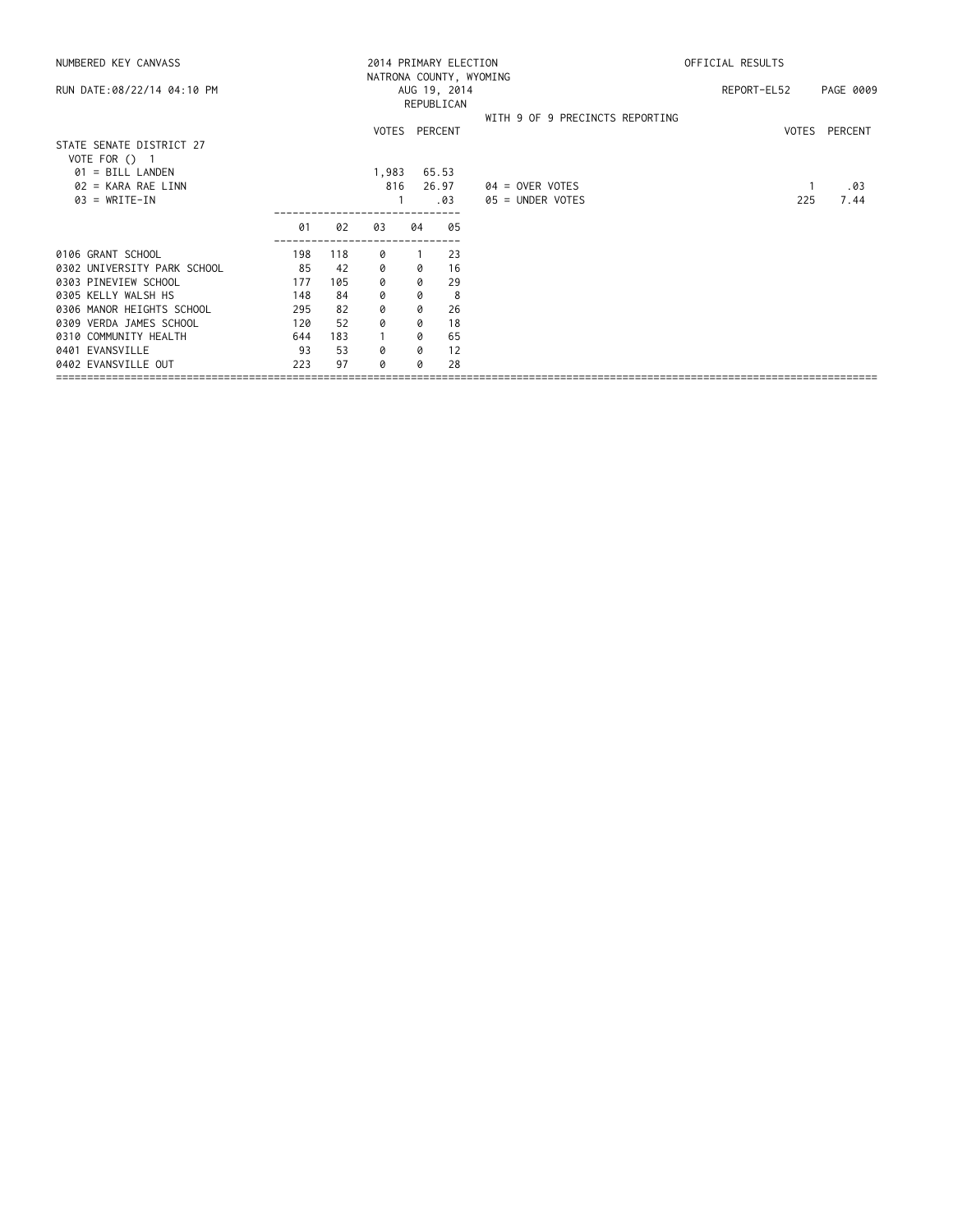| NUMBERED KEY CANVASS                      |     |                |       |               | 2014 PRIMARY ELECTION | OFFICIAL RESULTS                  |  |             |               |
|-------------------------------------------|-----|----------------|-------|---------------|-----------------------|-----------------------------------|--|-------------|---------------|
| RUN DATE: 08/22/14 04:10 PM               |     |                |       |               | AUG 19, 2014          | NATRONA COUNTY, WYOMING           |  | REPORT-EL52 | PAGE 0010     |
|                                           |     |                |       |               | REPUBLICAN            |                                   |  |             |               |
|                                           |     |                |       |               |                       | WITH 14 OF 14 PRECINCTS REPORTING |  |             |               |
|                                           |     |                |       | VOTES PERCENT |                       |                                   |  |             | VOTES PERCENT |
| STATE SENATE DISTRICT 29<br>VOTE FOR () 1 |     |                |       |               |                       |                                   |  |             |               |
| $01 = BOB IDE$                            |     |                | 1,441 |               | 47.11                 |                                   |  |             |               |
| 02 = DREW PERKINS                         |     |                | 1,480 |               | 48.38                 | $04 =$ OVER VOTES                 |  | 0           |               |
| $03 = WRITE-IN$                           |     |                |       | 6             | .20                   | 05 = UNDER VOTES                  |  | 132         | 4.32          |
|                                           | 01  | 02             | 03    | 04            | 05                    |                                   |  |             |               |
| 0109 7TH DAY ADVENTIST SCHOOL             | 0   | 2              | 0     | 0             | 0                     |                                   |  |             |               |
| 0111 CREST HILL SCHOOL                    | 103 | 179            | 0     | 0             | 3                     |                                   |  |             |               |
| 0201 WESTWOOD SCHOOL                      | 110 | 103            | 0     | 0             | 13                    |                                   |  |             |               |
| 0202 COTTONWOOD                           | 107 | 68             | 0     | 0             | 8                     |                                   |  |             |               |
| 0203 CYJHS                                | 82  | 103            | 0     | 0             | 12                    |                                   |  |             |               |
| 0204 SOUTHRIDGE SCHOOL                    | 94  | 90             | 0     | 0             | 11                    |                                   |  |             |               |
| 0206 SHRINE CLUB                          | 228 | 274            | 2     | 0             | 18                    |                                   |  |             |               |
| 0207 PARADISE VALLEY SCHOOL               |     | 0              | 0     | 0             | 0                     |                                   |  |             |               |
| 0209 SHEPHERD OF VALLEY CARE              | 9   | $\overline{4}$ | 0     | 0             | 0                     |                                   |  |             |               |
| 0210 BETHEL BAPTIST CHURCH                | 195 | 235            | 2     | 0             | 20                    |                                   |  |             |               |
| 0801 MILLS COMMUNITY CENTER               | 177 | 108            | 2     | 0             | 20                    |                                   |  |             |               |
| 0802 MOUNTAIN VIEW SCHOOL                 | 57  | 41             | 0     | 0             | $\overline{1}$        |                                   |  |             |               |
| 0901 WY GAME FISH                         | 209 | 207            | 0     | 0             | 19                    |                                   |  |             |               |
| 1202 ST STEPHENS CHURCH                   | 69  | 66             | 0     | 0             | 7                     |                                   |  |             |               |
|                                           |     |                |       |               |                       |                                   |  |             |               |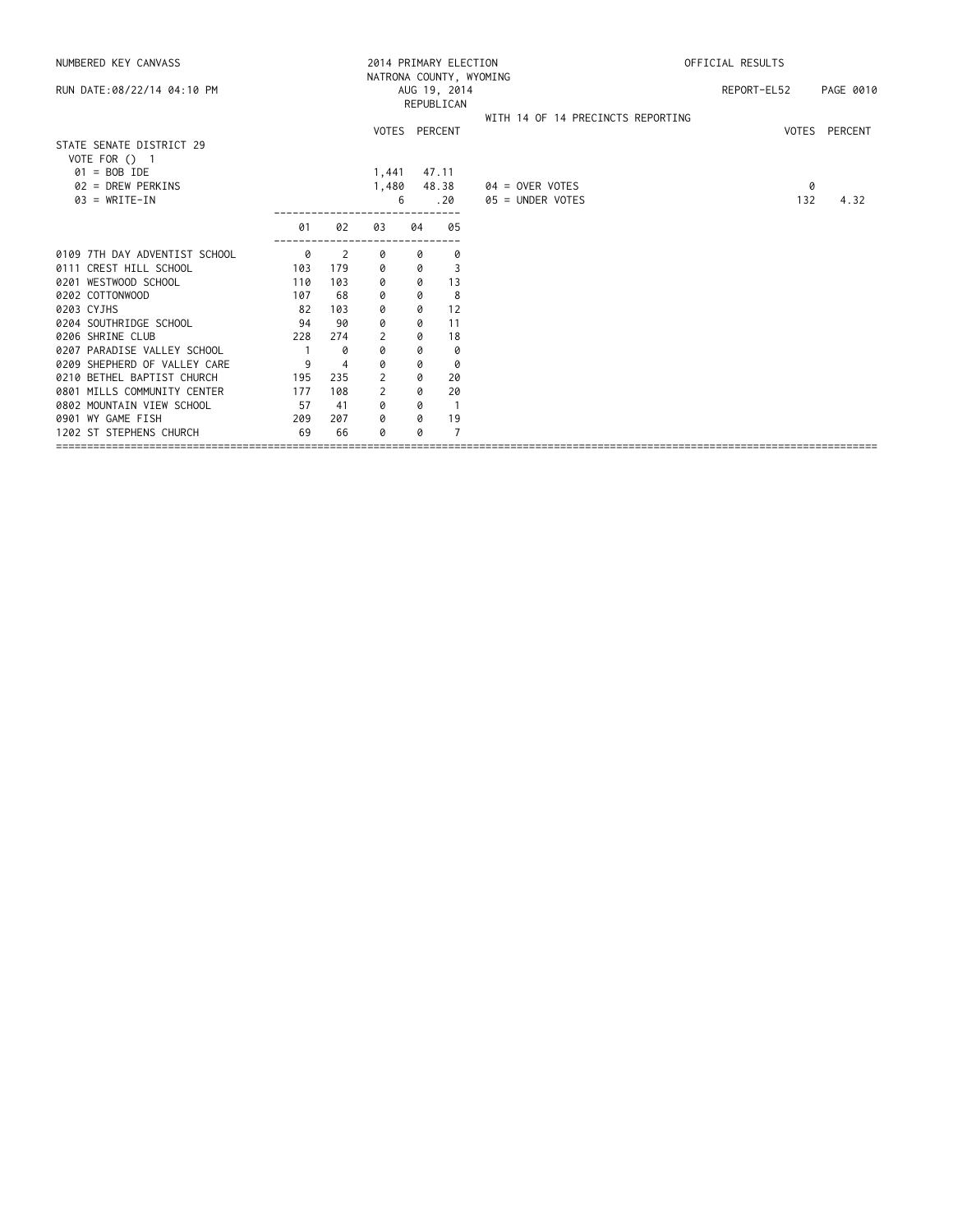| NUMBERED KEY CANVASS       |     |     |       |    | 2014 PRIMARY ELECTION   | OFFICIAL RESULTS                |             |       |           |
|----------------------------|-----|-----|-------|----|-------------------------|---------------------------------|-------------|-------|-----------|
|                            |     |     |       |    | NATRONA COUNTY, WYOMING |                                 |             |       |           |
| RUN DATE:08/22/14 04:10 PM |     |     |       |    | AUG 19, 2014            |                                 | REPORT-EL52 |       | PAGE 0011 |
|                            |     |     |       |    |                         |                                 |             |       |           |
|                            |     |     |       |    |                         | WITH 5 OF 5 PRECINCTS REPORTING |             |       |           |
|                            |     |     |       |    | VOTES PERCENT           |                                 |             | VOTES | PERCENT   |
| STATE HOUSE DISTRICT 35    |     |     |       |    |                         |                                 |             |       |           |
| VOTE FOR $()$ 1            |     |     |       |    |                         |                                 |             |       |           |
| $01$ = KENDELL KROEKER     |     |     | 1,047 |    | 52.64                   |                                 |             |       |           |
| $02 = ED$ OPELLA           |     |     | 850   |    | 42.74                   | 04 = OVER VOTES                 |             |       | .10       |
| $03 = WRITE-IN$            |     |     |       |    | .05                     | $05 =$ UNDER VOTES              |             | 89    | 4.47      |
|                            | 01  | 02  | 03    | 04 | 05                      |                                 |             |       |           |
| 0106 GRANT SCHOOL          | 211 | 109 | 0     | 0  | 20                      |                                 |             |       |           |
| 0306 MANOR HEIGHTS SCHOOL  | 200 | 184 | 0     | 0  | 19                      |                                 |             |       |           |
| 0310 COMMUNITY HEALTH      | 399 | 449 |       | 2  | 42                      |                                 |             |       |           |
| 0401 EVANSVILLE            |     | -3  | 0     | 0  | 0                       |                                 |             |       |           |
| 0402 EVANSVILLE OUT        | 235 | 105 | a     |    | 8                       |                                 |             |       |           |
|                            |     |     |       |    |                         |                                 |             |       |           |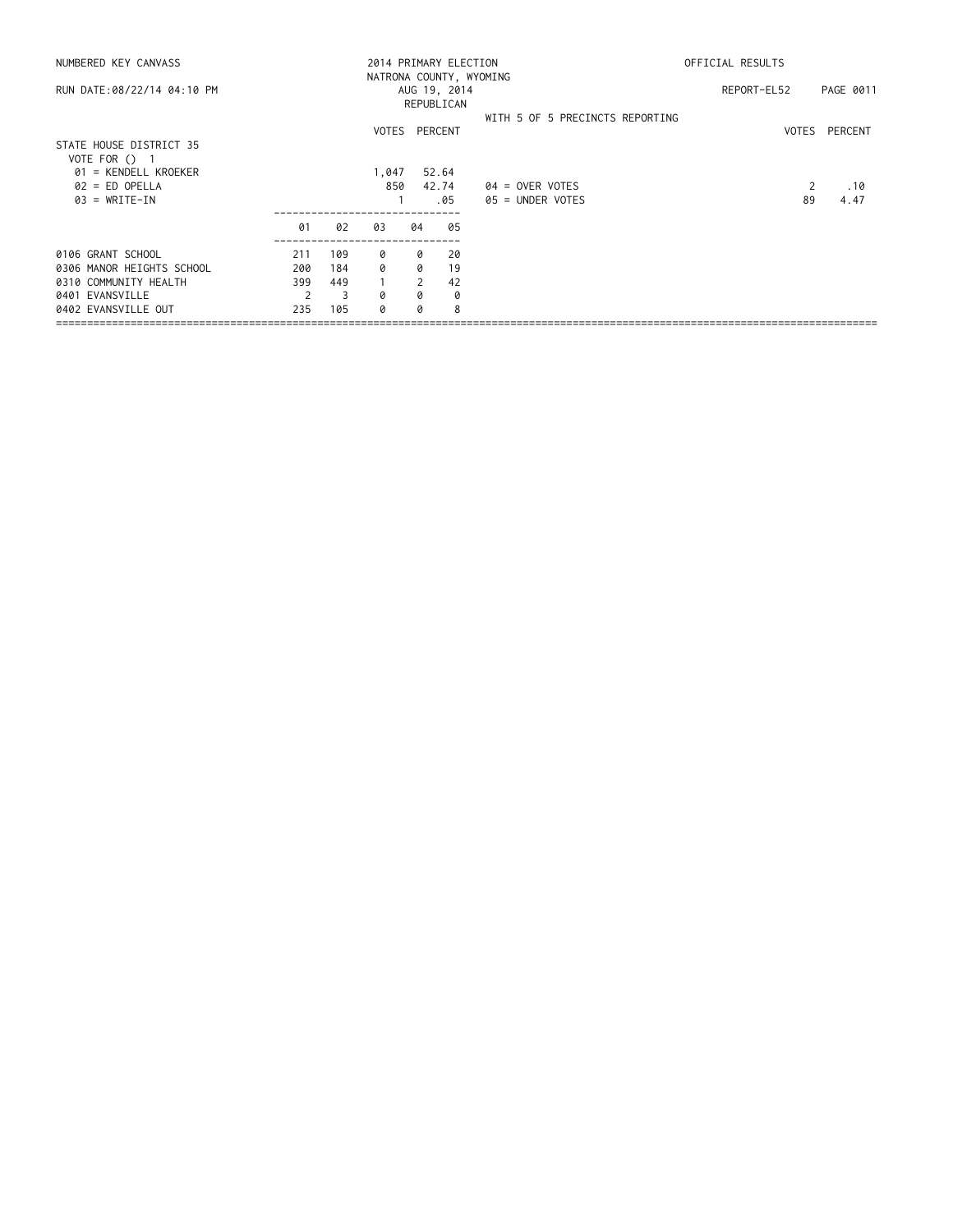| NUMBERED KEY CANVASS                     |     |               | 2014 PRIMARY ELECTION | OFFICIAL RESULTS                                      |                                 |             |               |
|------------------------------------------|-----|---------------|-----------------------|-------------------------------------------------------|---------------------------------|-------------|---------------|
| RUN DATE:08/22/14 04:10 PM               |     |               |                       | NATRONA COUNTY, WYOMING<br>AUG 19, 2014<br>REPUBLICAN |                                 | REPORT-EL52 | PAGE 0012     |
|                                          |     |               |                       | VOTES PERCENT                                         | WITH 5 OF 5 PRECINCTS REPORTING |             | VOTES PERCENT |
| STATE HOUSE DISTRICT 36<br>VOTE FOR () 1 |     |               |                       |                                                       |                                 |             |               |
| $01 = GERALD S. GAY$                     |     |               | 754                   | 72.71                                                 | $03 =$ OVER VOTES               | 0           |               |
| $02 = WRITE-IN$                          |     |               | 24                    | 2.31                                                  | $04 =$ UNDER VOTES              | 259         | 24.98         |
|                                          | 01  | 02            | 03                    | 04                                                    |                                 |             |               |
| 0302 UNIVERSITY PARK SCHOOL              | 110 | 3             | 0                     | 30                                                    |                                 |             |               |
| 0303 PINEVIEW SCHOOL                     | 214 | 12            | Q                     | 85                                                    |                                 |             |               |
| 0305 KELLY WALSH HS                      | 173 | 4             | 0                     | 63                                                    |                                 |             |               |
| 0309 VERDA JAMES SCHOOL                  | 129 | 3             | 0                     | 58                                                    |                                 |             |               |
| 0401 EVANSVILLE                          | 128 | $\mathcal{P}$ | Q                     | 23                                                    |                                 |             |               |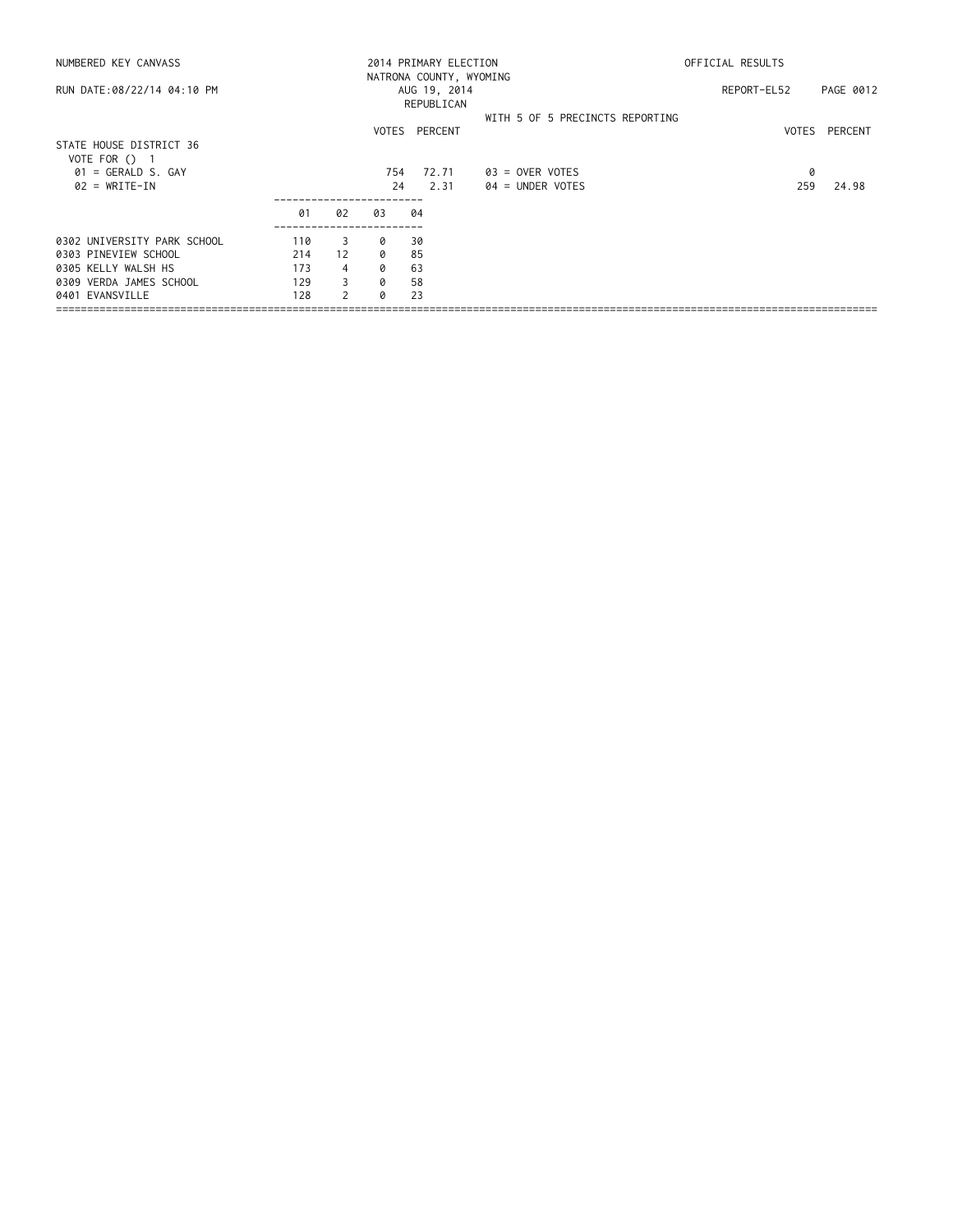| NUMBERED KEY CANVASS          |     |     |       |    | 2014 PRIMARY ELECTION   | OFFICIAL RESULTS                |             |               |
|-------------------------------|-----|-----|-------|----|-------------------------|---------------------------------|-------------|---------------|
|                               |     |     |       |    | NATRONA COUNTY, WYOMING |                                 |             |               |
| RUN DATE:08/22/14 04:10 PM    |     |     |       |    | AUG 19, 2014            |                                 | REPORT-EL52 | PAGE 0013     |
|                               |     |     |       |    | REPUBLICAN              |                                 |             |               |
|                               |     |     |       |    |                         | WITH 9 OF 9 PRECINCTS REPORTING |             |               |
|                               |     |     |       |    | VOTES PERCENT           |                                 |             | VOTES PERCENT |
| STATE HOUSE DISTRICT 37       |     |     |       |    |                         |                                 |             |               |
| VOTE FOR () 1                 |     |     |       |    |                         |                                 |             |               |
| 01 = GREGORY FLESVIG          |     |     | 549   |    | 26.86                   |                                 |             |               |
| 02 = STEVE HARSHMAN           |     |     | 1,352 |    | 66.14                   | 04 = OVER VOTES                 | 0           |               |
| $03 = WRITE-IN$               |     |     | 8     |    | .39                     | 05 = UNDER VOTES                | 135         | 6.60          |
|                               |     |     |       |    |                         |                                 |             |               |
|                               | 01  | 02  | 03    | 04 | 05                      |                                 |             |               |
| 0109 7TH DAY ADVENTIST SCHOOL | 0   | 2   | 0     | 0  | 0                       |                                 |             |               |
| 0111 CREST HILL SCHOOL        | 73  | 195 | ø     | 0  | 17                      |                                 |             |               |
| 0204 SOUTHRIDGE SCHOOL        | 57  | 125 |       | 0  | 12                      |                                 |             |               |
| 0206 SHRINE CLUB              | 164 | 328 | 5     | 0  | 25                      |                                 |             |               |
| 0207 PARADISE VALLEY SCHOOL   |     | 0   | 0     | 0  | 0                       |                                 |             |               |
| 0209 SHEPHERD OF VALLEY CARE  | 4   | 8   | 0     | 0  |                         |                                 |             |               |
| 0210 BETHEL BAPTIST CHURCH    | 101 | 319 | 2     | 0  | 30                      |                                 |             |               |
| 0901 WY GAME FISH             | 122 | 279 | 0     | 0  | 31                      |                                 |             |               |
| 1202 ST STEPHENS CHURCH       | 27  | 96  | Ø     | a  | 19                      |                                 |             |               |
|                               |     |     |       |    |                         |                                 |             |               |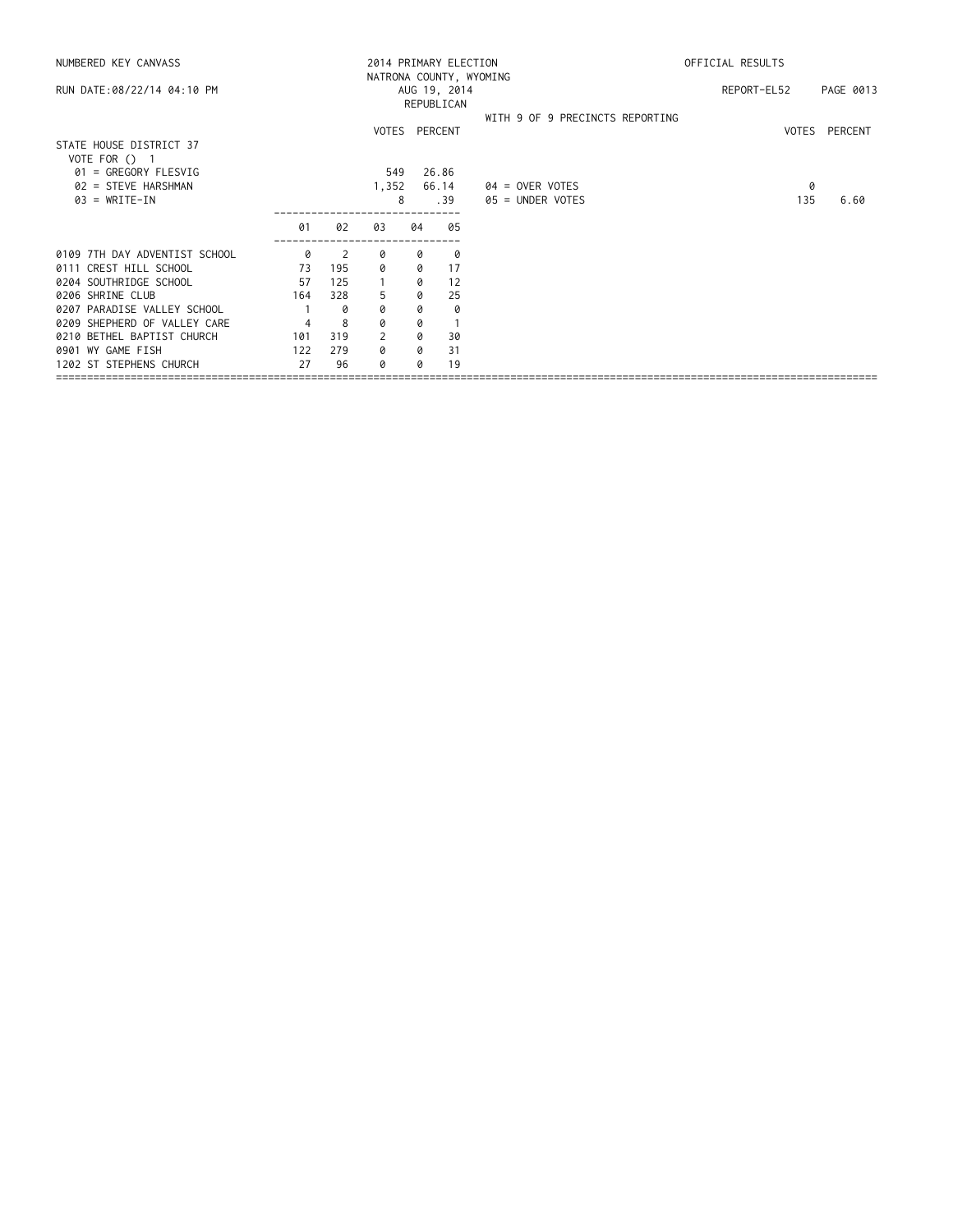| NUMBERED KEY CANVASS           |     |                |       | 2014 PRIMARY ELECTION   | OFFICIAL RESULTS                  |             |               |  |  |
|--------------------------------|-----|----------------|-------|-------------------------|-----------------------------------|-------------|---------------|--|--|
|                                |     |                |       | NATRONA COUNTY, WYOMING |                                   |             |               |  |  |
| RUN DATE:08/22/14 04:10 PM     |     |                |       | AUG 19, 2014            |                                   | REPORT-EL52 | PAGE 0014     |  |  |
|                                |     |                |       | REPUBLICAN              |                                   |             |               |  |  |
|                                |     |                |       |                         | WITH 12 OF 12 PRECINCTS REPORTING |             |               |  |  |
|                                |     |                |       | VOTES PERCENT           |                                   |             | VOTES PERCENT |  |  |
| STATE HOUSE DISTRICT 38        |     |                |       |                         |                                   |             |               |  |  |
| VOTE FOR () 1                  |     |                |       |                         |                                   |             |               |  |  |
| 01 = TOM WALTERS               |     |                | 1,212 | 81.56                   | 03 = OVER VOTES                   | 0           |               |  |  |
| $02 = WRITE-IN$                |     |                | 22    | 1.48                    | 04 = UNDER VOTES                  | 252         | 16.96         |  |  |
|                                | 01  | 02             | 03    | 04                      |                                   |             |               |  |  |
|                                |     |                |       |                         |                                   |             |               |  |  |
| 0207 PARADISE VALLEY SCHOOL    | 357 | -5             | 0     | 79                      |                                   |             |               |  |  |
| 0208 OREGON TRAIL SCHOOL       | 294 | 6              | 0     | 62                      |                                   |             |               |  |  |
| 0209 SHEPHERD OF VALLEY CARE   | 140 |                | 0     | 29                      |                                   |             |               |  |  |
| 0501 HAT SIX RANCH             | 25  | 0              | 0     | 7                       |                                   |             |               |  |  |
| 0701 MIDWEST TOWN HALL         | 57  | 0              | 0     | 13                      |                                   |             |               |  |  |
| 1101 RED CREEK SCHOOL          | 63  |                | 0     | 12                      |                                   |             |               |  |  |
| 1102 ALCOVA SCHOOL             | 55  | 0              | 0     | 8                       |                                   |             |               |  |  |
| 1103 FISH HATCHERY             | 96  | 5              | 0     | 14                      |                                   |             |               |  |  |
| 1104 POISON SPIDER SCHOOL      | 43  | $\overline{2}$ | 0     | 11                      |                                   |             |               |  |  |
| 1301 BRESSLER RANCH            | 27  | 0              | 0     | 5                       |                                   |             |               |  |  |
| 1302 POWDER RIVER SCHOOL       | 42  | 0              | 0     | 8                       |                                   |             |               |  |  |
| 1401 UPPER WILLOW CREEK SCHOOL | 13  | 2              | a     |                         |                                   |             |               |  |  |
|                                |     |                |       |                         |                                   |             |               |  |  |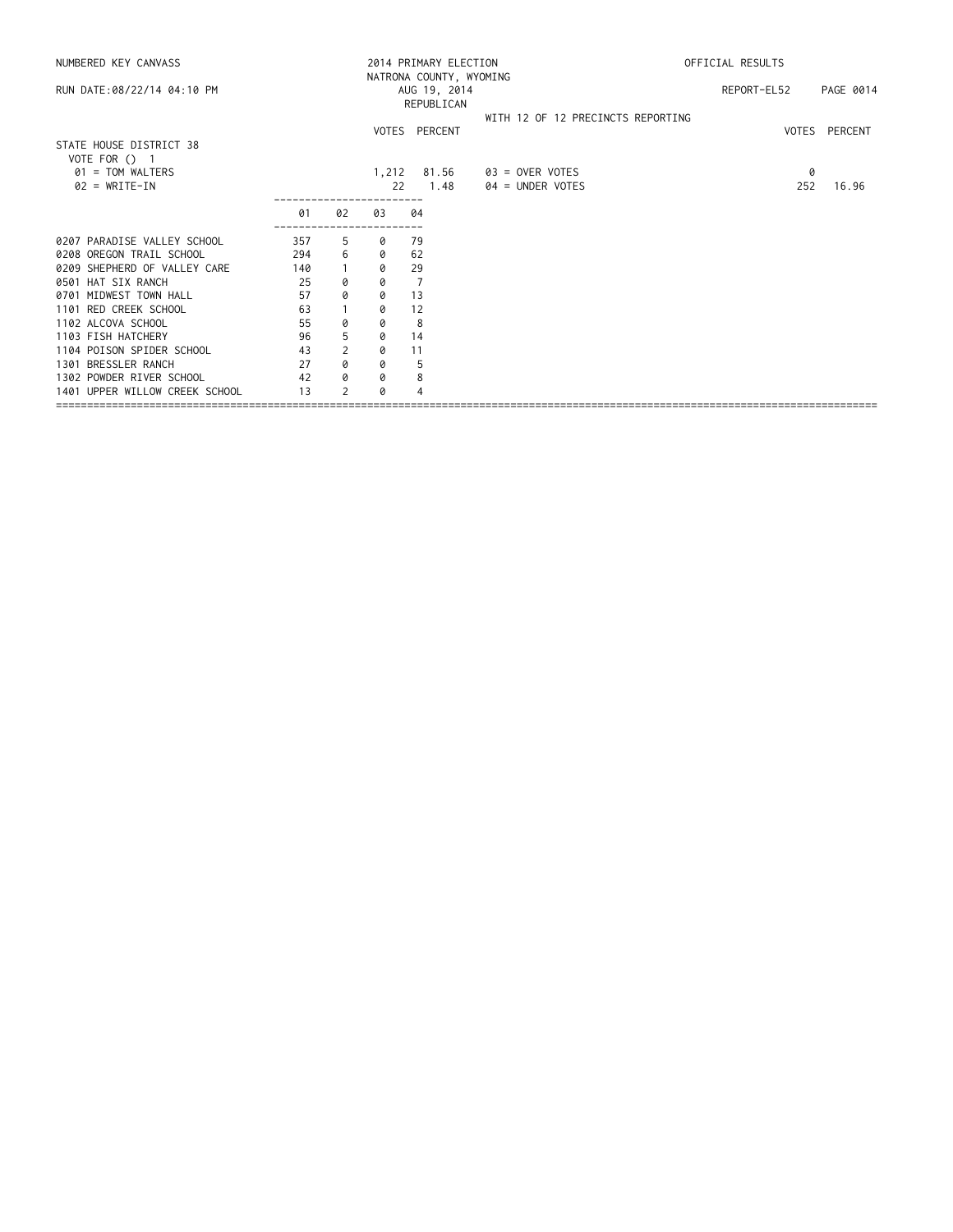| NUMBERED KEY CANVASS                                         |     |    |     | 2014 PRIMARY ELECTION                                 |                                 | OFFICIAL RESULTS |           |
|--------------------------------------------------------------|-----|----|-----|-------------------------------------------------------|---------------------------------|------------------|-----------|
| RUN DATE:08/22/14 04:10 PM                                   |     |    |     | NATRONA COUNTY, WYOMING<br>AUG 19, 2014<br>REPUBLICAN |                                 | REPORT-EL52      | PAGE 0015 |
|                                                              |     |    |     | VOTES PERCENT                                         | WITH 6 OF 6 PRECINCTS REPORTING | VOTES            | PERCENT   |
| STATE HOUSE DISTRICT 56<br>VOTE FOR () 1<br>01 = TIM STUBSON |     |    | 982 | 83.08                                                 | $03 =$ OVER VOTES               |                  | .08       |
| $02 = WRITE-IN$                                              |     |    |     | 8<br>.68                                              | $04 =$ UNDER VOTES              | 191              | 16.16     |
|                                                              | 01  | 02 | 03  | 04                                                    |                                 |                  |           |
| 0102 NATRONA COUNTY LIBRARY                                  | 100 | 0  | 0   | -23                                                   |                                 |                  |           |
| 0103 DEAN MORGAN JRHS                                        | 203 |    | a   | 41                                                    |                                 |                  |           |
| 0104 CASPER COLLEGE                                          | 249 | 4  | Ø   | 39                                                    |                                 |                  |           |
| 0109 7TH DAY ADVENTIST SCHOOL                                | 308 |    |     | 65                                                    |                                 |                  |           |
| 0112 WILLARD SCHOOL                                          | 63  | 2  | ø   | 11                                                    |                                 |                  |           |
| 0302 UNIVERSITY PARK SCHOOL                                  | 59  | Q  | Q   | 12                                                    |                                 |                  |           |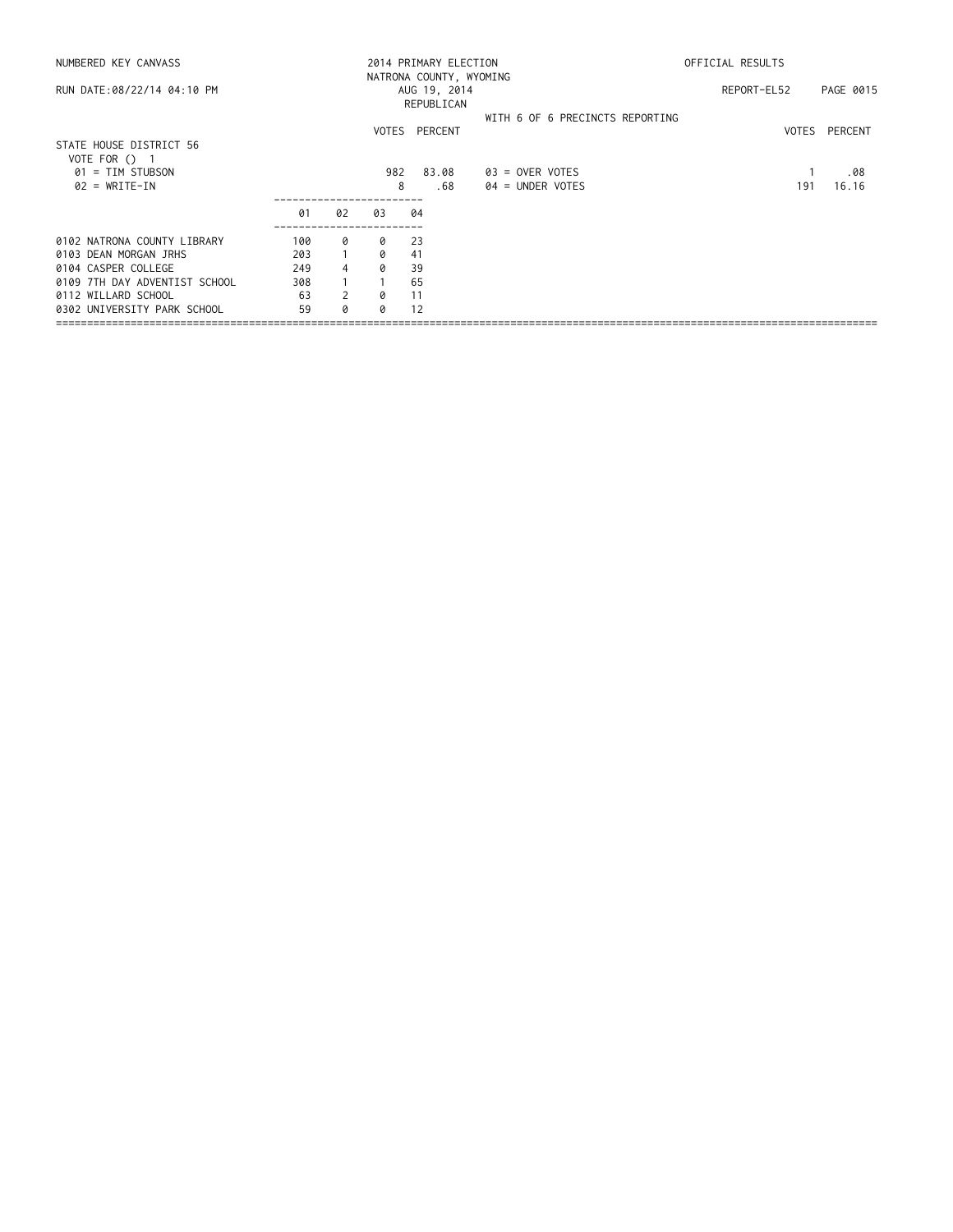| NUMBERED KEY CANVASS        |     |     |                                 |              | 2014 PRIMARY ELECTION   | OFFICIAL RESULTS   |           |         |  |  |
|-----------------------------|-----|-----|---------------------------------|--------------|-------------------------|--------------------|-----------|---------|--|--|
|                             |     |     |                                 |              | NATRONA COUNTY, WYOMING |                    |           |         |  |  |
| RUN DATE:08/22/14 04:10 PM  |     |     |                                 | AUG 19, 2014 |                         | REPORT-EL52        | PAGE 0016 |         |  |  |
|                             |     |     |                                 |              | REPUBLICAN              |                    |           |         |  |  |
|                             |     |     | WITH 4 OF 4 PRECINCTS REPORTING |              |                         |                    |           |         |  |  |
|                             |     |     |                                 |              | VOTES PERCENT           |                    | VOTES     | PERCENT |  |  |
| STATE HOUSE DISTRICT 57     |     |     |                                 |              |                         |                    |           |         |  |  |
| VOTE FOR () 1               |     |     |                                 |              |                         |                    |           |         |  |  |
| $01 =$ CHUCK GRAY           |     |     | 503                             |              | 45.69                   |                    |           |         |  |  |
| 02 = THOMAS A. LOCKHART     |     |     | 552                             |              | 50.14                   | $04 =$ OVER VOTES  |           | .18     |  |  |
| $03 = WRITE-IN$             |     |     |                                 |              | .09                     | $05 =$ UNDER VOTES | 43        | 3.91    |  |  |
|                             | 01  | 02  | 03                              | 04           | 05                      |                    |           |         |  |  |
| 0105 JEFFERSON SCHOOL       | 73  | 116 | 0                               | 0            | 9                       |                    |           |         |  |  |
| 0107 SENIOR CITIZENS CENTER | 61  | 59  | Q                               | 0            | $\overline{4}$          |                    |           |         |  |  |
| 0304 SAGEWOOD SCHOOL        | 178 | 157 | a                               |              | 11                      |                    |           |         |  |  |
| 0308 PRINCE OF PEACE        | 191 | 220 |                                 |              | 19                      |                    |           |         |  |  |
|                             |     |     |                                 |              |                         |                    |           |         |  |  |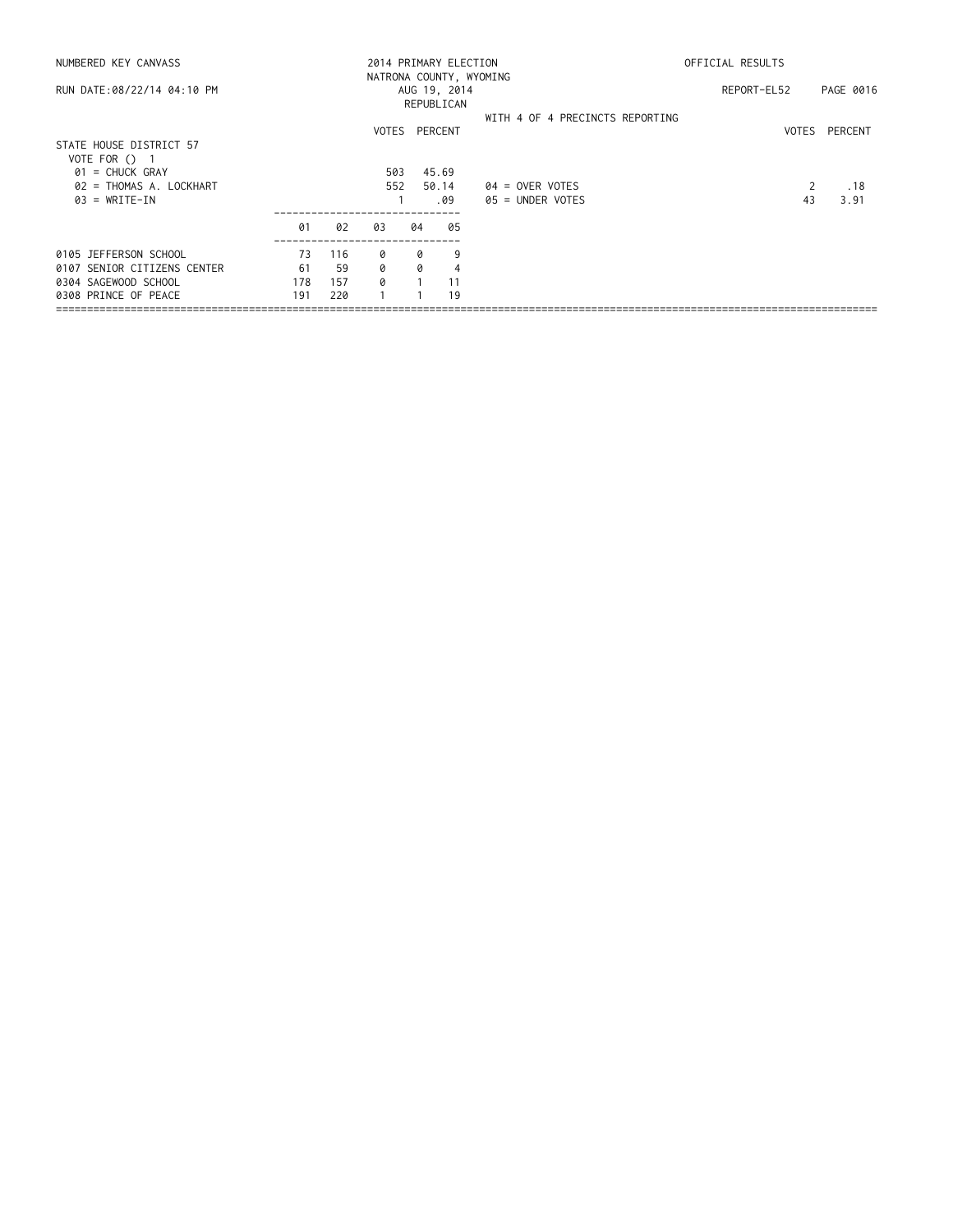|     |                |          |       |                                                | OFFICIAL RESULTS                                                                       |                                        |  |
|-----|----------------|----------|-------|------------------------------------------------|----------------------------------------------------------------------------------------|----------------------------------------|--|
|     |                |          |       |                                                | REPORT-EL52                                                                            | PAGE 0017                              |  |
|     |                |          |       |                                                |                                                                                        | VOTES PERCENT                          |  |
|     |                |          |       |                                                |                                                                                        |                                        |  |
|     |                |          | 79.31 | $03 =$ OVER VOTES                              | 0                                                                                      | 20.30                                  |  |
|     |                |          |       |                                                |                                                                                        |                                        |  |
| 01  | 02             | 03       | 04    |                                                |                                                                                        |                                        |  |
| 98  |                | 0        | 12    |                                                |                                                                                        |                                        |  |
| 35  | Ø              | $\Omega$ | 10    |                                                |                                                                                        |                                        |  |
| 131 | 0              | 0        | 30    |                                                |                                                                                        |                                        |  |
| 331 | $\overline{2}$ | 0        | 78    |                                                |                                                                                        |                                        |  |
| 210 |                | Ø        | 76    |                                                |                                                                                        |                                        |  |
|     |                |          |       | REPUBLICAN<br>VOTES PERCENT<br>805<br>.39<br>4 | 2014 PRIMARY ELECTION<br>NATRONA COUNTY, WYOMING<br>AUG 19, 2014<br>$04 =$ UNDER VOTES | WITH 5 OF 5 PRECINCTS REPORTING<br>206 |  |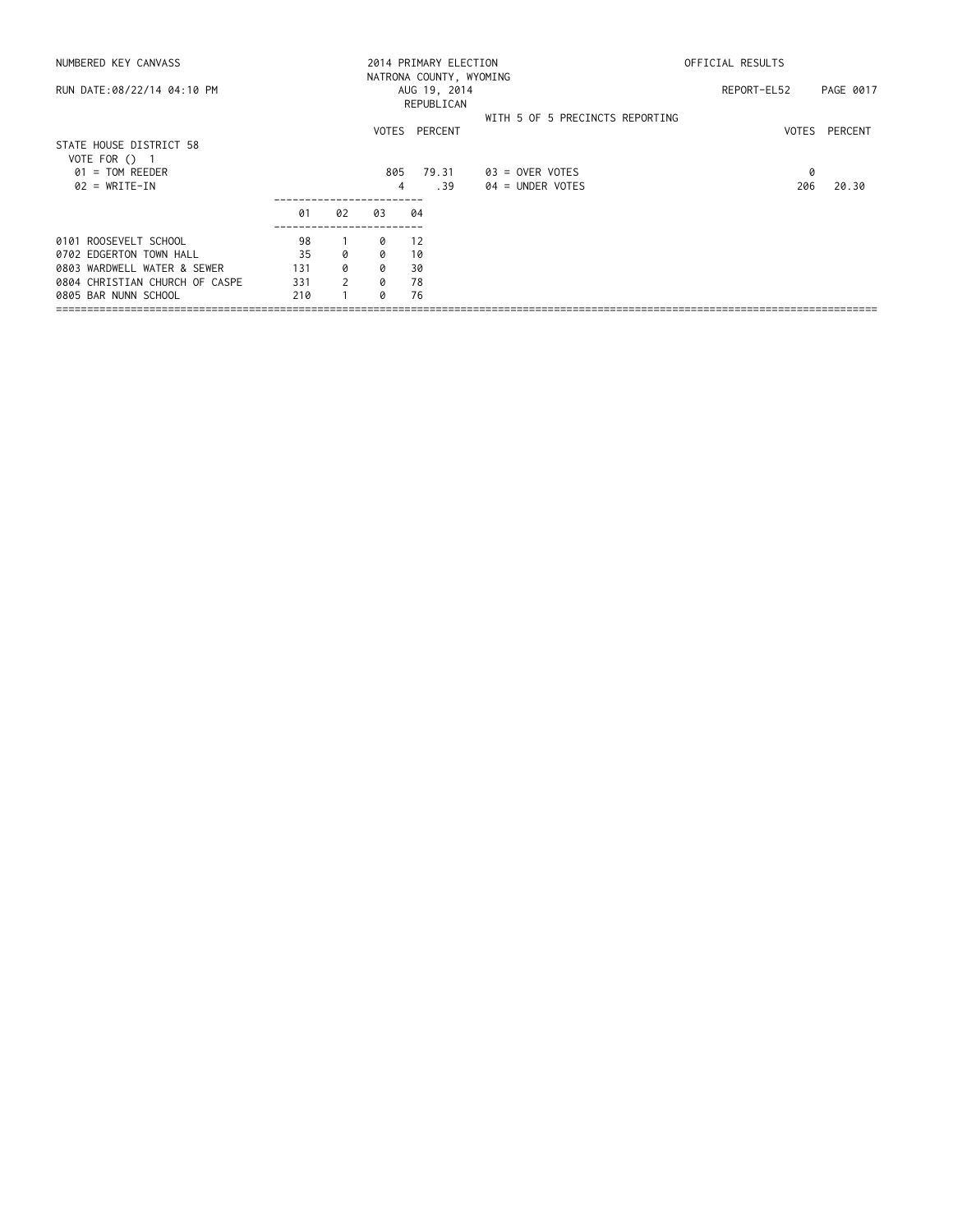| NUMBERED KEY CANVASS                       |     |                |           | 2014 PRIMARY ELECTION                                 |                                       | OFFICIAL RESULTS |                     |  |  |
|--------------------------------------------|-----|----------------|-----------|-------------------------------------------------------|---------------------------------------|------------------|---------------------|--|--|
| RUN DATE:08/22/14 04:10 PM                 |     |                |           | NATRONA COUNTY, WYOMING<br>AUG 19, 2014<br>REPUBLICAN |                                       | REPORT-EL52      | PAGE 0018           |  |  |
|                                            |     |                |           | VOTES PERCENT                                         | WITH 6 OF 6 PRECINCTS REPORTING       |                  | VOTES<br>PERCENT    |  |  |
| STATE HOUSE DISTRICT 59<br>VOTE FOR $()$ 1 |     |                |           |                                                       |                                       |                  |                     |  |  |
| $01 = BUNKY LOUCKS$<br>$02 = WRITE-IN$     |     |                | 801<br>16 | 78.92<br>1.58                                         | 03 = OVER VOTES<br>$04 =$ UNDER VOTES |                  | .10<br>197<br>19.41 |  |  |
|                                            | 01  | 02             | 03        | 04                                                    |                                       |                  |                     |  |  |
| 0201 WESTWOOD SCHOOL                       | 179 | 3              | ø         | 44                                                    |                                       |                  |                     |  |  |
| 0202 COTTONWOOD                            | 136 | 5              |           | 41                                                    |                                       |                  |                     |  |  |
| 0203 CYJHS                                 | 148 | $\overline{2}$ | 0         | 47                                                    |                                       |                  |                     |  |  |
| 0801 MILLS COMMUNITY CENTER                | 257 | 4              | 0         | 46                                                    |                                       |                  |                     |  |  |
| 0802 MOUNTAIN VIEW SCHOOL                  | 78  | 2              | 0         | 19                                                    |                                       |                  |                     |  |  |
| 0901 WY GAME FISH                          |     | Ø              | a         | ø                                                     |                                       |                  |                     |  |  |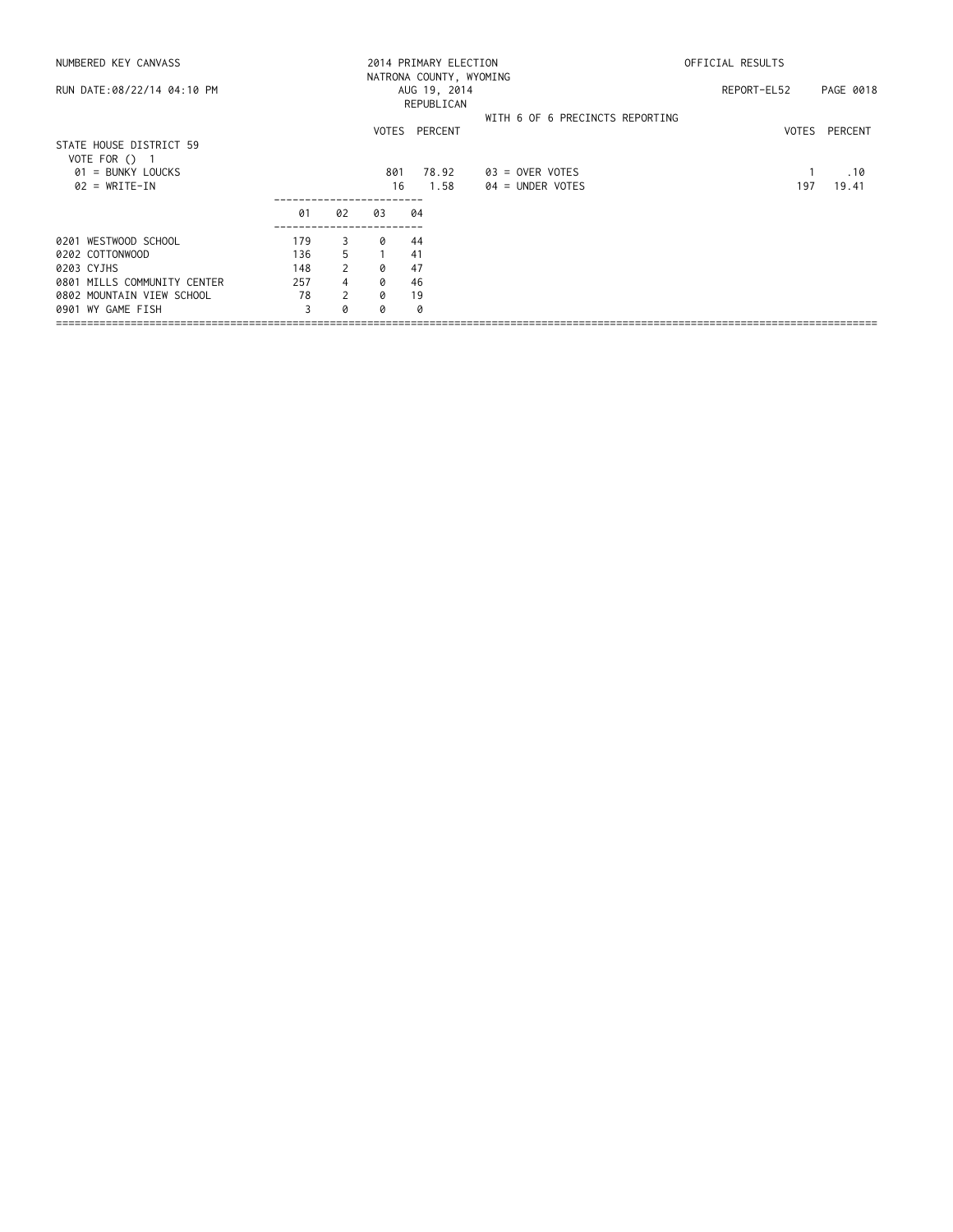| NUMBERED KEY CANVASS                                       |                                                            |                   |                   | 2014 PRIMARY ELECTION<br>NATRONA COUNTY, WYOMING |                                       | OFFICIAL RESULTS |                            |
|------------------------------------------------------------|------------------------------------------------------------|-------------------|-------------------|--------------------------------------------------|---------------------------------------|------------------|----------------------------|
| RUN DATE:08/22/14 04:10 PM                                 |                                                            |                   |                   | AUG 19, 2014<br>REPUBLICAN                       |                                       | REPORT-EL52      | PAGE 0019                  |
|                                                            |                                                            |                   |                   |                                                  | WITH 46 OF 46 PRECINCTS REPORTING     |                  |                            |
| SEVENTH JUDICIAL DISTRICT ATTORNEY                         |                                                            |                   |                   | VOTES PERCENT                                    |                                       |                  | VOTES PERCENT              |
| VOTE FOR () 1                                              |                                                            |                   |                   |                                                  |                                       |                  |                            |
| 01 = MICHAEL A. BLONIGEN<br>$02 = WRITE-IN$                |                                                            |                   | 8,599<br>117      | 79.11<br>1.08                                    | 03 = OVER VOTES<br>$04 = UNDER VOTES$ |                  | 5<br>.05<br>2,148<br>19.76 |
|                                                            | ------------------------<br>01<br>------------------------ | 02                | 03                | 04                                               |                                       |                  |                            |
| 0101 ROOSEVELT SCHOOL                                      | 97                                                         | $\overline{1}$    | 0                 | -13                                              |                                       |                  |                            |
| 0102 NATRONA COUNTY LIBRARY                                | 90                                                         | $\mathbf{1}$      | 0                 | 32                                               |                                       |                  |                            |
| 0103 DEAN MORGAN JRHS                                      | 190                                                        | 4                 | 0                 | 51                                               |                                       |                  |                            |
| 0104 CASPER COLLEGE                                        | 234                                                        | 3                 | 0                 | 55                                               |                                       |                  |                            |
| 0105 JEFFERSON SCHOOL                                      | 147                                                        | 4                 | 0                 | 47                                               |                                       |                  |                            |
| 0106 GRANT SCHOOL                                          | 270                                                        | 4                 | 0                 | 66                                               |                                       |                  |                            |
| 0107 SENIOR CITIZENS CENTER                                | 106                                                        | 0                 | $\mathbf{1}$      | 17                                               |                                       |                  |                            |
| 0109 7TH DAY ADVENTIST SCHOOL                              | 305                                                        | 3                 | 0                 | 69                                               |                                       |                  |                            |
| 0111 CREST HILL SCHOOL<br>0112 WILLARD SCHOOL              | 226<br>57                                                  | $\mathbf{1}$<br>4 | $\mathbf{1}$<br>0 | 57<br>15                                         |                                       |                  |                            |
| 0201 WESTWOOD SCHOOL                                       | 184                                                        | $\mathbf{1}$      | 0                 | 41                                               |                                       |                  |                            |
| 0202 COTTONWOOD                                            | 140                                                        | 5                 | 0                 | 38                                               |                                       |                  |                            |
| 0203 CYJHS                                                 | 146                                                        | $\mathbf{1}$      | $\mathbf{1}$      | 49                                               |                                       |                  |                            |
| 0204 SOUTHRIDGE SCHOOL                                     | 148                                                        | $\mathbf{1}$      | 0                 | 46                                               |                                       |                  |                            |
| 0206 SHRINE CLUB                                           | 421                                                        | 3                 | 0                 | 98                                               |                                       |                  |                            |
| 0207 PARADISE VALLEY SCHOOL                                | 342                                                        | 3                 | 0                 | 97                                               |                                       |                  |                            |
| 0208 OREGON TRAIL SCHOOL                                   | 285                                                        | $\overline{7}$    | 0                 | 70                                               |                                       |                  |                            |
| 0209 SHEPHERD OF VALLEY CARE                               | 146                                                        | 3                 | 0                 | 34                                               |                                       |                  |                            |
| 0210 BETHEL BAPTIST CHURCH                                 | 354                                                        | 5                 | 0                 | 93                                               |                                       |                  |                            |
| 0302 UNIVERSITY PARK SCHOOL                                | 164                                                        | $\mathbf{1}$      | 0                 | 49                                               |                                       |                  |                            |
| 0303 PINEVIEW SCHOOL                                       | 255                                                        | $\overline{2}$    | $\mathbf{1}$      | 53                                               |                                       |                  |                            |
| 0304 SAGEWOOD SCHOOL                                       | 282                                                        | 2                 | 0                 | 63                                               |                                       |                  |                            |
| 0305 KELLY WALSH HS                                        | 202                                                        | $\overline{1}$    | 0                 | 37                                               |                                       |                  |                            |
| 0306 MANOR HEIGHTS SCHOOL                                  | 315                                                        | 2                 | 0                 | 86                                               |                                       |                  |                            |
| 0308 PRINCE OF PEACE                                       | 347                                                        | 4                 | 0                 | 81                                               |                                       |                  |                            |
| 0309 VERDA JAMES SCHOOL                                    | 146<br>726                                                 | 4<br>6            | 0<br>0            | 40                                               |                                       |                  |                            |
| 0310 COMMUNITY HEALTH<br>0401 EVANSVILLE                   | 135                                                        | $\mathbf{1}$      | $\mathbf{1}$      | 161<br>21                                        |                                       |                  |                            |
| 0402 EVANSVILLE OUT                                        | 263                                                        | 4                 | 0                 | 81                                               |                                       |                  |                            |
| 0501 HAT SIX RANCH                                         | 23                                                         | 0                 | 0                 | 9                                                |                                       |                  |                            |
| 0701 MIDWEST TOWN HALL                                     | 55                                                         | 0                 | 0                 | 15                                               |                                       |                  |                            |
| 0702 EDGERTON TOWN HALL                                    | 37                                                         | 0                 | 0                 | 8                                                |                                       |                  |                            |
| 0801 MILLS COMMUNITY CENTER                                | 255                                                        | 6                 | 0                 | 46                                               |                                       |                  |                            |
| 0802 MOUNTAIN VIEW SCHOOL                                  | 79                                                         | $\overline{2}$    | 0                 | 18                                               |                                       |                  |                            |
| 0803 WARDWELL WATER & SEWER                                | 124                                                        | 3                 | 0                 | 34                                               |                                       |                  |                            |
| 0804 CHRISTIAN CHURCH OF CASPE                             | 312                                                        | 5                 | 0                 | 94                                               |                                       |                  |                            |
| 0805 BAR NUNN SCHOOL                                       | 208                                                        | $\overline{7}$    | 0                 | 72                                               |                                       |                  |                            |
| 0901 WY GAME FISH                                          | 351                                                        | 6                 | 0                 | 78                                               |                                       |                  |                            |
| 1101 RED CREEK SCHOOL                                      | 60                                                         | 2                 | 0                 | 14                                               |                                       |                  |                            |
| 1102 ALCOVA SCHOOL                                         | 53                                                         | 0                 | 0                 | 10                                               |                                       |                  |                            |
| 1103 FISH HATCHERY                                         | 93                                                         | 4                 | 0                 | 18                                               |                                       |                  |                            |
| 1104 POISON SPIDER SCHOOL                                  | 47                                                         | 0                 | 0                 | 9                                                |                                       |                  |                            |
| 1202 ST STEPHENS CHURCH                                    | 105                                                        | 0                 | 0                 | 37                                               |                                       |                  |                            |
| 1301 BRESSLER RANCH                                        | 22<br>38                                                   | 0<br>0            | 0<br>0            | 10                                               |                                       |                  |                            |
| 1302 POWDER RIVER SCHOOL<br>1401 UPPER WILLOW CREEK SCHOOL | 14                                                         | -1                | 0                 | 12<br>4                                          |                                       |                  |                            |
| ==============================                             |                                                            |                   |                   |                                                  |                                       |                  |                            |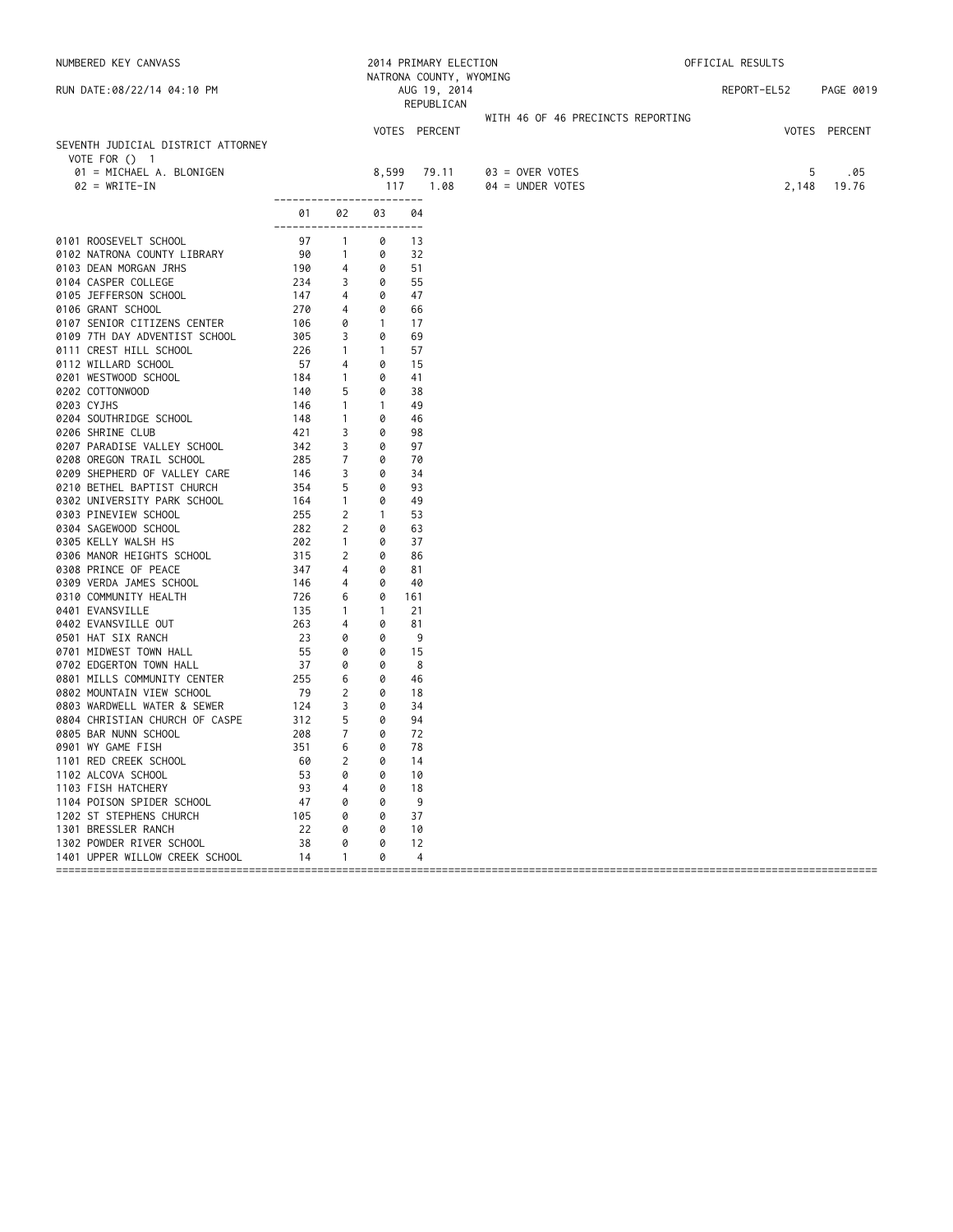| NUMBERED KEY CANVASS                                                                                                                                                                                                                                                      |                  |                |                |               | 2014 PRIMARY ELECTION                   |            |                   |                                                   |                    |                   |                         |            | OFFICIAL RESULTS |               |
|---------------------------------------------------------------------------------------------------------------------------------------------------------------------------------------------------------------------------------------------------------------------------|------------------|----------------|----------------|---------------|-----------------------------------------|------------|-------------------|---------------------------------------------------|--------------------|-------------------|-------------------------|------------|------------------|---------------|
| RUN DATE:08/22/14 04:10 PM                                                                                                                                                                                                                                                |                  |                |                |               | NATRONA COUNTY, WYOMING<br>AUG 19, 2014 |            |                   |                                                   |                    |                   |                         |            | REPORT-EL52      | PAGE 0020     |
|                                                                                                                                                                                                                                                                           |                  |                |                |               | REPUBLICAN                              |            |                   |                                                   |                    |                   |                         |            |                  |               |
|                                                                                                                                                                                                                                                                           |                  |                |                |               |                                         |            |                   | WITH 46 OF 46 PRECINCTS REPORTING                 |                    |                   |                         |            |                  |               |
|                                                                                                                                                                                                                                                                           |                  |                |                | VOTES PERCENT |                                         |            |                   |                                                   |                    |                   |                         |            |                  | VOTES PERCENT |
| NATRONA COUNTY COMMISSIONERS<br>VOTE FOR () 3                                                                                                                                                                                                                             |                  |                |                |               |                                         |            |                   |                                                   |                    |                   |                         |            |                  |               |
| 01 = JACQUIE ANDERSON                                                                                                                                                                                                                                                     |                  |                | 2,213          |               | 6.79                                    |            |                   |                                                   |                    |                   |                         |            | 1,950            | 5.98          |
| 02 = BRIAN T.M. DEVAULT                                                                                                                                                                                                                                                   |                  |                | 2,548          |               | 7.81                                    |            |                   | 08 = STEPHEN "STEVE" SCHLAGER<br>09 = ELLEN YOUNG |                    |                   |                         |            | 3,529            | 10.82         |
| 03 = ROBERT L. HENDRY                                                                                                                                                                                                                                                     |                  |                | 4,433          |               | 13.60                                   |            |                   |                                                   |                    |                   |                         |            | 1,232            | 3.78          |
| 04 = JOHN LAWSON                                                                                                                                                                                                                                                          |                  |                | 3,744          |               | 11.48                                   |            | $10 = WRITE-IN$   |                                                   |                    |                   |                         |            | 84               | .26           |
| 05 = JANEL MOORE<br>$06 = TODD M. MURPHY$                                                                                                                                                                                                                                 |                  |                | 2,782<br>3,453 |               | 8.53<br>10.59                           |            | $11 =$ OVER VOTES | $12 = UNDER VOTES$                                |                    |                   |                         |            | 558<br>6,081     | 1.71<br>18.65 |
|                                                                                                                                                                                                                                                                           | ---------------- |                |                |               |                                         |            |                   |                                                   |                    |                   |                         |            |                  |               |
|                                                                                                                                                                                                                                                                           | 01<br>---------  | 02             | 03             | 04            | 05                                      | 06         | 07                | 08                                                | 09                 | 10                | 11                      | 12<br>---  |                  |               |
| 0101 ROOSEVELT SCHOOL<br>0101 ROOSEVELT SCHOOL<br>0102 NATRONA COUNTY LIBRARY<br>0103 DEAN MORGAN JRHS<br>0103 DEAN MORGAN JRHS<br>0103 DEAN MORGAN JRHS<br>0104 CASPER COLLEGE<br>0105 JEFFERSON SCHOOL<br>0106 GRANT SCHOOL<br>0107 SENIOR CITIZENS CENTER<br>0107 SENI | 45               | 34             | 35             | 31            | 36                                      | 41         | 19                | 28                                                | 21                 | 0                 | 3                       | 40         |                  |               |
|                                                                                                                                                                                                                                                                           |                  | 22             | 49             | 39            | 31                                      | 38         | 22                | 34                                                | 22                 | 3                 | 0                       | 79         |                  |               |
|                                                                                                                                                                                                                                                                           |                  | 67             | 96             | 91            | 57                                      | 80         | 33                | 68                                                | 26                 | 2                 | 15                      | 151        |                  |               |
|                                                                                                                                                                                                                                                                           |                  | 79             | 148            | 155           | 44                                      | 68         | 25                | 97                                                | 24                 | 5                 | 15                      | 171        |                  |               |
|                                                                                                                                                                                                                                                                           |                  | 48             | 75             | 96            | 43                                      | 55         | 29                | 60                                                | 15                 | 2                 | $\overline{\mathbf{3}}$ | 129        |                  |               |
|                                                                                                                                                                                                                                                                           |                  | 77<br>30       | 105<br>33      | 100<br>32     | 107<br>45                               | 126<br>64  | 57<br>31          | 102<br>39                                         | 50<br>16           | 2<br>0            | 24<br>3                 | 191<br>43  |                  |               |
|                                                                                                                                                                                                                                                                           |                  | 76             | 162            | 155           | 77                                      | 117        | 64                | 133                                               | 35                 | 2                 | 3                       | 257        |                  |               |
|                                                                                                                                                                                                                                                                           |                  | 65             | 148            | 100           | 60                                      | 78         | 31                | 98                                                | 27                 | 0                 | 15                      | 186        |                  |               |
|                                                                                                                                                                                                                                                                           |                  | 22             | 29             | 24            | 19                                      | 30         | 17                | 15                                                | 15                 | 0                 | 3                       | 29         |                  |               |
|                                                                                                                                                                                                                                                                           |                  | 57             | 79             | 64            | 71                                      | 73         | 48                | 65                                                | 21                 | 2                 | 27                      | 118        |                  |               |
|                                                                                                                                                                                                                                                                           |                  | 62             | 64             | 50            | 60                                      | 52         | 38                | 45                                                | 20                 | 2                 | 0                       | 111        |                  |               |
|                                                                                                                                                                                                                                                                           |                  | 48<br>40       | 81             | 77<br>70      | 50<br>53                                | 59         | 29                | 54<br>52                                          | 15                 | 2<br>3            | 15<br>9                 | 121<br>124 |                  |               |
|                                                                                                                                                                                                                                                                           |                  | 130            | 78<br>243      | 198           | 132                                     | 68<br>173  | 24<br>93          | 172                                               | 21<br>38           | 3                 | 6                       | 283        |                  |               |
|                                                                                                                                                                                                                                                                           |                  | 141            | 145            | 128           | 129                                     | 167        | 89                | 125                                               | 46                 | 5                 | 33                      | 229        |                  |               |
|                                                                                                                                                                                                                                                                           |                  | 88             | 114            | 99            | 120                                     | 125        | 105               | 110                                               | 51                 | 7                 | 33                      | 161        |                  |               |
|                                                                                                                                                                                                                                                                           |                  | 52             | 74             | 56            | 57                                      | 62         | 45                | 59                                                | 28                 | $\overline{c}$    | 9                       | 71         |                  |               |
|                                                                                                                                                                                                                                                                           |                  | 121            | 202            | 187           | 96                                      | 134        | 58                | 147                                               | 39                 | 4                 | 9                       | 271        |                  |               |
|                                                                                                                                                                                                                                                                           |                  | 51             | 76             | 64            | 56                                      | -71        | 36                | 51                                                | 19                 | $\mathbf{1}$      | 33                      | 133        |                  |               |
|                                                                                                                                                                                                                                                                           |                  | 84<br>63       | 129<br>143     | 88<br>126     | 69<br>83                                | 106<br>127 | 55<br>61          | 88<br>106                                         | 42<br>35           | 5<br>$\mathbf{1}$ | 18<br>21                | 180<br>184 |                  |               |
|                                                                                                                                                                                                                                                                           |                  | 54             | 101            | 92            | 64                                      | 89         | 35                | 82                                                | 27                 | $\mathbf{1}$      | 18                      | 118        |                  |               |
|                                                                                                                                                                                                                                                                           |                  | 80             | 204            | 158           | 71                                      | 116        | 30                | 132                                               | 34                 | 3                 | 15                      | 291        |                  |               |
|                                                                                                                                                                                                                                                                           |                  | 96             | 184            | 140           | 115                                     | 171        | 68                | 173                                               | 39                 | $\mathbf{1}$      | 0                       | 235        |                  |               |
|                                                                                                                                                                                                                                                                           |                  | 43             | 79             | 71            | 38                                      | 68         | 32                | 72                                                | 19                 | 0                 | 6                       | 111        |                  |               |
|                                                                                                                                                                                                                                                                           |                  | 155            | 423            | 333           | 126                                     | 249        | 101               | 331                                               | 78                 | 6                 | 54                      | 661        |                  |               |
|                                                                                                                                                                                                                                                                           |                  | 37             | 48             | 45            | 45                                      | 58         | 31                | 52                                                | 39                 | 0                 | 15                      | 60         |                  |               |
| 0501 HAT SIX RANCH                                                                                                                                                                                                                                                        |                  | 75<br>8        | 149<br>16      | 110<br>10     | 90<br>3                                 | 120<br>6   | 69<br>5           | 127<br>8                                          | 56<br>6            | 4<br>0            | 27<br>0                 | 131<br>33  |                  |               |
| $\begin{array}{c} 1 \\ 14 \\ 10 \end{array}$<br>0701 MIDWEST TOWN HALL                                                                                                                                                                                                    |                  | $\overline{7}$ | 30             | 17            | 30                                      | 17         | 16                | 17                                                | 7                  | $\overline{1}$    | 6                       | 48         |                  |               |
| 0702 EDGERTON TOWN HALL                                                                                                                                                                                                                                                   |                  | 3              | 27             | 9             | 18                                      | 14         | 8                 | 17                                                | 6                  | 0                 | 0                       | 23         |                  |               |
| 0801 MILLS COMMUNITY CENTER                                                                                                                                                                                                                                               | 77               | 79             | 90             | 102           | 113                                     | 87         | 92                | 82                                                | 60                 | 5                 | 6                       | 128        |                  |               |
| 0802 MOUNTAIN VIEW SCHOOL                                                                                                                                                                                                                                                 | 19               | 21             | 35             | 29            | 38                                      | 45         | 33                | 27                                                | 17                 | 0                 | 6                       | 27         |                  |               |
| 0803 WARDWELL WATER & SEWER                                                                                                                                                                                                                                               | 39               | 36             | 35             | 43            | 50                                      | 64         | 63                | 48                                                | 25                 | -1                | 15                      | 64         |                  |               |
| 0804 CHRISTIAN CHURCH OF CASPE                                                                                                                                                                                                                                            | 88               | 98             | 149            | 105           | 126                                     | 101        | 131               | 178                                               | 46                 | 2                 | 27                      | 182        |                  |               |
| 0805 BAR NUNN SCHOOL<br>0901 WY GAME FISH                                                                                                                                                                                                                                 | 60<br>95         | 44             | 89             | 69            | 89                                      | 86         | 54                | 78                                                | 55                 | $\mathbf{1}$<br>5 | 21<br>15                | 215        |                  |               |
| 1101 RED CREEK SCHOOL                                                                                                                                                                                                                                                     | 5                | 148<br>11      | 187<br>47      | 180<br>32     | 127<br>11                               | 103<br>23  | 82<br>6           | 140<br>47                                         | 47<br>$\mathbf{1}$ | 0                 | 0                       | 176<br>45  |                  |               |
| 1102 ALCOVA SCHOOL                                                                                                                                                                                                                                                        | 13               | 13             | 33             | 24            | 10                                      | 19         | 13                | 24                                                | 6                  | 0                 | 6                       | 28         |                  |               |
| 1103 FISH HATCHERY                                                                                                                                                                                                                                                        | 24               | 31             | 55             | 39            | 40                                      | 28         | 17                | 52                                                | 10                 | 0                 | 9                       | 40         |                  |               |
| 1104 POISON SPIDER SCHOOL                                                                                                                                                                                                                                                 | 9                | 12             | 28             | 16            | 18                                      | 14         | 14                | 21                                                | 8                  | 1                 | 0                       | 27         |                  |               |
| 1202 ST STEPHENS CHURCH                                                                                                                                                                                                                                                   | 20               | 26             | 56             | 65            | 37                                      | 35         | 23                | 39                                                | 12                 | 0                 | 6                       | 107        |                  |               |
| 1301 BRESSLER RANCH                                                                                                                                                                                                                                                       | 6                | $\overline{7}$ | 15             | 11            | 11                                      | 9          | 10                | 11                                                | 2                  | 0                 | 0                       | 14         |                  |               |
| 1302 POWDER RIVER SCHOOL                                                                                                                                                                                                                                                  | 4                | 5              | 29             | 9             | 15                                      | 12         | 8                 | 13                                                | 6                  | 0                 | 9                       | 40         |                  |               |
| 1401 UPPER WILLOW CREEK SCHOOL                                                                                                                                                                                                                                            | 2                | $\overline{2}$ | 16             | 5             | $\overline{2}$                          | 5          | 0                 | 10                                                | 0                  | 0                 | 0                       | 15         |                  |               |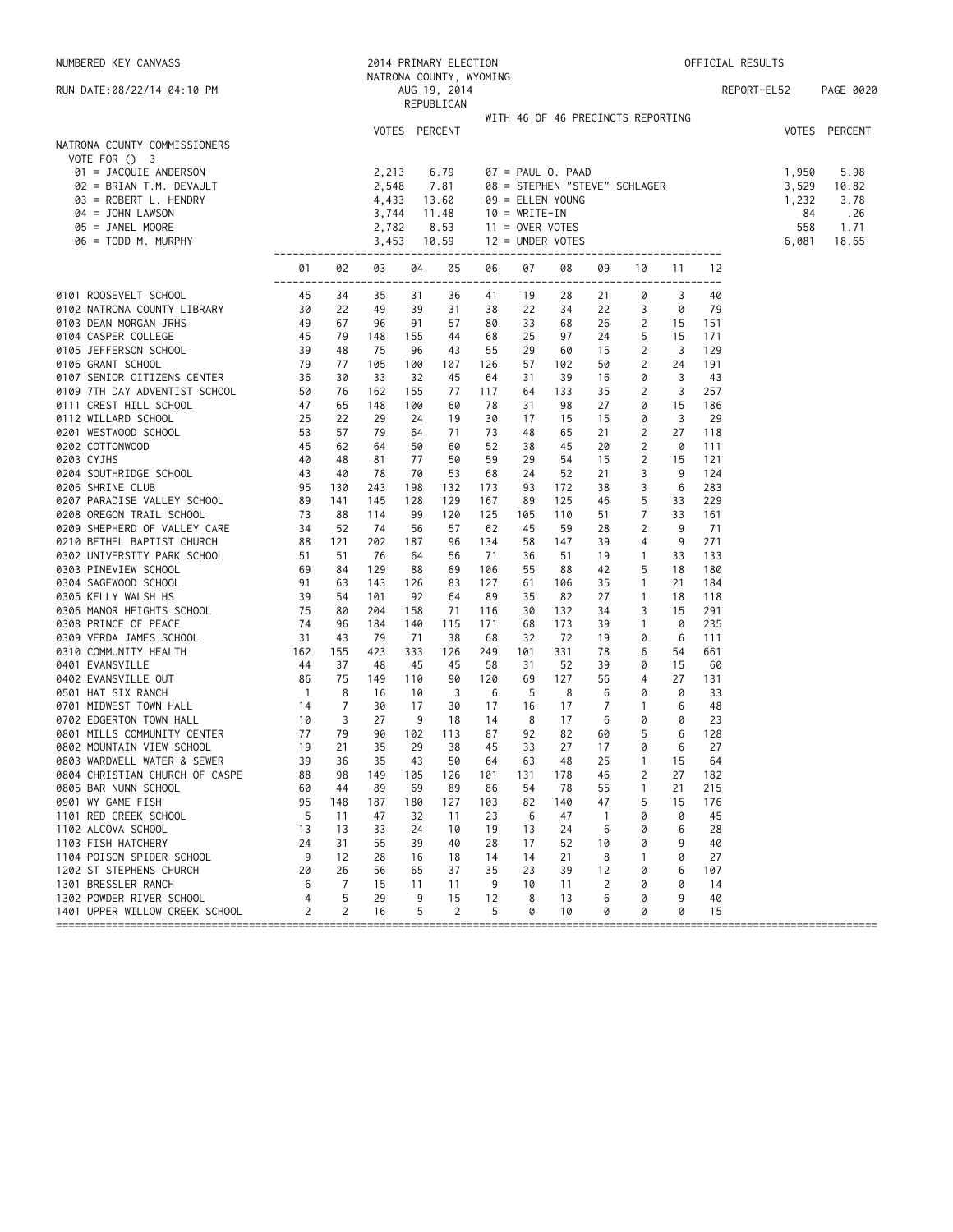NUMBERED KEY CANVASS 2014 PRIMARY ELECTION OFFICIAL RESULTS NATRONA COUNTY, WYOMING RUN DATE:08/22/14 04:10 PM AUG 19, 2014 REPORT-EL52 PAGE 0021 REPUBLICAN WITH 46 OF 46 PRECINCTS REPORTING VOTES PERCENT VOTES PERCENT NATRONA COUNTY CORONER VOTE FOR () 1 01 = CONNIE JACOBSON 9,179 84.45 03 = OVER VOTES 1 .01  $04 =$  UNDER VOTES ------------------------ 01 02 03 04 ------------------------ 0101 ROOSEVELT SCHOOL 102 1 0 8 0102 NATRONA COUNTY LIBRARY 106 0 0 17<br>0103 DEAN MORGAN JRHS 205 1 0 39 0103 DEAN MORGAN JRHS 205 1 0 39 0104 CASPER COLLEGE 246 0 0 46 0105 JEFFERSON SCHOOL 155 0 0 43 0106 GRANT SCHOOL 295 1 0 44 0107 SENIOR CITIZENS CENTER 111 0 0 13 0109 7TH DAY ADVENTIST SCHOOL 313 2 0 62<br>0111 CREST HILL SCHOOL 239 0 0 46 0111 CREST HILL SCHOOL 239 0 0 46 0112 WILLARD SCHOOL 70 0 0 6 0201 WESTWOOD SCHOOL 199 0 0 27 0202 COTTONWOOD 155 1 0<br>0203 CYJHS 162 0 0 0203 CYJHS 162 0 0 35 0204 SOUTHRIDGE SCHOOL 162 0 0 33 0206 SHRINE CLUB 425 2 0 95 0207 PARADISE VALLEY SCHOOL 374 4 0 64 0208 OREGON TRAIL SCHOOL 308 1 0 53 0209 SHEPHERD OF VALLEY CARE 158 0 0 25<br>0210 BETHEL BAPTIST CHURCH 372 1 0 79 0210 BETHEL BAPTIST CHURCH 372 1 0 79 0302 UNIVERSITY PARK SCHOOL 177 0 0 0303 PINEVIEW SCHOOL 266 0 0 45 0304 SAGEWOOD SCHOOL 303 0 0 44 0305 KELLY WALSH HS 208 0 0 32 0306 MANOR HEIGHTS SCHOOL 328 3 0 72 0308 PRINCE OF PEACE 368 0 0 64 0309 VERDA JAMES SCHOOL 161 1 0 28 0310 COMMUNITY HEALTH 746 0 0 147 0401 EVANSVILLE 144 0 0 14 0402 EVANSVILLE OUT 288 0 0 0501 HAT SIX RANCH 27 0 0 5 0701 MIDWEST TOWN HALL 62 0 0 8 0702 EDGERTON TOWN HALL 39 1 0 5 0801 MILLS COMMUNITY CENTER 271 2 0 34 0802 MOUNTAIN VIEW SCHOOL 86 0 0 13 0803 WARDWELL WATER & SEWER 144 0 0 17<br>0804 CHRISTIAN CHURCH OF CASPE 338 0 0 73 0804 CHRISTIAN CHURCH OF CASPE 338 0 0 73<br>0805 BAR NUNN SCHOOL 230 0 0 57 0805 BAR NUNN SCHOOL 230 0 0 57 0901 WY GAME FISH 362 2 0 71 1101 RED CREEK SCHOOL 65 0 0 11 1102 ALCOVA SCHOOL 57 0 0 6 1103 FISH HATCHERY 100 0 0 15 1104 POISON SPIDER SCHOOL 43 0 0 1202 ST STEPHENS CHURCH 118 0 0 24<br>1301 BRESSLER RANCH 29 0 0 3 1301 BRESSLER RANCH 29 0 0 3 1302 POWDER RIVER SCHOOL 45 0 0 5 1401 UPPER WILLOW CREEK SCHOOL 17 0 1 1 ====================================================================================================================================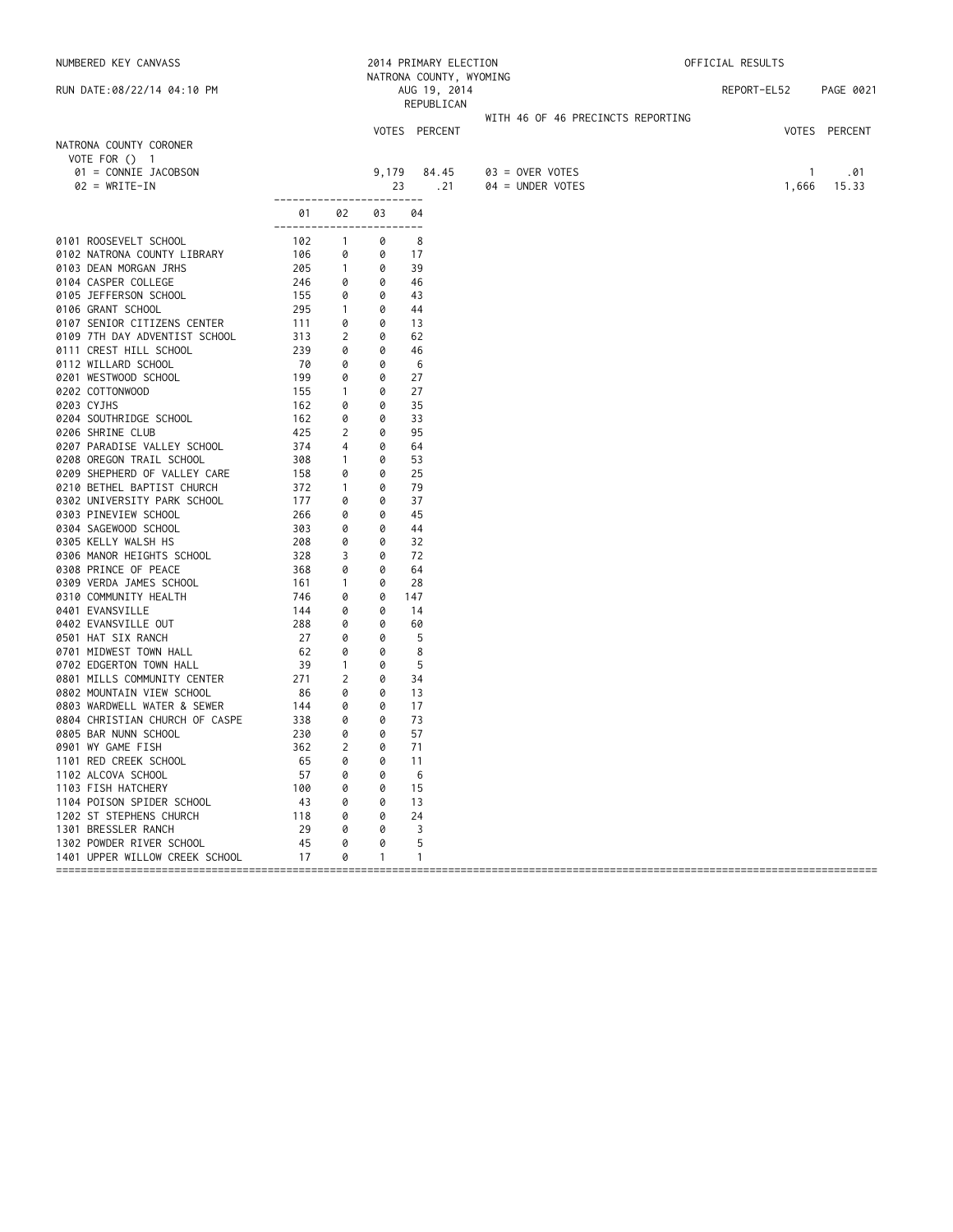NUMBERED KEY CANVASS 2014 PRIMARY ELECTION OFFICIAL RESULTS NATRONA COUNTY, WYOMING<br>AUG 19, 2014 RUN DATE:08/22/14 04:10 PM AUG 19, 2014 REPORT-EL52 PAGE 0022 REPUBLICAN WITH 46 OF 46 PRECINCTS REPORTING VOTES PERCENT VOTES PERCENT NATRONA COUNTY SHERIFF VOTE FOR () 1 01 = GUS HOLBROOK 8,941 82.26 03 = OVER VOTES 1 .01  $04 =$  UNDER VOTES ------------------------ 01 02 03 04 ------------------------ 0101 ROOSEVELT SCHOOL 100 0 0 11 0102 NATRONA COUNTY LIBRARY 103 1 0 19<br>0103 DEAN MORGAN JRHS 100 1 0 54 0103 DEAN MORGAN JRHS 190 1 0 54 0104 CASPER COLLEGE 240 1 0 51 0105 JEFFERSON SCHOOL 148 2 0 48 0104 CASPER COLLEGE 240 1 0 51<br>
0105 JEFFERSON SCHOOL 148 2 0 48<br>
0106 GRANT SCHOOL 285 2 0 53<br>
0107 SENIOR CITIZENS CENTER 111 2 0 11<br>
0109 7TH DAY ADVENTIST SCHOOL 301 3 0 73<br>
0111 CREST HILL SCHOOL 232 2 0 51 0107 SENIOR CITIZENS CENTER 111 2 0 11<br>0109 7TH DAY ADVENTIST SCHOOL 301 3 0 73 0109 7TH DAY ADVENTIST SCHOOL 301 3 0 73<br>0111 CREST HILL SCHOOL 232 2 0 51 0111 CREST HILL SCHOOL 232 2 0 51 0112 WILLARD SCHOOL 66 0 0 10 0201 WESTWOOD SCHOOL 194 2 0 30<br>0202 COTTONWOOD 145 1 0 37 0202 COTTONWOOD 145 1 0<br>0203 CYJHS 152 1 0 0203 CYJHS 152 1 0 44 0204 SOUTHRIDGE SCHOOL 155 1 0 39 0206 SHRINE CLUB 419 3 0 100 0207 PARADISE VALLEY SCHOOL 368 3 1 70 0208 OREGON TRAIL SCHOOL 304 2 0 56 0209 SHEPHERD OF VALLEY CARE 157 0 0 26<br>0210 BETHEL BAPTIST CHURCH 362 1 0 89 0210 BETHEL BAPTIST CHURCH 362 1 0 89 0302 UNIVERSITY PARK SCHOOL 173 0 0 41<br>0303 PINEVIEW SCHOOL 1251 1 0 59 0303 PINEVIEW SCHOOL 251 1 0 59 0304 SAGEWOOD SCHOOL 298 0 0 49 0305 KELLY WALSH HS 204 1 0 35 0306 MANOR HEIGHTS SCHOOL 323 2 0 78 0308 PRINCE OF PEACE 365 3 0 64 0309 VERDA JAMES SCHOOL 156 2 0 32 0310 COMMUNITY HEALTH 731 5 0<br>
0401 EVANSVILLE 139 1 0<br>
0402 EVANSVILLE OUT 288 1 0<br>
0501 HAT SIX RANCH 26 0 0 0401 EVANSVILLE 139 1 0 18 0402 EVANSVILLE OUT 288 1 0 0501 HAT SIX RANCH 26 0 0 6 0701 MIDWEST TOWN HALL 59 0 0 11<br>19702 EDGERTON TOWN HALL 37 1 0 7 0702 EDGERTON TOWN HALL 37 1 0 7 0801 MILLS COMMUNITY CENTER<br>
0801 MILLS COMMUNITY CENTER
0802 MOUNTAIN VIEW SCHOOL
080 1 0 12 0802 MOUNTAIN VIEW SCHOOL 86 1 0 12 0803 WARDWELL WATER & SEWER 142 0 0 19 0804 CHRISTIAN CHURCH OF CASPE 334 1 0 76 0805 BAR NUNN SCHOOL 227 0 0 60 0901 WY GAME FISH 354 5 0 76 1101 RED CREEK SCHOOL 62 2 0 12 1102 ALCOVA SCHOOL 57 0 0 6 1103 FISH HATCHERY 96 1 0 18 1104 POISON SPIDER SCHOOL 46 0 0 1202 ST STEPHENS CHURCH 115 0 0 27<br>1301 BRESSLER RANCH 26 0 0 6 1301 BRESSLER RANCH 26 0 0 6 1302 POWDER RIVER SCHOOL 42 0 0 8 1401 UPPER WILLOW CREEK SCHOOL 16 0 0 3 ====================================================================================================================================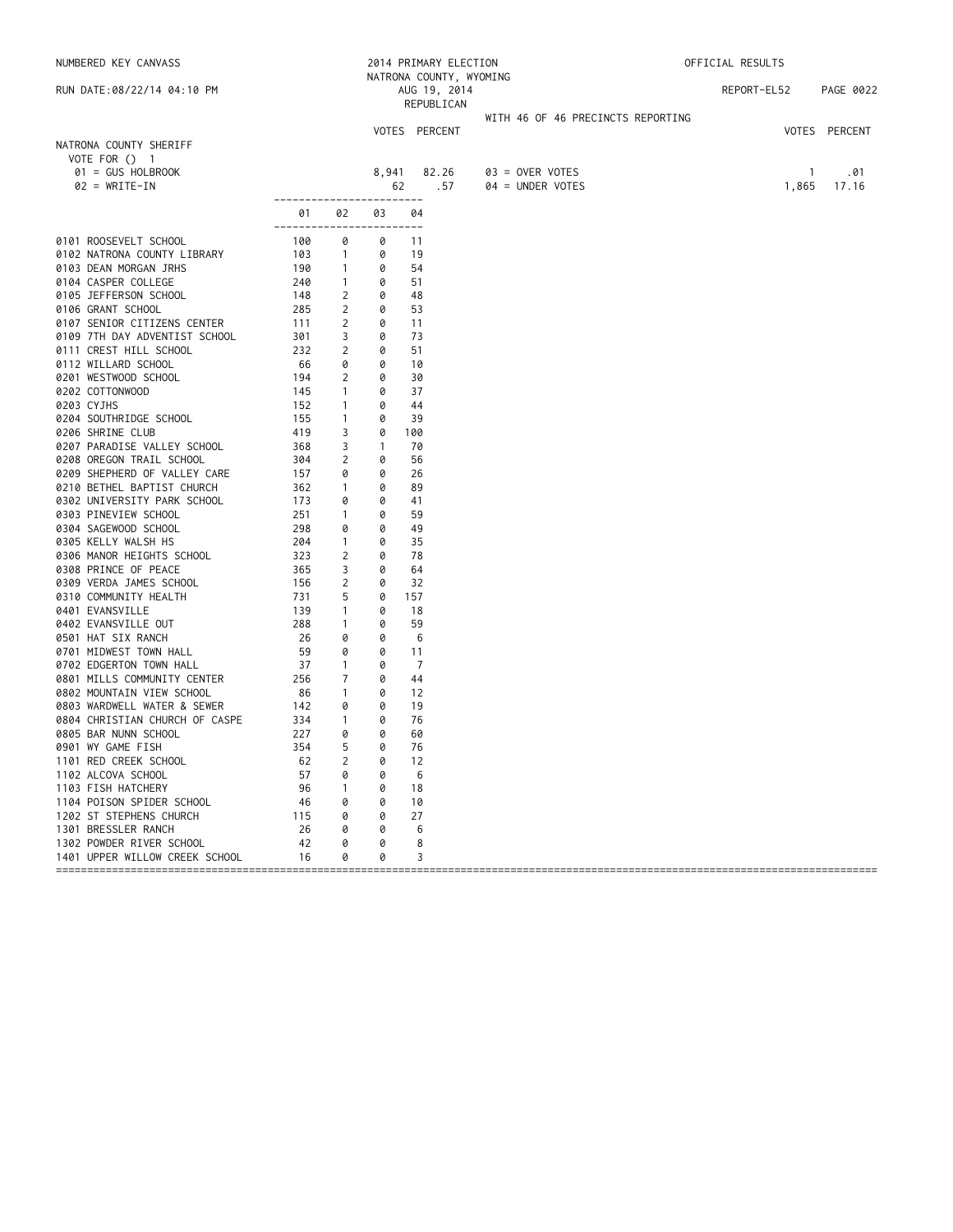| NUMBERED KEY CANVASS                    |               |                |                   | 2014 PRIMARY ELECTION      |                                   | OFFICIAL RESULTS |               |
|-----------------------------------------|---------------|----------------|-------------------|----------------------------|-----------------------------------|------------------|---------------|
|                                         |               |                |                   | NATRONA COUNTY, WYOMING    |                                   |                  |               |
| RUN DATE:08/22/14 04:10 PM              |               |                |                   | AUG 19, 2014<br>REPUBLICAN |                                   | REPORT-EL52      | PAGE 0023     |
|                                         |               |                |                   |                            | WITH 46 OF 46 PRECINCTS REPORTING |                  |               |
|                                         |               |                |                   | VOTES PERCENT              |                                   |                  | VOTES PERCENT |
| NATRONA COUNTY CLERK                    |               |                |                   |                            |                                   |                  |               |
| VOTE FOR $()$ 1                         |               |                |                   |                            |                                   |                  |               |
| 01 = RENEA VITTO                        |               |                | 9,016             | 82.95                      | $03 =$ OVER VOTES                 | 5                | .05           |
| $02 = WRITE-IN$                         |               |                | 20                | .18                        | 04 = UNDER VOTES                  | 1,828            | 16.82         |
|                                         |               |                |                   | $- - -$                    |                                   |                  |               |
|                                         | 01<br>------- | 02             | 03                | 04                         |                                   |                  |               |
| 0101 ROOSEVELT SCHOOL                   | 102           | 0              | 0                 | 9                          |                                   |                  |               |
| 0102 NATRONA COUNTY LIBRARY             | 104           | 0              | 0                 | 19                         |                                   |                  |               |
| 0103 DEAN MORGAN JRHS                   | 194           | 0              | 0                 | 51                         |                                   |                  |               |
| 0104 CASPER COLLEGE                     | 242           | 0              | 0                 | 50                         |                                   |                  |               |
| 0105 JEFFERSON SCHOOL                   | 156           | 0              | 0                 | 42                         |                                   |                  |               |
| 0106 GRANT SCHOOL                       | 277           | $\mathbf{1}$   | 0                 | 62                         |                                   |                  |               |
| 0107 SENIOR CITIZENS CENTER             | 111           | 0              | 0                 | 13                         |                                   |                  |               |
| 0109 7TH DAY ADVENTIST SCHOOL           | 307           | 0              | $\mathbf{1}$      | 69                         |                                   |                  |               |
| 0111 CREST HILL SCHOOL                  | 237           | 0              | 0                 | 48                         |                                   |                  |               |
| 0112 WILLARD SCHOOL                     | 66            | $\mathbf{1}$   | 0                 | 9<br>28                    |                                   |                  |               |
| 0201 WESTWOOD SCHOOL<br>0202 COTTONWOOD | 197<br>147    | 0<br>2         | $\mathbf{1}$<br>0 | 34                         |                                   |                  |               |
| 0203 CYJHS                              | 160           | 0              | 0                 | 37                         |                                   |                  |               |
| 0204 SOUTHRIDGE SCHOOL                  | 160           | $\overline{1}$ | 0                 | 34                         |                                   |                  |               |
| 0206 SHRINE CLUB                        | 425           | 0              | 0                 | 97                         |                                   |                  |               |
| 0207 PARADISE VALLEY SCHOOL             | 372           | $\overline{1}$ | 0                 | 69                         |                                   |                  |               |
| 0208 OREGON TRAIL SCHOOL                | 303           | 0              | $\mathbf{1}$      | 58                         |                                   |                  |               |
| 0209 SHEPHERD OF VALLEY CARE            | 155           | 0              | 0                 | 28                         |                                   |                  |               |
| 0210 BETHEL BAPTIST CHURCH              | 370           | 2              | 0                 | 80                         |                                   |                  |               |
| 0302 UNIVERSITY PARK SCHOOL             | 177           | 0              | 0                 | 37                         |                                   |                  |               |
| 0303 PINEVIEW SCHOOL                    | 256           | $\mathbf{1}$   | 0                 | 54                         |                                   |                  |               |
| 0304 SAGEWOOD SCHOOL                    | 301           | 0              | 0                 | 46                         |                                   |                  |               |
| 0305 KELLY WALSH HS                     | 205           | $\mathbf{1}$   | 0                 | 34                         |                                   |                  |               |
| 0306 MANOR HEIGHTS SCHOOL               | 328           | $\mathbf{1}$   | 0                 | 74                         |                                   |                  |               |
| 0308 PRINCE OF PEACE                    | 369           | 0              | 0                 | 63                         |                                   |                  |               |
| 0309 VERDA JAMES SCHOOL                 | 158           | $\overline{1}$ | 0                 | 31                         |                                   |                  |               |
| 0310 COMMUNITY HEALTH                   | 722           | 0              | $\mathbf{1}$      | 170                        |                                   |                  |               |
| 0401 EVANSVILLE<br>0402 EVANSVILLE OUT  | 143<br>286    | 0<br>0         | 0<br>0            | 15<br>62                   |                                   |                  |               |
| 0501 HAT SIX RANCH                      | 22            | 0              | 0                 | 10                         |                                   |                  |               |
| 0701 MIDWEST TOWN HALL                  | 58            | 0              | 0                 | 12                         |                                   |                  |               |
| 0702 EDGERTON TOWN HALL                 | 36            | 0              | 0                 | 9                          |                                   |                  |               |
| 0801 MILLS COMMUNITY CENTER             | 264           | 3              | 0                 | 40                         |                                   |                  |               |
| 0802 MOUNTAIN VIEW SCHOOL               | 84            | 0              | 0                 | 15                         |                                   |                  |               |
| 0803 WARDWELL WATER & SEWER             | 142           | 0              | 0                 | 19                         |                                   |                  |               |
| 0804 CHRISTIAN CHURCH OF CASPE          | 334           | $\mathbf{1}$   | 0                 | 76                         |                                   |                  |               |
| 0805 BAR NUNN SCHOOL                    | 222           | $\mathbf{1}$   | 0                 | 64                         |                                   |                  |               |
| 0901 WY GAME FISH                       | 361           | $\overline{2}$ | 1                 | 71                         |                                   |                  |               |
| 1101 RED CREEK SCHOOL                   | 63            | 0              | 0                 | 13                         |                                   |                  |               |
| 1102 ALCOVA SCHOOL                      | 57            | 0              | 0                 | 6                          |                                   |                  |               |
| 1103 FISH HATCHERY                      | 96            | 0              | 0                 | 19                         |                                   |                  |               |
| 1104 POISON SPIDER SCHOOL               | 45            | 0              | 0                 | 11                         |                                   |                  |               |
| 1202 ST STEPHENS CHURCH                 | 114           | $\mathbf{1}$   | 0                 | 27                         |                                   |                  |               |
| 1301 BRESSLER RANCH                     | 27            | 0              | 0                 | 5                          |                                   |                  |               |
| 1302 POWDER RIVER SCHOOL                | 45            | 0              | 0                 | 5                          |                                   |                  |               |
| 1401 UPPER WILLOW CREEK SCHOOL          | 16            | 0              | 0                 | 3                          |                                   |                  |               |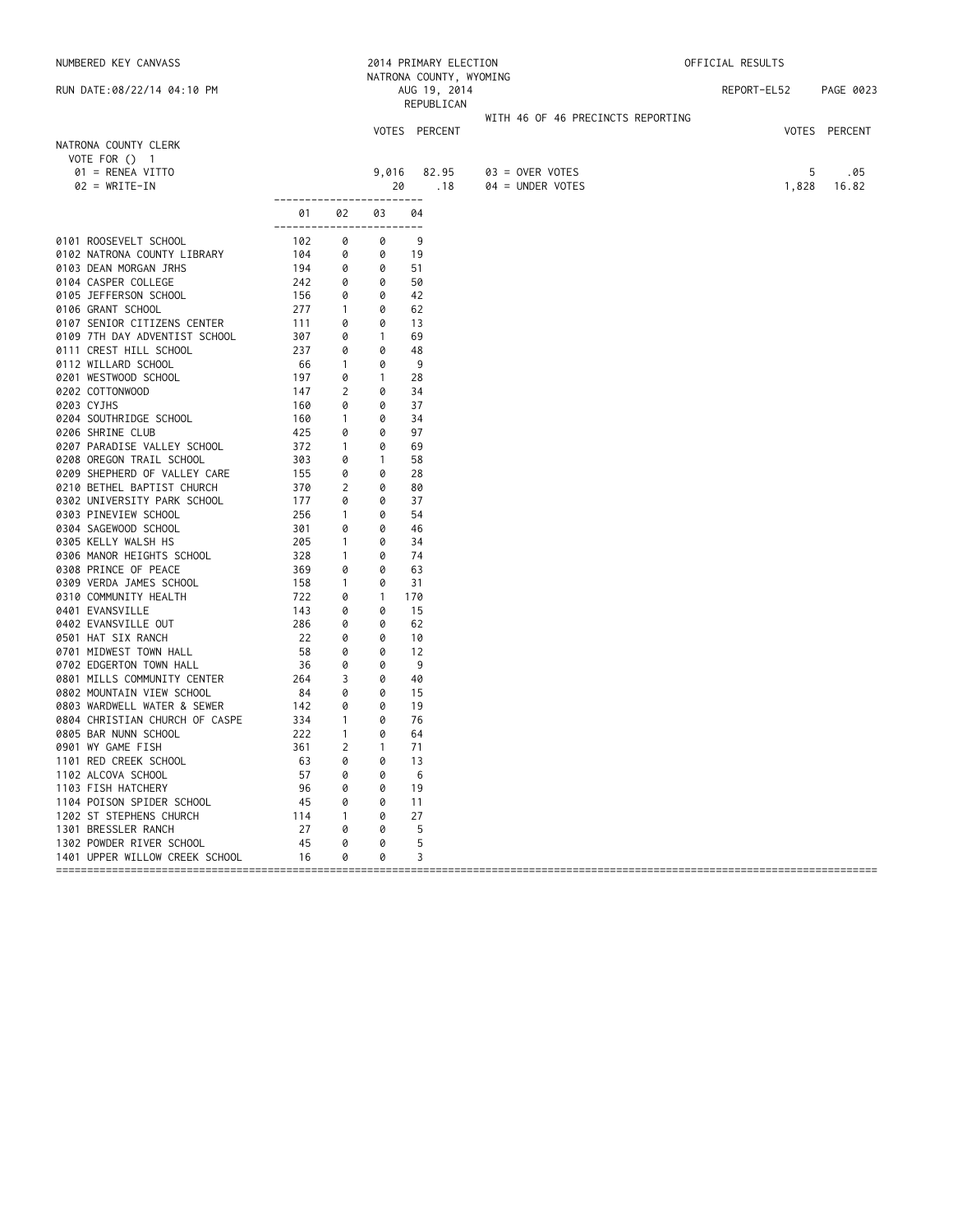|                    | NUMBERED KEY CANVASS                                         |                    |                              |                   | 2014 PRIMARY ELECTION                   |                                   | OFFICIAL RESULTS |              |               |  |
|--------------------|--------------------------------------------------------------|--------------------|------------------------------|-------------------|-----------------------------------------|-----------------------------------|------------------|--------------|---------------|--|
|                    | RUN DATE:08/22/14 04:10 PM                                   |                    |                              |                   | NATRONA COUNTY, WYOMING<br>AUG 19, 2014 |                                   | REPORT-EL52      |              | PAGE 0024     |  |
|                    |                                                              |                    |                              |                   | REPUBLICAN                              |                                   |                  |              |               |  |
|                    |                                                              |                    |                              |                   |                                         | WITH 46 OF 46 PRECINCTS REPORTING |                  |              |               |  |
|                    |                                                              |                    |                              |                   | VOTES PERCENT                           |                                   |                  |              | VOTES PERCENT |  |
| VOTE FOR () 1      | NATRONA COUNTY TREASURER                                     |                    |                              |                   |                                         |                                   |                  |              |               |  |
|                    | $01 = TOM DOYLE$                                             |                    |                              | 9,140             | 84.09                                   | $03 =$ OVER VOTES                 |                  | $\mathbf{1}$ | .01           |  |
|                    | $02 = WRITE-IN$                                              |                    |                              | 23                | . 21                                    | 04 = UNDER VOTES                  |                  | 1,705        | 15.69         |  |
|                    |                                                              |                    |                              |                   | $- - - -$                               |                                   |                  |              |               |  |
|                    |                                                              | 01<br>------------ | 02                           | 03<br>$- - - - -$ | 04                                      |                                   |                  |              |               |  |
|                    | 0101 ROOSEVELT SCHOOL                                        | 101                | 0                            | 0                 | 10                                      |                                   |                  |              |               |  |
|                    | 0102 NATRONA COUNTY LIBRARY                                  | 102                | 0                            | 0                 | 21                                      |                                   |                  |              |               |  |
|                    | 0103 DEAN MORGAN JRHS                                        | 199                | 0                            | 0                 | 46                                      |                                   |                  |              |               |  |
|                    | 0104 CASPER COLLEGE                                          | 252                | 0                            | 0                 | 40                                      |                                   |                  |              |               |  |
|                    | 0105 JEFFERSON SCHOOL                                        | 162                | 0                            | 0                 | 36                                      |                                   |                  |              |               |  |
| 0106 GRANT SCHOOL  |                                                              | 288                | 3                            | 0                 | 49                                      |                                   |                  |              |               |  |
|                    | 0107 SENIOR CITIZENS CENTER<br>0109 7TH DAY ADVENTIST SCHOOL | 113<br>313         | $\mathbf{1}$<br>0            | 0<br>0            | 10<br>64                                |                                   |                  |              |               |  |
|                    | 0111 CREST HILL SCHOOL                                       | 233                | $\mathbf{1}$                 | 0                 | 51                                      |                                   |                  |              |               |  |
|                    | 0112 WILLARD SCHOOL                                          | 68                 | 0                            | 0                 | 8                                       |                                   |                  |              |               |  |
|                    | 0201 WESTWOOD SCHOOL                                         | 203                | 0                            | 0                 | 23                                      |                                   |                  |              |               |  |
| 0202 COTTONWOOD    |                                                              | 153                | 0                            | 0                 | 30                                      |                                   |                  |              |               |  |
| 0203 CYJHS         |                                                              | 164                | 0                            | 0                 | 33                                      |                                   |                  |              |               |  |
|                    | 0204 SOUTHRIDGE SCHOOL                                       | 157                | 2                            | 0                 | 36                                      |                                   |                  |              |               |  |
| 0206 SHRINE CLUB   |                                                              | 437                | 0                            | 0                 | 85                                      |                                   |                  |              |               |  |
|                    | 0207 PARADISE VALLEY SCHOOL                                  | 373<br>302         | $\mathbf{1}$                 | 0<br>0            | 68<br>59                                |                                   |                  |              |               |  |
|                    | 0208 OREGON TRAIL SCHOOL<br>0209 SHEPHERD OF VALLEY CARE     | 157                | $\mathbf{1}$<br>0            | 0                 | 26                                      |                                   |                  |              |               |  |
|                    | 0210 BETHEL BAPTIST CHURCH                                   | 370                | 2                            | 0                 | 80                                      |                                   |                  |              |               |  |
|                    | 0302 UNIVERSITY PARK SCHOOL                                  | 182                | 0                            | 0                 | 32                                      |                                   |                  |              |               |  |
|                    | 0303 PINEVIEW SCHOOL                                         | 262                | 0                            | $\overline{1}$    | 48                                      |                                   |                  |              |               |  |
|                    | 0304 SAGEWOOD SCHOOL                                         | 299                | $\mathbf{1}$                 | 0                 | 47                                      |                                   |                  |              |               |  |
|                    | 0305 KELLY WALSH HS                                          | 208                | 2                            | 0                 | 30                                      |                                   |                  |              |               |  |
|                    | 0306 MANOR HEIGHTS SCHOOL                                    | 334                | $\mathbf{1}$                 | 0                 | 68                                      |                                   |                  |              |               |  |
|                    | 0308 PRINCE OF PEACE                                         | 371                | $\mathbf{1}$                 | 0                 | 60                                      |                                   |                  |              |               |  |
|                    | 0309 VERDA JAMES SCHOOL<br>0310 COMMUNITY HEALTH             | 157<br>742         | $\mathbf{1}$<br>$\mathbf{1}$ | 0<br>0            | 32<br>150                               |                                   |                  |              |               |  |
| 0401 EVANSVILLE    |                                                              | 144                | 0                            | 0                 | 14                                      |                                   |                  |              |               |  |
|                    | 0402 EVANSVILLE OUT                                          | 290                | 0                            | 0                 | 58                                      |                                   |                  |              |               |  |
| 0501 HAT SIX RANCH |                                                              | 21                 | 0                            | 0                 | 11                                      |                                   |                  |              |               |  |
|                    | 0701 MIDWEST TOWN HALL                                       | 57                 | 0                            | 0                 | 13                                      |                                   |                  |              |               |  |
|                    | 0702 EDGERTON TOWN HALL                                      | 40                 | 0                            | 0                 | -5                                      |                                   |                  |              |               |  |
|                    | 0801 MILLS COMMUNITY CENTER                                  | 267                | 3                            | 0                 | 37                                      |                                   |                  |              |               |  |
|                    | 0802 MOUNTAIN VIEW SCHOOL                                    | 83                 | 0                            | 0                 | 16                                      |                                   |                  |              |               |  |
|                    | 0803 WARDWELL WATER & SEWER                                  | 140<br>342         | 0<br>0                       | 0<br>0            | 21<br>69                                |                                   |                  |              |               |  |
|                    | 0804 CHRISTIAN CHURCH OF CASPE<br>0805 BAR NUNN SCHOOL       | 224                | $\mathbf{1}$                 | 0                 | 62                                      |                                   |                  |              |               |  |
| 0901 WY GAME FISH  |                                                              | 359                | $\mathbf{1}$                 | 0                 | 75                                      |                                   |                  |              |               |  |
|                    | 1101 RED CREEK SCHOOL                                        | 66                 | 0                            | 0                 | 10                                      |                                   |                  |              |               |  |
| 1102 ALCOVA SCHOOL |                                                              | 57                 | 0                            | 0                 | 6                                       |                                   |                  |              |               |  |
| 1103 FISH HATCHERY |                                                              | 95                 | 0                            | 0                 | 20                                      |                                   |                  |              |               |  |
|                    | 1104 POISON SPIDER SCHOOL                                    | 47                 | 0                            | 0                 | 9                                       |                                   |                  |              |               |  |
|                    | 1202 ST STEPHENS CHURCH                                      | 120                | 0                            | 0                 | 22                                      |                                   |                  |              |               |  |
|                    | 1301 BRESSLER RANCH                                          | 27                 | 0                            | 0                 | 5                                       |                                   |                  |              |               |  |
|                    | 1302 POWDER RIVER SCHOOL<br>1401 UPPER WILLOW CREEK SCHOOL   | 43<br>16           | 0<br>0                       | 0<br>0            | 7<br>3                                  |                                   |                  |              |               |  |
|                    |                                                              |                    |                              |                   |                                         |                                   |                  |              |               |  |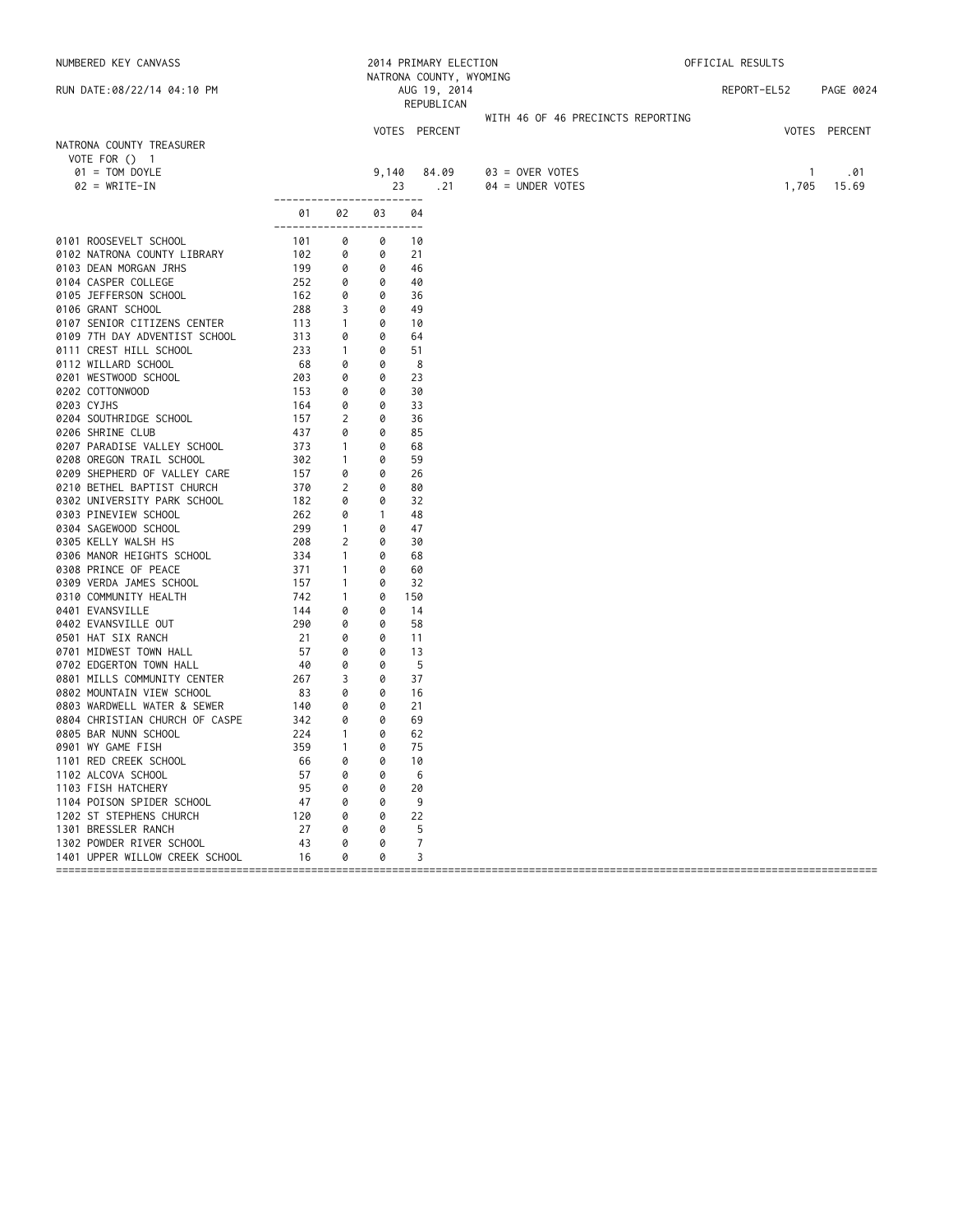NUMBERED KEY CANVASS 2014 PRIMARY ELECTION OFFICIAL RESULTS NATRONA COUNTY, WYOMING RUN DATE:08/22/14 04:10 PM AUG 19, 2014 REPORT-EL52 PAGE 0025 REPUBLICAN WITH 46 OF 46 PRECINCTS REPORTING VOTES PERCENT VOTES PERCENT NATRONA COUNTY ASSESSOR VOTE FOR () 1 01 = CONNIE SMITH 8,735 80.37 03 = OVER VOTES 1 .01 0 32 .29 ------------------------ 01 02 03 04 ------------------------ 0101 ROOSEVELT SCHOOL 101 0 0 10 0102 NATRONA COUNTY LIBRARY 101 0 0 22<br>10103 DEAN MORGAN JRHS 195 0 0 50 0103 DEAN MORGAN JRHS 195 0 0 50 0104 CASPER COLLEGE 235 2 0 55 0105 JEFFERSON SCHOOL 149 0 0 49 0106 GRANT SCHOOL 274 1 0 65 0107 SENIOR CITIZENS CENTER 109 1 0 14<br>0109 7TH DAY ADVENTIST SCHOOL 298 1 0 78 0109 7TH DAY ADVENTIST SCHOOL 298 1 0<br>0111 CREST HILL SCHOOL 229 0 0 0111 CREST HILL SCHOOL 229 0 0 56 0112 WILLARD SCHOOL 66 0 0 10 0201 WESTWOOD SCHOOL 190 0 0 36 0202 COTTONWOOD 133 3 0<br>0203 CYJHS 157 1 0 0203 CYJHS 157 1 0 39 0204 SOUTHRIDGE SCHOOL 143 1 0 51 0206 SHRINE CLUB 1 409 1 0 112 0207 PARADISE VALLEY SCHOOL 363 2 0 77 0208 OREGON TRAIL SCHOOL 296 3 0 63 0209 SHEPHERD OF VALLEY CARE 150 1 0 32 0210 BETHEL BAPTIST CHURCH 362 2 0 88 0302 UNIVERSITY PARK SCHOOL 179 0 0 35 0303 PINEVIEW SCHOOL 254 1 0 56 0304 SAGEWOOD SCHOOL 282 1 0 64 0305 KELLY WALSH HS 200 1 0 39 0306 MANOR HEIGHTS SCHOOL 313 1 0 89 0308 PRINCE OF PEACE 356 0 0 76 0309 VERDA JAMES SCHOOL 155 1 0 34 0310 COMMUNITY HEALTH 723 0<br>
0401 EVANSVILLE 141 0<br>
0402 EVANSVILLE OUT 281 0<br>
0501 HAT SIX RANCH 23 0 0401 EVANSVILLE 141 0 0 17 0402 EVANSVILLE OUT 281 0 0 0501 HAT SIX RANCH 23 0 0 9<br>15 0701 MIDWEST TOWN HALL 55 0 0 15 0701 MIDWEST TOWN HALL 55 0 0 15 0702 EDGERTON TOWN HALL 39 0 0 6 0801 MILLS COMMUNITY CENTER 261 3 0 43 0802 MOUNTAIN VIEW SCHOOL 79 1 0 19 0803 WARDWELL WATER & SEWER 134 0 0 27 0804 CHRISTIAN CHURCH OF CASPE 321 2 0 88<br>0805 BAR NUNN SCHOOL 212 0 0 75<br>0901 WY GAME FISH 324 2 0 190 0805 BAR NUNN SCHOOL 212 0 0 75 0901 WY GAME FISH 324 2 0 109 1101 RED CREEK SCHOOL 64 0 0 12 1102 ALCOVA SCHOOL 55 0 0 8 1103 FISH HATCHERY 94 0 0 21 1104 POISON SPIDER SCHOOL 43 0 0 13 1202 ST STEPHENS CHURCH 102 0 1 39<br>1301 BRESSLER RANCH 28 0 0 4 1301 BRESSLER RANCH 28 0 0 4 1302 POWDER RIVER SCHOOL 42 0 0 8 1401 UPPER WILLOW CREEK SCHOOL 15 0 0 4

====================================================================================================================================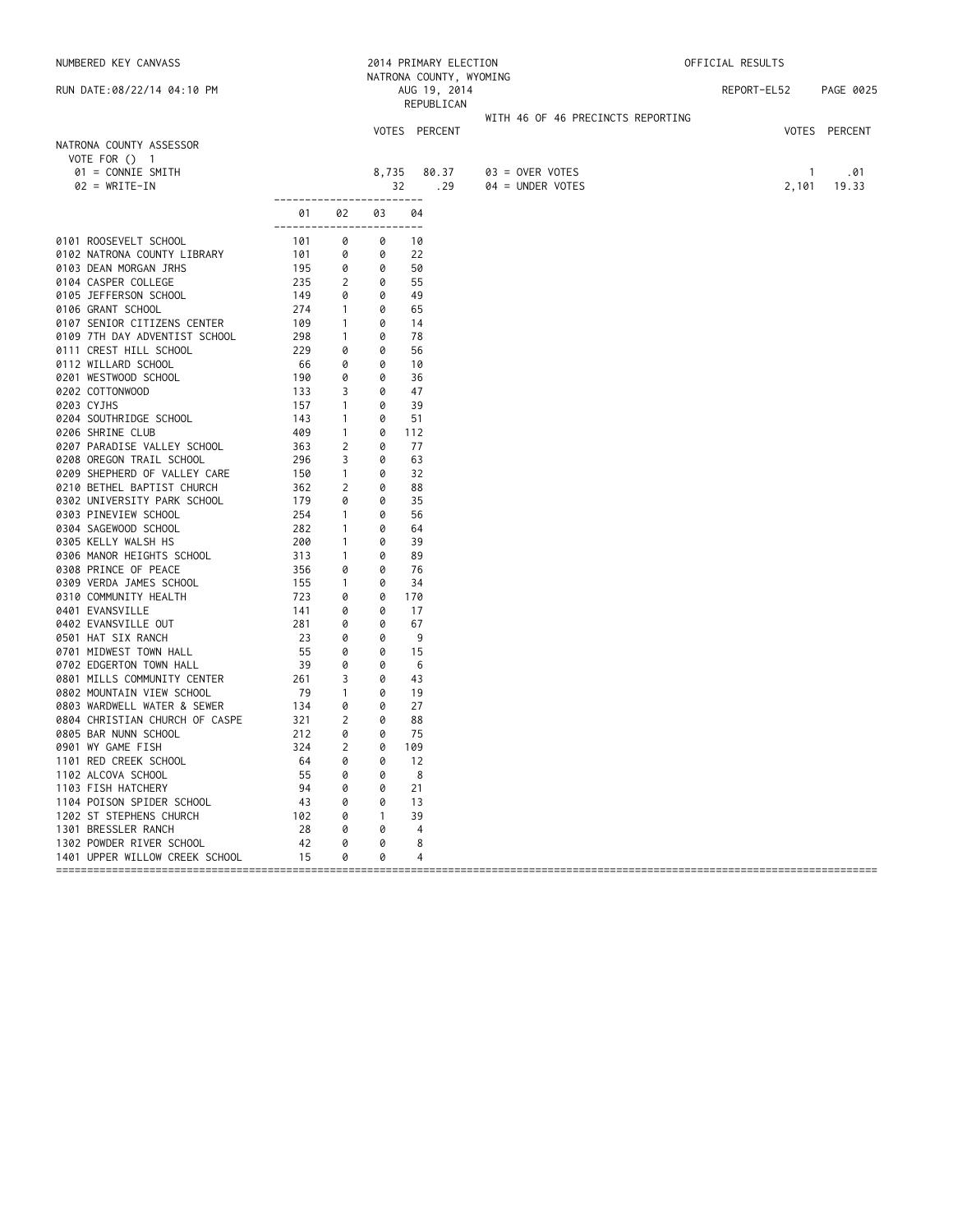| NUMBERED KEY CANVASS                                      |            |                   |        | 2014 PRIMARY ELECTION |                                       | OFFICIAL RESULTS |               |  |  |
|-----------------------------------------------------------|------------|-------------------|--------|-----------------------|---------------------------------------|------------------|---------------|--|--|
| RUN DATE:08/22/14 04:10 PM                                |            |                   |        | AUG 19, 2014          | NATRONA COUNTY, WYOMING               | REPORT-EL52      | PAGE 0026     |  |  |
|                                                           |            |                   |        | REPUBLICAN            |                                       |                  |               |  |  |
|                                                           |            |                   |        |                       | WITH 46 OF 46 PRECINCTS REPORTING     |                  |               |  |  |
|                                                           |            |                   |        | VOTES PERCENT         |                                       |                  | VOTES PERCENT |  |  |
| NATRONA COUNTY CLERK OF DISTRICT COURT                    |            |                   |        |                       |                                       |                  |               |  |  |
| VOTE FOR () 1                                             |            |                   |        |                       |                                       |                  |               |  |  |
| $01 = GEN TUMA$<br>$02 = WRITE-IN$                        |            |                   | 8,886  | 81.76<br>. 29<br>31   | $03 =$ OVER VOTES<br>04 = UNDER VOTES | 0<br>1,952       | 17.96         |  |  |
|                                                           |            |                   |        | ----                  |                                       |                  |               |  |  |
|                                                           | 01         | 02                | 03     | 04                    |                                       |                  |               |  |  |
|                                                           | -------    |                   |        | $- - -$               |                                       |                  |               |  |  |
| 0101 ROOSEVELT SCHOOL<br>0102 NATRONA COUNTY LIBRARY      | 100<br>102 | 0<br>$\mathbf{1}$ | 0<br>0 | 11<br>20              |                                       |                  |               |  |  |
| 0103 DEAN MORGAN JRHS                                     | 197        | $\mathbf{1}$      | 0      | 47                    |                                       |                  |               |  |  |
| 0104 CASPER COLLEGE                                       | 244        | 0                 | 0      | 48                    |                                       |                  |               |  |  |
| 0105 JEFFERSON SCHOOL                                     | 155        | 0                 | 0      | 43                    |                                       |                  |               |  |  |
| 0106 GRANT SCHOOL                                         | 279        | $\mathbf{1}$      | 0      | 60                    |                                       |                  |               |  |  |
| 0107 SENIOR CITIZENS CENTER                               | 113        | 0                 | 0      | 11                    |                                       |                  |               |  |  |
| 0109 7TH DAY ADVENTIST SCHOOL                             | 306        | 2                 | 0      | 69                    |                                       |                  |               |  |  |
| 0111 CREST HILL SCHOOL                                    | 232        | 0                 | 0      | 53                    |                                       |                  |               |  |  |
| 0112 WILLARD SCHOOL                                       | 69         | 0                 | 0      | 7                     |                                       |                  |               |  |  |
| 0201 WESTWOOD SCHOOL                                      | 190        | 0                 | 0      | 36                    |                                       |                  |               |  |  |
| 0202 COTTONWOOD                                           | 138        | 0                 | 0      | 45                    |                                       |                  |               |  |  |
| 0203 CYJHS                                                | 156        | $\mathbf{1}$      | 0      | 40                    |                                       |                  |               |  |  |
| 0204 SOUTHRIDGE SCHOOL                                    | 145        | 2                 | 0      | 48                    |                                       |                  |               |  |  |
| 0206 SHRINE CLUB                                          | 416        | $\mathbf{1}$      | 0      | 105                   |                                       |                  |               |  |  |
| 0207 PARADISE VALLEY SCHOOL                               | 366        | 4                 | 0      | 72                    |                                       |                  |               |  |  |
| 0208 OREGON TRAIL SCHOOL                                  | 302        | 0                 | 0      | 60                    |                                       |                  |               |  |  |
| 0209 SHEPHERD OF VALLEY CARE                              | 155        | 0                 | 0      | 28                    |                                       |                  |               |  |  |
| 0210 BETHEL BAPTIST CHURCH<br>0302 UNIVERSITY PARK SCHOOL | 374<br>180 | $\mathbf{1}$<br>0 | 0<br>0 | 77<br>34              |                                       |                  |               |  |  |
| 0303 PINEVIEW SCHOOL                                      | 253        | 4                 | 0      | 54                    |                                       |                  |               |  |  |
| 0304 SAGEWOOD SCHOOL                                      | 289        | $\mathbf{1}$      | 0      | 57                    |                                       |                  |               |  |  |
| 0305 KELLY WALSH HS                                       | 202        | $\mathbf{1}$      | 0      | 37                    |                                       |                  |               |  |  |
| 0306 MANOR HEIGHTS SCHOOL                                 | 325        | $\mathbf{1}$      | 0      | 77                    |                                       |                  |               |  |  |
| 0308 PRINCE OF PEACE                                      | 366        | 0                 | 0      | 66                    |                                       |                  |               |  |  |
| 0309 VERDA JAMES SCHOOL                                   | 159        | 2                 | 0      | 29                    |                                       |                  |               |  |  |
| 0310 COMMUNITY HEALTH                                     | 727        | 2                 | 0      | 164                   |                                       |                  |               |  |  |
| 0401 EVANSVILLE                                           | 142        | $\mathbf{1}$      | 0      | 15                    |                                       |                  |               |  |  |
| 0402 EVANSVILLE OUT                                       | 284        | $\mathbf{1}$      | 0      | 63                    |                                       |                  |               |  |  |
| 0501 HAT SIX RANCH                                        | 24         | 0                 | 0      | 8                     |                                       |                  |               |  |  |
| 0701 MIDWEST TOWN HALL                                    | 58         | 0                 | 0      | 12                    |                                       |                  |               |  |  |
| 0702 EDGERTON TOWN HALL                                   | 38         | 0                 | 0      | $\overline{7}$        |                                       |                  |               |  |  |
| 0801 MILLS COMMUNITY CENTER                               | 266        | 2                 | 0      | 39                    |                                       |                  |               |  |  |
| 0802 MOUNTAIN VIEW SCHOOL                                 | 78         | 0                 | 0      | 21                    |                                       |                  |               |  |  |
| 0803 WARDWELL WATER & SEWER                               | 137        | 0                 | 0      | 24                    |                                       |                  |               |  |  |
| 0804 CHRISTIAN CHURCH OF CASPE                            | 331        | 0                 | 0      | 80                    |                                       |                  |               |  |  |
| 0805 BAR NUNN SCHOOL                                      | 216<br>328 | 0<br>0            | 0<br>0 | 71<br>107             |                                       |                  |               |  |  |
| 0901 WY GAME FISH                                         |            |                   |        |                       |                                       |                  |               |  |  |
| 1101 RED CREEK SCHOOL<br>1102 ALCOVA SCHOOL               | 65<br>55   | 0<br>0            | 0<br>0 | 11<br>8               |                                       |                  |               |  |  |
| 1103 FISH HATCHERY                                        | 93         | 1                 | 0      | 21                    |                                       |                  |               |  |  |
| 1104 POISON SPIDER SCHOOL                                 | 44         | 0                 | 0      | 12                    |                                       |                  |               |  |  |
| 1202 ST STEPHENS CHURCH                                   | 104        | 1                 | 0      | 37                    |                                       |                  |               |  |  |
| 1301 BRESSLER RANCH                                       | 26         | 0                 | 0      | 6                     |                                       |                  |               |  |  |
| 1302 POWDER RIVER SCHOOL                                  | 42         | 0                 | 0      | 8                     |                                       |                  |               |  |  |
| 1401 UPPER WILLOW CREEK SCHOOL                            | 15         | 0                 | 0      | 4                     |                                       |                  |               |  |  |
|                                                           |            |                   |        |                       |                                       |                  |               |  |  |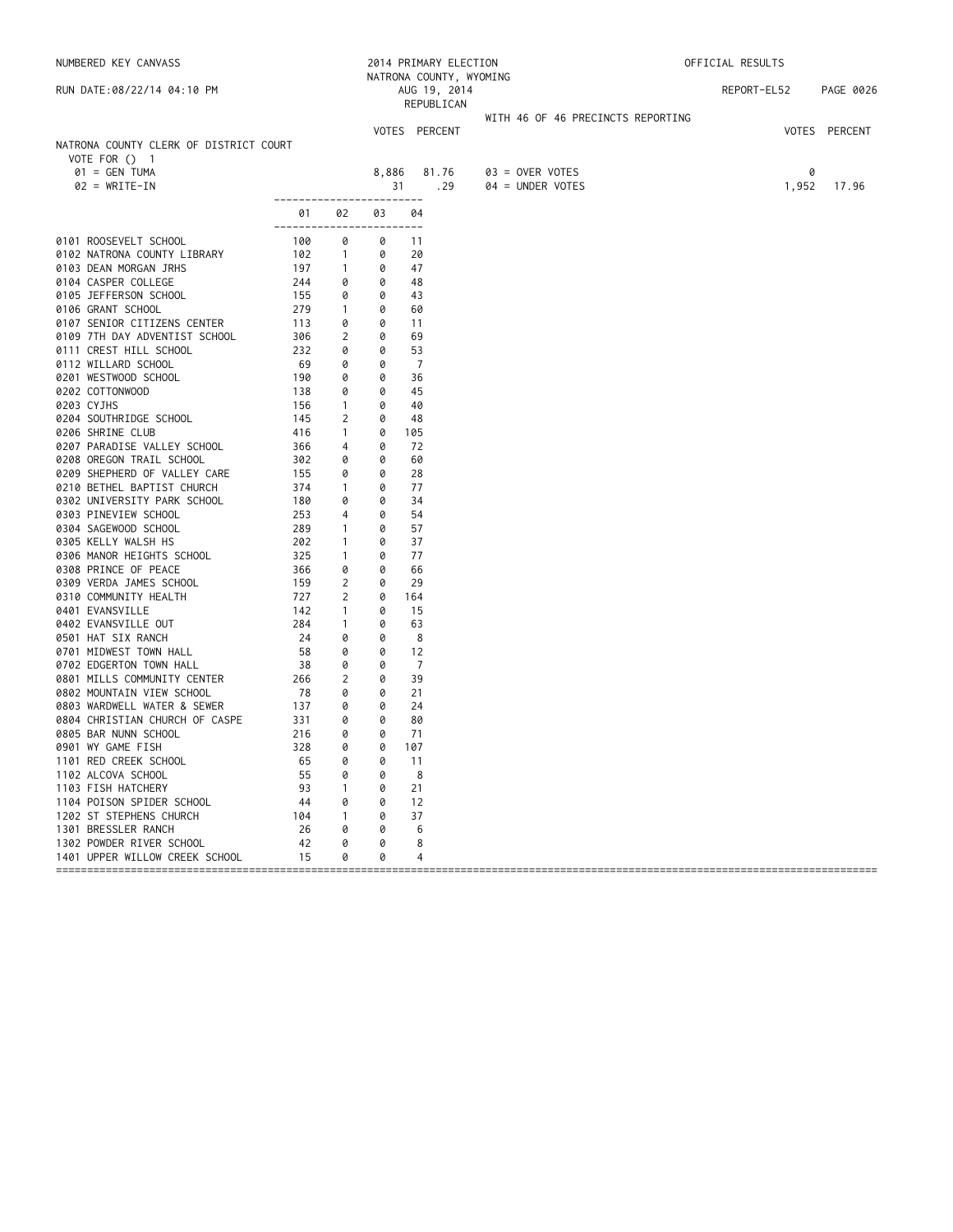| NUMBERED KEY CANVASS                                       |                 |                |          |                | 2014 PRIMARY ELECTION                   |              |                                   | OFFICIAL RESULTS |               |
|------------------------------------------------------------|-----------------|----------------|----------|----------------|-----------------------------------------|--------------|-----------------------------------|------------------|---------------|
| RUN DATE:08/22/14 04:10 PM                                 |                 |                |          |                | NATRONA COUNTY, WYOMING<br>AUG 19, 2014 |              |                                   | REPORT-EL52      | PAGE 0027     |
|                                                            |                 |                |          |                | DEMOCRATIC                              |              |                                   |                  |               |
|                                                            |                 |                |          |                |                                         |              | WITH 46 OF 46 PRECINCTS REPORTING |                  |               |
|                                                            |                 |                |          | VOTES PERCENT  |                                         |              |                                   |                  | VOTES PERCENT |
| UNITED STATES SENATOR<br>VOTE FOR () 1                     |                 |                |          |                |                                         |              |                                   |                  |               |
| 01 = WILLIAM BRYK                                          |                 |                | 300      |                | 14.78                                   |              |                                   |                  |               |
| 02 = AL HAMBURG                                            |                 |                | 351      |                | 17.29                                   |              | $05 = WRITE-IN$                   | 19               | .94           |
| 03 = CHARLIE HARDY                                         |                 |                | 861      |                | 42.41                                   |              | 06 = OVER VOTES                   | 11               | . 54          |
| $04 = REX$ WILDE                                           |                 |                | 269      |                | 13.25                                   |              | 07 = UNDER VOTES                  | 219              | 10.79         |
|                                                            |                 |                |          |                | ------------------                      |              |                                   |                  |               |
|                                                            | 01<br>--------- | 02             | 03       | 04             | 05                                      | 06           | 07<br>$---$                       |                  |               |
| 0101 ROOSEVELT SCHOOL                                      | 12              | $\overline{7}$ | 15       | 9              | 0                                       | 0            | 0                                 |                  |               |
| 0102 NATRONA COUNTY LIBRARY                                | 9               | 6              | 18       | 5              | 0                                       | 0            | 3                                 |                  |               |
| 0103 DEAN MORGAN JRHS                                      | 3               | 8              | 43       | 7              | 2                                       | 0            | 8                                 |                  |               |
| 0104 CASPER COLLEGE                                        | 5               | 4              | 26       | 3              | 2                                       | 0            | 8                                 |                  |               |
| 0105 JEFFERSON SCHOOL                                      | 8               | 5              | 24       | 9              | 0                                       | 0            | 6                                 |                  |               |
| 0106 GRANT SCHOOL                                          | $\overline{7}$  | 18             | 37       | 9              | $\mathbf{1}$                            | $\mathbf{1}$ | 2                                 |                  |               |
| 0107 SENIOR CITIZENS CENTER                                | $\overline{1}$  | 11             | 20       | 0              | 0                                       | 0            | 4                                 |                  |               |
| 0109 7TH DAY ADVENTIST SCHOOL                              | 8               | 6              | 31       | 5              | 0                                       | 0            | 5                                 |                  |               |
| 0111 CREST HILL SCHOOL                                     | 6               | 8              | 22       | 4              | 0                                       | 0            | 6                                 |                  |               |
| 0112 WILLARD SCHOOL                                        | $\overline{1}$  | 4              | 11       | 3              | 0                                       | 0            | $\mathbf{1}$                      |                  |               |
| 0201 WESTWOOD SCHOOL                                       | 16              | 14             | 37       | 16             | 0                                       | $\mathbf{1}$ | $\overline{7}$                    |                  |               |
| 0202 COTTONWOOD                                            | 9               | 13             | 30       | 18             | 2                                       | 0            | 3                                 |                  |               |
| 0203 CYJHS                                                 | 6               | 8<br>9         | 20       | 5              | 0                                       | 0            | 9                                 |                  |               |
| 0204 SOUTHRIDGE SCHOOL<br>0206 SHRINE CLUB                 | 6<br>11         | 9              | 28<br>17 | 8<br>6         | 0<br>$\mathbf{1}$                       | 0<br>0       | 6<br>12                           |                  |               |
| 0207 PARADISE VALLEY SCHOOL                                | 11              | 14             | 30       | 8              | 0                                       | 0            | 9                                 |                  |               |
| 0208 OREGON TRAIL SCHOOL                                   | 5               | 10             | 30       | 6              | 0                                       | 0            | 3                                 |                  |               |
| 0209 SHEPHERD OF VALLEY CARE                               | 9               | 4              | 14       | 6              | 0                                       | $\mathbf{1}$ | $\overline{2}$                    |                  |               |
| 0210 BETHEL BAPTIST CHURCH                                 | 4               | 7              | 26       | 12             | 0                                       | 0            | 8                                 |                  |               |
| 0302 UNIVERSITY PARK SCHOOL                                | 13              | 11             | 31       | 13             | 0                                       | 0            | 4                                 |                  |               |
| 0303 PINEVIEW SCHOOL                                       | 13              | 14             | 43       | 10             | $\mathbf{1}$                            | $\mathbf{1}$ | 14                                |                  |               |
| 0304 SAGEWOOD SCHOOL                                       | 13              | 21             | 28       | 13             | $\mathbf{1}$                            | 0            | 3                                 |                  |               |
| 0305 KELLY WALSH HS                                        | $\overline{7}$  | 7              | 38       | 8              | 0                                       | 0            | 7                                 |                  |               |
| 0306 MANOR HEIGHTS SCHOOL                                  | 5               | 9              | 20       | 5              | 0                                       | 0            | 6                                 |                  |               |
| 0308 PRINCE OF PEACE                                       | 19              | 20             | 33       | 5              | 0                                       | 0            | 14                                |                  |               |
| 0309 VERDA JAMES SCHOOL                                    | $\overline{7}$  | 10             | 14       | 4              | $\mathbf{1}$                            | 0            | 17                                |                  |               |
| 0310 COMMUNITY HEALTH                                      | 15              | 13             | 35       | 7              | 0                                       | 2            | 15                                |                  |               |
| 0401 EVANSVILLE                                            | 18              | 16             | 25       | 14             | 2                                       | 0            | 4                                 |                  |               |
| 0402 EVANSVILLE OUT                                        | 9               | 4              | 14       | 3              | 0                                       | 0            | $\overline{1}$                    |                  |               |
| 0501 HAT SIX RANCH                                         | 0               | $\overline{1}$ | 0        | 0              | 0                                       | 0            | 0                                 |                  |               |
| 0701 MIDWEST TOWN HALL                                     | 0               | 2              | 2        | $\overline{1}$ | 0                                       | $\mathbf{1}$ | $\overline{1}$                    |                  |               |
| 0702 EDGERTON TOWN HALL                                    | 0               | $\overline{1}$ | 2        | 0              | 0                                       | 0            | 0                                 |                  |               |
| 0801 MILLS COMMUNITY CENTER                                | 9               | 21             | 25       | 21             | 0                                       | 2            | 3                                 |                  |               |
| 0802 MOUNTAIN VIEW SCHOOL                                  | 4               | 3              | 8        | 3              | 2                                       | 1            | 2                                 |                  |               |
| 0803 WARDWELL WATER & SEWER                                | 4               | 3              | 5        | 5              | $\overline{1}$                          | 0            | 0                                 |                  |               |
| 0804 CHRISTIAN CHURCH OF CASPE                             | $\overline{7}$  | 9              | 25       | 4              | $\mathbf{1}$                            | 0            | 7                                 |                  |               |
| 0805 BAR NUNN SCHOOL                                       | 4               | 8              | 12       | 3              | 0                                       | -1           | 6                                 |                  |               |
| 0901 WY GAME FISH                                          | 7               | 8              | 12       | 7              | $\mathbf{1}$                            | 0            | 6                                 |                  |               |
| 1101 RED CREEK SCHOOL                                      | Ø               | 2              | 2        | 0              | 0                                       | 0            | 0                                 |                  |               |
| 1102 ALCOVA SCHOOL                                         | 0               | 0              | 3        |                | 0                                       | 0            | 1                                 |                  |               |
| 1103 FISH HATCHERY                                         | 6               | 1              |          |                | 0                                       | 0            | 2                                 |                  |               |
| 1104 POISON SPIDER SCHOOL                                  | 0               | 0              | 0        | Ø              | 0                                       | 0            | 1                                 |                  |               |
| 1202 ST STEPHENS CHURCH                                    | 2               | 1              | 4        | 3              | -1                                      | 0            | 3                                 |                  |               |
| 1301 BRESSLER RANCH                                        | 0               | -1             | 0        |                | 0                                       | 0            | 0                                 |                  |               |
| 1302 POWDER RIVER SCHOOL<br>1401 UPPER WILLOW CREEK SCHOOL |                 | 0<br>0         | 0<br>0   | 0              | 0<br>0                                  | 0<br>0       | 0<br>0                            |                  |               |
|                                                            |                 |                |          |                |                                         |              |                                   |                  |               |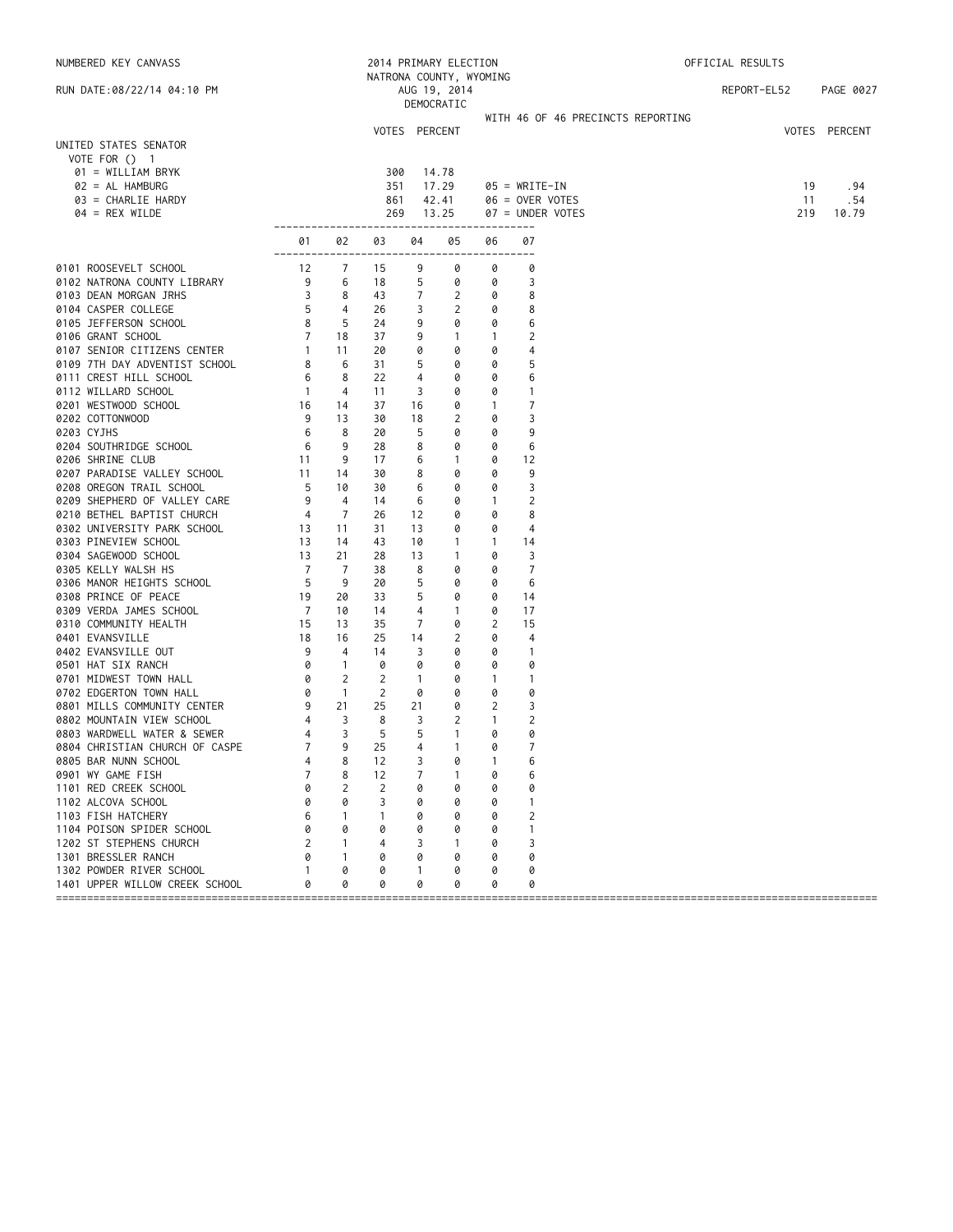| NUMBERED KEY CANVASS                                                  |                                                            |                |              | 2014 PRIMARY ELECTION<br>NATRONA COUNTY, WYOMING |                                   | OFFICIAL RESULTS |                      |  |  |
|-----------------------------------------------------------------------|------------------------------------------------------------|----------------|--------------|--------------------------------------------------|-----------------------------------|------------------|----------------------|--|--|
| RUN DATE:08/22/14 04:10 PM                                            |                                                            |                |              | AUG 19, 2014<br>DEMOCRATIC                       |                                   | REPORT-EL52      | PAGE 0028            |  |  |
|                                                                       |                                                            |                |              |                                                  | WITH 46 OF 46 PRECINCTS REPORTING |                  |                      |  |  |
| UNITED STATES REPRESENTATIVE<br>VOTE FOR () 1<br>01 = RICHARD GRAYSON |                                                            |                | 1,662        | VOTES PERCENT<br>81.87                           | $03 =$ OVER VOTES                 | $\overline{1}$   | VOTES PERCENT<br>.05 |  |  |
| $02 = WRITE-IN$                                                       |                                                            |                | 24           | 1.18                                             | $04 = UNDER VOTES$                | 343              | 16.90                |  |  |
|                                                                       | ------------------------<br>01<br>------------------------ | 02             | 03           | 04                                               |                                   |                  |                      |  |  |
| 0101 ROOSEVELT SCHOOL                                                 | 39                                                         | 0              | 0            | $\overline{4}$                                   |                                   |                  |                      |  |  |
| 0102 NATRONA COUNTY LIBRARY                                           | 36                                                         | 0              | 0            | -5                                               |                                   |                  |                      |  |  |
| 0103 DEAN MORGAN JRHS                                                 | 56                                                         | $\overline{1}$ | 0            | 14                                               |                                   |                  |                      |  |  |
| 0104 CASPER COLLEGE                                                   | 32                                                         | $\overline{1}$ | 0            | 15                                               |                                   |                  |                      |  |  |
| 0105 JEFFERSON SCHOOL                                                 | 40                                                         | 3              | 0            | 9                                                |                                   |                  |                      |  |  |
| 0106 GRANT SCHOOL                                                     | 67                                                         | $\overline{1}$ | 0            | 7                                                |                                   |                  |                      |  |  |
| 0107 SENIOR CITIZENS CENTER                                           | 32                                                         | 0              | 0            | $\overline{4}$                                   |                                   |                  |                      |  |  |
| 0109 7TH DAY ADVENTIST SCHOOL                                         | 45                                                         | 0              | 0            | 10                                               |                                   |                  |                      |  |  |
| 0111 CREST HILL SCHOOL                                                | 33                                                         | 0              | 0            | 13                                               |                                   |                  |                      |  |  |
| 0112 WILLARD SCHOOL                                                   | 19                                                         | 0              | 0            | $\overline{1}$                                   |                                   |                  |                      |  |  |
| 0201 WESTWOOD SCHOOL                                                  | 80                                                         | $\overline{1}$ | 0            | 10                                               |                                   |                  |                      |  |  |
| 0202 COTTONWOOD                                                       | 66                                                         | 2              | 0            | $\overline{7}$                                   |                                   |                  |                      |  |  |
| 0203 CYJHS                                                            | 36                                                         | $\overline{1}$ | 0            | -11                                              |                                   |                  |                      |  |  |
| 0204 SOUTHRIDGE SCHOOL                                                | 48                                                         | 0              | 0            | 9                                                |                                   |                  |                      |  |  |
| 0206 SHRINE CLUB                                                      | 44                                                         | 0              | 0            | 12                                               |                                   |                  |                      |  |  |
| 0207 PARADISE VALLEY SCHOOL                                           | 63                                                         | 0              | 0            | 9                                                |                                   |                  |                      |  |  |
| 0208 OREGON TRAIL SCHOOL                                              | 46                                                         | 0              | 0            | 8                                                |                                   |                  |                      |  |  |
| 0209 SHEPHERD OF VALLEY CARE                                          | 29                                                         | $\overline{1}$ | 0            | 6                                                |                                   |                  |                      |  |  |
| 0210 BETHEL BAPTIST CHURCH                                            | 43                                                         | 0              | 0            | 14                                               |                                   |                  |                      |  |  |
| 0302 UNIVERSITY PARK SCHOOL                                           | 57                                                         | $\overline{1}$ | $\mathbf{1}$ | 13                                               |                                   |                  |                      |  |  |
| 0303 PINEVIEW SCHOOL                                                  | 76                                                         | $\overline{1}$ | 0            | 19                                               |                                   |                  |                      |  |  |
| 0304 SAGEWOOD SCHOOL                                                  | 69                                                         | $\overline{1}$ | 0            | 9                                                |                                   |                  |                      |  |  |
| 0305 KELLY WALSH HS                                                   | 52                                                         | 0              | 0            | 15                                               |                                   |                  |                      |  |  |
| 0306 MANOR HEIGHTS SCHOOL                                             | 33                                                         | 0              | 0            | 12                                               |                                   |                  |                      |  |  |
| 0308 PRINCE OF PEACE                                                  | 76                                                         | $\overline{1}$ | 0            | 14                                               |                                   |                  |                      |  |  |
| 0309 VERDA JAMES SCHOOL                                               | 36                                                         | $\overline{1}$ | 0            | 16                                               |                                   |                  |                      |  |  |
| 0310 COMMUNITY HEALTH                                                 | 68                                                         | 0              | 0            | 19                                               |                                   |                  |                      |  |  |
| 0401 EVANSVILLE                                                       | 67                                                         | 0              | 0            | 12                                               |                                   |                  |                      |  |  |
| 0402 EVANSVILLE OUT                                                   | 21                                                         | $\overline{1}$ | 0            | 9                                                |                                   |                  |                      |  |  |
| 0501 HAT SIX RANCH                                                    | $\overline{1}$                                             | 0              | 0            | 0                                                |                                   |                  |                      |  |  |
| 0701 MIDWEST TOWN HALL                                                | 5                                                          | 0              | 0            | $\overline{c}$                                   |                                   |                  |                      |  |  |
| 0702 EDGERTON TOWN HALL                                               | $\overline{3}$                                             | 0              | 0            | 0                                                |                                   |                  |                      |  |  |
| 0801 MILLS COMMUNITY CENTER                                           | 71                                                         | $\overline{1}$ | 0            | 9                                                |                                   |                  |                      |  |  |
| 0802 MOUNTAIN VIEW SCHOOL                                             | 20                                                         | 2              | 0            | $\mathbf{1}$                                     |                                   |                  |                      |  |  |
| 0803 WARDWELL WATER & SEWER                                           | 15                                                         | $\overline{1}$ | 0            | $\overline{c}$                                   |                                   |                  |                      |  |  |
| 0804 CHRISTIAN CHURCH OF CASPE                                        | 47                                                         | $\overline{1}$ | 0            | 5                                                |                                   |                  |                      |  |  |
| 0805 BAR NUNN SCHOOL                                                  | 27                                                         | 0              | 0            | $\overline{7}$                                   |                                   |                  |                      |  |  |
| 0901 WY GAME FISH                                                     | 35                                                         | $\sim$ 1       | 0            | 5                                                |                                   |                  |                      |  |  |
| 1101 RED CREEK SCHOOL                                                 |                                                            | 0              | 0            | -1                                               |                                   |                  |                      |  |  |
| 1102 ALCOVA SCHOOL                                                    |                                                            | 0              | 0            | 0                                                |                                   |                  |                      |  |  |
| 1103 FISH HATCHERY                                                    | 8                                                          | 0              | 0            | 2                                                |                                   |                  |                      |  |  |
| 1104 POISON SPIDER SCHOOL                                             | 0                                                          | 0              | 0            | -1                                               |                                   |                  |                      |  |  |
| 1202 ST STEPHENS CHURCH                                               | 11                                                         | 1              | 0            | 2                                                |                                   |                  |                      |  |  |
| 1301 BRESSLER RANCH                                                   | $\mathbf{1}$                                               | 0              | 0            | 0                                                |                                   |                  |                      |  |  |
| 1302 POWDER RIVER SCHOOL                                              | 2                                                          | 0              | 0            | 0                                                |                                   |                  |                      |  |  |
| 1401 UPPER WILLOW CREEK SCHOOL                                        | 0                                                          | 0              | 0            | 0                                                |                                   |                  |                      |  |  |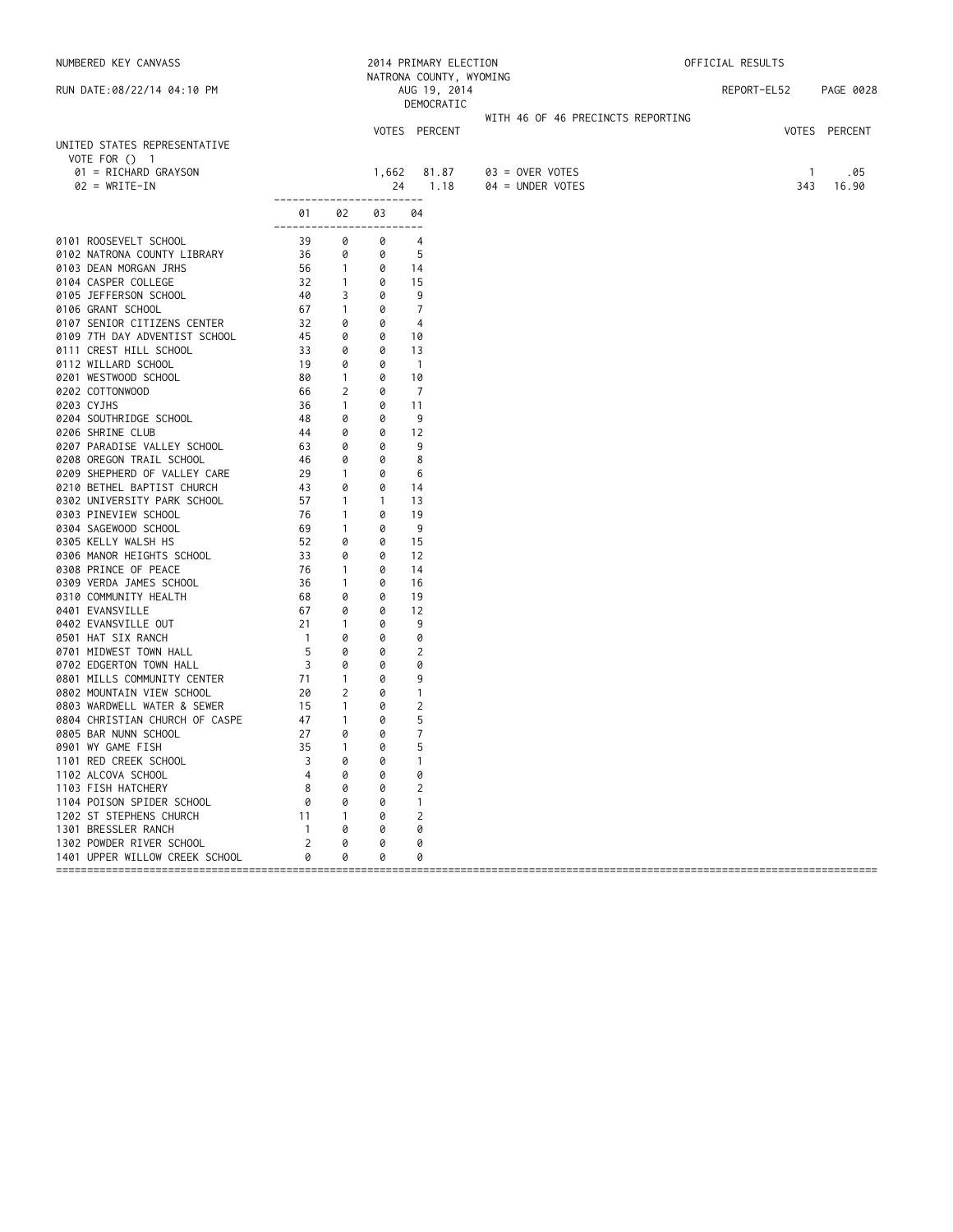| NUMBERED KEY CANVASS                                   |                         |                   |              | 2014 PRIMARY ELECTION                   |                                   | OFFICIAL RESULTS |               |  |  |
|--------------------------------------------------------|-------------------------|-------------------|--------------|-----------------------------------------|-----------------------------------|------------------|---------------|--|--|
| RUN DATE:08/22/14 04:10 PM                             |                         |                   |              | NATRONA COUNTY, WYOMING<br>AUG 19, 2014 |                                   | REPORT-EL52      | PAGE 0029     |  |  |
|                                                        |                         |                   |              | DEMOCRATIC                              |                                   |                  |               |  |  |
|                                                        |                         |                   |              |                                         | WITH 46 OF 46 PRECINCTS REPORTING |                  |               |  |  |
| GOVERNOR                                               |                         |                   |              | VOTES PERCENT                           |                                   |                  | VOTES PERCENT |  |  |
| VOTE FOR $()$ 1                                        |                         |                   |              |                                         |                                   |                  |               |  |  |
| $01 = PETE GOSAR$                                      |                         |                   | 1,811        | 89.21                                   | 03 = OVER VOTES                   | $\mathbf{1}$     | .05           |  |  |
| $02 = WRITE-IN$                                        |                         |                   | 37           | 1.82                                    | $04 = UNDER VOTES$                | 181              | 8.92          |  |  |
|                                                        | -------------           |                   |              | $- - - - - -$                           |                                   |                  |               |  |  |
|                                                        | 01<br>-----------       | 02                | 03           | 04                                      |                                   |                  |               |  |  |
| 0101 ROOSEVELT SCHOOL                                  | 37                      | $\mathbf{1}$      | 0            | 5                                       |                                   |                  |               |  |  |
| 0102 NATRONA COUNTY LIBRARY                            | 36                      | 0                 | 0            | 5                                       |                                   |                  |               |  |  |
| 0103 DEAN MORGAN JRHS                                  | 70                      | 0                 | 0            | $\mathbf{1}$                            |                                   |                  |               |  |  |
| 0104 CASPER COLLEGE                                    | 40                      | $\mathbf{1}$      | 0            | 7                                       |                                   |                  |               |  |  |
| 0105 JEFFERSON SCHOOL                                  | 44                      | 2                 | 0            | 6                                       |                                   |                  |               |  |  |
| 0106 GRANT SCHOOL<br>0107 SENIOR CITIZENS CENTER       | 69<br>32                | $\mathbf{1}$<br>0 | 0<br>0       | 5<br>4                                  |                                   |                  |               |  |  |
| 0109 7TH DAY ADVENTIST SCHOOL                          | 50                      | 0                 | 0            | 5                                       |                                   |                  |               |  |  |
| 0111 CREST HILL SCHOOL                                 | 43                      | 0                 | 0            | 3                                       |                                   |                  |               |  |  |
| 0112 WILLARD SCHOOL                                    | 18                      | $\mathbf{1}$      | 0            | $\overline{1}$                          |                                   |                  |               |  |  |
| 0201 WESTWOOD SCHOOL                                   | 81                      | 0                 | 0            | 10                                      |                                   |                  |               |  |  |
| 0202 COTTONWOOD                                        | 72                      | 2                 | 0            | $\overline{1}$                          |                                   |                  |               |  |  |
| 0203 CYJHS                                             | 43                      | 3                 | 0            | $\overline{c}$                          |                                   |                  |               |  |  |
| 0204 SOUTHRIDGE SCHOOL                                 | 54                      | 0                 | 0<br>0       | 3                                       |                                   |                  |               |  |  |
| 0206 SHRINE CLUB<br>0207 PARADISE VALLEY SCHOOL        | 51<br>68                | 2<br>$\mathbf{1}$ | 0            | 3<br>3                                  |                                   |                  |               |  |  |
| 0208 OREGON TRAIL SCHOOL                               | 51                      | 0                 | 0            | 3                                       |                                   |                  |               |  |  |
| 0209 SHEPHERD OF VALLEY CARE                           | 33                      | $\mathbf{1}$      | 0            | $\overline{2}$                          |                                   |                  |               |  |  |
| 0210 BETHEL BAPTIST CHURCH                             | 48                      | 0                 | $\mathbf{1}$ | 8                                       |                                   |                  |               |  |  |
| 0302 UNIVERSITY PARK SCHOOL                            | 66                      | $\mathbf{1}$      | 0            | 5                                       |                                   |                  |               |  |  |
| 0303 PINEVIEW SCHOOL                                   | 83                      | 0                 | 0            | 13                                      |                                   |                  |               |  |  |
| 0304 SAGEWOOD SCHOOL                                   | 67                      | 2                 | 0            | 10                                      |                                   |                  |               |  |  |
| 0305 KELLY WALSH HS                                    | 64                      | 0                 | 0            | 3                                       |                                   |                  |               |  |  |
| 0306 MANOR HEIGHTS SCHOOL<br>0308 PRINCE OF PEACE      | 39<br>77                | 4<br>2            | 0<br>0       | 2<br>12                                 |                                   |                  |               |  |  |
| 0309 VERDA JAMES SCHOOL                                | 43                      | $\mathbf{1}$      | 0            | 9                                       |                                   |                  |               |  |  |
| 0310 COMMUNITY HEALTH                                  | 75                      | 2                 | 0            | 10                                      |                                   |                  |               |  |  |
| 0401 EVANSVILLE                                        | 71                      | 3                 | 0            | 5                                       |                                   |                  |               |  |  |
| 0402 EVANSVILLE OUT                                    | 29                      | $\mathbf{1}$      | 0            | $\overline{1}$                          |                                   |                  |               |  |  |
| 0501 HAT SIX RANCH                                     | 0                       | 0                 | 0            | $\mathbf{1}$                            |                                   |                  |               |  |  |
| 0701 MIDWEST TOWN HALL                                 | 5                       | 0                 | 0            | $\overline{2}$                          |                                   |                  |               |  |  |
| 0702 EDGERTON TOWN HALL<br>0801 MILLS COMMUNITY CENTER | 3<br>74                 | 0<br>$\mathbf{1}$ | 0<br>0       | 0<br>6                                  |                                   |                  |               |  |  |
| 0802 MOUNTAIN VIEW SCHOOL                              | 22                      | 0                 | 0            | $\mathbf{1}$                            |                                   |                  |               |  |  |
| 0803 WARDWELL WATER & SEWER                            | 15                      | 2                 | 0            | $\mathbf{1}$                            |                                   |                  |               |  |  |
| 0804 CHRISTIAN CHURCH OF CASPE                         | 46                      | $\mathbf{1}$      | 0            | 6                                       |                                   |                  |               |  |  |
| 0805 BAR NUNN SCHOOL                                   | 28                      | 0                 | 0            | 6                                       |                                   |                  |               |  |  |
| 0901 WY GAME FISH                                      | 37                      | $\mathbf{1}$      | 0            | 3                                       |                                   |                  |               |  |  |
| 1101 RED CREEK SCHOOL                                  | 3                       | 0                 | 0            | -1                                      |                                   |                  |               |  |  |
| 1102 ALCOVA SCHOOL                                     | 4                       | 0                 | 0            | 0                                       |                                   |                  |               |  |  |
| 1103 FISH HATCHERY<br>1104 POISON SPIDER SCHOOL        | 6<br>0                  | 0<br>0            | Ø<br>Ø       | -1                                      |                                   |                  |               |  |  |
| 1202 ST STEPHENS CHURCH                                | 11                      | 1                 | Ø            | 2                                       |                                   |                  |               |  |  |
| 1301 BRESSLER RANCH                                    | 1                       | Ø                 | Ø            | 0                                       |                                   |                  |               |  |  |
| 1302 POWDER RIVER SCHOOL                               | $\overline{\mathbf{c}}$ | 0                 |              | 0                                       |                                   |                  |               |  |  |
| 1401 UPPER WILLOW CREEK SCHOOL                         | 0                       | 0                 | 0            | 0                                       |                                   |                  |               |  |  |
| =====================================                  |                         |                   |              |                                         |                                   |                  |               |  |  |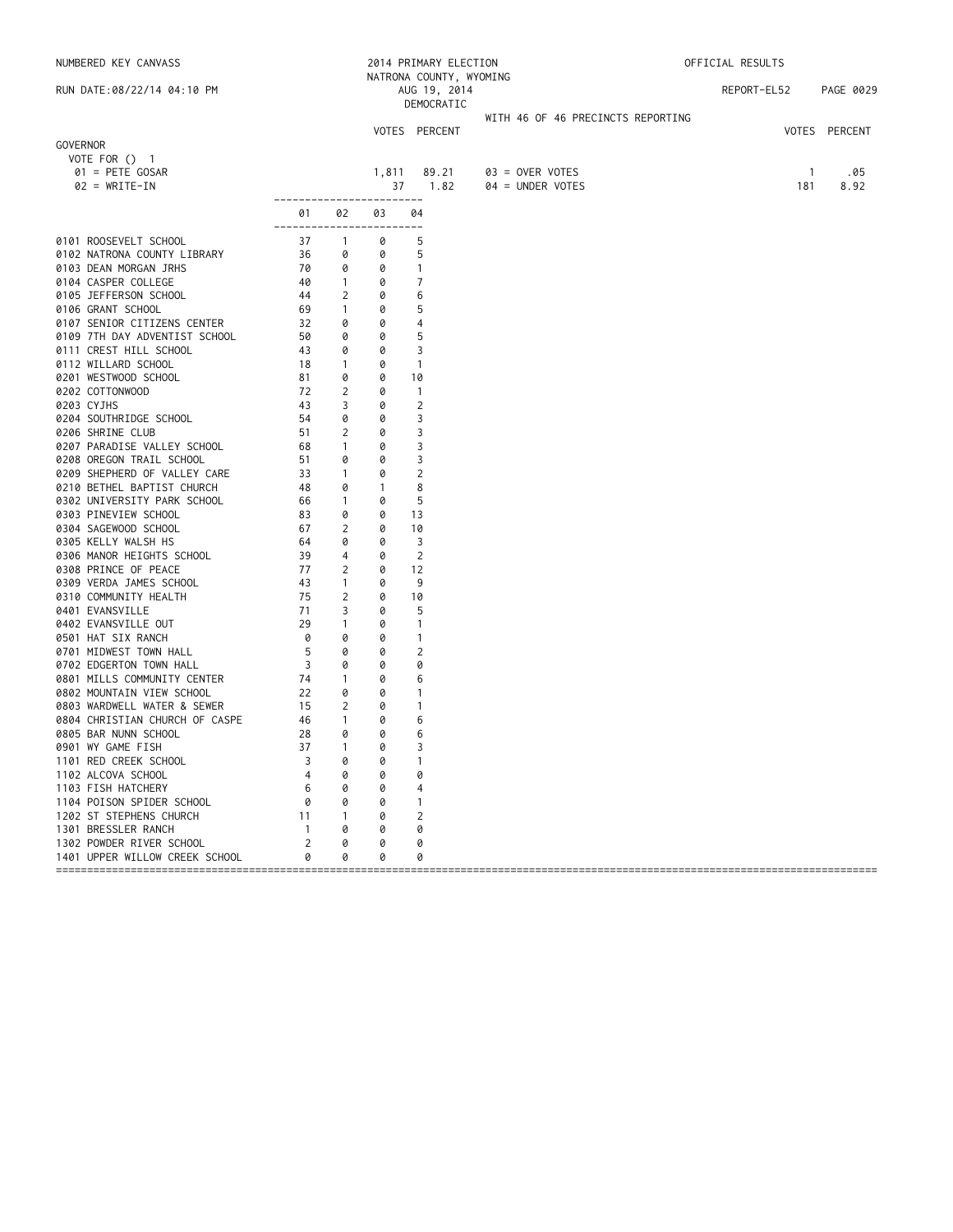| NUMBERED KEY CANVASS                            |                                      |                                     |        | 2014 PRIMARY ELECTION<br>NATRONA COUNTY, WYOMING |                                   | OFFICIAL RESULTS |       |               |
|-------------------------------------------------|--------------------------------------|-------------------------------------|--------|--------------------------------------------------|-----------------------------------|------------------|-------|---------------|
| RUN DATE:08/22/14 04:10 PM                      |                                      |                                     |        | AUG 19, 2014<br>DEMOCRATIC                       |                                   | REPORT-EL52      |       | PAGE 0030     |
|                                                 |                                      |                                     |        |                                                  | WITH 46 OF 46 PRECINCTS REPORTING |                  |       |               |
|                                                 |                                      |                                     |        | VOTES PERCENT                                    |                                   |                  |       | VOTES PERCENT |
| SECRETARY OF STATE                              |                                      |                                     |        |                                                  |                                   |                  |       |               |
| VOTE FOR () 1<br>01 = NO CANDIDATE FILED        |                                      |                                     |        | 0                                                | 03 = OVER VOTES                   |                  | 0     |               |
| $02 = WRITE-IN$                                 |                                      |                                     | 67     | 3.30                                             | 04 = UNDER VOTES                  |                  | 1,963 | 96.70         |
|                                                 | ------------------------             |                                     |        |                                                  |                                   |                  |       |               |
|                                                 | 01<br>------------------------       | 02                                  | 03     | 04                                               |                                   |                  |       |               |
| 0101 ROOSEVELT SCHOOL                           | 0                                    | $\overline{1}$                      | 0      | 42                                               |                                   |                  |       |               |
| 0102 NATRONA COUNTY LIBRARY                     | 0                                    | $\overline{1}$                      | 0      | 40                                               |                                   |                  |       |               |
| 0103 DEAN MORGAN JRHS                           | 0                                    | 3                                   | 0      | 68                                               |                                   |                  |       |               |
| 0104 CASPER COLLEGE                             | 0                                    | $\overline{4}$                      | 0      | 44                                               |                                   |                  |       |               |
| 0105 JEFFERSON SCHOOL                           | 0                                    | 4                                   | 0      | 48                                               |                                   |                  |       |               |
| 0106 GRANT SCHOOL                               | 0                                    | $\sim$ 1                            | 0      | 74                                               |                                   |                  |       |               |
| 0107 SENIOR CITIZENS CENTER                     | $\circ$                              | $\sim$ 1                            | 0      | 35                                               |                                   |                  |       |               |
| 0109 7TH DAY ADVENTIST SCHOOL                   |                                      | 0                                   | 0      | 55                                               |                                   |                  |       |               |
| 0111 CREST HILL SCHOOL<br>0112 WILLARD SCHOOL   | $\begin{matrix} 0 \\ 0 \end{matrix}$ | $\sim$ 1<br>$\overline{1}$          | 0<br>0 | 45<br>19                                         |                                   |                  |       |               |
| 0201 WESTWOOD SCHOOL                            | 0                                    | 6                                   | 0      | 85                                               |                                   |                  |       |               |
| 0202 COTTONWOOD                                 | 0                                    | $\overline{2}$                      | 0      | 73                                               |                                   |                  |       |               |
| 0203 CYJHS                                      | 0                                    | $\mathbf{1}$                        | 0      | 47                                               |                                   |                  |       |               |
| 0204 SOUTHRIDGE SCHOOL                          | 0                                    | $\overline{1}$                      | 0      | 56                                               |                                   |                  |       |               |
| 0206 SHRINE CLUB                                | 0                                    | 2                                   | 0      | 54                                               |                                   |                  |       |               |
| 0207 PARADISE VALLEY SCHOOL                     | 0                                    | 2                                   | 0      | 70                                               |                                   |                  |       |               |
| 0208 OREGON TRAIL SCHOOL                        | 0                                    | $\mathbf{1}$                        | 0      | 53                                               |                                   |                  |       |               |
| 0209 SHEPHERD OF VALLEY CARE                    | 0                                    | 0                                   | 0      | 36                                               |                                   |                  |       |               |
| 0210 BETHEL BAPTIST CHURCH                      | 0                                    | 0                                   | 0      | 57                                               |                                   |                  |       |               |
| 0302 UNIVERSITY PARK SCHOOL                     | 0                                    | $\sim$ 1                            | 0      | 71                                               |                                   |                  |       |               |
| 0303 PINEVIEW SCHOOL                            | 0                                    | 4                                   | 0      | 92                                               |                                   |                  |       |               |
| 0304 SAGEWOOD SCHOOL                            | 0                                    | 5                                   | 0      | 74                                               |                                   |                  |       |               |
| 0305 KELLY WALSH HS                             | 0                                    | 0                                   | 0      | 67                                               |                                   |                  |       |               |
| 0306 MANOR HEIGHTS SCHOOL                       | 0                                    | 4                                   | 0      | 41                                               |                                   |                  |       |               |
| 0308 PRINCE OF PEACE<br>0309 VERDA JAMES SCHOOL | 0<br>0                               | $\overline{1}$<br>2                 | 0<br>0 | 90                                               |                                   |                  |       |               |
| 0310 COMMUNITY HEALTH                           | 0                                    | $\mathbf{1}$                        | 0      | 51<br>86                                         |                                   |                  |       |               |
| 0401 EVANSVILLE                                 | 0                                    | 3                                   | 0      | 76                                               |                                   |                  |       |               |
| 0402 EVANSVILLE OUT                             | 0                                    | 3                                   | 0      | 28                                               |                                   |                  |       |               |
| 0501 HAT SIX RANCH                              | 0                                    | 0                                   | 0      | $\overline{1}$                                   |                                   |                  |       |               |
| 0701 MIDWEST TOWN HALL                          | 0                                    | 0                                   | 0      | $\overline{7}$                                   |                                   |                  |       |               |
| 0702 EDGERTON TOWN HALL                         | 0                                    | 0                                   | 0      | 3                                                |                                   |                  |       |               |
| 0801 MILLS COMMUNITY CENTER                     | 0                                    | $\overline{2}$                      | 0      | 79                                               |                                   |                  |       |               |
| 0802 MOUNTAIN VIEW SCHOOL                       | 0                                    | 0                                   | 0      | 23                                               |                                   |                  |       |               |
| 0803 WARDWELL WATER & SEWER                     |                                      | $\begin{matrix} 0 & 2 \end{matrix}$ | 0      | 16                                               |                                   |                  |       |               |
| 0804 CHRISTIAN CHURCH OF CASPE                  | 0                                    | $\overline{\phantom{a}}$            | 0      | 51                                               |                                   |                  |       |               |
| 0805 BAR NUNN SCHOOL                            | 0                                    | $\overline{1}$                      | 0      | 33                                               |                                   |                  |       |               |
| 0901 WY GAME FISH                               | 0                                    | $\overline{2}$                      | 0      | 39                                               |                                   |                  |       |               |
| 1101 RED CREEK SCHOOL                           |                                      | 0                                   | 0      | 4                                                |                                   |                  |       |               |
| 1102 ALCOVA SCHOOL                              |                                      | 0                                   | 0      | 4                                                |                                   |                  |       |               |
| 1103 FISH HATCHERY                              |                                      | 0                                   | 0      | 10                                               |                                   |                  |       |               |
| 1104 POISON SPIDER SCHOOL                       |                                      | 0                                   | 0      | $\overline{1}$                                   |                                   |                  |       |               |
| 1202 ST STEPHENS CHURCH<br>1301 BRESSLER RANCH  | Ø                                    | 2<br>0                              | 0<br>0 | 12<br>$\mathbf{1}$                               |                                   |                  |       |               |
| 1302 POWDER RIVER SCHOOL                        |                                      | 0                                   | 0      | 2                                                |                                   |                  |       |               |
| 1401 UPPER WILLOW CREEK SCHOOL                  |                                      | 0                                   | 0      | 0                                                |                                   |                  |       |               |
|                                                 |                                      |                                     |        |                                                  |                                   |                  |       |               |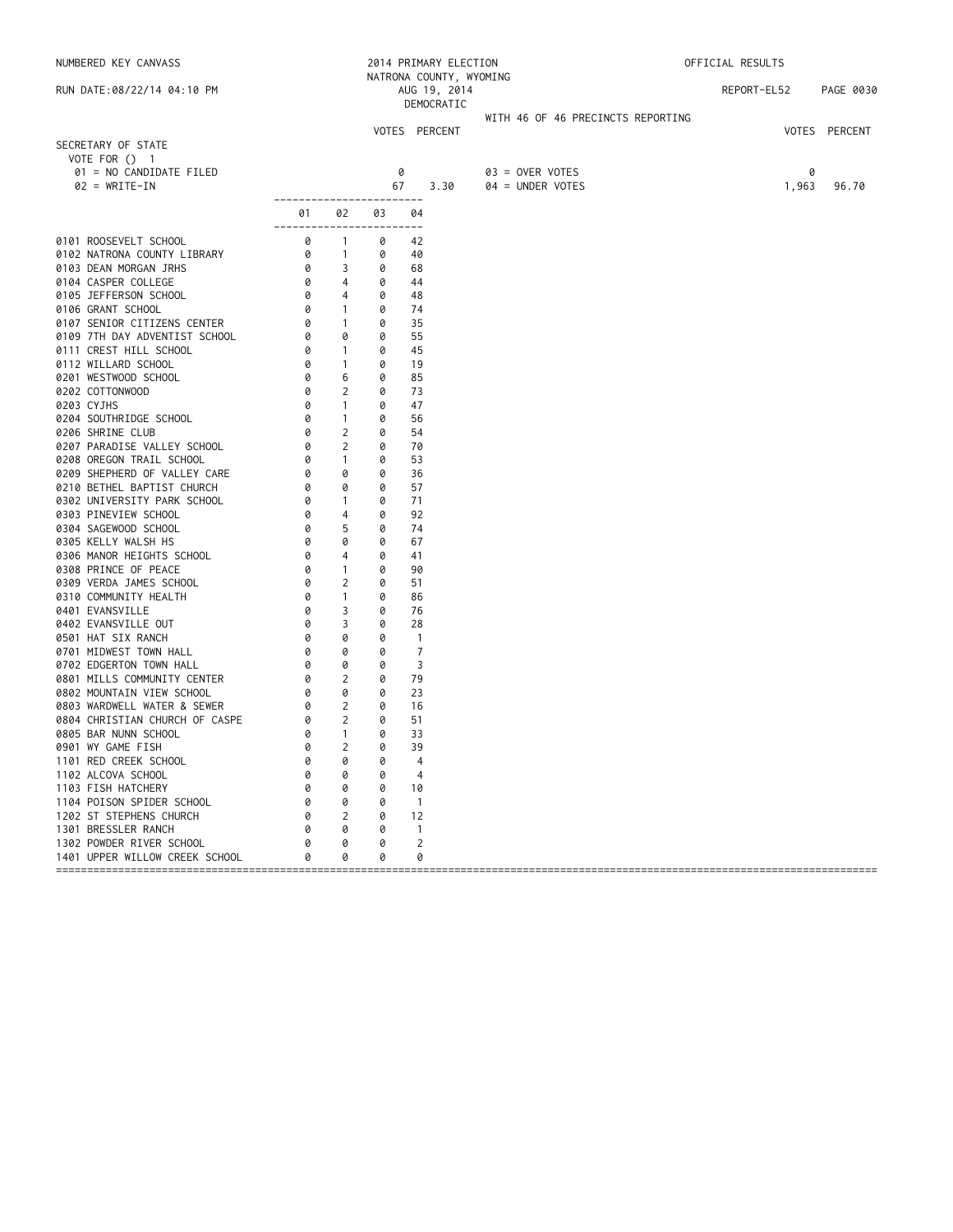| NUMBERED KEY CANVASS                                                                                                                                                                                                                                                                                                                                                           |                                |                                                 |        | 2014 PRIMARY ELECTION                                 |                                   | OFFICIAL RESULTS |       |               |  |
|--------------------------------------------------------------------------------------------------------------------------------------------------------------------------------------------------------------------------------------------------------------------------------------------------------------------------------------------------------------------------------|--------------------------------|-------------------------------------------------|--------|-------------------------------------------------------|-----------------------------------|------------------|-------|---------------|--|
| RUN DATE:08/22/14 04:10 PM                                                                                                                                                                                                                                                                                                                                                     |                                |                                                 |        | NATRONA COUNTY, WYOMING<br>AUG 19, 2014<br>DEMOCRATIC |                                   | REPORT-EL52      |       | PAGE 0031     |  |
|                                                                                                                                                                                                                                                                                                                                                                                |                                |                                                 |        |                                                       | WITH 46 OF 46 PRECINCTS REPORTING |                  |       |               |  |
|                                                                                                                                                                                                                                                                                                                                                                                |                                |                                                 |        | VOTES PERCENT                                         |                                   |                  |       | VOTES PERCENT |  |
| STATE AUDITOR<br>VOTE FOR $()$ 1                                                                                                                                                                                                                                                                                                                                               |                                |                                                 |        |                                                       |                                   |                  |       |               |  |
| 01 = NO CANDIDATE FILED                                                                                                                                                                                                                                                                                                                                                        |                                |                                                 |        | 0                                                     | $03 =$ OVER VOTES                 |                  | 0     |               |  |
| $02 = WRITE-IN$                                                                                                                                                                                                                                                                                                                                                                |                                |                                                 |        | 35<br>1.72                                            | 04 = UNDER VOTES                  |                  | 1,995 | 98.28         |  |
|                                                                                                                                                                                                                                                                                                                                                                                | ------------------------<br>01 | 02                                              | 03     | 04                                                    |                                   |                  |       |               |  |
|                                                                                                                                                                                                                                                                                                                                                                                | ------------------------       |                                                 |        |                                                       |                                   |                  |       |               |  |
| 0101 ROOSEVELT SCHOOL                                                                                                                                                                                                                                                                                                                                                          | 0                              | $\overline{1}$                                  | 0      | 42                                                    |                                   |                  |       |               |  |
| 0102 NATRONA COUNTY LIBRARY<br>0103 DEAN MORGAN JRHS                                                                                                                                                                                                                                                                                                                           | 0                              | 0                                               | 0      | 41                                                    |                                   |                  |       |               |  |
| 0104 CASPER COLLEGE                                                                                                                                                                                                                                                                                                                                                            | 0                              | $\begin{matrix} 0 & 2 \end{matrix}$<br>$\sim$ 1 | 0<br>0 | 69                                                    |                                   |                  |       |               |  |
| 0105 JEFFERSON SCHOOL                                                                                                                                                                                                                                                                                                                                                          |                                | $\sim$ 1                                        | 0      | 47<br>51                                              |                                   |                  |       |               |  |
| 0106 GRANT SCHOOL                                                                                                                                                                                                                                                                                                                                                              |                                | $\sim$ 1                                        | 0      | 74                                                    |                                   |                  |       |               |  |
| 0107 SENIOR CITIZENS CENTER                                                                                                                                                                                                                                                                                                                                                    |                                | 0                                               | 0      | 36                                                    |                                   |                  |       |               |  |
| 0109 7TH DAY ADVENTIST SCHOOL                                                                                                                                                                                                                                                                                                                                                  |                                | 0                                               | 0      | 55                                                    |                                   |                  |       |               |  |
| $\frac{1}{2}$<br>$\frac{1}{2}$<br>$\frac{1}{2}$<br>$\frac{1}{2}$<br>$\frac{1}{2}$<br>$\frac{1}{2}$<br>$\frac{1}{2}$<br>$\frac{1}{2}$<br>$\frac{1}{2}$<br>$\frac{1}{2}$<br>$\frac{1}{2}$<br>$\frac{1}{2}$<br>$\frac{1}{2}$<br>$\frac{1}{2}$<br>$\frac{1}{2}$<br>$\frac{1}{2}$<br>$\frac{1}{2}$<br>$\frac{1}{2}$<br>$\frac{1}{2}$<br>$\frac{1}{2}$<br><br>0111 CREST HILL SCHOOL |                                | 0                                               | 0      | 46                                                    |                                   |                  |       |               |  |
| 0112 WILLARD SCHOOL                                                                                                                                                                                                                                                                                                                                                            |                                | $\sim$ 1                                        | 0      | 19                                                    |                                   |                  |       |               |  |
| 0201 WESTWOOD SCHOOL                                                                                                                                                                                                                                                                                                                                                           |                                | 3                                               | 0      | 88                                                    |                                   |                  |       |               |  |
| 0202 COTTONWOOD                                                                                                                                                                                                                                                                                                                                                                |                                | $\mathbf{1}$                                    | 0      | 74                                                    |                                   |                  |       |               |  |
| 0203 CYJHS                                                                                                                                                                                                                                                                                                                                                                     | 0                              | $\mathbf{1}$                                    | 0      | 47                                                    |                                   |                  |       |               |  |
| 0204 SOUTHRIDGE SCHOOL                                                                                                                                                                                                                                                                                                                                                         | 0                              | 0                                               | 0      | 57                                                    |                                   |                  |       |               |  |
| 0206 SHRINE CLUB                                                                                                                                                                                                                                                                                                                                                               | 0                              | $\mathbf{1}$                                    | 0      | 55                                                    |                                   |                  |       |               |  |
| 0207 PARADISE VALLEY SCHOOL                                                                                                                                                                                                                                                                                                                                                    | 0                              | $\overline{1}$                                  | 0      | 71                                                    |                                   |                  |       |               |  |
| 0208 OREGON TRAIL SCHOOL                                                                                                                                                                                                                                                                                                                                                       | 0                              | 0                                               | 0      | 54                                                    |                                   |                  |       |               |  |
| 0209 SHEPHERD OF VALLEY CARE                                                                                                                                                                                                                                                                                                                                                   | 0                              | 0                                               | 0      | 36                                                    |                                   |                  |       |               |  |
| 0210 BETHEL BAPTIST CHURCH                                                                                                                                                                                                                                                                                                                                                     | 0                              | 0                                               | 0      | 57                                                    |                                   |                  |       |               |  |
| 0302 UNIVERSITY PARK SCHOOL                                                                                                                                                                                                                                                                                                                                                    | 0<br>0                         | $\sim$ 1<br>3                                   | 0<br>0 | 71                                                    |                                   |                  |       |               |  |
| 0303 PINEVIEW SCHOOL                                                                                                                                                                                                                                                                                                                                                           | 0                              | 3                                               | 0      | 93<br>76                                              |                                   |                  |       |               |  |
| 0304 SAGEWOOD SCHOOL<br>0305 KELLY WALSH HS                                                                                                                                                                                                                                                                                                                                    | 0                              | 0                                               | 0      | 67                                                    |                                   |                  |       |               |  |
| 0306 MANOR HEIGHTS SCHOOL                                                                                                                                                                                                                                                                                                                                                      | 0                              | 3                                               | 0      | 42                                                    |                                   |                  |       |               |  |
| 0308 PRINCE OF PEACE                                                                                                                                                                                                                                                                                                                                                           | 0                              | 0                                               | 0      | 91                                                    |                                   |                  |       |               |  |
| 0309 VERDA JAMES SCHOOL                                                                                                                                                                                                                                                                                                                                                        | 0                              | 0                                               | 0      | 53                                                    |                                   |                  |       |               |  |
| 0310 COMMUNITY HEALTH                                                                                                                                                                                                                                                                                                                                                          | 0                              | 0                                               | 0      | 87                                                    |                                   |                  |       |               |  |
| 0401 EVANSVILLE                                                                                                                                                                                                                                                                                                                                                                | 0                              | 2                                               | 0      | 77                                                    |                                   |                  |       |               |  |
| 0402 EVANSVILLE OUT                                                                                                                                                                                                                                                                                                                                                            | 0                              | $\mathbf{1}$                                    | 0      | 30                                                    |                                   |                  |       |               |  |
| 0501 HAT SIX RANCH                                                                                                                                                                                                                                                                                                                                                             | 0                              | 0                                               | 0      | $\overline{1}$                                        |                                   |                  |       |               |  |
| 0701 MIDWEST TOWN HALL                                                                                                                                                                                                                                                                                                                                                         | 0                              | 0                                               | 0      | $\overline{7}$                                        |                                   |                  |       |               |  |
| 0702 EDGERTON TOWN HALL                                                                                                                                                                                                                                                                                                                                                        | 0                              | 0                                               | 0      | 3                                                     |                                   |                  |       |               |  |
| 0801 MILLS COMMUNITY CENTER                                                                                                                                                                                                                                                                                                                                                    | 0                              | $\overline{\phantom{a}}$                        | 0      | 78                                                    |                                   |                  |       |               |  |
| 0802 MOUNTAIN VIEW SCHOOL                                                                                                                                                                                                                                                                                                                                                      | 0                              | 0                                               | 0      | 23                                                    |                                   |                  |       |               |  |
| 0803 WARDWELL WATER & SEWER                                                                                                                                                                                                                                                                                                                                                    | PE<br>0                        | $\sim$ 1                                        | 0      | 17                                                    |                                   |                  |       |               |  |
| 0804 CHRISTIAN CHURCH OF CASPE<br>0805 BAR NUNN SCHOOL                                                                                                                                                                                                                                                                                                                         | 0                              | $\sim$ 1                                        | 0      | 52                                                    |                                   |                  |       |               |  |
| 0805 BAR NUNN SCHOOL                                                                                                                                                                                                                                                                                                                                                           | 0                              | $\overline{1}$<br>0                             | 0      | 33                                                    |                                   |                  |       |               |  |
| 0901 WY GAME FISH                                                                                                                                                                                                                                                                                                                                                              | Ø                              |                                                 | 0      | 41                                                    |                                   |                  |       |               |  |
| 1101 RED CREEK SCHOOL<br>1102 ALCOVA SCHOOL                                                                                                                                                                                                                                                                                                                                    |                                | 0<br>0                                          | 0<br>0 | 4<br>4                                                |                                   |                  |       |               |  |
| 1103 FISH HATCHERY                                                                                                                                                                                                                                                                                                                                                             |                                | 0                                               | 0      | 10                                                    |                                   |                  |       |               |  |
| 1104 POISON SPIDER SCHOOL                                                                                                                                                                                                                                                                                                                                                      | 0                              | 0                                               | 0      | $\overline{1}$                                        |                                   |                  |       |               |  |
| 1202 ST STEPHENS CHURCH                                                                                                                                                                                                                                                                                                                                                        | 0                              | 2                                               | 0      | 12                                                    |                                   |                  |       |               |  |
| 1301 BRESSLER RANCH                                                                                                                                                                                                                                                                                                                                                            |                                | 0                                               | 0      | -1                                                    |                                   |                  |       |               |  |
| 1302 POWDER RIVER SCHOOL                                                                                                                                                                                                                                                                                                                                                       |                                | 0                                               | 0      | $\overline{c}$                                        |                                   |                  |       |               |  |
| 1401 UPPER WILLOW CREEK SCHOOL                                                                                                                                                                                                                                                                                                                                                 |                                | 0                                               | 0      | 0                                                     |                                   |                  |       |               |  |
|                                                                                                                                                                                                                                                                                                                                                                                |                                |                                                 |        |                                                       |                                   |                  |       | ============  |  |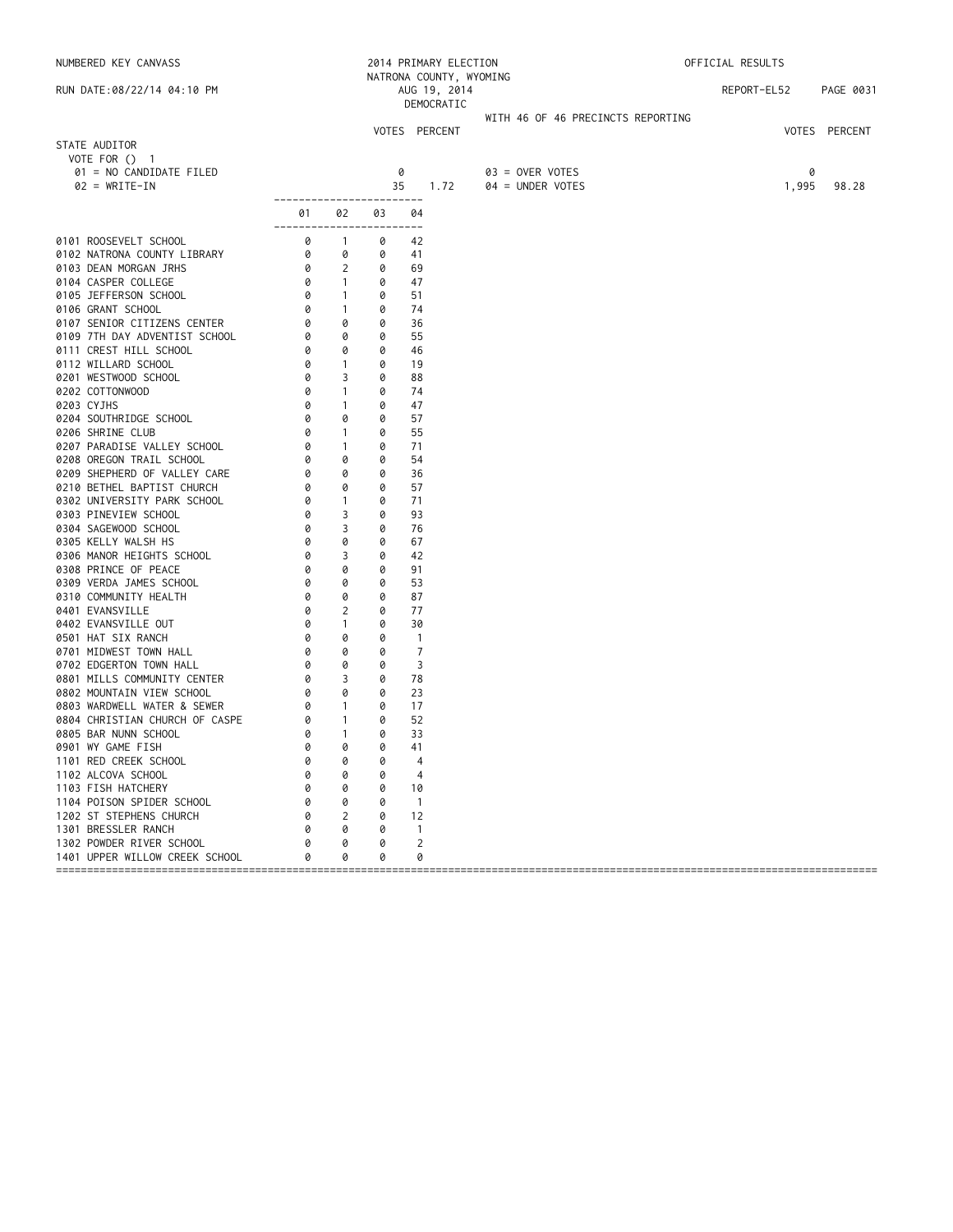| NUMBERED KEY CANVASS                        |                                                       |                                            |        | 2014 PRIMARY ELECTION                                 |                                     | OFFICIAL RESULTS |               |
|---------------------------------------------|-------------------------------------------------------|--------------------------------------------|--------|-------------------------------------------------------|-------------------------------------|------------------|---------------|
| RUN DATE:08/22/14 04:10 PM                  |                                                       |                                            |        | NATRONA COUNTY, WYOMING<br>AUG 19, 2014<br>DEMOCRATIC |                                     | REPORT-EL52      | PAGE 0032     |
|                                             |                                                       |                                            |        |                                                       | WITH 46 OF 46 PRECINCTS REPORTING   |                  |               |
| STATE TREASURER                             |                                                       |                                            |        | VOTES PERCENT                                         |                                     |                  | VOTES PERCENT |
| VOTE FOR () 1                               |                                                       |                                            |        |                                                       |                                     |                  |               |
| 01 = NO CANDIDATE FILED<br>$02 = WRITE-IN$  |                                                       |                                            | 48     | 0<br>2.36                                             | 03 = OVER VOTES<br>04 = UNDER VOTES | 1,982            | 0<br>97.64    |
|                                             | ------------------------                              |                                            |        |                                                       |                                     |                  |               |
|                                             | 01<br>-------------------------                       | 02                                         | 03     | 04                                                    |                                     |                  |               |
| 0101 ROOSEVELT SCHOOL                       | $\begin{bmatrix} 0 \\ 0 \\ 0 \\ 0 \end{bmatrix}$      | $\overline{1}$                             | 0      | 42                                                    |                                     |                  |               |
| 0102 NATRONA COUNTY LIBRARY                 |                                                       | 0                                          | 0      | 41                                                    |                                     |                  |               |
| 0103 DEAN MORGAN JRHS                       | $\circ$                                               | 2                                          | 0      | 69                                                    |                                     |                  |               |
| 0104 CASPER COLLEGE                         |                                                       | $\overline{2}$<br>$\overline{\phantom{a}}$ | 0      | 46                                                    |                                     |                  |               |
| 0105 JEFFERSON SCHOOL<br>0106 GRANT SCHOOL  | 0<br>0                                                | $\sim$ 1                                   | 0<br>0 | 50<br>74                                              |                                     |                  |               |
| 0107 SENIOR CITIZENS CENTER                 |                                                       | $\sim$ 1                                   | 0      | 35                                                    |                                     |                  |               |
| 0109 7TH DAY ADVENTIST SCHOOL               |                                                       | 0                                          | 0      | 55                                                    |                                     |                  |               |
| 0111 CREST HILL SCHOOL                      |                                                       | 0                                          | 0      | 46                                                    |                                     |                  |               |
| 0112 WILLARD SCHOOL                         | $\begin{bmatrix} 6 \\ 0 \\ 0 \\ 0 \\ 0 \end{bmatrix}$ | $\overline{1}$                             | 0      | 19                                                    |                                     |                  |               |
| 0201 WESTWOOD SCHOOL                        |                                                       | 3                                          | 0      | 88                                                    |                                     |                  |               |
| 0202 COTTONWOOD                             | 0                                                     | 2                                          | 0      | 73                                                    |                                     |                  |               |
| 0203 CYJHS                                  | 0                                                     | 0                                          | 0      | 48                                                    |                                     |                  |               |
| 0204 SOUTHRIDGE SCHOOL                      | 0                                                     | 0                                          | 0      | 57                                                    |                                     |                  |               |
| 0206 SHRINE CLUB                            | 0                                                     | $\overline{2}$                             | 0      | 54                                                    |                                     |                  |               |
| 0207 PARADISE VALLEY SCHOOL                 | 0                                                     | $\overline{2}$                             | 0      | 70                                                    |                                     |                  |               |
| 0208 OREGON TRAIL SCHOOL                    | 0                                                     | 0                                          | 0      | 54                                                    |                                     |                  |               |
| 0209 SHEPHERD OF VALLEY CARE                | 0                                                     | 0                                          | 0      | 36                                                    |                                     |                  |               |
| 0210 BETHEL BAPTIST CHURCH                  | 0                                                     | 0                                          | 0      | 57                                                    |                                     |                  |               |
| 0302 UNIVERSITY PARK SCHOOL                 | 0                                                     | $\sim$ 1                                   | 0      | 71                                                    |                                     |                  |               |
| 0303 PINEVIEW SCHOOL                        | 0                                                     | 3                                          | 0      | 93                                                    |                                     |                  |               |
| 0304 SAGEWOOD SCHOOL<br>0305 KELLY WALSH HS | 0<br>0                                                | 3<br>0                                     | 0<br>0 | 76<br>67                                              |                                     |                  |               |
| 0306 MANOR HEIGHTS SCHOOL                   | 0                                                     | 4                                          | 0      | 41                                                    |                                     |                  |               |
| 0308 PRINCE OF PEACE                        | 0                                                     | $\overline{1}$                             | 0      | 90                                                    |                                     |                  |               |
| 0309 VERDA JAMES SCHOOL                     | 0                                                     | $\mathbf{1}$                               | 0      | 52                                                    |                                     |                  |               |
| 0310 COMMUNITY HEALTH                       | 0                                                     | $\mathbf{1}$                               | 0      | 86                                                    |                                     |                  |               |
| 0401 EVANSVILLE                             | 0                                                     | 3                                          | 0      | 76                                                    |                                     |                  |               |
| 0402 EVANSVILLE OUT                         | 0                                                     | 3                                          | 0      | 28                                                    |                                     |                  |               |
| 0501 HAT SIX RANCH                          | 0                                                     | 0                                          | 0      | $\overline{1}$                                        |                                     |                  |               |
| 0701 MIDWEST TOWN HALL                      | 0                                                     | 0                                          | 0      | $\overline{7}$                                        |                                     |                  |               |
| 0702 EDGERTON TOWN HALL                     | 0                                                     | 0                                          | 0      | 3                                                     |                                     |                  |               |
| 0801 MILLS COMMUNITY CENTER                 | 0                                                     | $\overline{\phantom{a}}$                   | 0      | 78                                                    |                                     |                  |               |
| 0802 MOUNTAIN VIEW SCHOOL                   | 0                                                     | $\circ$                                    | 0      | 23                                                    |                                     |                  |               |
| 0803 WARDWELL WATER & SEWER                 | 0                                                     | $\sim$ 1                                   | 0      | 17                                                    |                                     |                  |               |
| 0804 CHRISTIAN CHURCH OF CASPE              | 0                                                     | $\sim$ 1                                   | 0      | 52                                                    |                                     |                  |               |
| 0805 BAR NUNN SCHOOL                        | 0<br>0 1                                              | $\overline{1}$                             | 0      | 33                                                    |                                     |                  |               |
| 0901 WY GAME FISH                           |                                                       |                                            | 0      | 40                                                    |                                     |                  |               |
| 1101 RED CREEK SCHOOL<br>1102 ALCOVA SCHOOL |                                                       | 0<br>0                                     | 0<br>0 | 4<br>4                                                |                                     |                  |               |
| 1103 FISH HATCHERY                          |                                                       | 0                                          | 0      | 10                                                    |                                     |                  |               |
| 1104 POISON SPIDER SCHOOL                   |                                                       | 0                                          | 0      | $\overline{1}$                                        |                                     |                  |               |
| 1202 ST STEPHENS CHURCH                     | Ø                                                     | 2                                          | 0      | 12                                                    |                                     |                  |               |
| 1301 BRESSLER RANCH                         |                                                       | 0                                          | 0      | $\mathbf{1}$                                          |                                     |                  |               |
| 1302 POWDER RIVER SCHOOL                    |                                                       | 0                                          | 0      | 2                                                     |                                     |                  |               |
| 1401 UPPER WILLOW CREEK SCHOOL              |                                                       | 0                                          | 0      | 0                                                     |                                     |                  |               |
|                                             |                                                       |                                            |        |                                                       |                                     |                  |               |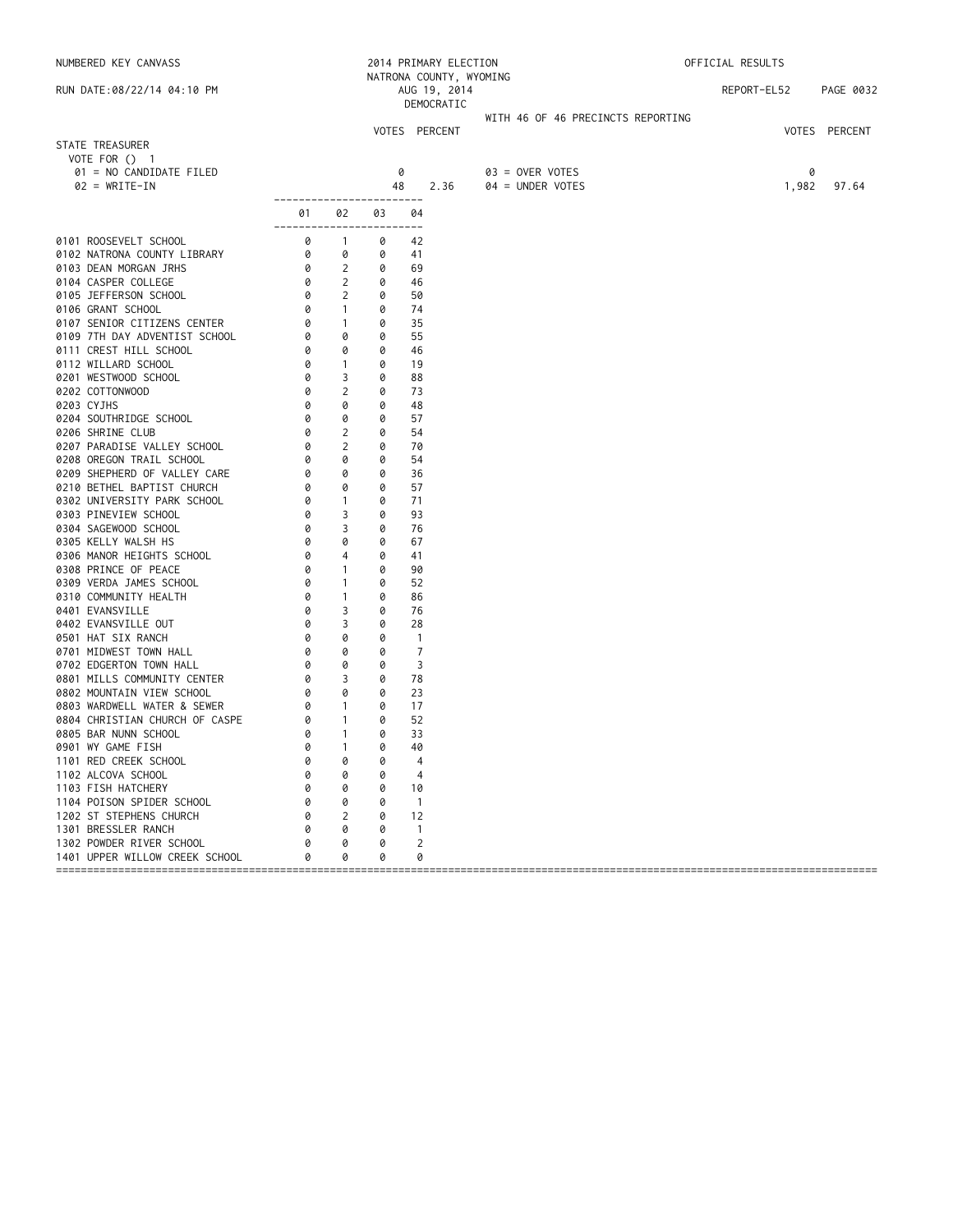| NATRONA COUNTY, WYOMING<br>REPORT-EL52<br>PAGE 0033<br>RUN DATE:08/22/14 04:10 PM<br>AUG 19, 2014<br>DEMOCRATIC<br>WITH 46 OF 46 PRECINCTS REPORTING<br>VOTES PERCENT<br>VOTES PERCENT<br>SUPERINTENDENT OF PUBLIC INSTRUCTION<br>VOTE FOR $()$ 1<br>01 = MIKE CEBALLOS<br>88.72<br>1,801<br>$03 =$ OVER VOTES<br>$\overline{1}$<br>.05<br>$02 = WRITE-IN$<br>.59<br>216<br>12<br>04 = UNDER VOTES<br>10.64<br>-------<br>01<br>02<br>03<br>04<br>0101 ROOSEVELT SCHOOL<br>37<br>0<br>6<br>0<br>35<br>0102 NATRONA COUNTY LIBRARY<br>0<br>6<br>0<br>6<br>0103 DEAN MORGAN JRHS<br>64<br>$\overline{1}$<br>0<br>0104 CASPER COLLEGE<br>7<br>40<br>$\overline{1}$<br>0<br>0105 JEFFERSON SCHOOL<br>44<br>0<br>7<br>$\overline{1}$<br>0106 GRANT SCHOOL<br>5<br>70<br>0<br>0<br>0107 SENIOR CITIZENS CENTER<br>32<br>0<br>0<br>4<br>0109 7TH DAY ADVENTIST SCHOOL<br>47<br>0<br>0<br>8<br>0111 CREST HILL SCHOOL<br>42<br>0<br>0<br>4<br>0112 WILLARD SCHOOL<br>0<br>0<br>2<br>18<br>7<br>0201 WESTWOOD SCHOOL<br>84<br>0<br>0<br>0202 COTTONWOOD<br>2<br>0<br>67<br>6<br>0203 CYJHS<br>43<br>5<br>0<br>0<br>0<br>3<br>0204 SOUTHRIDGE SCHOOL<br>54<br>0<br>0206 SHRINE CLUB<br>53<br>0<br>0<br>3<br>0<br>6<br>0207 PARADISE VALLEY SCHOOL<br>66<br>0<br>0208 OREGON TRAIL SCHOOL<br>50<br>0<br>0<br>4<br>0209 SHEPHERD OF VALLEY CARE<br>32<br>0<br>0<br>4<br>0210 BETHEL BAPTIST CHURCH<br>49<br>8<br>0<br>0<br>0302 UNIVERSITY PARK SCHOOL<br>63<br>9<br>0<br>0<br>0303 PINEVIEW SCHOOL<br>90<br>0<br>0<br>6<br>0304 SAGEWOOD SCHOOL<br>69<br>0<br>0<br>10<br>0<br>0305 KELLY WALSH HS<br>60<br>0<br>7<br>0306 MANOR HEIGHTS SCHOOL<br>0<br>41<br>0<br>4<br>0308 PRINCE OF PEACE<br>79<br>0<br>0<br>12<br>42<br>0309 VERDA JAMES SCHOOL<br>0<br>$\mathbf{1}$<br>10<br>0310 COMMUNITY HEALTH<br>73<br>0<br>0<br>14<br>0401 EVANSVILLE<br>74<br>0<br>5<br>0<br>26<br>0<br>5<br>0402 EVANSVILLE OUT<br>0<br>0501 HAT SIX RANCH<br>0<br>0<br>0<br>$\mathbf{1}$<br>6<br>0<br>0701 MIDWEST TOWN HALL<br>0<br>$\mathbf{1}$<br>$\overline{3}$<br>0<br>0<br>0702 EDGERTON TOWN HALL<br>0<br>70<br>0<br>0<br>0801 MILLS COMMUNITY CENTER<br>11<br>20<br>3<br>0802 MOUNTAIN VIEW SCHOOL<br>0<br>0<br>$\overline{2}$<br>0803 WARDWELL WATER & SEWER<br>16<br>0<br>0<br>$\overline{2}$<br>5<br>0804 CHRISTIAN CHURCH OF CASPE<br>46<br>0<br>0<br>0<br>6<br>0805 BAR NUNN SCHOOL<br>28<br>37<br>0<br>3<br>0901 WY GAME FISH<br>$\mathbf{1}$<br>1101 RED CREEK SCHOOL<br>0<br>0<br>3<br>1102 ALCOVA SCHOOL<br>0<br>0<br>4<br>0<br>1103 FISH HATCHERY<br>10<br>0<br>0<br>0<br>1104 POISON SPIDER SCHOOL<br>$\overline{1}$<br>0<br>0<br>0<br>1202 ST STEPHENS CHURCH<br>10<br>2<br>2<br>0<br>1301 BRESSLER RANCH<br>$\overline{1}$<br>0<br>0<br>0<br>1302 POWDER RIVER SCHOOL<br>2<br>0<br>0<br>0<br>1401 UPPER WILLOW CREEK SCHOOL<br>0<br>0<br>0<br>0 | NUMBERED KEY CANVASS |  | 2014 PRIMARY ELECTION | OFFICIAL RESULTS |  |  |  |
|----------------------------------------------------------------------------------------------------------------------------------------------------------------------------------------------------------------------------------------------------------------------------------------------------------------------------------------------------------------------------------------------------------------------------------------------------------------------------------------------------------------------------------------------------------------------------------------------------------------------------------------------------------------------------------------------------------------------------------------------------------------------------------------------------------------------------------------------------------------------------------------------------------------------------------------------------------------------------------------------------------------------------------------------------------------------------------------------------------------------------------------------------------------------------------------------------------------------------------------------------------------------------------------------------------------------------------------------------------------------------------------------------------------------------------------------------------------------------------------------------------------------------------------------------------------------------------------------------------------------------------------------------------------------------------------------------------------------------------------------------------------------------------------------------------------------------------------------------------------------------------------------------------------------------------------------------------------------------------------------------------------------------------------------------------------------------------------------------------------------------------------------------------------------------------------------------------------------------------------------------------------------------------------------------------------------------------------------------------------------------------------------------------------------------------------------------------------------------------------------------------------------------------------------------------------------------------------------------------------------------------------------------------------------------------------------------------------------------------------------------------------------------------------------------------------------------------------|----------------------|--|-----------------------|------------------|--|--|--|
|                                                                                                                                                                                                                                                                                                                                                                                                                                                                                                                                                                                                                                                                                                                                                                                                                                                                                                                                                                                                                                                                                                                                                                                                                                                                                                                                                                                                                                                                                                                                                                                                                                                                                                                                                                                                                                                                                                                                                                                                                                                                                                                                                                                                                                                                                                                                                                                                                                                                                                                                                                                                                                                                                                                                                                                                                                        |                      |  |                       |                  |  |  |  |
|                                                                                                                                                                                                                                                                                                                                                                                                                                                                                                                                                                                                                                                                                                                                                                                                                                                                                                                                                                                                                                                                                                                                                                                                                                                                                                                                                                                                                                                                                                                                                                                                                                                                                                                                                                                                                                                                                                                                                                                                                                                                                                                                                                                                                                                                                                                                                                                                                                                                                                                                                                                                                                                                                                                                                                                                                                        |                      |  |                       |                  |  |  |  |
|                                                                                                                                                                                                                                                                                                                                                                                                                                                                                                                                                                                                                                                                                                                                                                                                                                                                                                                                                                                                                                                                                                                                                                                                                                                                                                                                                                                                                                                                                                                                                                                                                                                                                                                                                                                                                                                                                                                                                                                                                                                                                                                                                                                                                                                                                                                                                                                                                                                                                                                                                                                                                                                                                                                                                                                                                                        |                      |  |                       |                  |  |  |  |
|                                                                                                                                                                                                                                                                                                                                                                                                                                                                                                                                                                                                                                                                                                                                                                                                                                                                                                                                                                                                                                                                                                                                                                                                                                                                                                                                                                                                                                                                                                                                                                                                                                                                                                                                                                                                                                                                                                                                                                                                                                                                                                                                                                                                                                                                                                                                                                                                                                                                                                                                                                                                                                                                                                                                                                                                                                        |                      |  |                       |                  |  |  |  |
|                                                                                                                                                                                                                                                                                                                                                                                                                                                                                                                                                                                                                                                                                                                                                                                                                                                                                                                                                                                                                                                                                                                                                                                                                                                                                                                                                                                                                                                                                                                                                                                                                                                                                                                                                                                                                                                                                                                                                                                                                                                                                                                                                                                                                                                                                                                                                                                                                                                                                                                                                                                                                                                                                                                                                                                                                                        |                      |  |                       |                  |  |  |  |
|                                                                                                                                                                                                                                                                                                                                                                                                                                                                                                                                                                                                                                                                                                                                                                                                                                                                                                                                                                                                                                                                                                                                                                                                                                                                                                                                                                                                                                                                                                                                                                                                                                                                                                                                                                                                                                                                                                                                                                                                                                                                                                                                                                                                                                                                                                                                                                                                                                                                                                                                                                                                                                                                                                                                                                                                                                        |                      |  |                       |                  |  |  |  |
|                                                                                                                                                                                                                                                                                                                                                                                                                                                                                                                                                                                                                                                                                                                                                                                                                                                                                                                                                                                                                                                                                                                                                                                                                                                                                                                                                                                                                                                                                                                                                                                                                                                                                                                                                                                                                                                                                                                                                                                                                                                                                                                                                                                                                                                                                                                                                                                                                                                                                                                                                                                                                                                                                                                                                                                                                                        |                      |  |                       |                  |  |  |  |
|                                                                                                                                                                                                                                                                                                                                                                                                                                                                                                                                                                                                                                                                                                                                                                                                                                                                                                                                                                                                                                                                                                                                                                                                                                                                                                                                                                                                                                                                                                                                                                                                                                                                                                                                                                                                                                                                                                                                                                                                                                                                                                                                                                                                                                                                                                                                                                                                                                                                                                                                                                                                                                                                                                                                                                                                                                        |                      |  |                       |                  |  |  |  |
|                                                                                                                                                                                                                                                                                                                                                                                                                                                                                                                                                                                                                                                                                                                                                                                                                                                                                                                                                                                                                                                                                                                                                                                                                                                                                                                                                                                                                                                                                                                                                                                                                                                                                                                                                                                                                                                                                                                                                                                                                                                                                                                                                                                                                                                                                                                                                                                                                                                                                                                                                                                                                                                                                                                                                                                                                                        |                      |  |                       |                  |  |  |  |
|                                                                                                                                                                                                                                                                                                                                                                                                                                                                                                                                                                                                                                                                                                                                                                                                                                                                                                                                                                                                                                                                                                                                                                                                                                                                                                                                                                                                                                                                                                                                                                                                                                                                                                                                                                                                                                                                                                                                                                                                                                                                                                                                                                                                                                                                                                                                                                                                                                                                                                                                                                                                                                                                                                                                                                                                                                        |                      |  |                       |                  |  |  |  |
|                                                                                                                                                                                                                                                                                                                                                                                                                                                                                                                                                                                                                                                                                                                                                                                                                                                                                                                                                                                                                                                                                                                                                                                                                                                                                                                                                                                                                                                                                                                                                                                                                                                                                                                                                                                                                                                                                                                                                                                                                                                                                                                                                                                                                                                                                                                                                                                                                                                                                                                                                                                                                                                                                                                                                                                                                                        |                      |  |                       |                  |  |  |  |
|                                                                                                                                                                                                                                                                                                                                                                                                                                                                                                                                                                                                                                                                                                                                                                                                                                                                                                                                                                                                                                                                                                                                                                                                                                                                                                                                                                                                                                                                                                                                                                                                                                                                                                                                                                                                                                                                                                                                                                                                                                                                                                                                                                                                                                                                                                                                                                                                                                                                                                                                                                                                                                                                                                                                                                                                                                        |                      |  |                       |                  |  |  |  |
|                                                                                                                                                                                                                                                                                                                                                                                                                                                                                                                                                                                                                                                                                                                                                                                                                                                                                                                                                                                                                                                                                                                                                                                                                                                                                                                                                                                                                                                                                                                                                                                                                                                                                                                                                                                                                                                                                                                                                                                                                                                                                                                                                                                                                                                                                                                                                                                                                                                                                                                                                                                                                                                                                                                                                                                                                                        |                      |  |                       |                  |  |  |  |
|                                                                                                                                                                                                                                                                                                                                                                                                                                                                                                                                                                                                                                                                                                                                                                                                                                                                                                                                                                                                                                                                                                                                                                                                                                                                                                                                                                                                                                                                                                                                                                                                                                                                                                                                                                                                                                                                                                                                                                                                                                                                                                                                                                                                                                                                                                                                                                                                                                                                                                                                                                                                                                                                                                                                                                                                                                        |                      |  |                       |                  |  |  |  |
|                                                                                                                                                                                                                                                                                                                                                                                                                                                                                                                                                                                                                                                                                                                                                                                                                                                                                                                                                                                                                                                                                                                                                                                                                                                                                                                                                                                                                                                                                                                                                                                                                                                                                                                                                                                                                                                                                                                                                                                                                                                                                                                                                                                                                                                                                                                                                                                                                                                                                                                                                                                                                                                                                                                                                                                                                                        |                      |  |                       |                  |  |  |  |
|                                                                                                                                                                                                                                                                                                                                                                                                                                                                                                                                                                                                                                                                                                                                                                                                                                                                                                                                                                                                                                                                                                                                                                                                                                                                                                                                                                                                                                                                                                                                                                                                                                                                                                                                                                                                                                                                                                                                                                                                                                                                                                                                                                                                                                                                                                                                                                                                                                                                                                                                                                                                                                                                                                                                                                                                                                        |                      |  |                       |                  |  |  |  |
|                                                                                                                                                                                                                                                                                                                                                                                                                                                                                                                                                                                                                                                                                                                                                                                                                                                                                                                                                                                                                                                                                                                                                                                                                                                                                                                                                                                                                                                                                                                                                                                                                                                                                                                                                                                                                                                                                                                                                                                                                                                                                                                                                                                                                                                                                                                                                                                                                                                                                                                                                                                                                                                                                                                                                                                                                                        |                      |  |                       |                  |  |  |  |
|                                                                                                                                                                                                                                                                                                                                                                                                                                                                                                                                                                                                                                                                                                                                                                                                                                                                                                                                                                                                                                                                                                                                                                                                                                                                                                                                                                                                                                                                                                                                                                                                                                                                                                                                                                                                                                                                                                                                                                                                                                                                                                                                                                                                                                                                                                                                                                                                                                                                                                                                                                                                                                                                                                                                                                                                                                        |                      |  |                       |                  |  |  |  |
|                                                                                                                                                                                                                                                                                                                                                                                                                                                                                                                                                                                                                                                                                                                                                                                                                                                                                                                                                                                                                                                                                                                                                                                                                                                                                                                                                                                                                                                                                                                                                                                                                                                                                                                                                                                                                                                                                                                                                                                                                                                                                                                                                                                                                                                                                                                                                                                                                                                                                                                                                                                                                                                                                                                                                                                                                                        |                      |  |                       |                  |  |  |  |
|                                                                                                                                                                                                                                                                                                                                                                                                                                                                                                                                                                                                                                                                                                                                                                                                                                                                                                                                                                                                                                                                                                                                                                                                                                                                                                                                                                                                                                                                                                                                                                                                                                                                                                                                                                                                                                                                                                                                                                                                                                                                                                                                                                                                                                                                                                                                                                                                                                                                                                                                                                                                                                                                                                                                                                                                                                        |                      |  |                       |                  |  |  |  |
|                                                                                                                                                                                                                                                                                                                                                                                                                                                                                                                                                                                                                                                                                                                                                                                                                                                                                                                                                                                                                                                                                                                                                                                                                                                                                                                                                                                                                                                                                                                                                                                                                                                                                                                                                                                                                                                                                                                                                                                                                                                                                                                                                                                                                                                                                                                                                                                                                                                                                                                                                                                                                                                                                                                                                                                                                                        |                      |  |                       |                  |  |  |  |
|                                                                                                                                                                                                                                                                                                                                                                                                                                                                                                                                                                                                                                                                                                                                                                                                                                                                                                                                                                                                                                                                                                                                                                                                                                                                                                                                                                                                                                                                                                                                                                                                                                                                                                                                                                                                                                                                                                                                                                                                                                                                                                                                                                                                                                                                                                                                                                                                                                                                                                                                                                                                                                                                                                                                                                                                                                        |                      |  |                       |                  |  |  |  |
|                                                                                                                                                                                                                                                                                                                                                                                                                                                                                                                                                                                                                                                                                                                                                                                                                                                                                                                                                                                                                                                                                                                                                                                                                                                                                                                                                                                                                                                                                                                                                                                                                                                                                                                                                                                                                                                                                                                                                                                                                                                                                                                                                                                                                                                                                                                                                                                                                                                                                                                                                                                                                                                                                                                                                                                                                                        |                      |  |                       |                  |  |  |  |
|                                                                                                                                                                                                                                                                                                                                                                                                                                                                                                                                                                                                                                                                                                                                                                                                                                                                                                                                                                                                                                                                                                                                                                                                                                                                                                                                                                                                                                                                                                                                                                                                                                                                                                                                                                                                                                                                                                                                                                                                                                                                                                                                                                                                                                                                                                                                                                                                                                                                                                                                                                                                                                                                                                                                                                                                                                        |                      |  |                       |                  |  |  |  |
|                                                                                                                                                                                                                                                                                                                                                                                                                                                                                                                                                                                                                                                                                                                                                                                                                                                                                                                                                                                                                                                                                                                                                                                                                                                                                                                                                                                                                                                                                                                                                                                                                                                                                                                                                                                                                                                                                                                                                                                                                                                                                                                                                                                                                                                                                                                                                                                                                                                                                                                                                                                                                                                                                                                                                                                                                                        |                      |  |                       |                  |  |  |  |
|                                                                                                                                                                                                                                                                                                                                                                                                                                                                                                                                                                                                                                                                                                                                                                                                                                                                                                                                                                                                                                                                                                                                                                                                                                                                                                                                                                                                                                                                                                                                                                                                                                                                                                                                                                                                                                                                                                                                                                                                                                                                                                                                                                                                                                                                                                                                                                                                                                                                                                                                                                                                                                                                                                                                                                                                                                        |                      |  |                       |                  |  |  |  |
|                                                                                                                                                                                                                                                                                                                                                                                                                                                                                                                                                                                                                                                                                                                                                                                                                                                                                                                                                                                                                                                                                                                                                                                                                                                                                                                                                                                                                                                                                                                                                                                                                                                                                                                                                                                                                                                                                                                                                                                                                                                                                                                                                                                                                                                                                                                                                                                                                                                                                                                                                                                                                                                                                                                                                                                                                                        |                      |  |                       |                  |  |  |  |
|                                                                                                                                                                                                                                                                                                                                                                                                                                                                                                                                                                                                                                                                                                                                                                                                                                                                                                                                                                                                                                                                                                                                                                                                                                                                                                                                                                                                                                                                                                                                                                                                                                                                                                                                                                                                                                                                                                                                                                                                                                                                                                                                                                                                                                                                                                                                                                                                                                                                                                                                                                                                                                                                                                                                                                                                                                        |                      |  |                       |                  |  |  |  |
|                                                                                                                                                                                                                                                                                                                                                                                                                                                                                                                                                                                                                                                                                                                                                                                                                                                                                                                                                                                                                                                                                                                                                                                                                                                                                                                                                                                                                                                                                                                                                                                                                                                                                                                                                                                                                                                                                                                                                                                                                                                                                                                                                                                                                                                                                                                                                                                                                                                                                                                                                                                                                                                                                                                                                                                                                                        |                      |  |                       |                  |  |  |  |
|                                                                                                                                                                                                                                                                                                                                                                                                                                                                                                                                                                                                                                                                                                                                                                                                                                                                                                                                                                                                                                                                                                                                                                                                                                                                                                                                                                                                                                                                                                                                                                                                                                                                                                                                                                                                                                                                                                                                                                                                                                                                                                                                                                                                                                                                                                                                                                                                                                                                                                                                                                                                                                                                                                                                                                                                                                        |                      |  |                       |                  |  |  |  |
|                                                                                                                                                                                                                                                                                                                                                                                                                                                                                                                                                                                                                                                                                                                                                                                                                                                                                                                                                                                                                                                                                                                                                                                                                                                                                                                                                                                                                                                                                                                                                                                                                                                                                                                                                                                                                                                                                                                                                                                                                                                                                                                                                                                                                                                                                                                                                                                                                                                                                                                                                                                                                                                                                                                                                                                                                                        |                      |  |                       |                  |  |  |  |
|                                                                                                                                                                                                                                                                                                                                                                                                                                                                                                                                                                                                                                                                                                                                                                                                                                                                                                                                                                                                                                                                                                                                                                                                                                                                                                                                                                                                                                                                                                                                                                                                                                                                                                                                                                                                                                                                                                                                                                                                                                                                                                                                                                                                                                                                                                                                                                                                                                                                                                                                                                                                                                                                                                                                                                                                                                        |                      |  |                       |                  |  |  |  |
|                                                                                                                                                                                                                                                                                                                                                                                                                                                                                                                                                                                                                                                                                                                                                                                                                                                                                                                                                                                                                                                                                                                                                                                                                                                                                                                                                                                                                                                                                                                                                                                                                                                                                                                                                                                                                                                                                                                                                                                                                                                                                                                                                                                                                                                                                                                                                                                                                                                                                                                                                                                                                                                                                                                                                                                                                                        |                      |  |                       |                  |  |  |  |
|                                                                                                                                                                                                                                                                                                                                                                                                                                                                                                                                                                                                                                                                                                                                                                                                                                                                                                                                                                                                                                                                                                                                                                                                                                                                                                                                                                                                                                                                                                                                                                                                                                                                                                                                                                                                                                                                                                                                                                                                                                                                                                                                                                                                                                                                                                                                                                                                                                                                                                                                                                                                                                                                                                                                                                                                                                        |                      |  |                       |                  |  |  |  |
|                                                                                                                                                                                                                                                                                                                                                                                                                                                                                                                                                                                                                                                                                                                                                                                                                                                                                                                                                                                                                                                                                                                                                                                                                                                                                                                                                                                                                                                                                                                                                                                                                                                                                                                                                                                                                                                                                                                                                                                                                                                                                                                                                                                                                                                                                                                                                                                                                                                                                                                                                                                                                                                                                                                                                                                                                                        |                      |  |                       |                  |  |  |  |
|                                                                                                                                                                                                                                                                                                                                                                                                                                                                                                                                                                                                                                                                                                                                                                                                                                                                                                                                                                                                                                                                                                                                                                                                                                                                                                                                                                                                                                                                                                                                                                                                                                                                                                                                                                                                                                                                                                                                                                                                                                                                                                                                                                                                                                                                                                                                                                                                                                                                                                                                                                                                                                                                                                                                                                                                                                        |                      |  |                       |                  |  |  |  |
|                                                                                                                                                                                                                                                                                                                                                                                                                                                                                                                                                                                                                                                                                                                                                                                                                                                                                                                                                                                                                                                                                                                                                                                                                                                                                                                                                                                                                                                                                                                                                                                                                                                                                                                                                                                                                                                                                                                                                                                                                                                                                                                                                                                                                                                                                                                                                                                                                                                                                                                                                                                                                                                                                                                                                                                                                                        |                      |  |                       |                  |  |  |  |
|                                                                                                                                                                                                                                                                                                                                                                                                                                                                                                                                                                                                                                                                                                                                                                                                                                                                                                                                                                                                                                                                                                                                                                                                                                                                                                                                                                                                                                                                                                                                                                                                                                                                                                                                                                                                                                                                                                                                                                                                                                                                                                                                                                                                                                                                                                                                                                                                                                                                                                                                                                                                                                                                                                                                                                                                                                        |                      |  |                       |                  |  |  |  |
|                                                                                                                                                                                                                                                                                                                                                                                                                                                                                                                                                                                                                                                                                                                                                                                                                                                                                                                                                                                                                                                                                                                                                                                                                                                                                                                                                                                                                                                                                                                                                                                                                                                                                                                                                                                                                                                                                                                                                                                                                                                                                                                                                                                                                                                                                                                                                                                                                                                                                                                                                                                                                                                                                                                                                                                                                                        |                      |  |                       |                  |  |  |  |
|                                                                                                                                                                                                                                                                                                                                                                                                                                                                                                                                                                                                                                                                                                                                                                                                                                                                                                                                                                                                                                                                                                                                                                                                                                                                                                                                                                                                                                                                                                                                                                                                                                                                                                                                                                                                                                                                                                                                                                                                                                                                                                                                                                                                                                                                                                                                                                                                                                                                                                                                                                                                                                                                                                                                                                                                                                        |                      |  |                       |                  |  |  |  |
|                                                                                                                                                                                                                                                                                                                                                                                                                                                                                                                                                                                                                                                                                                                                                                                                                                                                                                                                                                                                                                                                                                                                                                                                                                                                                                                                                                                                                                                                                                                                                                                                                                                                                                                                                                                                                                                                                                                                                                                                                                                                                                                                                                                                                                                                                                                                                                                                                                                                                                                                                                                                                                                                                                                                                                                                                                        |                      |  |                       |                  |  |  |  |
|                                                                                                                                                                                                                                                                                                                                                                                                                                                                                                                                                                                                                                                                                                                                                                                                                                                                                                                                                                                                                                                                                                                                                                                                                                                                                                                                                                                                                                                                                                                                                                                                                                                                                                                                                                                                                                                                                                                                                                                                                                                                                                                                                                                                                                                                                                                                                                                                                                                                                                                                                                                                                                                                                                                                                                                                                                        |                      |  |                       |                  |  |  |  |
|                                                                                                                                                                                                                                                                                                                                                                                                                                                                                                                                                                                                                                                                                                                                                                                                                                                                                                                                                                                                                                                                                                                                                                                                                                                                                                                                                                                                                                                                                                                                                                                                                                                                                                                                                                                                                                                                                                                                                                                                                                                                                                                                                                                                                                                                                                                                                                                                                                                                                                                                                                                                                                                                                                                                                                                                                                        |                      |  |                       |                  |  |  |  |
|                                                                                                                                                                                                                                                                                                                                                                                                                                                                                                                                                                                                                                                                                                                                                                                                                                                                                                                                                                                                                                                                                                                                                                                                                                                                                                                                                                                                                                                                                                                                                                                                                                                                                                                                                                                                                                                                                                                                                                                                                                                                                                                                                                                                                                                                                                                                                                                                                                                                                                                                                                                                                                                                                                                                                                                                                                        |                      |  |                       |                  |  |  |  |
|                                                                                                                                                                                                                                                                                                                                                                                                                                                                                                                                                                                                                                                                                                                                                                                                                                                                                                                                                                                                                                                                                                                                                                                                                                                                                                                                                                                                                                                                                                                                                                                                                                                                                                                                                                                                                                                                                                                                                                                                                                                                                                                                                                                                                                                                                                                                                                                                                                                                                                                                                                                                                                                                                                                                                                                                                                        |                      |  |                       |                  |  |  |  |
|                                                                                                                                                                                                                                                                                                                                                                                                                                                                                                                                                                                                                                                                                                                                                                                                                                                                                                                                                                                                                                                                                                                                                                                                                                                                                                                                                                                                                                                                                                                                                                                                                                                                                                                                                                                                                                                                                                                                                                                                                                                                                                                                                                                                                                                                                                                                                                                                                                                                                                                                                                                                                                                                                                                                                                                                                                        |                      |  |                       |                  |  |  |  |
|                                                                                                                                                                                                                                                                                                                                                                                                                                                                                                                                                                                                                                                                                                                                                                                                                                                                                                                                                                                                                                                                                                                                                                                                                                                                                                                                                                                                                                                                                                                                                                                                                                                                                                                                                                                                                                                                                                                                                                                                                                                                                                                                                                                                                                                                                                                                                                                                                                                                                                                                                                                                                                                                                                                                                                                                                                        |                      |  |                       |                  |  |  |  |
|                                                                                                                                                                                                                                                                                                                                                                                                                                                                                                                                                                                                                                                                                                                                                                                                                                                                                                                                                                                                                                                                                                                                                                                                                                                                                                                                                                                                                                                                                                                                                                                                                                                                                                                                                                                                                                                                                                                                                                                                                                                                                                                                                                                                                                                                                                                                                                                                                                                                                                                                                                                                                                                                                                                                                                                                                                        |                      |  |                       |                  |  |  |  |
|                                                                                                                                                                                                                                                                                                                                                                                                                                                                                                                                                                                                                                                                                                                                                                                                                                                                                                                                                                                                                                                                                                                                                                                                                                                                                                                                                                                                                                                                                                                                                                                                                                                                                                                                                                                                                                                                                                                                                                                                                                                                                                                                                                                                                                                                                                                                                                                                                                                                                                                                                                                                                                                                                                                                                                                                                                        |                      |  |                       |                  |  |  |  |
|                                                                                                                                                                                                                                                                                                                                                                                                                                                                                                                                                                                                                                                                                                                                                                                                                                                                                                                                                                                                                                                                                                                                                                                                                                                                                                                                                                                                                                                                                                                                                                                                                                                                                                                                                                                                                                                                                                                                                                                                                                                                                                                                                                                                                                                                                                                                                                                                                                                                                                                                                                                                                                                                                                                                                                                                                                        |                      |  |                       |                  |  |  |  |
|                                                                                                                                                                                                                                                                                                                                                                                                                                                                                                                                                                                                                                                                                                                                                                                                                                                                                                                                                                                                                                                                                                                                                                                                                                                                                                                                                                                                                                                                                                                                                                                                                                                                                                                                                                                                                                                                                                                                                                                                                                                                                                                                                                                                                                                                                                                                                                                                                                                                                                                                                                                                                                                                                                                                                                                                                                        |                      |  |                       |                  |  |  |  |
|                                                                                                                                                                                                                                                                                                                                                                                                                                                                                                                                                                                                                                                                                                                                                                                                                                                                                                                                                                                                                                                                                                                                                                                                                                                                                                                                                                                                                                                                                                                                                                                                                                                                                                                                                                                                                                                                                                                                                                                                                                                                                                                                                                                                                                                                                                                                                                                                                                                                                                                                                                                                                                                                                                                                                                                                                                        |                      |  |                       |                  |  |  |  |
|                                                                                                                                                                                                                                                                                                                                                                                                                                                                                                                                                                                                                                                                                                                                                                                                                                                                                                                                                                                                                                                                                                                                                                                                                                                                                                                                                                                                                                                                                                                                                                                                                                                                                                                                                                                                                                                                                                                                                                                                                                                                                                                                                                                                                                                                                                                                                                                                                                                                                                                                                                                                                                                                                                                                                                                                                                        |                      |  |                       |                  |  |  |  |
|                                                                                                                                                                                                                                                                                                                                                                                                                                                                                                                                                                                                                                                                                                                                                                                                                                                                                                                                                                                                                                                                                                                                                                                                                                                                                                                                                                                                                                                                                                                                                                                                                                                                                                                                                                                                                                                                                                                                                                                                                                                                                                                                                                                                                                                                                                                                                                                                                                                                                                                                                                                                                                                                                                                                                                                                                                        |                      |  |                       |                  |  |  |  |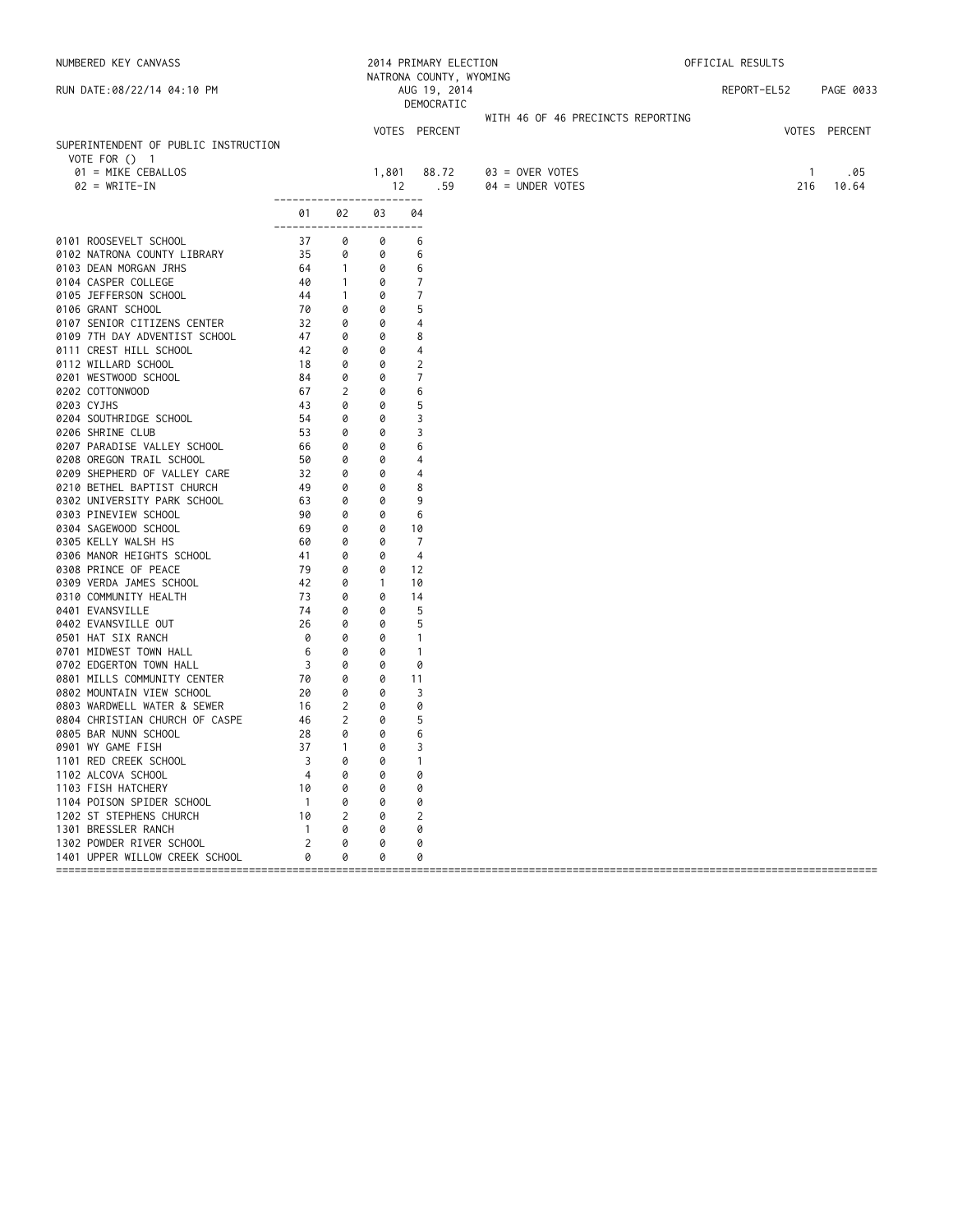|                            |                |    |    |         |                  | OFFICIAL RESULTS                                 |                                 |                    |  |
|----------------------------|----------------|----|----|---------|------------------|--------------------------------------------------|---------------------------------|--------------------|--|
| AUG 19, 2014<br>DEMOCRATIC |                |    |    |         |                  |                                                  |                                 | PAGE 0034          |  |
|                            |                |    |    |         |                  |                                                  |                                 | VOTES PERCENT      |  |
|                            |                |    |    |         |                  |                                                  |                                 |                    |  |
|                            |                |    |    |         | 03 = OVER VOTES  |                                                  | 0                               |                    |  |
|                            |                |    |    | 2.04    | 04 = UNDER VOTES |                                                  |                                 | 97.96              |  |
| 01                         | 02             | 03 | 04 |         |                  |                                                  |                                 |                    |  |
| 0                          |                | 0  | 74 |         |                  |                                                  |                                 |                    |  |
| 0                          | 0              | 0  | 55 |         |                  |                                                  |                                 |                    |  |
| 0                          | 3              | 0  | 93 |         |                  |                                                  |                                 |                    |  |
| 0                          |                | 0  | 66 |         |                  |                                                  |                                 |                    |  |
| 0                          | $\overline{4}$ | 0  | 41 |         |                  |                                                  |                                 |                    |  |
| 0                          | 0              | 0  | 53 |         |                  |                                                  |                                 |                    |  |
| 0                          | 0              | 0  | 87 |         |                  |                                                  |                                 |                    |  |
|                            | $\mathcal{P}$  | 0  | 77 |         |                  |                                                  |                                 |                    |  |
| 0                          |                | Q  | 30 |         |                  |                                                  |                                 |                    |  |
|                            |                |    |    | 0<br>12 | VOTES PERCENT    | 2014 PRIMARY ELECTION<br>NATRONA COUNTY, WYOMING | WITH 9 OF 9 PRECINCTS REPORTING | REPORT-EL52<br>576 |  |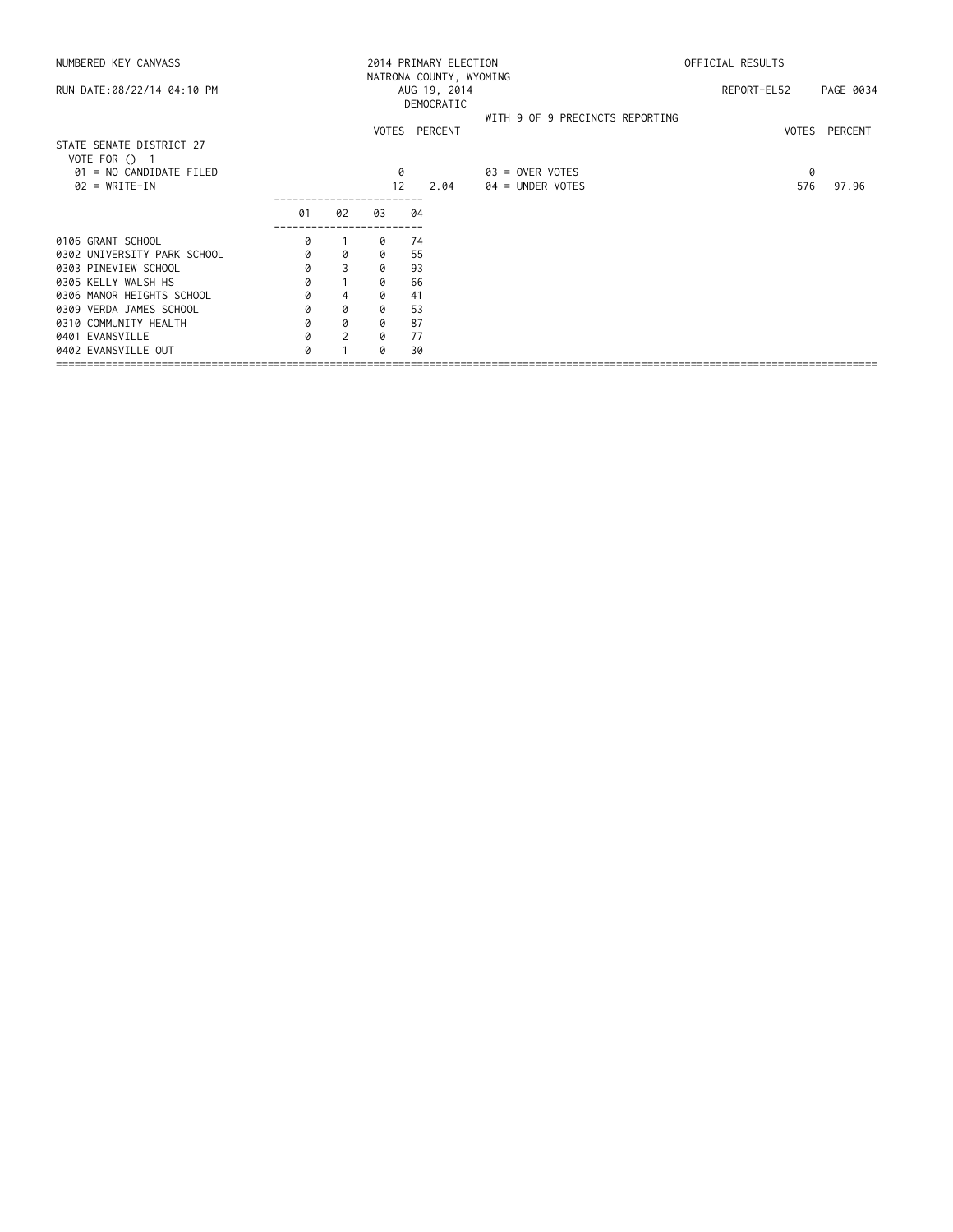|                            |                |    |      | OFFICIAL RESULTS         |                                                  |                                   |
|----------------------------|----------------|----|------|--------------------------|--------------------------------------------------|-----------------------------------|
| AUG 19, 2014<br>DEMOCRATIC |                |    |      |                          | REPORT-EL52                                      | PAGE 0035                         |
|                            |                |    |      |                          |                                                  | VOTES PERCENT                     |
|                            |                |    |      |                          |                                                  |                                   |
|                            |                |    |      | $03 =$ OVER VOTES        | 0                                                |                                   |
|                            |                |    | 3.23 | $04 =$ UNDER VOTES       | 570                                              | 96.77                             |
| 01                         | 02             | 03 | 04   |                          |                                                  |                                   |
| 0                          | 0              | 0  | 0    |                          |                                                  |                                   |
| 0                          | 2              | 0  | 44   |                          |                                                  |                                   |
| 0                          | 3              | 0  | 88   |                          |                                                  |                                   |
| 0                          | $\overline{2}$ | 0  | 73   |                          |                                                  |                                   |
| 0                          | 0              | 0  | 48   |                          |                                                  |                                   |
| 0                          | 0              | 0  | 57   |                          |                                                  |                                   |
| 0                          | 2              | 0  | 54   |                          |                                                  |                                   |
| 0                          | 0              | 0  | 0    |                          |                                                  |                                   |
| 0                          | 0              | 0  | 0    |                          |                                                  |                                   |
| 0                          | 0              | 0  | 57   |                          |                                                  |                                   |
| 0                          | $\overline{4}$ | 0  | 77   |                          |                                                  |                                   |
| 0                          | 2              | 0  | 21   |                          |                                                  |                                   |
| 0                          | 2              | 0  | 39   |                          |                                                  |                                   |
| Ø                          | 2              | Ø  | 12   |                          |                                                  |                                   |
|                            |                |    |      | VOTES PERCENT<br>0<br>19 | 2014 PRIMARY ELECTION<br>NATRONA COUNTY, WYOMING | WITH 14 OF 14 PRECINCTS REPORTING |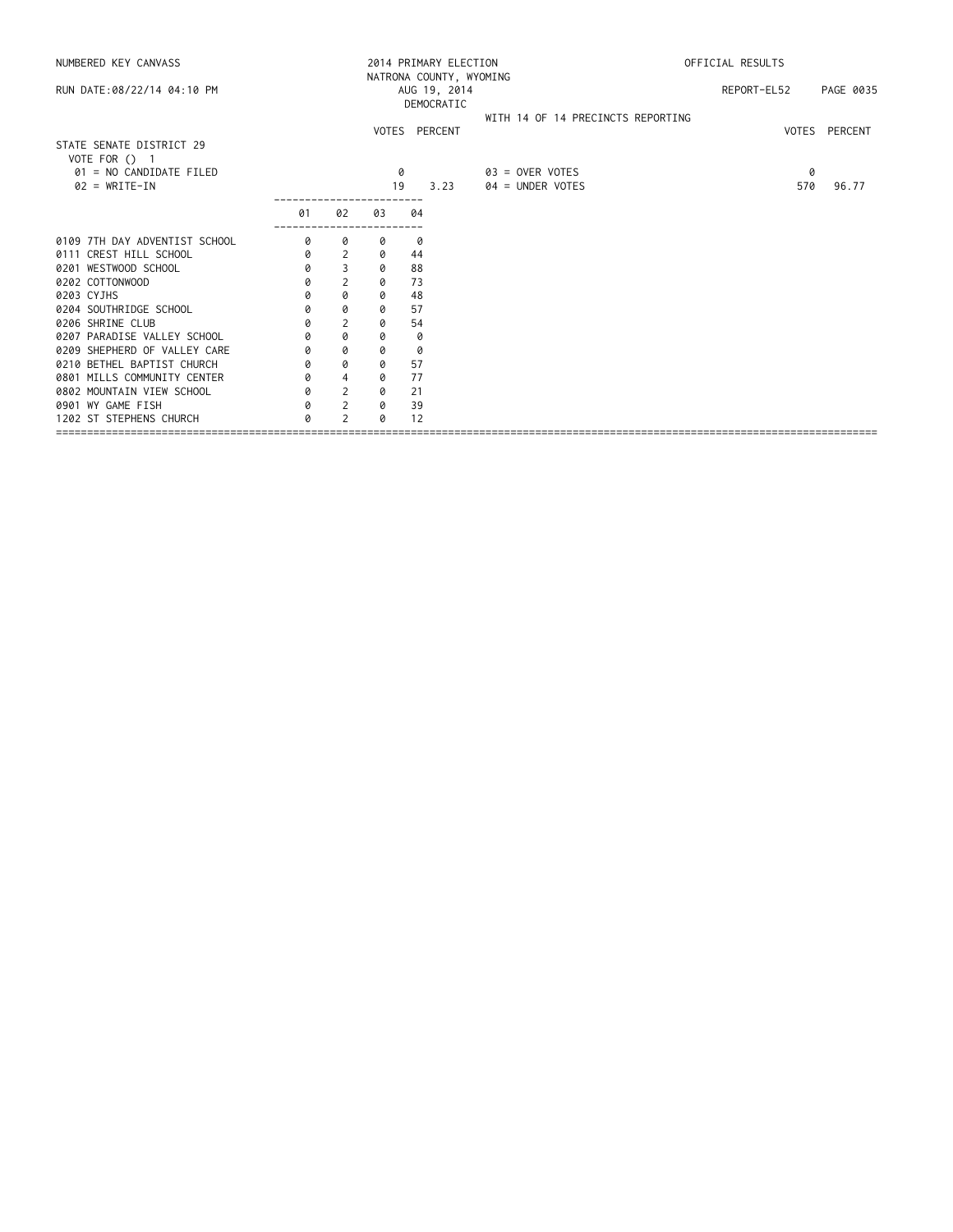| NUMBERED KEY CANVASS                       |    |               |          | 2014 PRIMARY ELECTION<br>NATRONA COUNTY, WYOMING |                                 | OFFICIAL RESULTS |               |  |
|--------------------------------------------|----|---------------|----------|--------------------------------------------------|---------------------------------|------------------|---------------|--|
| RUN DATE:08/22/14 04:10 PM                 |    |               |          | AUG 19, 2014<br>DEMOCRATIC                       |                                 | REPORT-EL52      | PAGE 0036     |  |
|                                            |    |               |          | VOTES PERCENT                                    | WITH 5 OF 5 PRECINCTS REPORTING |                  | VOTES PERCENT |  |
| STATE HOUSE DISTRICT 35<br>VOTE FOR $()$ 1 |    |               |          |                                                  |                                 |                  |               |  |
| 01 = NO CANDIDATE FILED                    |    |               |          |                                                  | $03 =$ OVER VOTES               | 0                |               |  |
| $02 = WRITE-IN$                            |    |               |          | 6<br>2.52                                        | $04 =$ UNDER VOTES              | 232              | 97.48         |  |
|                                            | 01 | 02            | 03       | 04                                               |                                 |                  |               |  |
| 0106 GRANT SCHOOL                          | 0  |               | 0        | 74                                               |                                 |                  |               |  |
| 0306 MANOR HEIGHTS SCHOOL                  | 0  | 3             | $\Omega$ | 42                                               |                                 |                  |               |  |
| 0310 COMMUNITY HEALTH                      | 0  | 0             | 0        | 87                                               |                                 |                  |               |  |
| 0401 EVANSVILLE                            | 0  | 0             | 0        | 0                                                |                                 |                  |               |  |
| 0402 EVANSVILLE OUT                        |    | $\mathcal{D}$ | a        | 29                                               |                                 |                  |               |  |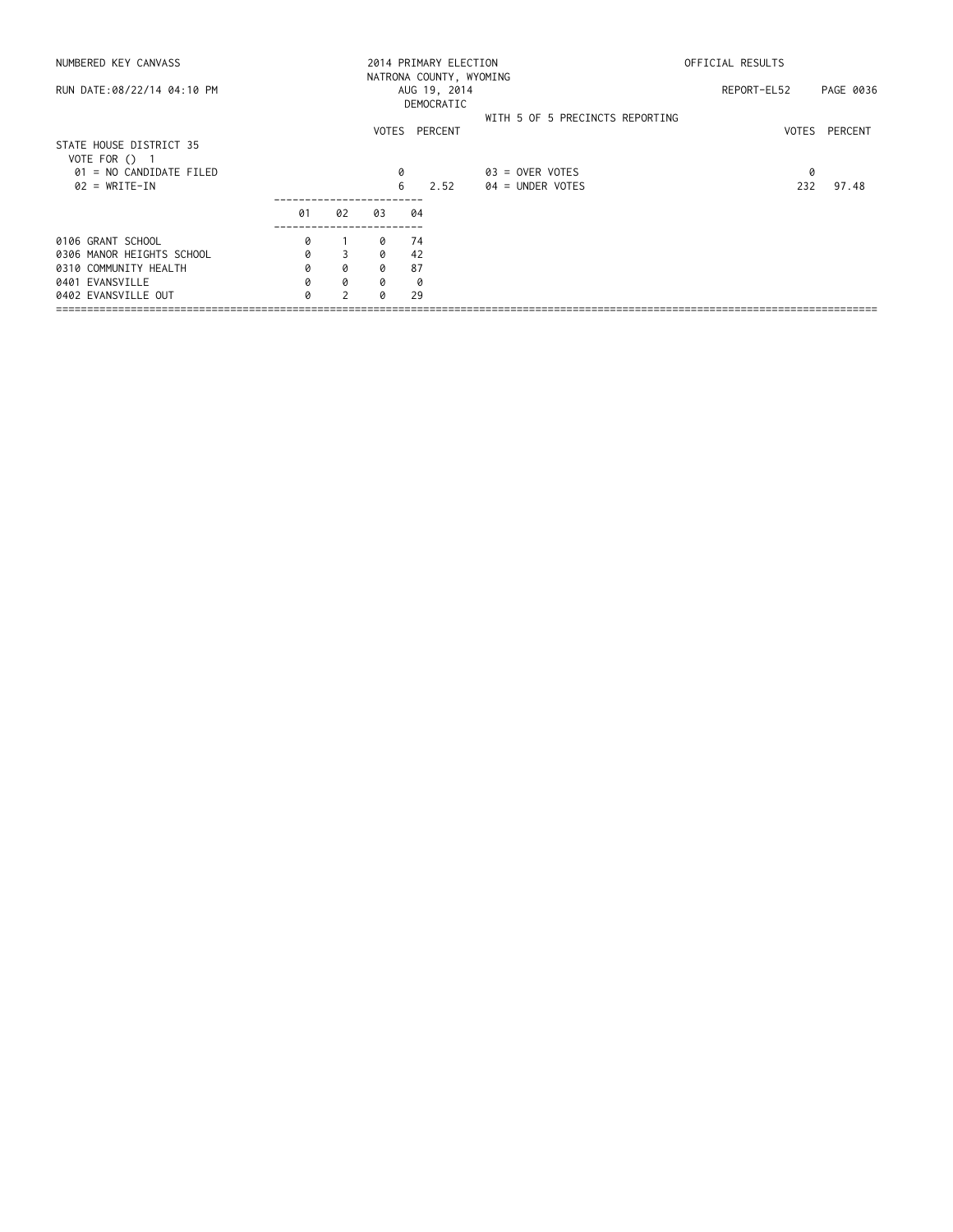| NUMBERED KEY CANVASS        |    |      |     |    | 2014 PRIMARY ELECTION   | OFFICIAL RESULTS                |             |       |           |
|-----------------------------|----|------|-----|----|-------------------------|---------------------------------|-------------|-------|-----------|
|                             |    |      |     |    | NATRONA COUNTY, WYOMING |                                 |             |       |           |
| RUN DATE:08/22/14 04:10 PM  |    |      |     |    | AUG 19, 2014            |                                 | REPORT-EL52 |       | PAGE 0037 |
|                             |    |      |     |    | DEMOCRATIC              |                                 |             |       |           |
|                             |    |      |     |    |                         | WITH 5 OF 5 PRECINCTS REPORTING |             |       |           |
|                             |    |      |     |    | VOTES PERCENT           |                                 |             | VOTES | PERCENT   |
| STATE HOUSE DISTRICT 36     |    |      |     |    |                         |                                 |             |       |           |
| VOTE FOR () 1               |    |      |     |    |                         |                                 |             |       |           |
| $01 = PAM BROWN$            |    |      | 80  |    | 22.86                   |                                 |             |       |           |
| $02$ = ERIC NELSON          |    |      | 243 |    | 69.43                   | $04 =$ OVER VOTES               |             |       | .86       |
| $03 = WRITE-IN$             |    | . 29 |     |    |                         | $05 =$ UNDER VOTES              |             | 23    | 6.57      |
|                             | 01 | 02   | 03  | 04 | 05                      |                                 |             |       |           |
| 0302 UNIVERSITY PARK SCHOOL | 12 | 36   |     |    | 5                       |                                 |             |       |           |
|                             |    |      |     |    |                         |                                 |             |       |           |
| 0303 PINEVIEW SCHOOL        | 19 | 70   | ø   |    | 6                       |                                 |             |       |           |
| 0305 KELLY WALSH HS         | 16 | 46   | 0   | 0  | 5                       |                                 |             |       |           |
| 0309 VERDA JAMES SCHOOL     | 9  | 40   | 0   |    |                         |                                 |             |       |           |
| 0401 EVANSVILLE             | 24 | 51   | Q   |    |                         |                                 |             |       |           |
|                             |    |      |     |    |                         |                                 |             |       |           |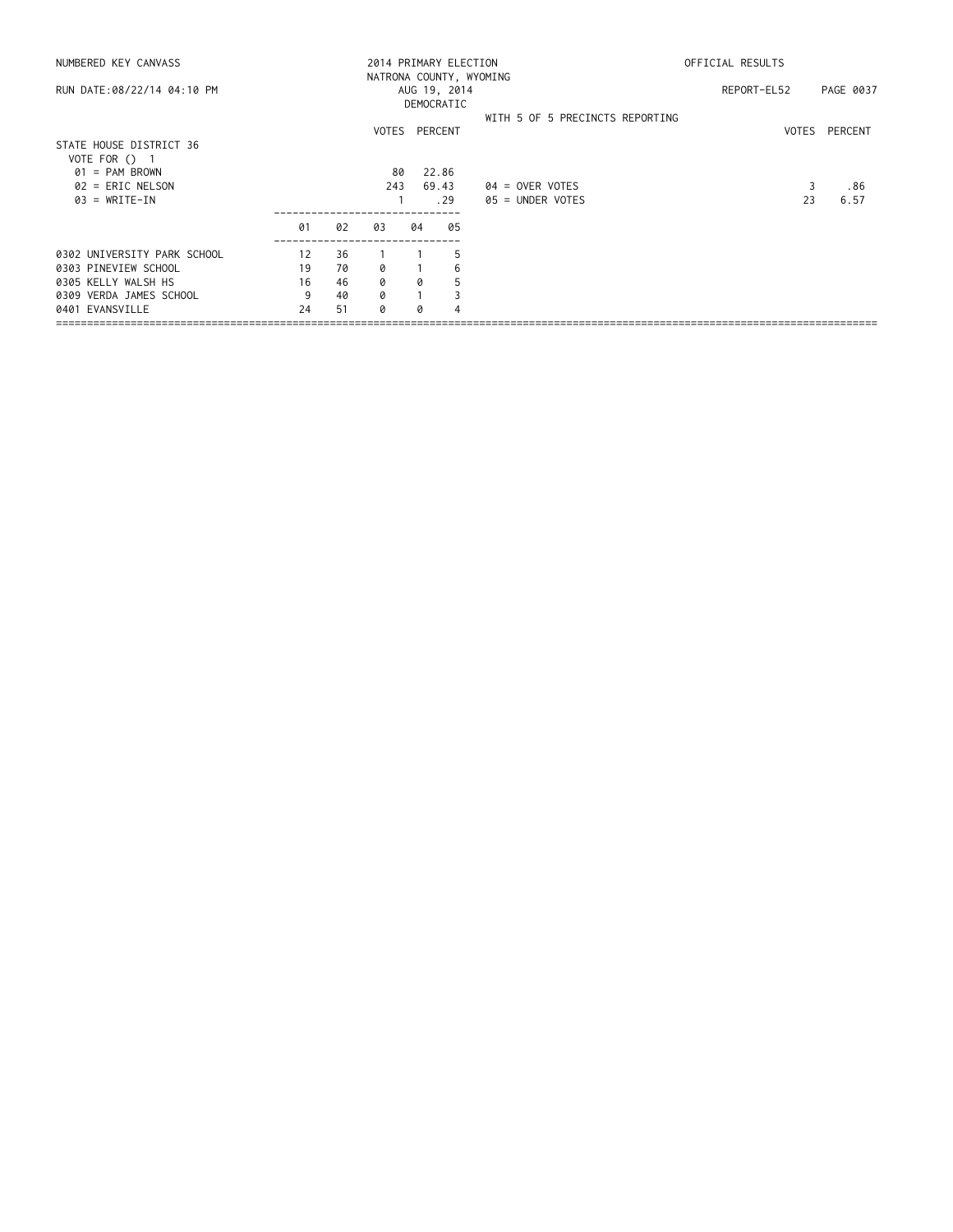| NUMBERED KEY CANVASS                       |                                                       |                |    |    | 2014 PRIMARY ELECTION |                                         | OFFICIAL RESULTS |          |               |  |
|--------------------------------------------|-------------------------------------------------------|----------------|----|----|-----------------------|-----------------------------------------|------------------|----------|---------------|--|
| RUN DATE:08/22/14 04:10 PM                 | NATRONA COUNTY, WYOMING<br>AUG 19, 2014<br>DEMOCRATIC |                |    |    |                       |                                         | REPORT-EL52      |          | PAGE 0038     |  |
|                                            |                                                       |                |    |    | VOTES PERCENT         | WITH 9 OF 9 PRECINCTS REPORTING         |                  |          | VOTES PERCENT |  |
| STATE HOUSE DISTRICT 37<br>VOTE FOR () 1   |                                                       |                |    |    |                       |                                         |                  |          |               |  |
| 01 = NO CANDIDATE FILED<br>$02 = WRITE-IN$ |                                                       |                |    | 0  | 2.60                  | $03 =$ OVER VOTES<br>$04 =$ UNDER VOTES |                  | 0<br>262 | 97.40         |  |
|                                            | 01                                                    | 02             | 03 | 04 |                       |                                         |                  |          |               |  |
| 0109 7TH DAY ADVENTIST SCHOOL              | 0                                                     | 0              | 0  | 0  |                       |                                         |                  |          |               |  |
| 0111 CREST HILL SCHOOL                     | 0                                                     | $\overline{2}$ | 0  | 44 |                       |                                         |                  |          |               |  |
| 0204 SOUTHRIDGE SCHOOL                     | 0                                                     |                | 0  | 56 |                       |                                         |                  |          |               |  |
| 0206 SHRINE CLUB                           | 0                                                     |                | 0  | 55 |                       |                                         |                  |          |               |  |
| 0207 PARADISE VALLEY SCHOOL                | 0                                                     | 0              | 0  | 0  |                       |                                         |                  |          |               |  |
| 0209 SHEPHERD OF VALLEY CARE               | 0                                                     | 0              | 0  | 0  |                       |                                         |                  |          |               |  |
| 0210 BETHEL BAPTIST CHURCH                 | 0                                                     | 0              | 0  | 57 |                       |                                         |                  |          |               |  |
| 0901 WY GAME FISH                          |                                                       |                | 0  | 38 |                       |                                         |                  |          |               |  |
| 1202 ST STEPHENS CHURCH                    | 0                                                     | $\mathcal{P}$  | 0  | 12 |                       |                                         |                  |          |               |  |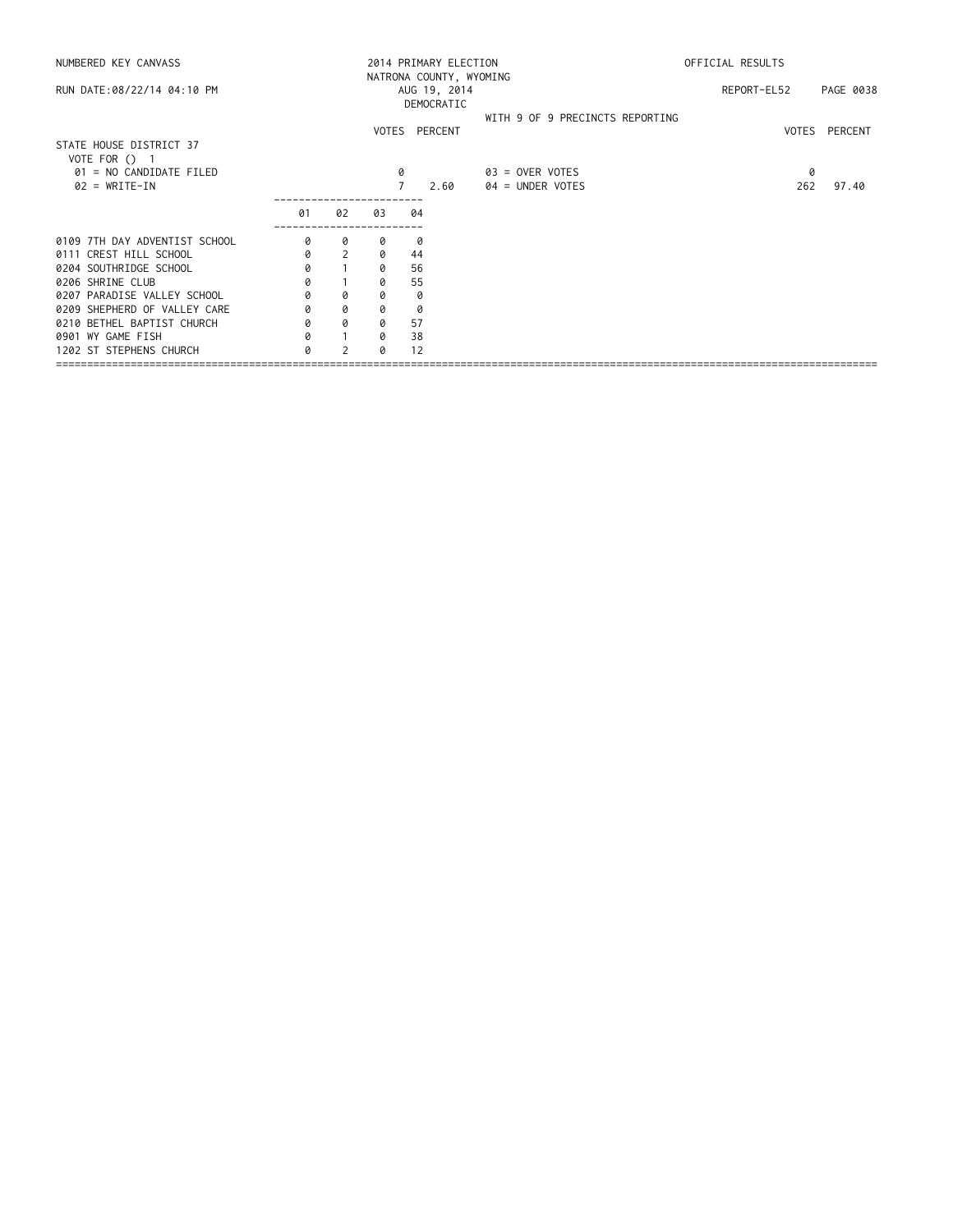| NUMBERED KEY CANVASS                     |    |                |    | 2014 PRIMARY ELECTION   | OFFICIAL RESULTS                  |             |               |  |
|------------------------------------------|----|----------------|----|-------------------------|-----------------------------------|-------------|---------------|--|
|                                          |    |                |    | NATRONA COUNTY, WYOMING |                                   |             |               |  |
| RUN DATE:08/22/14 04:10 PM               |    |                |    | AUG 19, 2014            |                                   | REPORT-EL52 | PAGE 0039     |  |
|                                          |    |                |    | DEMOCRATIC              |                                   |             |               |  |
|                                          |    |                |    |                         | WITH 12 OF 12 PRECINCTS REPORTING |             |               |  |
|                                          |    |                |    | VOTES PERCENT           |                                   |             | VOTES PERCENT |  |
| STATE HOUSE DISTRICT 38                  |    |                |    |                         |                                   |             |               |  |
| VOTE FOR () 1<br>01 = NO CANDIDATE FILED |    |                |    |                         |                                   |             |               |  |
|                                          |    |                | 0  |                         | 03 = OVER VOTES                   | 0           |               |  |
| $02 = WRITE-IN$                          |    |                | 14 | 7.29                    | 04 = UNDER VOTES                  | 178         | 92.71         |  |
|                                          | 01 | 02             | 03 | 04                      |                                   |             |               |  |
|                                          |    |                |    |                         |                                   |             |               |  |
| 0207 PARADISE VALLEY SCHOOL              | 0  | 9              | 0  | 63                      |                                   |             |               |  |
| 0208 OREGON TRAIL SCHOOL                 | 0  | $\overline{4}$ | 0  | 50                      |                                   |             |               |  |
| 0209 SHEPHERD OF VALLEY CARE             | 0  | 0              | 0  | 36                      |                                   |             |               |  |
| 0501 HAT SIX RANCH                       | 0  | 0              | 0  |                         |                                   |             |               |  |
| 0701 MIDWEST TOWN HALL                   | 0  | 0              | 0  |                         |                                   |             |               |  |
| 1101 RED CREEK SCHOOL                    | 0  |                | 0  |                         |                                   |             |               |  |
| 1102 ALCOVA SCHOOL                       | 0  | 0              | 0  |                         |                                   |             |               |  |
| 1103 FISH HATCHERY                       | 0  | 0              | 0  | 10                      |                                   |             |               |  |
| 1104 POISON SPIDER SCHOOL                | 0  | 0              | 0  |                         |                                   |             |               |  |
| 1301 BRESSLER RANCH                      | 0  | 0              | 0  |                         |                                   |             |               |  |
| 1302 POWDER RIVER SCHOOL                 | Q  | 0              | 0  |                         |                                   |             |               |  |
| 1401 UPPER WILLOW CREEK SCHOOL           | a  | 0              |    |                         |                                   |             |               |  |
|                                          |    |                |    |                         |                                   |             |               |  |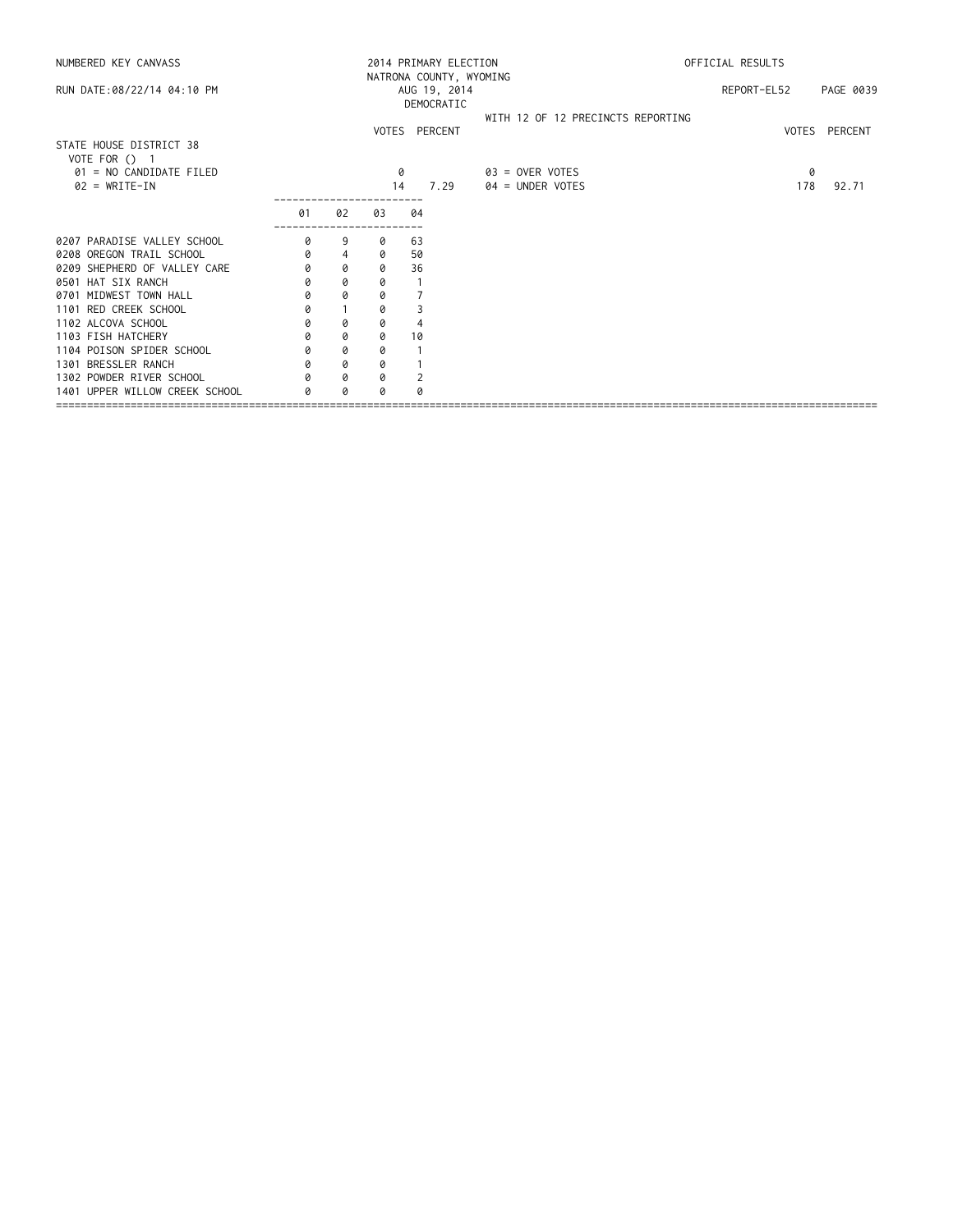| NUMBERED KEY CANVASS                       |    |    |    | 2014 PRIMARY ELECTION                                 |                                       | OFFICIAL RESULTS |               |  |  |
|--------------------------------------------|----|----|----|-------------------------------------------------------|---------------------------------------|------------------|---------------|--|--|
| RUN DATE:08/22/14 04:10 PM                 |    |    |    | NATRONA COUNTY, WYOMING<br>AUG 19, 2014<br>DEMOCRATIC |                                       | REPORT-EL52      | PAGE 0040     |  |  |
|                                            |    |    |    | VOTES PERCENT                                         | WITH 6 OF 6 PRECINCTS REPORTING       |                  | VOTES PERCENT |  |  |
| STATE HOUSE DISTRICT 56<br>VOTE FOR () 1   |    |    |    |                                                       |                                       |                  |               |  |  |
| 01 = NO CANDIDATE FILED<br>$02 = WRITE-IN$ |    |    |    | 8<br>3.17                                             | 03 = OVER VOTES<br>$04 =$ UNDER VOTES | 0<br>244         | 96.83         |  |  |
|                                            | 01 | 02 | 03 | 04                                                    |                                       |                  |               |  |  |
| 0102 NATRONA COUNTY LIBRARY                | 0  | 0  | 0  | 41                                                    |                                       |                  |               |  |  |
| 0103 DEAN MORGAN JRHS                      | 0  | 5  | 0  | 66                                                    |                                       |                  |               |  |  |
| 0104 CASPER COLLEGE                        | 0  |    | a  | 47                                                    |                                       |                  |               |  |  |
| 0109 7TH DAY ADVENTIST SCHOOL              |    | 0  | 0  | 55                                                    |                                       |                  |               |  |  |
| 0112 WILLARD SCHOOL                        | 0  |    | 0  | 19                                                    |                                       |                  |               |  |  |
| 0302 UNIVERSITY PARK SCHOOL                | 0  |    | Q  | 16                                                    |                                       |                  |               |  |  |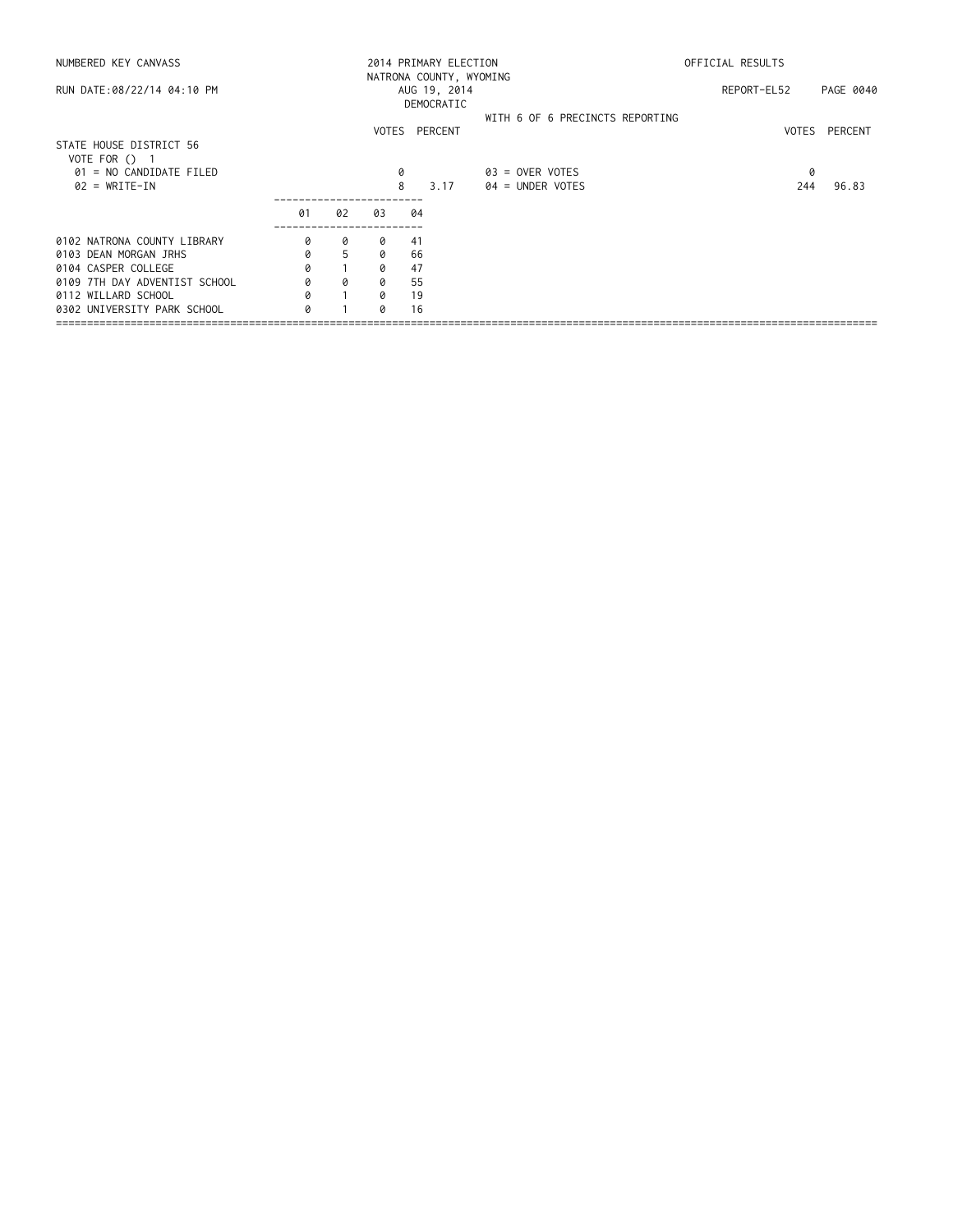| NUMBERED KEY CANVASS                     |    |    |    | 2014 PRIMARY ELECTION      | OFFICIAL RESULTS                |             |               |
|------------------------------------------|----|----|----|----------------------------|---------------------------------|-------------|---------------|
| RUN DATE:08/22/14 04:10 PM               |    |    |    | AUG 19, 2014<br>DEMOCRATIC | NATRONA COUNTY, WYOMING         | REPORT-EL52 | PAGE 0041     |
|                                          |    |    |    | VOTES PERCENT              | WITH 4 OF 4 PRECINCTS REPORTING |             | VOTES PERCENT |
| STATE HOUSE DISTRICT 57<br>VOTE FOR () 1 |    |    |    |                            |                                 |             |               |
| 01 = NO CANDIDATE FILED                  |    |    | 0  |                            | $03 =$ OVER VOTES               | 0           |               |
| $02 = WRITE-IN$                          |    |    | 5  | 1.94                       | $04 =$ UNDER VOTES              | 253         | 98.06         |
|                                          | 01 | 02 | 03 | 04                         |                                 |             |               |
| 0105 JEFFERSON SCHOOL                    | 0  |    | 0  | -51                        |                                 |             |               |
| 0107 SENIOR CITIZENS CENTER              | 0  | 0  | 0  | 36                         |                                 |             |               |
| 0304 SAGEWOOD SCHOOL                     | 0  | 3  | Q  | 76                         |                                 |             |               |
| 0308 PRINCE OF PEACE                     | 0  |    | Q  | 90                         |                                 |             |               |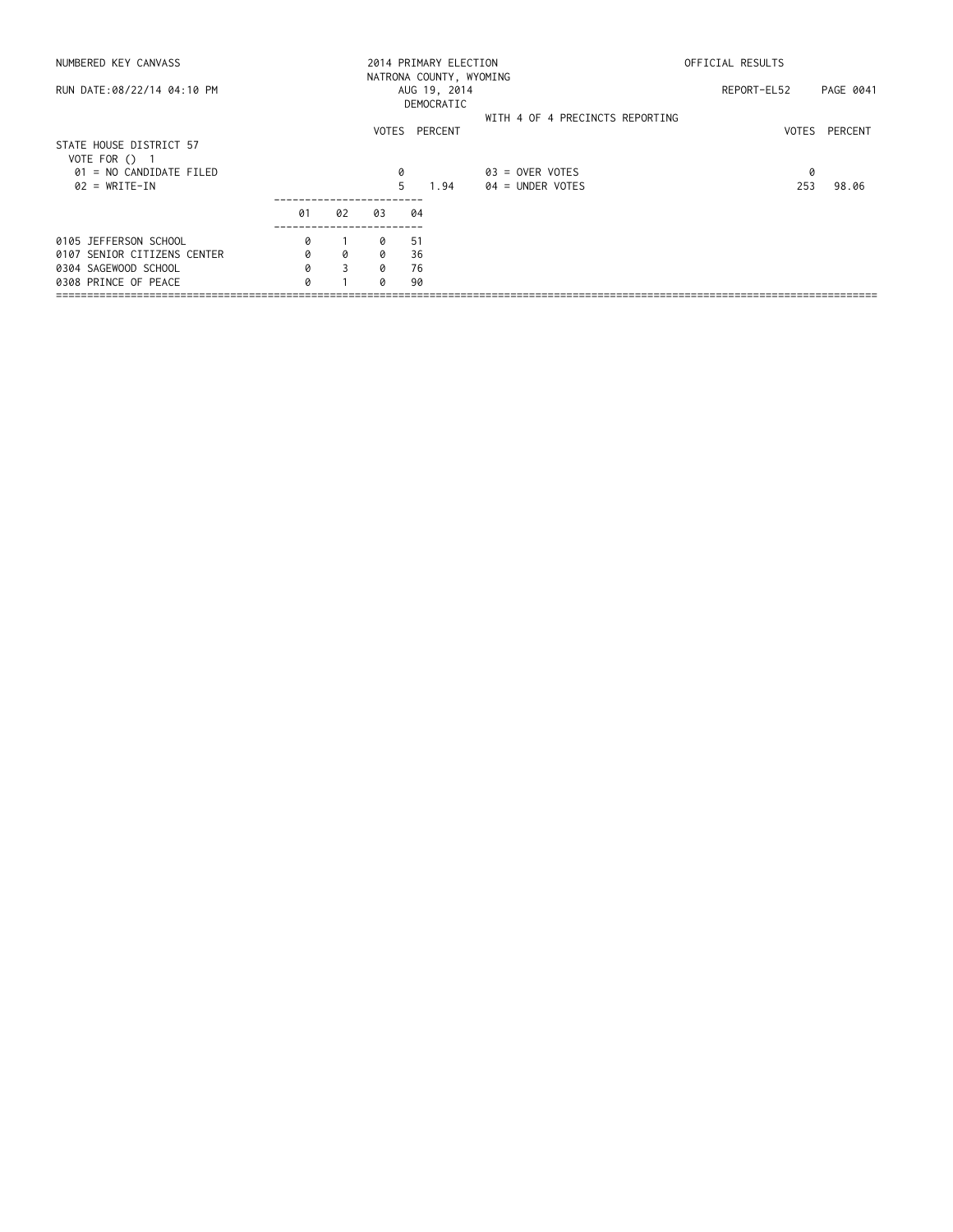| NUMBERED KEY CANVASS                       |    |          |    | 2014 PRIMARY ELECTION<br>NATRONA COUNTY, WYOMING |                                 | OFFICIAL RESULTS |           |  |
|--------------------------------------------|----|----------|----|--------------------------------------------------|---------------------------------|------------------|-----------|--|
| RUN DATE:08/22/14 04:10 PM                 |    |          |    | AUG 19, 2014<br>DEMOCRATIC                       |                                 | REPORT-EL52      | PAGE 0042 |  |
|                                            |    |          |    | VOTES PERCENT                                    | WITH 5 OF 5 PRECINCTS REPORTING | VOTES            | PERCENT   |  |
| STATE HOUSE DISTRICT 58<br>VOTE FOR $()$ 1 |    |          |    |                                                  |                                 |                  |           |  |
| 01 = NO CANDIDATE FILED                    |    |          |    |                                                  | $03 =$ OVER VOTES               | 0                |           |  |
| $02 = WRITE-IN$                            |    |          |    | 8<br>5.30                                        | $04 =$ UNDER VOTES              | 143              | 94.70     |  |
|                                            | 01 | 02       | 03 | 04                                               |                                 |                  |           |  |
| 0101 ROOSEVELT SCHOOL                      | 0  | 3        | 0  | 40                                               |                                 |                  |           |  |
| 0702 EDGERTON TOWN HALL                    | 0  | $\Omega$ | Q  | 3                                                |                                 |                  |           |  |
| 0803 WARDWELL WATER & SEWER                | 0  |          | a  | 17                                               |                                 |                  |           |  |
| 0804 CHRISTIAN CHURCH OF CASPE             | 0  | 3        | 0  | 50                                               |                                 |                  |           |  |
| 0805 BAR NUNN SCHOOL                       | a  |          | a  | 33                                               |                                 |                  |           |  |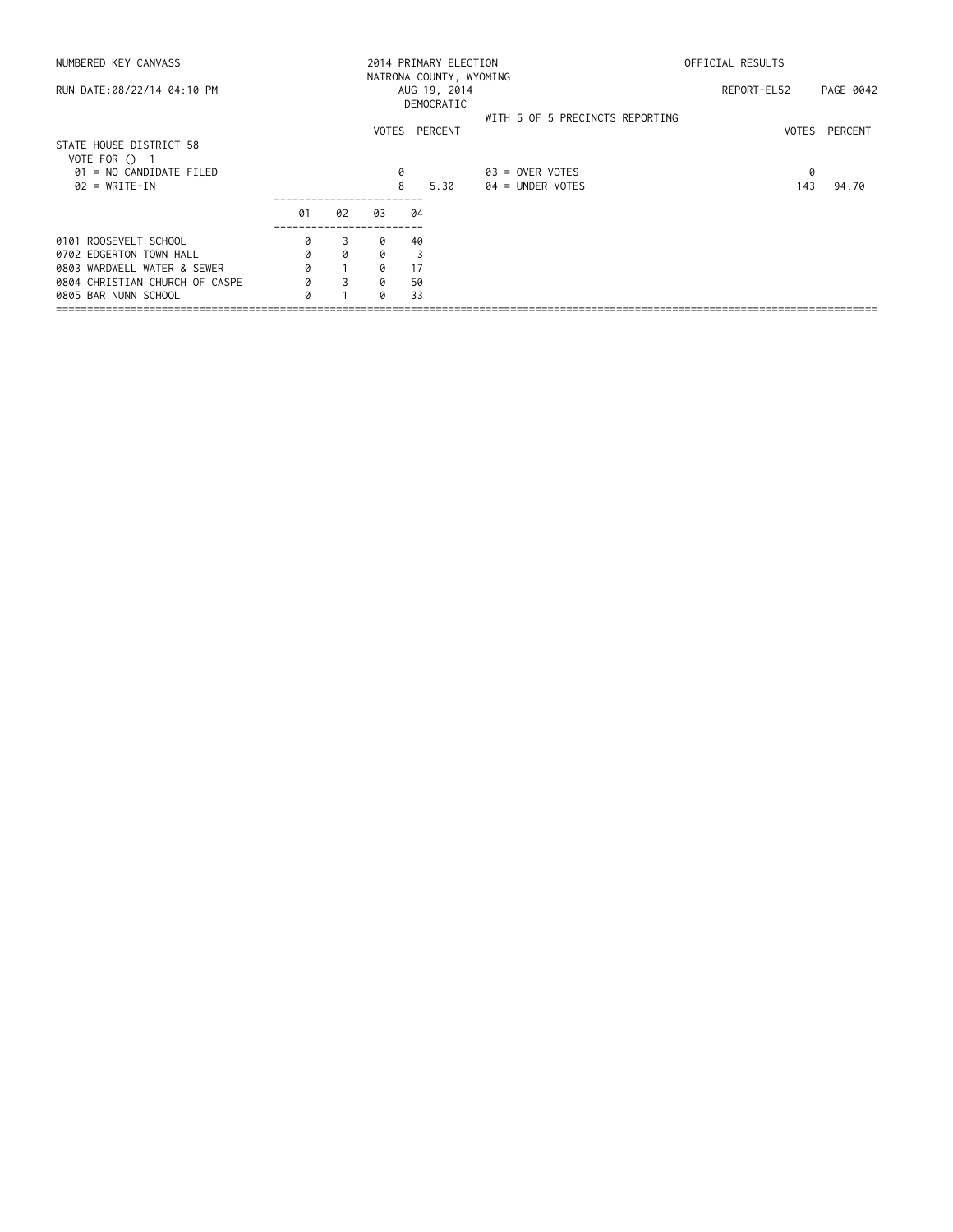| NUMBERED KEY CANVASS        |     |    |     | 2014 PRIMARY ELECTION   |                                 | OFFICIAL RESULTS |           |  |  |
|-----------------------------|-----|----|-----|-------------------------|---------------------------------|------------------|-----------|--|--|
|                             |     |    |     | NATRONA COUNTY, WYOMING |                                 |                  |           |  |  |
| RUN DATE:08/22/14 04:10 PM  |     |    |     | AUG 19, 2014            |                                 | REPORT-EL52      | PAGE 0043 |  |  |
|                             |     |    |     | DEMOCRATIC              |                                 |                  |           |  |  |
|                             |     |    |     |                         | WITH 6 OF 6 PRECINCTS REPORTING |                  |           |  |  |
|                             |     |    |     | VOTES PERCENT           |                                 | VOTES            | PERCENT   |  |  |
| STATE HOUSE DISTRICT 59     |     |    |     |                         |                                 |                  |           |  |  |
| VOTE FOR () 1               |     |    |     |                         |                                 |                  |           |  |  |
| $01$ = LAURIE LONGTINE      |     |    | 275 | 85.94                   | 03 = OVER VOTES                 | 0                |           |  |  |
| $02 = WRITE-IN$             |     |    | 2   | .63                     | $04 =$ UNDER VOTES              | 43               | 13.44     |  |  |
|                             |     |    |     |                         |                                 |                  |           |  |  |
|                             | 01  | 02 | 03  | 04                      |                                 |                  |           |  |  |
| 0201 WESTWOOD SCHOOL        | -81 |    | ø   | 9                       |                                 |                  |           |  |  |
| 0202 COTTONWOOD             | 64  |    | Q   | 10                      |                                 |                  |           |  |  |
| 0203 CYJHS                  | 40  | 0  | 0   | 8                       |                                 |                  |           |  |  |
| 0801 MILLS COMMUNITY CENTER | 68  | 0  | 0   | 13                      |                                 |                  |           |  |  |
| 0802 MOUNTAIN VIEW SCHOOL   | 20  | 0  | 0   |                         |                                 |                  |           |  |  |
| 0901 WY GAME FISH           |     | ø  | a   |                         |                                 |                  |           |  |  |
|                             |     |    |     |                         |                                 |                  |           |  |  |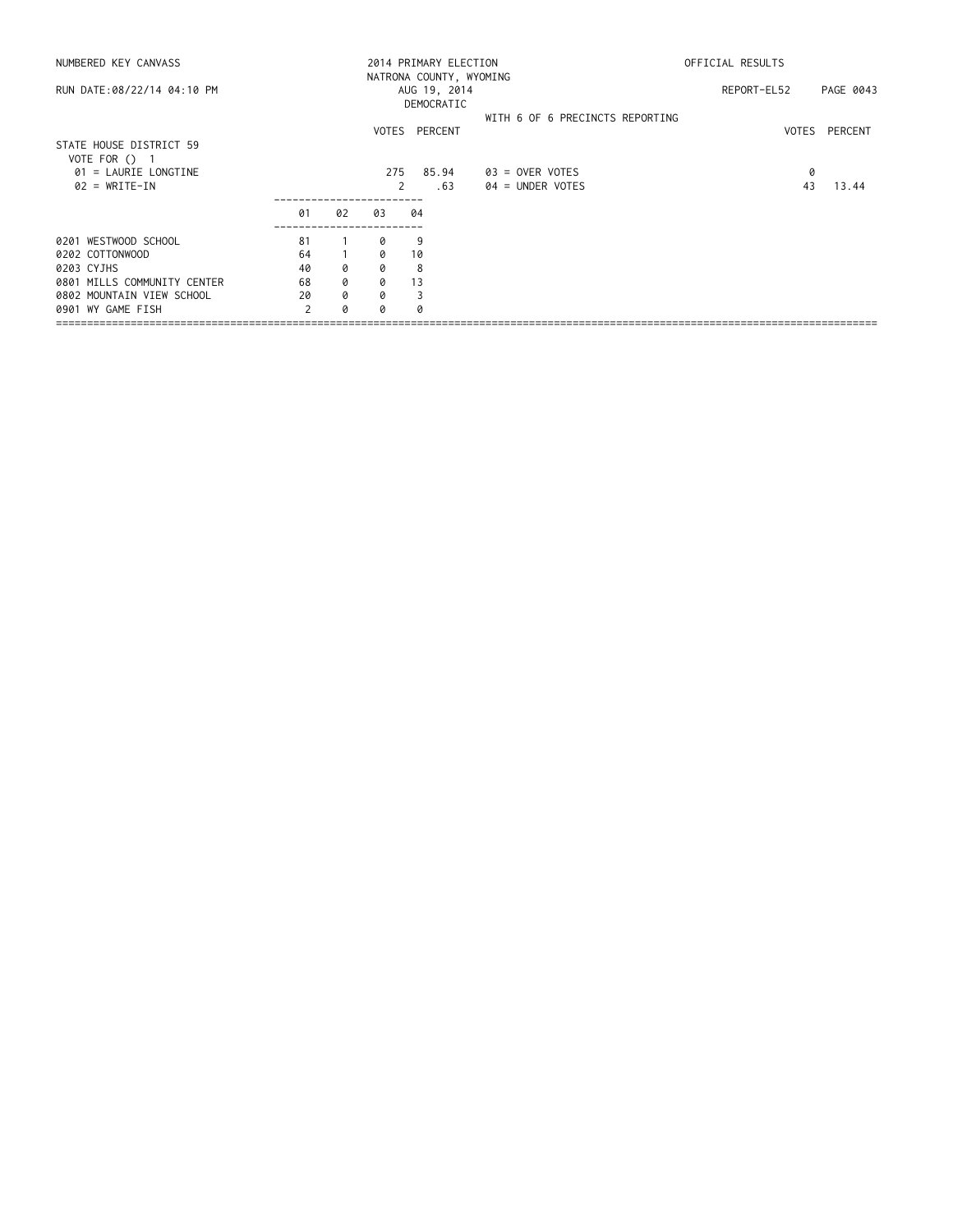| NUMBERED KEY CANVASS                                                   |                                                              |                     |        | 2014 PRIMARY ELECTION<br>NATRONA COUNTY, WYOMING |                                     | OFFICIAL RESULTS |               |
|------------------------------------------------------------------------|--------------------------------------------------------------|---------------------|--------|--------------------------------------------------|-------------------------------------|------------------|---------------|
| RUN DATE:08/22/14 04:10 PM                                             |                                                              |                     |        | AUG 19, 2014<br>DEMOCRATIC                       |                                     | REPORT-EL52      | PAGE 0044     |
|                                                                        |                                                              |                     |        |                                                  | WITH 46 OF 46 PRECINCTS REPORTING   |                  |               |
| SEVENTH JUDICIAL DISTRICT ATTORNEY<br>VOTE FOR () 1                    |                                                              |                     |        | VOTES PERCENT                                    |                                     |                  | VOTES PERCENT |
| 01 = NO CANDIDATE FILED<br>$02 = WRITE-IN$                             |                                                              |                     | 40     | 0<br>1.97                                        | 03 = OVER VOTES<br>04 = UNDER VOTES | 1,990            | 0<br>98.03    |
|                                                                        | ------------------------<br>01 —<br>------------------------ | 02                  | 03     | 04                                               |                                     |                  |               |
| 0101 ROOSEVELT SCHOOL                                                  |                                                              | 2                   | 0      | 41                                               |                                     |                  |               |
| 0102 NATRONA COUNTY LIBRARY                                            | $\begin{bmatrix} 0 \ 0 \ 0 \end{bmatrix}$                    | 0                   | 0      | 41                                               |                                     |                  |               |
| 0103 DEAN MORGAN JRHS                                                  |                                                              | $\overline{2}$      | 0      | 69                                               |                                     |                  |               |
| 0104 CASPER COLLEGE                                                    |                                                              | $\sim$ 1            | 0      | 47                                               |                                     |                  |               |
| 0105 JEFFERSON SCHOOL                                                  | 0                                                            | $\sim$ 1            | 0      | 51                                               |                                     |                  |               |
| 0106 GRANT SCHOOL                                                      | 0                                                            | $\sim$ 1            | 0      | 74                                               |                                     |                  |               |
| 0107 SENIOR CITIZENS CENTER                                            |                                                              | $\sim$ 1            | 0      | 35                                               |                                     |                  |               |
| 0109 7TH DAY ADVENTIST SCHOOL                                          |                                                              | 0                   | 0      | 55                                               |                                     |                  |               |
| $rac{6}{6}$<br>$rac{6}{6}$<br>$rac{1001}{6}$<br>0111 CREST HILL SCHOOL |                                                              | $\sim$ 1            | 0      | 45                                               |                                     |                  |               |
| 0112 WILLARD SCHOOL                                                    |                                                              | $\overline{1}$      | 0      | 19                                               |                                     |                  |               |
| 0201 WESTWOOD SCHOOL                                                   |                                                              | 2                   | 0      | 89                                               |                                     |                  |               |
| 0202 COTTONWOOD                                                        |                                                              | $\mathbf{1}$        | 0      | 74                                               |                                     |                  |               |
| 0203 CYJHS                                                             | 0                                                            | 0                   | 0      | 48                                               |                                     |                  |               |
| 0204 SOUTHRIDGE SCHOOL                                                 | 0                                                            | 0                   | 0      | 57                                               |                                     |                  |               |
| 0206 SHRINE CLUB                                                       | 0                                                            | 3                   | 0      | 53                                               |                                     |                  |               |
| 0207 PARADISE VALLEY SCHOOL                                            | 0                                                            | $\overline{2}$      | 0      | 70                                               |                                     |                  |               |
| 0208 OREGON TRAIL SCHOOL                                               | 0                                                            | 0                   | 0      | 54                                               |                                     |                  |               |
| 0209 SHEPHERD OF VALLEY CARE                                           | 0                                                            | 0                   | 0      | 36                                               |                                     |                  |               |
| 0210 BETHEL BAPTIST CHURCH                                             | 0                                                            | 0                   | 0      | 57                                               |                                     |                  |               |
| 0302 UNIVERSITY PARK SCHOOL                                            | 0                                                            | $\sim$ 1            | 0      | 71                                               |                                     |                  |               |
| 0303 PINEVIEW SCHOOL                                                   | 0                                                            | 2                   | 0      | 94                                               |                                     |                  |               |
| 0304 SAGEWOOD SCHOOL                                                   | 0                                                            | 3                   | 0      | 76                                               |                                     |                  |               |
| 0305 KELLY WALSH HS                                                    | 0                                                            | 0                   | 0      | 67                                               |                                     |                  |               |
| 0306 MANOR HEIGHTS SCHOOL                                              | 0                                                            | 3                   | 0      | 42                                               |                                     |                  |               |
| 0308 PRINCE OF PEACE                                                   | 0<br>0                                                       | $\overline{1}$<br>0 | 0<br>0 | 90                                               |                                     |                  |               |
| 0309 VERDA JAMES SCHOOL                                                | 0                                                            | 0                   | 0      | 53<br>87                                         |                                     |                  |               |
| 0310 COMMUNITY HEALTH<br>0401 EVANSVILLE                               | 0                                                            | $\overline{2}$      | 0      | 77                                               |                                     |                  |               |
| 0402 EVANSVILLE OUT                                                    | 0                                                            | $\mathbf{1}$        | 0      | 30                                               |                                     |                  |               |
| 0501 HAT SIX RANCH                                                     | 0                                                            | 0                   | 0      | $\overline{1}$                                   |                                     |                  |               |
| 0701 MIDWEST TOWN HALL                                                 | 0                                                            | 0                   | 0      | $\overline{7}$                                   |                                     |                  |               |
| 0702 EDGERTON TOWN HALL                                                | 0                                                            | 0                   | 0      | 3                                                |                                     |                  |               |
| 0801 MILLS COMMUNITY CENTER                                            | 0                                                            | 2                   | 0      | 79                                               |                                     |                  |               |
| 0802 MOUNTAIN VIEW SCHOOL                                              | 0                                                            | $\sim$ 1            | 0      | 22                                               |                                     |                  |               |
| 0803 WARDWELL WATER & SEWER                                            | 0                                                            | $\sim$ 1            | 0      | 17                                               |                                     |                  |               |
| 0804 CHRISTIAN CHURCH OF CASPE                                         | 0                                                            | $\sim$ 1            | 0      | 52                                               |                                     |                  |               |
| 0805 BAR NUNN SCHOOL                                                   | 0                                                            | $\overline{1}$      | 0      | 33                                               |                                     |                  |               |
| 0901 WY GAME FISH                                                      |                                                              | 0 1                 | 0      | 40                                               |                                     |                  |               |
| 1101 RED CREEK SCHOOL                                                  |                                                              | 0                   | 0      | 4                                                |                                     |                  |               |
| 1102 ALCOVA SCHOOL                                                     |                                                              | 0                   | 0      | 4                                                |                                     |                  |               |
| 1103 FISH HATCHERY                                                     |                                                              | 0                   | 0      | 10                                               |                                     |                  |               |
| 1104 POISON SPIDER SCHOOL                                              |                                                              | 0                   | 0      | $\overline{1}$                                   |                                     |                  |               |
| 1202 ST STEPHENS CHURCH                                                | Ø                                                            | 2                   | 0      | 12                                               |                                     |                  |               |
| 1301 BRESSLER RANCH                                                    |                                                              | 0                   | 0      | $\mathbf{1}$                                     |                                     |                  |               |
| 1302 POWDER RIVER SCHOOL                                               |                                                              | 0                   | 0      | 2                                                |                                     |                  |               |
| 1401 UPPER WILLOW CREEK SCHOOL                                         |                                                              | 0                   | 0      | 0                                                |                                     |                  |               |
|                                                                        |                                                              |                     |        |                                                  |                                     |                  |               |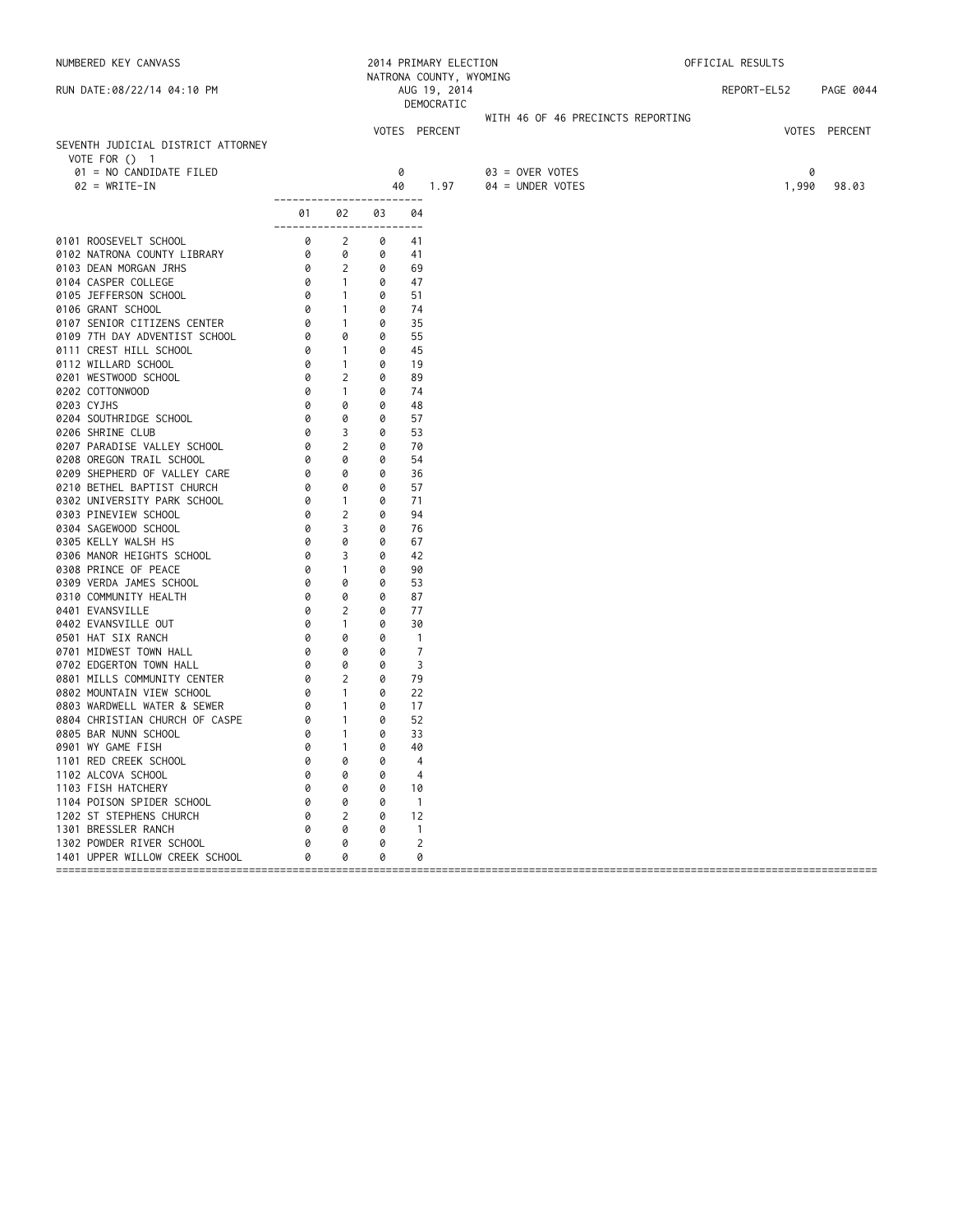| NATRONA COUNTY, WYOMING<br>REPORT-EL52<br>PAGE 0045<br>RUN DATE:08/22/14 04:10 PM<br>AUG 19, 2014<br>DEMOCRATIC<br>WITH 46 OF 46 PRECINCTS REPORTING<br>VOTES PERCENT<br>VOTES PERCENT<br>NATRONA COUNTY COMMISSIONERS<br>VOTE FOR () 3<br>01 = MIKE A. GILMORE<br>1,432<br>23.51<br>1,493<br>02 = TERRY WINGERTER<br>24.52<br>$04 =$ OVER VOTES<br>3<br>1.33<br>3,081<br>$03 = WRITE-IN$<br>81<br>05 = UNDER VOTES<br>50.59<br>-------------------------------<br>02<br>03<br>04<br>05<br>01<br>---------<br>---<br>0101 ROOSEVELT SCHOOL<br>30<br>30<br>0<br>69<br>0<br>33<br>0102 NATRONA COUNTY LIBRARY<br>30<br>0<br>0<br>60 | .05 |
|-----------------------------------------------------------------------------------------------------------------------------------------------------------------------------------------------------------------------------------------------------------------------------------------------------------------------------------------------------------------------------------------------------------------------------------------------------------------------------------------------------------------------------------------------------------------------------------------------------------------------------------|-----|
|                                                                                                                                                                                                                                                                                                                                                                                                                                                                                                                                                                                                                                   |     |
|                                                                                                                                                                                                                                                                                                                                                                                                                                                                                                                                                                                                                                   |     |
|                                                                                                                                                                                                                                                                                                                                                                                                                                                                                                                                                                                                                                   |     |
|                                                                                                                                                                                                                                                                                                                                                                                                                                                                                                                                                                                                                                   |     |
|                                                                                                                                                                                                                                                                                                                                                                                                                                                                                                                                                                                                                                   |     |
|                                                                                                                                                                                                                                                                                                                                                                                                                                                                                                                                                                                                                                   |     |
|                                                                                                                                                                                                                                                                                                                                                                                                                                                                                                                                                                                                                                   |     |
|                                                                                                                                                                                                                                                                                                                                                                                                                                                                                                                                                                                                                                   |     |
|                                                                                                                                                                                                                                                                                                                                                                                                                                                                                                                                                                                                                                   |     |
|                                                                                                                                                                                                                                                                                                                                                                                                                                                                                                                                                                                                                                   |     |
|                                                                                                                                                                                                                                                                                                                                                                                                                                                                                                                                                                                                                                   |     |
|                                                                                                                                                                                                                                                                                                                                                                                                                                                                                                                                                                                                                                   |     |
| 0103 DEAN MORGAN JRHS<br>50<br>49<br>2<br>112<br>0                                                                                                                                                                                                                                                                                                                                                                                                                                                                                                                                                                                |     |
| 0104 CASPER COLLEGE<br>31<br>34<br>5<br>74<br>0                                                                                                                                                                                                                                                                                                                                                                                                                                                                                                                                                                                   |     |
| 0105 JEFFERSON SCHOOL<br>29<br>40<br>2<br>3<br>82                                                                                                                                                                                                                                                                                                                                                                                                                                                                                                                                                                                 |     |
| 0106 GRANT SCHOOL<br>7<br>53<br>58<br>0<br>107                                                                                                                                                                                                                                                                                                                                                                                                                                                                                                                                                                                    |     |
| 0107 SENIOR CITIZENS CENTER<br>22<br>29<br>0<br>57<br>0                                                                                                                                                                                                                                                                                                                                                                                                                                                                                                                                                                           |     |
| 0109 7TH DAY ADVENTIST SCHOOL<br>39<br>48<br>0<br>0<br>78                                                                                                                                                                                                                                                                                                                                                                                                                                                                                                                                                                         |     |
| 0111 CREST HILL SCHOOL<br>27<br>30<br>4<br>0<br>77                                                                                                                                                                                                                                                                                                                                                                                                                                                                                                                                                                                |     |
| 2<br>26<br>0112 WILLARD SCHOOL<br>17<br>15<br>0                                                                                                                                                                                                                                                                                                                                                                                                                                                                                                                                                                                   |     |
| 0201 WESTWOOD SCHOOL<br>73<br>67<br>4<br>0<br>129                                                                                                                                                                                                                                                                                                                                                                                                                                                                                                                                                                                 |     |
| 0202 COTTONWOOD<br>59<br>50<br>5<br>0<br>111                                                                                                                                                                                                                                                                                                                                                                                                                                                                                                                                                                                      |     |
| 0203 CYJHS<br>$\mathbf{1}$<br>31<br>40<br>0<br>72                                                                                                                                                                                                                                                                                                                                                                                                                                                                                                                                                                                 |     |
| 85<br>0204 SOUTHRIDGE SCHOOL<br>40<br>46<br>0<br>0                                                                                                                                                                                                                                                                                                                                                                                                                                                                                                                                                                                |     |
| $\mathbf{1}$<br>85<br>0206 SHRINE CLUB<br>42<br>40<br>0                                                                                                                                                                                                                                                                                                                                                                                                                                                                                                                                                                           |     |
| 0207 PARADISE VALLEY SCHOOL<br>46<br>56<br>3<br>111<br>0                                                                                                                                                                                                                                                                                                                                                                                                                                                                                                                                                                          |     |
| 0208 OREGON TRAIL SCHOOL<br>34<br>44<br>$\overline{1}$<br>83<br>0                                                                                                                                                                                                                                                                                                                                                                                                                                                                                                                                                                 |     |
| 0209 SHEPHERD OF VALLEY CARE<br>27<br>55<br>26<br>0<br>0                                                                                                                                                                                                                                                                                                                                                                                                                                                                                                                                                                          |     |
| 0210 BETHEL BAPTIST CHURCH<br>43<br>41<br>$\mathbf{1}$<br>0<br>86                                                                                                                                                                                                                                                                                                                                                                                                                                                                                                                                                                 |     |
| 0302 UNIVERSITY PARK SCHOOL<br>46<br>40<br>3<br>127<br>0                                                                                                                                                                                                                                                                                                                                                                                                                                                                                                                                                                          |     |
| 0303 PINEVIEW SCHOOL<br>2<br>71<br>77<br>138<br>0                                                                                                                                                                                                                                                                                                                                                                                                                                                                                                                                                                                 |     |
| 2<br>0304 SAGEWOOD SCHOOL<br>64<br>50<br>121<br>0                                                                                                                                                                                                                                                                                                                                                                                                                                                                                                                                                                                 |     |
| 5<br>0305 KELLY WALSH HS<br>46<br>50<br>0<br>100                                                                                                                                                                                                                                                                                                                                                                                                                                                                                                                                                                                  |     |
| 0306 MANOR HEIGHTS SCHOOL<br>5<br>29<br>39<br>0<br>62                                                                                                                                                                                                                                                                                                                                                                                                                                                                                                                                                                             |     |
| 0308 PRINCE OF PEACE<br>72<br>72<br>$\overline{1}$<br>128<br>0                                                                                                                                                                                                                                                                                                                                                                                                                                                                                                                                                                    |     |
| 0309 VERDA JAMES SCHOOL<br>35<br>42<br>0<br>0<br>82                                                                                                                                                                                                                                                                                                                                                                                                                                                                                                                                                                               |     |
| 0310 COMMUNITY HEALTH<br>53<br>74<br>133<br>$\mathbf{1}$<br>0                                                                                                                                                                                                                                                                                                                                                                                                                                                                                                                                                                     |     |
| 0401 EVANSVILLE<br>61<br>51<br>3<br>122<br>0                                                                                                                                                                                                                                                                                                                                                                                                                                                                                                                                                                                      |     |
| 0402 EVANSVILLE OUT<br>20<br>22<br>$\mathbf{1}$<br>50<br>0                                                                                                                                                                                                                                                                                                                                                                                                                                                                                                                                                                        |     |
| $\overline{1}$<br>$\overline{2}$<br>0501 HAT SIX RANCH<br>0<br>0<br>0                                                                                                                                                                                                                                                                                                                                                                                                                                                                                                                                                             |     |
| $\overline{7}$<br>0701 MIDWEST TOWN HALL<br>4<br>0<br>10<br>0                                                                                                                                                                                                                                                                                                                                                                                                                                                                                                                                                                     |     |
| $\overline{1}$<br>0<br>$\overline{7}$<br>0702 EDGERTON TOWN HALL<br>$\overline{1}$<br>0                                                                                                                                                                                                                                                                                                                                                                                                                                                                                                                                           |     |
| 0801 MILLS COMMUNITY CENTER<br>121<br>58<br>60<br>4<br>0                                                                                                                                                                                                                                                                                                                                                                                                                                                                                                                                                                          |     |
| 21<br>3<br>32<br>0802 MOUNTAIN VIEW SCHOOL<br>13<br>0                                                                                                                                                                                                                                                                                                                                                                                                                                                                                                                                                                             |     |
| 0803 WARDWELL WATER & SEWER<br>15<br>8<br>3<br>28<br>0                                                                                                                                                                                                                                                                                                                                                                                                                                                                                                                                                                            |     |
| 37<br>5<br>0804 CHRISTIAN CHURCH OF CASPE<br>36<br>0<br>81                                                                                                                                                                                                                                                                                                                                                                                                                                                                                                                                                                        |     |
| 22<br>0<br>0805 BAR NUNN SCHOOL<br>20<br>0<br>60                                                                                                                                                                                                                                                                                                                                                                                                                                                                                                                                                                                  |     |
| 0901 WY GAME FISH<br>27<br>29<br>66<br>J.<br>Ø                                                                                                                                                                                                                                                                                                                                                                                                                                                                                                                                                                                    |     |
| 1101 RED CREEK SCHOOL<br>2<br>3<br>7<br>0<br>0                                                                                                                                                                                                                                                                                                                                                                                                                                                                                                                                                                                    |     |
| 5<br>1102 ALCOVA SCHOOL<br>3<br>4<br>0<br>0                                                                                                                                                                                                                                                                                                                                                                                                                                                                                                                                                                                       |     |
| 7<br>1103 FISH HATCHERY<br>7<br>0<br>16<br>0                                                                                                                                                                                                                                                                                                                                                                                                                                                                                                                                                                                      |     |
| 1104 POISON SPIDER SCHOOL<br>0<br>3<br>0<br>0                                                                                                                                                                                                                                                                                                                                                                                                                                                                                                                                                                                     |     |
| 1202 ST STEPHENS CHURCH<br>9<br>12<br>17<br>4<br>0                                                                                                                                                                                                                                                                                                                                                                                                                                                                                                                                                                                |     |
| 1301 BRESSLER RANCH<br>-1<br>-1<br>0<br>$\overline{1}$<br>Ø                                                                                                                                                                                                                                                                                                                                                                                                                                                                                                                                                                       |     |
| 3<br>1302 POWDER RIVER SCHOOL<br>2<br>$\mathbf{1}$<br>0<br>0                                                                                                                                                                                                                                                                                                                                                                                                                                                                                                                                                                      |     |
| 1401 UPPER WILLOW CREEK SCHOOL<br>0<br>0<br>0<br>0<br>0                                                                                                                                                                                                                                                                                                                                                                                                                                                                                                                                                                           |     |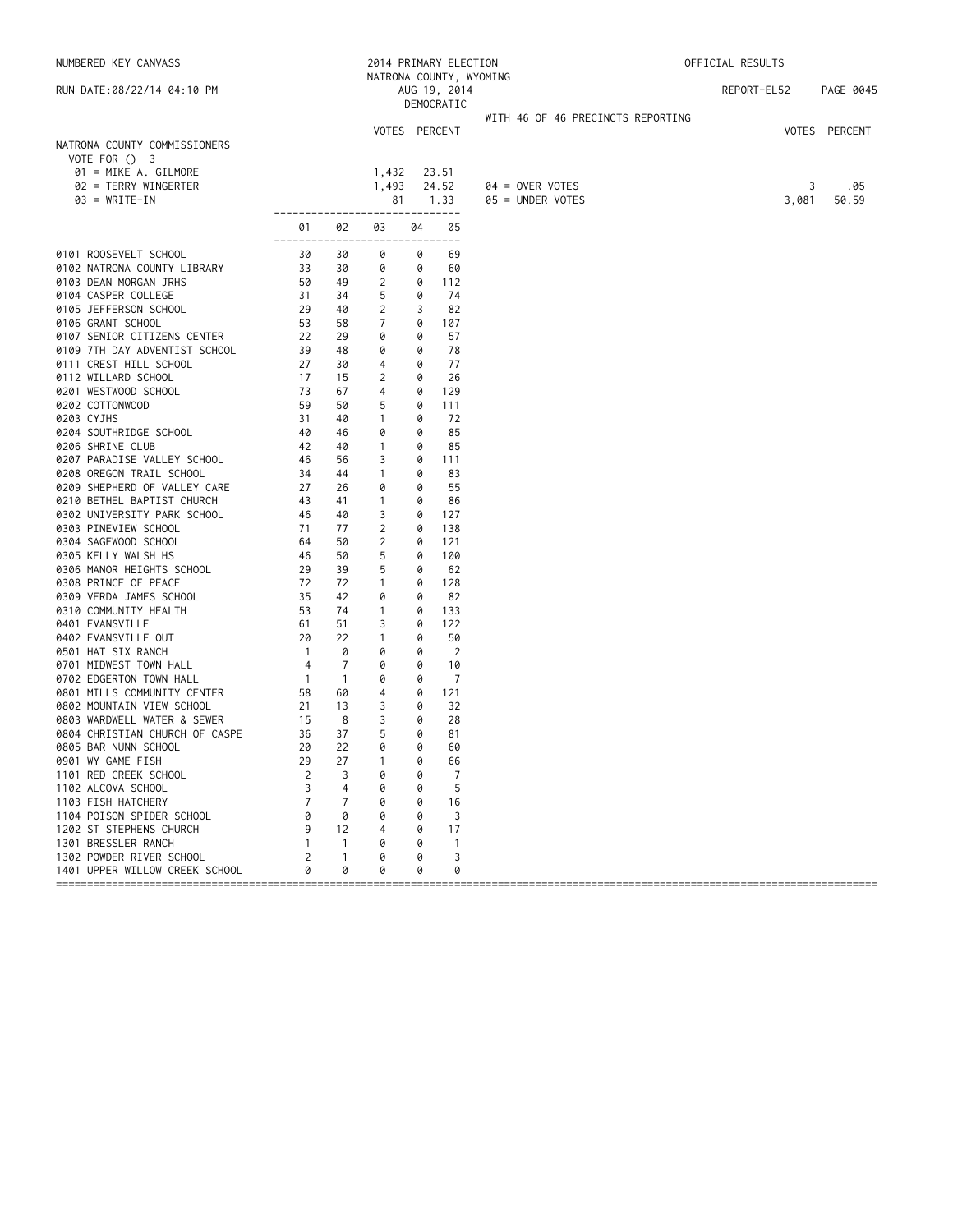| NUMBERED KEY CANVASS                                                                                                          |                                                                                     |                          |        | 2014 PRIMARY ELECTION<br>NATRONA COUNTY, WYOMING |                                   | OFFICIAL RESULTS |               |           |
|-------------------------------------------------------------------------------------------------------------------------------|-------------------------------------------------------------------------------------|--------------------------|--------|--------------------------------------------------|-----------------------------------|------------------|---------------|-----------|
| RUN DATE:08/22/14 04:10 PM                                                                                                    |                                                                                     |                          |        | AUG 19, 2014<br>DEMOCRATIC                       |                                   | REPORT-EL52      |               | PAGE 0046 |
|                                                                                                                               |                                                                                     |                          |        |                                                  | WITH 46 OF 46 PRECINCTS REPORTING |                  |               |           |
|                                                                                                                               |                                                                                     |                          |        | VOTES PERCENT                                    |                                   |                  | VOTES PERCENT |           |
| NATRONA COUNTY CORONER<br>VOTE FOR () 1                                                                                       |                                                                                     |                          |        |                                                  |                                   |                  |               |           |
| 01 = NO CANDIDATE FILED                                                                                                       |                                                                                     |                          |        | 0                                                | $03 =$ OVER VOTES                 |                  | 0             |           |
| $02 = WRITE-IN$                                                                                                               |                                                                                     |                          | 35     | 1.72                                             | 04 = UNDER VOTES                  |                  | 1,995         | 98.28     |
|                                                                                                                               | -------------------------                                                           |                          |        |                                                  |                                   |                  |               |           |
|                                                                                                                               | 01 —<br>------------------------                                                    | 02                       | 03     | 04                                               |                                   |                  |               |           |
| 0101 ROOSEVELT SCHOOL                                                                                                         |                                                                                     |                          | 0      | 42                                               |                                   |                  |               |           |
| 0102 NATRONA COUNTY LIBRARY                                                                                                   | $\begin{array}{ccc} 0 & 1 \\ 0 & 0 \\ 0 & 2 \\ 0 & 2 \\ 0 & 0 \\ 0 & 1 \end{array}$ |                          | 0      | 41                                               |                                   |                  |               |           |
| 0103 DEAN MORGAN JRHS                                                                                                         |                                                                                     |                          | 0      | 69                                               |                                   |                  |               |           |
| 0104 CASPER COLLEGE                                                                                                           |                                                                                     |                          | 0      | 46                                               |                                   |                  |               |           |
| 0105 JEFFERSON SCHOOL                                                                                                         |                                                                                     |                          | 0      | 52                                               |                                   |                  |               |           |
| 0106 GRANT SCHOOL                                                                                                             |                                                                                     |                          | 0      | 74                                               |                                   |                  |               |           |
| 0107 SENIOR CITIZENS CENTER                                                                                                   |                                                                                     |                          | 0      | 36                                               |                                   |                  |               |           |
| 0109 7TH DAY ADVENTIST SCHOOL                                                                                                 |                                                                                     |                          | 0      | 55                                               |                                   |                  |               |           |
| 0111 CREST HILL SCHOOL                                                                                                        |                                                                                     |                          | 0      | 44                                               |                                   |                  |               |           |
| 0112 WILLARD SCHOOL                                                                                                           |                                                                                     |                          | 0<br>0 | 19                                               |                                   |                  |               |           |
| 0201 WESTWOOD SCHOOL                                                                                                          |                                                                                     |                          | 0      | 89                                               |                                   |                  |               |           |
| 0202 COTTONWOOD<br>0203 CYJHS                                                                                                 | 0                                                                                   | 0                        | 0      | 74<br>48                                         |                                   |                  |               |           |
| 0204 SOUTHRIDGE SCHOOL                                                                                                        | 0                                                                                   | 0                        | 0      | 57                                               |                                   |                  |               |           |
| 0206 SHRINE CLUB                                                                                                              | 0                                                                                   | $\mathbf{1}$             | 0      | 55                                               |                                   |                  |               |           |
|                                                                                                                               | 0                                                                                   | $\overline{1}$           | 0      | 71                                               |                                   |                  |               |           |
| 0207 PARADISE VALLEY SCHOOL<br>0208 OREGON TRAIL SCHOOL                                                                       | 0                                                                                   | 0                        | 0      | 54                                               |                                   |                  |               |           |
| 0209 SHEPHERD OF VALLEY CARE                                                                                                  |                                                                                     | 0                        | 0      | 36                                               |                                   |                  |               |           |
| 0210 BETHEL BAPTIST CHURCH                                                                                                    |                                                                                     | $\overline{1}$           | 0      | 56                                               |                                   |                  |               |           |
| 0302 UNIVERSITY PARK SCHOOL                                                                                                   | $\begin{bmatrix} 0 \\ 0 \\ 0 \\ 0 \\ 0 \end{bmatrix}$                               | $\sim$ 1                 | 0      | 71                                               |                                   |                  |               |           |
| 0303 PINEVIEW SCHOOL                                                                                                          |                                                                                     | 3                        | 0      | 93                                               |                                   |                  |               |           |
| 0304 SAGEWOOD SCHOOL<br>0305 KELLY WALSH HS<br>0306 MANOR HEIGHTS SCHOOL<br>0306 MANOR HEIGHTS SCHOOL<br>0308 PDTNCE OF PEACE |                                                                                     | 3                        | 0      | 76                                               |                                   |                  |               |           |
|                                                                                                                               |                                                                                     | 0                        | 0      | 67                                               |                                   |                  |               |           |
|                                                                                                                               |                                                                                     | $\overline{3}$           | 0      | 42                                               |                                   |                  |               |           |
| 0308 PRINCE OF PEACE                                                                                                          | 0                                                                                   | $\overline{1}$           | 0      | 90                                               |                                   |                  |               |           |
| 0309 VERDA JAMES SCHOOL                                                                                                       | 0                                                                                   | $\overline{2}$           | 0      | 51                                               |                                   |                  |               |           |
| 0310 COMMUNITY HEALTH                                                                                                         | 0                                                                                   | 0                        | 0      | 87                                               |                                   |                  |               |           |
| 0401 EVANSVILLE                                                                                                               | 0<br>0                                                                              | 2<br>$\overline{1}$      | 0<br>0 | 77<br>30                                         |                                   |                  |               |           |
| 0402 EVANSVILLE OUT<br>0501 HAT SIX RANCH                                                                                     | 0                                                                                   | 0                        | 0      | $\overline{1}$                                   |                                   |                  |               |           |
| 0701 MIDWEST TOWN HALL                                                                                                        | 0                                                                                   | 0                        | 0      | $\overline{7}$                                   |                                   |                  |               |           |
| 0702 EDGERTON TOWN HALL                                                                                                       | 0                                                                                   | 0                        | 0      | 3                                                |                                   |                  |               |           |
| 0801 MILLS COMMUNITY CENTER                                                                                                   | 0                                                                                   | 0                        | 0      | 81                                               |                                   |                  |               |           |
| 0802 MOUNTAIN VIEW SCHOOL                                                                                                     | 0                                                                                   | 0                        | 0      | 23                                               |                                   |                  |               |           |
| 0803 WARDWELL WATER & SEWER                                                                                                   | 0                                                                                   | $\overline{\mathcal{O}}$ | 0      | 18                                               |                                   |                  |               |           |
| 0804 CHRISTIAN CHURCH OF CASPE                                                                                                | 0                                                                                   | $\sim$ 1                 | 0      | 52                                               |                                   |                  |               |           |
| 0805 BAR NUNN SCHOOL                                                                                                          | 0                                                                                   | 0                        | 0      | 34                                               |                                   |                  |               |           |
| 0901 WY GAME FISH                                                                                                             | 0                                                                                   | $\sim$ 1                 | 0      | 40                                               |                                   |                  |               |           |
| 1101 RED CREEK SCHOOL                                                                                                         |                                                                                     | 0                        | 0      | 4                                                |                                   |                  |               |           |
| 1102 ALCOVA SCHOOL                                                                                                            |                                                                                     | 0                        | 0      | 4                                                |                                   |                  |               |           |
| 1103 FISH HATCHERY                                                                                                            |                                                                                     | 0                        | 0      | 10                                               |                                   |                  |               |           |
| 1104 POISON SPIDER SCHOOL                                                                                                     |                                                                                     | 0                        | 0      | $\overline{1}$                                   |                                   |                  |               |           |
| 1202 ST STEPHENS CHURCH                                                                                                       |                                                                                     | 2                        | 0      | 12                                               |                                   |                  |               |           |
| 1301 BRESSLER RANCH                                                                                                           |                                                                                     | 0                        | 0      | $\mathbf{1}$                                     |                                   |                  |               |           |
| 1302 POWDER RIVER SCHOOL                                                                                                      |                                                                                     | 0                        | 0      | 2                                                |                                   |                  |               |           |
| 1401 UPPER WILLOW CREEK SCHOOL                                                                                                |                                                                                     | 0                        | 0      | 0                                                |                                   |                  |               |           |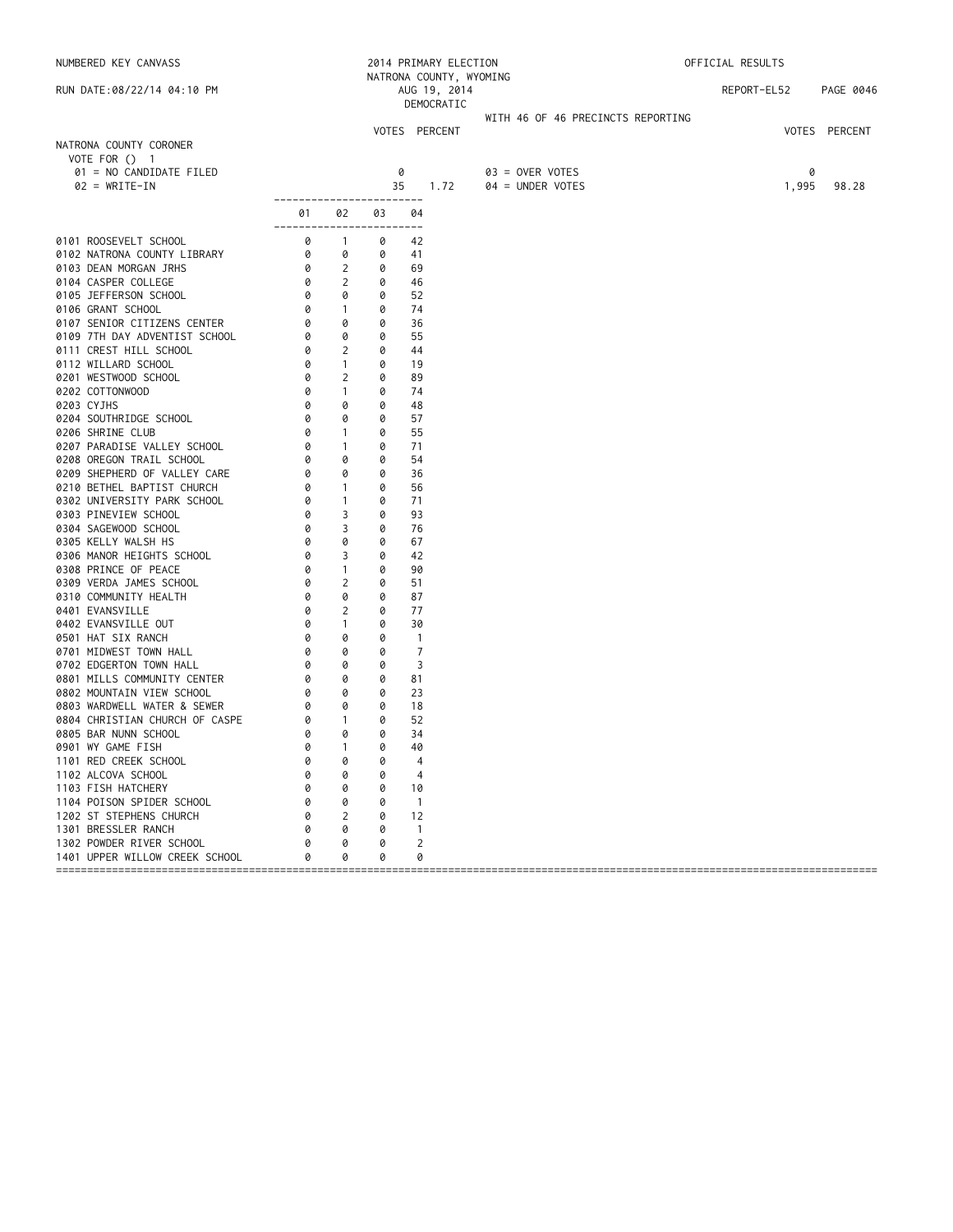| NUMBERED KEY CANVASS                                                                                                                                                    |                                                            |                            |        | 2014 PRIMARY ELECTION<br>NATRONA COUNTY, WYOMING |                                   | OFFICIAL RESULTS |                    |
|-------------------------------------------------------------------------------------------------------------------------------------------------------------------------|------------------------------------------------------------|----------------------------|--------|--------------------------------------------------|-----------------------------------|------------------|--------------------|
| RUN DATE:08/22/14 04:10 PM                                                                                                                                              |                                                            |                            |        | AUG 19, 2014<br>DEMOCRATIC                       |                                   | REPORT-EL52      | PAGE 0047          |
|                                                                                                                                                                         |                                                            |                            |        |                                                  | WITH 46 OF 46 PRECINCTS REPORTING |                  |                    |
| NATRONA COUNTY SHERIFF<br>VOTE FOR () 1<br>01 = STEVE GAYLORD                                                                                                           |                                                            |                            |        | VOTES PERCENT<br>1,574 77.54                     | 03 = OVER VOTES                   |                  | VOTES PERCENT<br>0 |
| $02 = WRITE-IN$                                                                                                                                                         |                                                            |                            | 19     | .94                                              | $04 = UNDER VOTES$                | 437              | 21.53              |
|                                                                                                                                                                         | ------------------------<br>01<br>------------------------ | 02                         | 03     | 04                                               |                                   |                  |                    |
| 0101 ROOSEVELT SCHOOL                                                                                                                                                   |                                                            | 0                          | 0      | 8                                                |                                   |                  |                    |
| 0102 NATRONA COUNTY LIBRARY                                                                                                                                             | $\begin{array}{r} 35 \\ 32 \\ 50 \\ \hline \end{array}$    | 0                          | 0      | 9                                                |                                   |                  |                    |
| 0103 DEAN MORGAN JRHS                                                                                                                                                   |                                                            | $\overline{1}$             | 0      | 20                                               |                                   |                  |                    |
| 0104 CASPER COLLEGE                                                                                                                                                     | 33                                                         | 0                          | 0      | 15                                               |                                   |                  |                    |
| 0105 JEFFERSON SCHOOL                                                                                                                                                   | 37                                                         | 0                          | 0      | 15                                               |                                   |                  |                    |
|                                                                                                                                                                         |                                                            | $\overline{\phantom{0}}$ 1 | 0      | 14                                               |                                   |                  |                    |
|                                                                                                                                                                         |                                                            | 0                          | 0      | 10                                               |                                   |                  |                    |
| 0106 GRANT SCHUUL<br>0107 SENIOR CITIZENS CENTER<br>13 - 2711 DAY ADVENTIST SCHOOL 43<br>0109 7TH DAY ADVENTIST SCHOOL<br>0111 CREST HILL SCHOOL<br>0112 WILLARD SCHOOL |                                                            | 0                          | 0      | 12                                               |                                   |                  |                    |
|                                                                                                                                                                         | $\frac{34}{1}$                                             | 0                          | 0      | 12                                               |                                   |                  |                    |
| 0112 WILLARD SCHOOL<br>0201 WESTWOOD SCHOOL                                                                                                                             | 15<br>76                                                   | 0<br>$\mathbf{1}$          | 0<br>0 | 5<br>14                                          |                                   |                  |                    |
| 0202 COTTONWOOD                                                                                                                                                         | 64                                                         | 3                          | 0      | 8                                                |                                   |                  |                    |
| 0203 CYJHS                                                                                                                                                              | 43                                                         | 0                          | 0      | 5                                                |                                   |                  |                    |
| 0204 SOUTHRIDGE SCHOOL                                                                                                                                                  | 46                                                         | 0                          | 0      | 11                                               |                                   |                  |                    |
| 0206 SHRINE CLUB                                                                                                                                                        | 45                                                         | $\mathbf{1}$               | 0      | 10                                               |                                   |                  |                    |
| 0207 PARADISE VALLEY SCHOOL                                                                                                                                             | 57                                                         | $\overline{1}$             | 0      | 14                                               |                                   |                  |                    |
| 0208 OREGON TRAIL SCHOOL                                                                                                                                                | 41                                                         | 0                          | 0      | 13                                               |                                   |                  |                    |
| 0209 SHEPHERD OF VALLEY CARE                                                                                                                                            | 28                                                         | $\overline{1}$             | 0      | $\overline{7}$                                   |                                   |                  |                    |
| 0210 BETHEL BAPTIST CHURCH                                                                                                                                              | 40                                                         | 0                          | 0      | 17                                               |                                   |                  |                    |
| 0302 UNIVERSITY PARK SCHOOL                                                                                                                                             | 56                                                         | 0                          | 0      | 16                                               |                                   |                  |                    |
| 0303 PINEVIEW SCHOOL                                                                                                                                                    | 72                                                         | 0                          | 0      | 24                                               |                                   |                  |                    |
| 0304 SAGEWOOD SCHOOL                                                                                                                                                    | 57                                                         | 0                          | 0      | 22                                               |                                   |                  |                    |
| 0305 KELLY WALSH HS                                                                                                                                                     | 53                                                         | 0                          | 0      | 14                                               |                                   |                  |                    |
| 0306 MANOR HEIGHTS SCHOOL<br>0308 PRINCE OF PEACE                                                                                                                       | 31                                                         | $\overline{1}$             | 0      | 13                                               |                                   |                  |                    |
| 0308 PRINCE OF PEACE                                                                                                                                                    | 77                                                         | 0                          | 0      | 14                                               |                                   |                  |                    |
| 0309 VERDA JAMES SCHOOL                                                                                                                                                 | 37                                                         | 0                          | 0      | 16                                               |                                   |                  |                    |
| 0310 COMMUNITY HEALTH                                                                                                                                                   | 69<br>67                                                   | 0<br>0                     | 0<br>0 | 18<br>12                                         |                                   |                  |                    |
| 0401 EVANSVILLE<br>0402 EVANSVILLE OUT                                                                                                                                  | 23                                                         | $\overline{1}$             | 0      | 7                                                |                                   |                  |                    |
| 0501 HAT SIX RANCH                                                                                                                                                      | 0                                                          | 0                          | 0      | $\overline{1}$                                   |                                   |                  |                    |
| 0701 MIDWEST TOWN HALL                                                                                                                                                  | 5                                                          | 0                          | 0      | $\overline{2}$                                   |                                   |                  |                    |
| 0702 EDGERTON TOWN HALL                                                                                                                                                 | 2                                                          | 0                          | 0      | $\mathbf{1}$                                     |                                   |                  |                    |
| 0801 MILLS COMMUNITY CENTER                                                                                                                                             | 61                                                         | $\overline{1}$             | 0      | 19                                               |                                   |                  |                    |
| 0802 MOUNTAIN VIEW SCHOOL                                                                                                                                               | 20                                                         | $\overline{1}$             | 0      | 2                                                |                                   |                  |                    |
| 0803 WARDWELL WATER & SEWER                                                                                                                                             | 16                                                         | $\overline{1}$             | 0      | $\overline{1}$                                   |                                   |                  |                    |
| 0804 CHRISTIAN CHURCH OF CASPE                                                                                                                                          | 41                                                         | $\overline{1}$             | 0      | 11                                               |                                   |                  |                    |
| 0805 BAR NUNN SCHOOL                                                                                                                                                    | 24                                                         | 2                          | 0      | 8                                                |                                   |                  |                    |
| 0901 WY GAME FISH                                                                                                                                                       | $\overline{31}$                                            | 0                          | 0      | 10                                               |                                   |                  |                    |
| 1101 RED CREEK SCHOOL                                                                                                                                                   |                                                            | 0                          | 0      | 0                                                |                                   |                  |                    |
| 1102 ALCOVA SCHOOL                                                                                                                                                      |                                                            | 0                          | 0      | 0                                                |                                   |                  |                    |
| 1103 FISH HATCHERY                                                                                                                                                      |                                                            | 0                          | 0      | 2                                                |                                   |                  |                    |
| 1104 POISON SPIDER SCHOOL                                                                                                                                               |                                                            | 0                          | 0      | -1                                               |                                   |                  |                    |
| 1202 ST STEPHENS CHURCH                                                                                                                                                 | 8                                                          | 2                          | 0      | 4                                                |                                   |                  |                    |
| 1301 BRESSLER RANCH<br>1302 POWDER RIVER SCHOOL                                                                                                                         |                                                            | 0<br>0                     | 0<br>0 | 0<br>0                                           |                                   |                  |                    |
| 1401 UPPER WILLOW CREEK SCHOOL                                                                                                                                          | 0                                                          | 0                          | 0      | 0                                                |                                   |                  |                    |
| ===============================                                                                                                                                         |                                                            |                            |        |                                                  |                                   |                  |                    |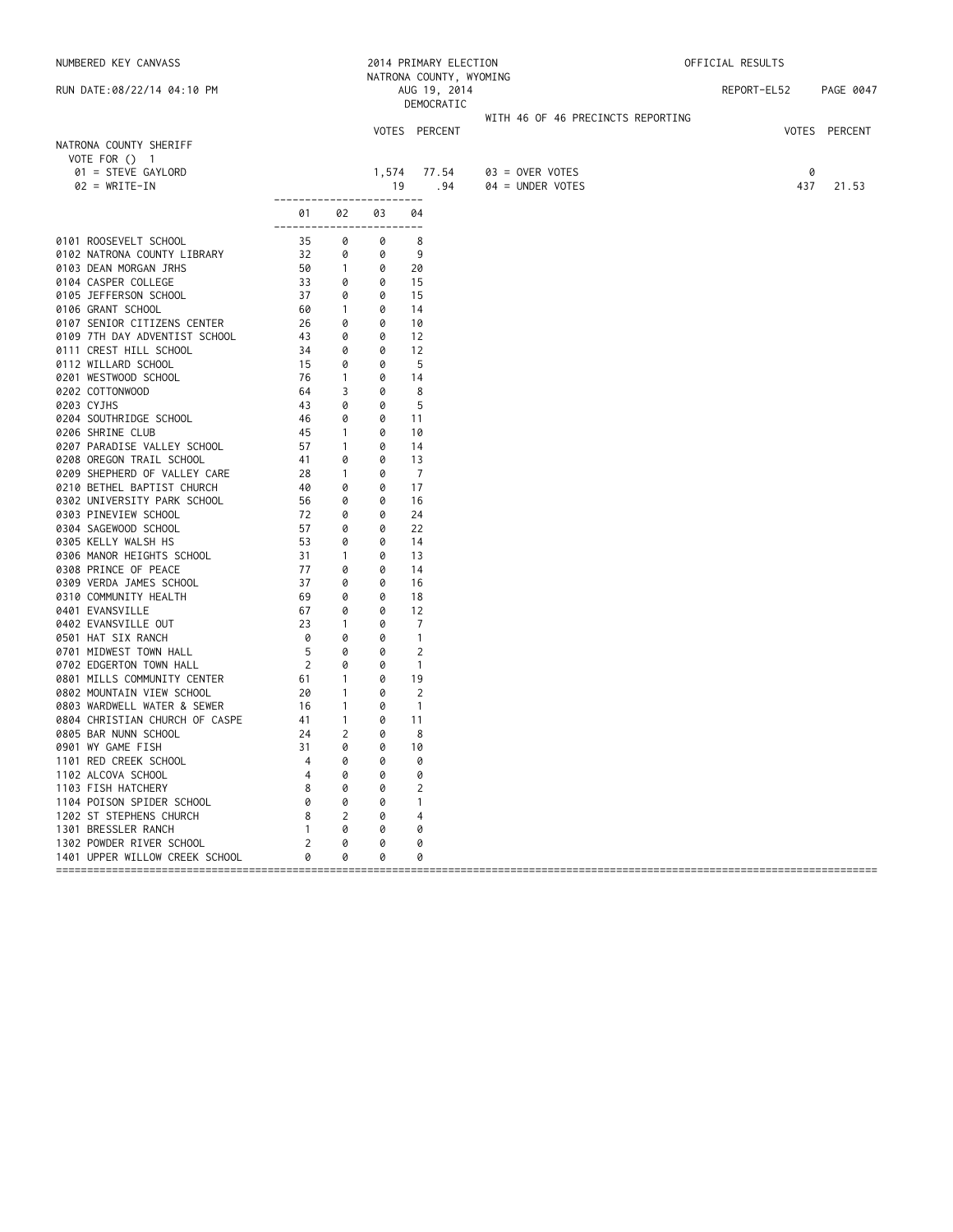| NUMBERED KEY CANVASS                             |                                                                 |                                  |        | 2014 PRIMARY ELECTION                                 |                                     | OFFICIAL RESULTS |       |               |
|--------------------------------------------------|-----------------------------------------------------------------|----------------------------------|--------|-------------------------------------------------------|-------------------------------------|------------------|-------|---------------|
| RUN DATE:08/22/14 04:10 PM                       |                                                                 |                                  |        | NATRONA COUNTY, WYOMING<br>AUG 19, 2014<br>DEMOCRATIC |                                     | REPORT-EL52      |       | PAGE 0048     |
|                                                  |                                                                 |                                  |        |                                                       | WITH 46 OF 46 PRECINCTS REPORTING   |                  |       |               |
|                                                  |                                                                 |                                  |        | VOTES PERCENT                                         |                                     |                  |       | VOTES PERCENT |
| NATRONA COUNTY CLERK                             |                                                                 |                                  |        |                                                       |                                     |                  |       |               |
| VOTE FOR $()$ 1                                  |                                                                 |                                  |        |                                                       |                                     |                  | 0     |               |
| 01 = NO CANDIDATE FILED<br>$02 = WRITE-IN$       |                                                                 |                                  | 34     | 0<br>1.67                                             | 03 = OVER VOTES<br>04 = UNDER VOTES |                  | 1,996 | 98.33         |
|                                                  | ------------------------                                        |                                  |        |                                                       |                                     |                  |       |               |
|                                                  | 01 —<br>------------------------                                | 02                               | 03     | 04                                                    |                                     |                  |       |               |
| 0101 ROOSEVELT SCHOOL                            |                                                                 | $\overline{1}$                   | 0      | 42                                                    |                                     |                  |       |               |
| 0102 NATRONA COUNTY LIBRARY                      | $\begin{bmatrix} 0 \\ 0 \\ 0 \\ 0 \\ 0 \\ 0 \\ 0 \end{bmatrix}$ | 0                                | 0      | 41                                                    |                                     |                  |       |               |
| 0103 DEAN MORGAN JRHS                            |                                                                 | 2                                | 0      | 69                                                    |                                     |                  |       |               |
| 0104 CASPER COLLEGE                              |                                                                 | $\sim$ 1                         | 0      | 47                                                    |                                     |                  |       |               |
| 0105 JEFFERSON SCHOOL                            | 0                                                               | 0                                | 0      | 52                                                    |                                     |                  |       |               |
| 0106 GRANT SCHOOL                                | 0                                                               | $\sim$ 1                         | 0      | 74                                                    |                                     |                  |       |               |
| 0107 SENIOR CITIZENS CENTER                      |                                                                 | 0                                | 0      | 36                                                    |                                     |                  |       |               |
| 0109 7TH DAY ADVENTIST SCHOOL                    |                                                                 | $\overline{\mathbf{0}}$          | 0      | 55                                                    |                                     |                  |       |               |
| 0111 CREST HILL SCHOOL                           | $\begin{bmatrix} 0 \\ 0 \\ 0 \\ 0 \\ 0 \end{bmatrix}$           | $\overline{2}$<br>$\overline{1}$ | 0<br>0 | 44<br>19                                              |                                     |                  |       |               |
| 0112 WILLARD SCHOOL<br>0201 WESTWOOD SCHOOL      |                                                                 | 2                                | 0      | 89                                                    |                                     |                  |       |               |
| 0202 COTTONWOOD                                  | 0                                                               | 0                                | 0      | 75                                                    |                                     |                  |       |               |
| 0203 CYJHS                                       | 0                                                               | 0                                | 0      | 48                                                    |                                     |                  |       |               |
| 0204 SOUTHRIDGE SCHOOL                           | 0                                                               | 0                                | 0      | 57                                                    |                                     |                  |       |               |
| 0206 SHRINE CLUB                                 | 0                                                               | $\mathbf{1}$                     | 0      | 55                                                    |                                     |                  |       |               |
| 0207 PARADISE VALLEY SCHOOL                      | 0                                                               | $\overline{2}$                   | 0      | 70                                                    |                                     |                  |       |               |
| 0208 OREGON TRAIL SCHOOL                         | 0                                                               | 0                                | 0      | 54                                                    |                                     |                  |       |               |
| 0209 SHEPHERD OF VALLEY CARE                     | 0                                                               | 0                                | 0      | 36                                                    |                                     |                  |       |               |
| 0210 BETHEL BAPTIST CHURCH                       | 0                                                               | 0                                | 0      | 57                                                    |                                     |                  |       |               |
| 0302 UNIVERSITY PARK SCHOOL                      | 0                                                               | $\sim$ 1                         | 0      | 71                                                    |                                     |                  |       |               |
| 0303 PINEVIEW SCHOOL                             | 0                                                               | $\overline{2}$                   | 0      | 94                                                    |                                     |                  |       |               |
| 0304 SAGEWOOD SCHOOL                             | 0                                                               | 3                                | 0      | 76                                                    |                                     |                  |       |               |
| 0305 KELLY WALSH HS                              | 0                                                               | 0                                | 0      | 67                                                    |                                     |                  |       |               |
| 0306 MANOR HEIGHTS SCHOOL                        | 0                                                               | 3                                | 0      | 42                                                    |                                     |                  |       |               |
| 0308 PRINCE OF PEACE                             | 0<br>0                                                          | $\overline{1}$<br>0              | 0<br>0 | 90                                                    |                                     |                  |       |               |
| 0309 VERDA JAMES SCHOOL<br>0310 COMMUNITY HEALTH | 0                                                               | $\mathbf{1}$                     | 0      | 53<br>86                                              |                                     |                  |       |               |
| 0401 EVANSVILLE                                  | 0                                                               | 2                                | 0      | 77                                                    |                                     |                  |       |               |
| 0402 EVANSVILLE OUT                              | 0                                                               | $\overline{1}$                   | 0      | 30                                                    |                                     |                  |       |               |
| 0501 HAT SIX RANCH                               | 0                                                               | 0                                | 0      | $\overline{1}$                                        |                                     |                  |       |               |
| 0701 MIDWEST TOWN HALL                           | 0                                                               | 0                                | 0      | $\overline{7}$                                        |                                     |                  |       |               |
| 0702 EDGERTON TOWN HALL                          | 0                                                               | 0                                | 0      | 3                                                     |                                     |                  |       |               |
| 0801 MILLS COMMUNITY CENTER                      | 0                                                               | $\sim$ 1                         | 0      | 80                                                    |                                     |                  |       |               |
| 0802 MOUNTAIN VIEW SCHOOL                        | 0                                                               | 0                                | 0      | 23                                                    |                                     |                  |       |               |
| 0803 WARDWELL WATER & SEWER                      | 0                                                               | $\overline{\mathcal{O}}$         | 0      | 18                                                    |                                     |                  |       |               |
| 0804 CHRISTIAN CHURCH OF CASPE                   | 0                                                               | $\overline{\phantom{a}}$         | 0      | 51                                                    |                                     |                  |       |               |
| 0805 BAR NUNN SCHOOL                             | 0                                                               | $\sim$ 1                         | 0      | 33                                                    |                                     |                  |       |               |
| 0901 WY GAME FISH                                | 0                                                               | 0                                | 0      | 41                                                    |                                     |                  |       |               |
| 1101 RED CREEK SCHOOL                            |                                                                 | -1                               | 0      | 3                                                     |                                     |                  |       |               |
| 1102 ALCOVA SCHOOL                               |                                                                 | 0                                | 0      | 4                                                     |                                     |                  |       |               |
| 1103 FISH HATCHERY                               |                                                                 | 0                                | 0      | 10                                                    |                                     |                  |       |               |
| 1104 POISON SPIDER SCHOOL                        |                                                                 | 0                                | 0      | $\overline{1}$                                        |                                     |                  |       |               |
| 1202 ST STEPHENS CHURCH                          | Ø                                                               | 2<br>0                           | 0<br>0 | 12                                                    |                                     |                  |       |               |
| 1301 BRESSLER RANCH<br>1302 POWDER RIVER SCHOOL  |                                                                 | 0                                | 0      | $\overline{1}$<br>2                                   |                                     |                  |       |               |
| 1401 UPPER WILLOW CREEK SCHOOL                   |                                                                 | 0                                | 0      | 0                                                     |                                     |                  |       |               |
|                                                  |                                                                 |                                  |        |                                                       |                                     |                  |       |               |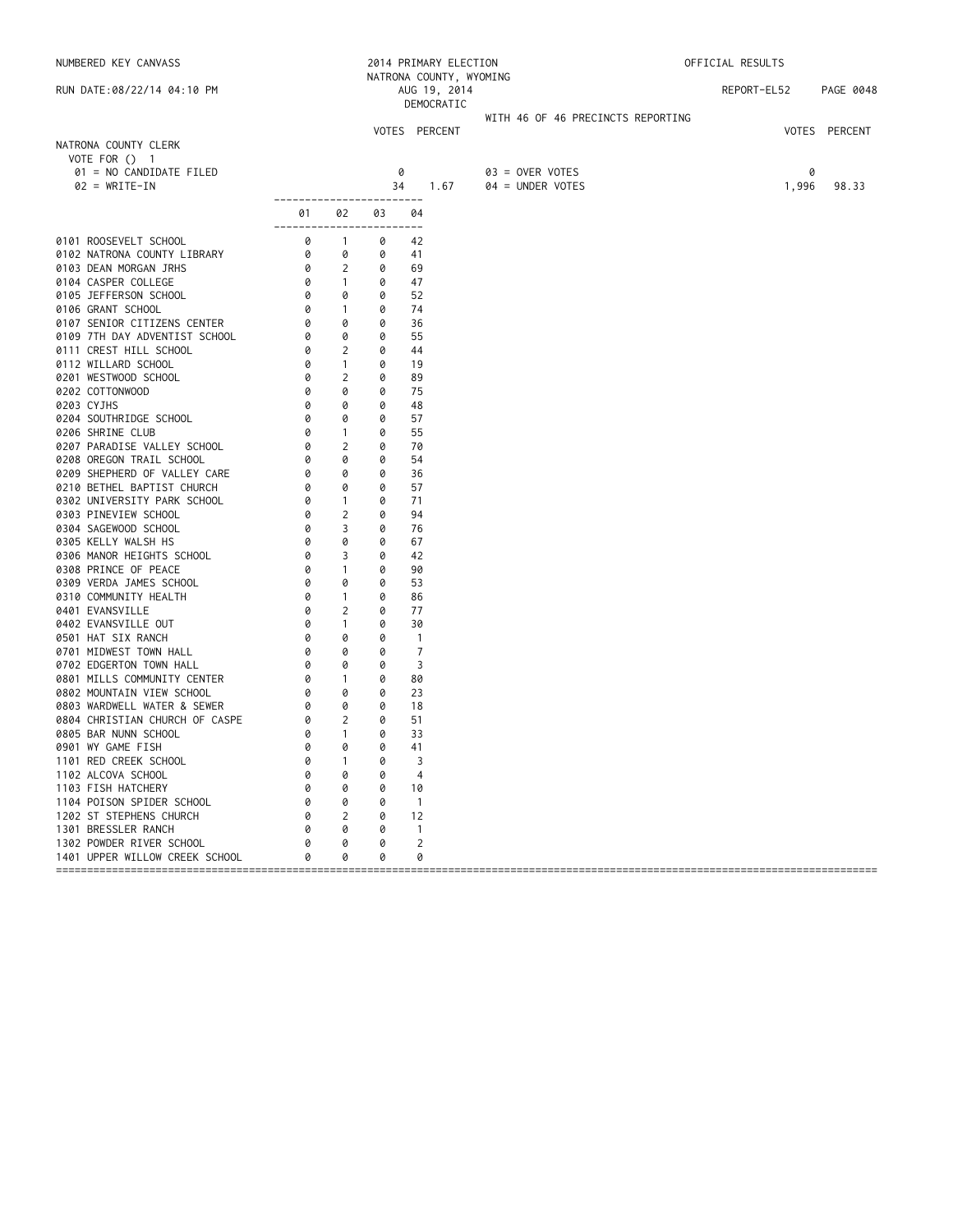| NUMBERED KEY CANVASS                             |                                                       |                            |        | 2014 PRIMARY ELECTION<br>NATRONA COUNTY, WYOMING |                                   | OFFICIAL RESULTS |       |               |
|--------------------------------------------------|-------------------------------------------------------|----------------------------|--------|--------------------------------------------------|-----------------------------------|------------------|-------|---------------|
| RUN DATE:08/22/14 04:10 PM                       |                                                       |                            |        | AUG 19, 2014<br>DEMOCRATIC                       |                                   | REPORT-EL52      |       | PAGE 0049     |
|                                                  |                                                       |                            |        |                                                  | WITH 46 OF 46 PRECINCTS REPORTING |                  |       |               |
|                                                  |                                                       |                            |        | VOTES PERCENT                                    |                                   |                  |       | VOTES PERCENT |
| NATRONA COUNTY TREASURER                         |                                                       |                            |        |                                                  |                                   |                  |       |               |
| VOTE FOR () 1<br>01 = NO CANDIDATE FILED         |                                                       |                            |        | 0                                                | 03 = OVER VOTES                   |                  | 0     |               |
| $02 = WRITE-IN$                                  |                                                       |                            | 30     | 1.48                                             | 04 = UNDER VOTES                  |                  | 2,000 | 98.52         |
|                                                  | ------------------------                              |                            |        |                                                  |                                   |                  |       |               |
|                                                  | 01 —<br>------------------------                      | 02                         | 03     | 04                                               |                                   |                  |       |               |
| 0101 ROOSEVELT SCHOOL                            |                                                       | $\overline{1}$             | 0      | 42                                               |                                   |                  |       |               |
| 0102 NATRONA COUNTY LIBRARY                      | $\begin{bmatrix} 0 \ 0 \ 0 \ 0 \end{bmatrix}$         | 0                          | 0      | 41                                               |                                   |                  |       |               |
| 0103 DEAN MORGAN JRHS                            |                                                       | $\overline{2}$             | 0      | 69                                               |                                   |                  |       |               |
| 0104 CASPER COLLEGE                              |                                                       | $\overline{\phantom{a}}$   | 0      | 46                                               |                                   |                  |       |               |
| 0105 JEFFERSON SCHOOL                            | 0                                                     | 0                          | 0      | 52                                               |                                   |                  |       |               |
| 0106 GRANT SCHOOL                                | 0                                                     | $\sim$ 1                   | 0      | 74                                               |                                   |                  |       |               |
| 0107 SENIOR CITIZENS CENTER                      | $\circ$                                               | 0                          | 0      | 36                                               |                                   |                  |       |               |
| 0109 7TH DAY ADVENTIST SCHOOL                    | $\begin{bmatrix} 0 \\ 0 \\ 0 \\ 0 \\ 0 \end{bmatrix}$ | $\circ$                    | 0      | 55                                               |                                   |                  |       |               |
| 0111 CREST HILL SCHOOL<br>0112 WILLARD SCHOOL    |                                                       | $\sim$ 1<br>$\overline{1}$ | 0<br>0 | 45<br>19                                         |                                   |                  |       |               |
| 0201 WESTWOOD SCHOOL                             |                                                       | 2                          | 0      | 89                                               |                                   |                  |       |               |
| 0202 COTTONWOOD                                  | 0                                                     | 0                          | 0      | 75                                               |                                   |                  |       |               |
| 0203 CYJHS                                       | 0                                                     | 0                          | 0      | 48                                               |                                   |                  |       |               |
| 0204 SOUTHRIDGE SCHOOL                           | 0                                                     | 0                          | 0      | 57                                               |                                   |                  |       |               |
| 0206 SHRINE CLUB                                 | 0                                                     | $\mathbf{1}$               | 0      | 55                                               |                                   |                  |       |               |
| 0207 PARADISE VALLEY SCHOOL                      | 0                                                     | $\mathbf{1}$               | 0      | 71                                               |                                   |                  |       |               |
| 0208 OREGON TRAIL SCHOOL                         | 0                                                     | 0                          | 0      | 54                                               |                                   |                  |       |               |
| 0209 SHEPHERD OF VALLEY CARE                     | 0                                                     | 0                          | 0      | 36                                               |                                   |                  |       |               |
| 0210 BETHEL BAPTIST CHURCH                       | 0                                                     | 0                          | 0      | 57                                               |                                   |                  |       |               |
| 0302 UNIVERSITY PARK SCHOOL                      | 0                                                     | $\sim$ 1                   | 0      | 71                                               |                                   |                  |       |               |
| 0303 PINEVIEW SCHOOL                             | 0                                                     | $\overline{2}$             | 0      | 94                                               |                                   |                  |       |               |
| 0304 SAGEWOOD SCHOOL                             | 0                                                     | 3                          | 0      | 76                                               |                                   |                  |       |               |
| 0305 KELLY WALSH HS                              | 0                                                     | 0                          | 0      | 67                                               |                                   |                  |       |               |
| 0306 MANOR HEIGHTS SCHOOL                        | 0                                                     | 3                          | 0      | 42                                               |                                   |                  |       |               |
| 0308 PRINCE OF PEACE                             | 0                                                     | $\overline{1}$             | 0<br>0 | 90                                               |                                   |                  |       |               |
| 0309 VERDA JAMES SCHOOL<br>0310 COMMUNITY HEALTH | 0<br>0                                                | 0<br>0                     | 0      | 53<br>87                                         |                                   |                  |       |               |
| 0401 EVANSVILLE                                  | 0                                                     | 2                          | 0      | 77                                               |                                   |                  |       |               |
| 0402 EVANSVILLE OUT                              | 0                                                     | $\overline{1}$             | 0      | 30                                               |                                   |                  |       |               |
| 0501 HAT SIX RANCH                               | 0                                                     | 0                          | 0      | $\overline{1}$                                   |                                   |                  |       |               |
| 0701 MIDWEST TOWN HALL                           | 0                                                     | 0                          | 0      | $\overline{7}$                                   |                                   |                  |       |               |
| 0702 EDGERTON TOWN HALL                          | 0                                                     | 0                          | 0      | 3                                                |                                   |                  |       |               |
| 0801 MILLS COMMUNITY CENTER                      | 0                                                     | $\sim$ 1                   | 0      | 80                                               |                                   |                  |       |               |
| 0802 MOUNTAIN VIEW SCHOOL                        | 0                                                     | 0                          | 0      | 23                                               |                                   |                  |       |               |
| 0803 WARDWELL WATER & SEWER                      | 0                                                     | $\overline{\mathcal{O}}$   | 0      | 18                                               |                                   |                  |       |               |
| 0804 CHRISTIAN CHURCH OF CASPE                   | 0                                                     | $\sim$ 1                   | 0      | 52                                               |                                   |                  |       |               |
| 0805 BAR NUNN SCHOOL                             | 0                                                     | $\overline{1}$             | 0      | 33                                               |                                   |                  |       |               |
| 0901 WY GAME FISH                                | 0                                                     | 0                          | 0      | 41                                               |                                   |                  |       |               |
| 1101 RED CREEK SCHOOL                            |                                                       | 0                          | 0      | 4                                                |                                   |                  |       |               |
| 1102 ALCOVA SCHOOL                               |                                                       | 0                          | 0      | 4                                                |                                   |                  |       |               |
| 1103 FISH HATCHERY                               |                                                       | 0                          | 0      | 10                                               |                                   |                  |       |               |
| 1104 POISON SPIDER SCHOOL                        |                                                       | 0                          | 0      | $\overline{1}$                                   |                                   |                  |       |               |
| 1202 ST STEPHENS CHURCH<br>1301 BRESSLER RANCH   | Ø                                                     | 2<br>0                     | 0<br>0 | 12<br>$\mathbf{1}$                               |                                   |                  |       |               |
| 1302 POWDER RIVER SCHOOL                         |                                                       | 0                          | 0      | 2                                                |                                   |                  |       |               |
| 1401 UPPER WILLOW CREEK SCHOOL                   |                                                       | 0                          | 0      | 0                                                |                                   |                  |       |               |
|                                                  |                                                       |                            |        |                                                  |                                   |                  |       |               |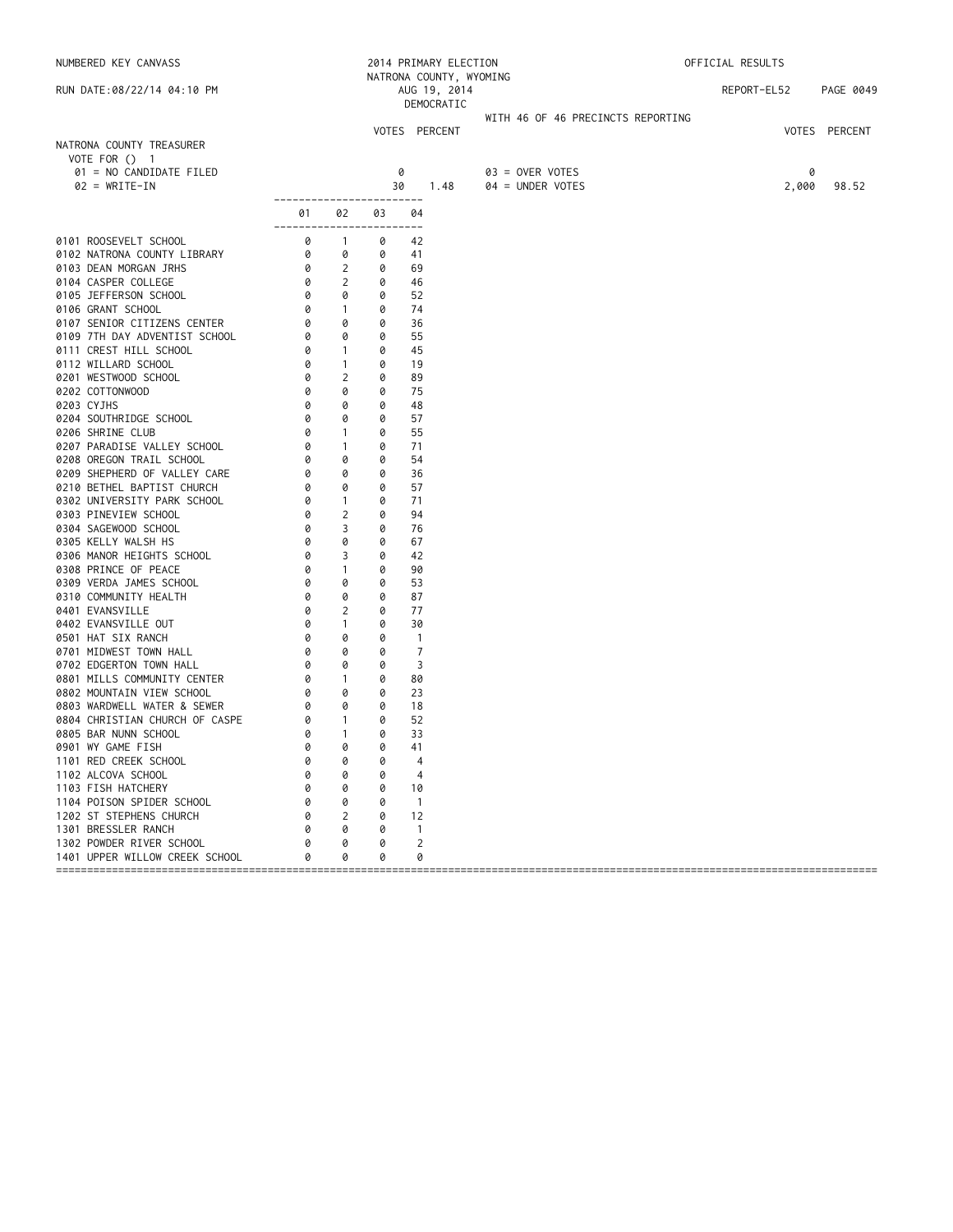| NUMBERED KEY CANVASS                            |                                                                 |                          |        | 2014 PRIMARY ELECTION                   |                                   | OFFICIAL RESULTS |       |               |
|-------------------------------------------------|-----------------------------------------------------------------|--------------------------|--------|-----------------------------------------|-----------------------------------|------------------|-------|---------------|
| RUN DATE:08/22/14 04:10 PM                      |                                                                 |                          |        | NATRONA COUNTY, WYOMING<br>AUG 19, 2014 |                                   | REPORT-EL52      |       | PAGE 0050     |
|                                                 |                                                                 |                          |        | DEMOCRATIC                              | WITH 46 OF 46 PRECINCTS REPORTING |                  |       |               |
|                                                 |                                                                 |                          |        | VOTES PERCENT                           |                                   |                  |       | VOTES PERCENT |
| NATRONA COUNTY ASSESSOR                         |                                                                 |                          |        |                                         |                                   |                  |       |               |
| VOTE FOR () 1                                   |                                                                 |                          |        |                                         |                                   |                  |       |               |
| 01 = NO CANDIDATE FILED                         |                                                                 |                          |        | 0                                       | 03 = OVER VOTES                   |                  | 0     |               |
| $02 = WRITE-IN$                                 |                                                                 |                          | 39     | 1.92                                    | 04 = UNDER VOTES                  |                  | 1,991 | 98.08         |
|                                                 | ------------------------                                        |                          |        | 04                                      |                                   |                  |       |               |
|                                                 | 01 —<br>------------------------                                | 02                       | 03     |                                         |                                   |                  |       |               |
| 0101 ROOSEVELT SCHOOL                           |                                                                 | $\overline{1}$           | 0      | 42                                      |                                   |                  |       |               |
| 0102 NATRONA COUNTY LIBRARY                     | $\begin{bmatrix} 0 \\ 0 \\ 0 \\ 0 \\ 0 \\ 0 \\ 0 \end{bmatrix}$ | 0                        | 0      | 41                                      |                                   |                  |       |               |
| 0103 DEAN MORGAN JRHS                           |                                                                 | 2                        | 0      | 69                                      |                                   |                  |       |               |
| 0104 CASPER COLLEGE                             |                                                                 | $\overline{4}$           | 0      | 44                                      |                                   |                  |       |               |
| 0105 JEFFERSON SCHOOL                           | 0                                                               | $\sim$ 1                 | 0      | 51                                      |                                   |                  |       |               |
| 0106 GRANT SCHOOL                               | 0                                                               | $\sim$ 1                 | 0      | 74                                      |                                   |                  |       |               |
| 0107 SENIOR CITIZENS CENTER                     | $\begin{bmatrix} 0 \\ 0 \\ 0 \\ 0 \\ 0 \end{bmatrix}$           | 0                        | 0      | 36                                      |                                   |                  |       |               |
| 0109 7TH DAY ADVENTIST SCHOOL                   |                                                                 | $\sim$ 1                 | 0      | 54                                      |                                   |                  |       |               |
| 0111 CREST HILL SCHOOL                          |                                                                 | $\sim$ 1                 | 0      | 45                                      |                                   |                  |       |               |
| 0112 WILLARD SCHOOL                             |                                                                 | $\overline{1}$           | 0      | 19                                      |                                   |                  |       |               |
| 0201 WESTWOOD SCHOOL                            |                                                                 | 3                        | 0      | 88                                      |                                   |                  |       |               |
| 0202 COTTONWOOD                                 | 0                                                               | 2                        | 0      | 73                                      |                                   |                  |       |               |
| 0203 CYJHS                                      | 0                                                               | 0                        | 0      | 48                                      |                                   |                  |       |               |
| 0204 SOUTHRIDGE SCHOOL                          | 0                                                               | 0                        | 0      | 57                                      |                                   |                  |       |               |
| 0206 SHRINE CLUB                                | 0                                                               | $\mathbf{1}$             | 0      | 55                                      |                                   |                  |       |               |
| 0207 PARADISE VALLEY SCHOOL                     | 0                                                               | $\overline{2}$           | 0      | 70                                      |                                   |                  |       |               |
| 0208 OREGON TRAIL SCHOOL                        | 0                                                               | 0                        | 0      | 54                                      |                                   |                  |       |               |
| 0209 SHEPHERD OF VALLEY CARE                    | 0                                                               | 0                        | 0      | 36                                      |                                   |                  |       |               |
| 0210 BETHEL BAPTIST CHURCH                      | 0                                                               | 0                        | 0      | 57                                      |                                   |                  |       |               |
| 0302 UNIVERSITY PARK SCHOOL                     | 0                                                               | $\sim$ 1                 | 0      | 71                                      |                                   |                  |       |               |
| 0303 PINEVIEW SCHOOL                            | 0                                                               | 2                        | 0      | 94                                      |                                   |                  |       |               |
| 0304 SAGEWOOD SCHOOL                            | 0                                                               | 4                        | 0      | 75                                      |                                   |                  |       |               |
| 0305 KELLY WALSH HS                             | 0                                                               | 0                        | 0      | 67                                      |                                   |                  |       |               |
| 0306 MANOR HEIGHTS SCHOOL                       | 0                                                               | 3                        | 0      | 42                                      |                                   |                  |       |               |
| 0308 PRINCE OF PEACE                            | 0                                                               | 0                        | 0      | 91                                      |                                   |                  |       |               |
| 0309 VERDA JAMES SCHOOL                         | 0                                                               | 0                        | 0      | 53                                      |                                   |                  |       |               |
| 0310 COMMUNITY HEALTH                           | 0                                                               | $\mathbf{1}$             | 0      | 86                                      |                                   |                  |       |               |
| 0401 EVANSVILLE                                 | 0                                                               | 2                        | 0      | 77                                      |                                   |                  |       |               |
| 0402 EVANSVILLE OUT                             | 0                                                               | $\overline{1}$           | 0      | 30                                      |                                   |                  |       |               |
| 0501 HAT SIX RANCH                              | 0                                                               | 0                        | 0      | $\overline{1}$                          |                                   |                  |       |               |
| 0701 MIDWEST TOWN HALL                          | 0                                                               | 0                        | 0      | $\overline{7}$                          |                                   |                  |       |               |
| 0702 EDGERTON TOWN HALL                         | 0                                                               | 0                        | 0      | 3                                       |                                   |                  |       |               |
| 0801 MILLS COMMUNITY CENTER                     | 0                                                               | $\circ$                  | 0      | 81                                      |                                   |                  |       |               |
| 0802 MOUNTAIN VIEW SCHOOL                       | 0                                                               | 0                        | 0      | 23                                      |                                   |                  |       |               |
| 0803 WARDWELL WATER & SEWER                     | 0                                                               | $\overline{\mathcal{O}}$ | 0      | 18                                      |                                   |                  |       |               |
| 0804 CHRISTIAN CHURCH OF CASPE                  | 0                                                               | $\sim$ 1                 | 0      | 52                                      |                                   |                  |       |               |
| 0805 BAR NUNN SCHOOL                            | 0                                                               | $\overline{1}$           | 0      | 33                                      |                                   |                  |       |               |
| 0901 WY GAME FISH                               | 0                                                               | 0                        | 0      | 41                                      |                                   |                  |       |               |
| 1101 RED CREEK SCHOOL                           |                                                                 | $\mathbf{1}$             | 0      | 3                                       |                                   |                  |       |               |
| 1102 ALCOVA SCHOOL                              |                                                                 | 0                        | 0      | 4                                       |                                   |                  |       |               |
| 1103 FISH HATCHERY                              | 0                                                               | 0                        | 0      | 10                                      |                                   |                  |       |               |
| 1104 POISON SPIDER SCHOOL                       | 0                                                               | 0                        | 0      | $\overline{1}$                          |                                   |                  |       |               |
| 1202 ST STEPHENS CHURCH                         | Ø                                                               | 2                        | 0      | 12                                      |                                   |                  |       |               |
| 1301 BRESSLER RANCH<br>1302 POWDER RIVER SCHOOL |                                                                 | 0<br>0                   | 0<br>0 | $\overline{1}$<br>2                     |                                   |                  |       |               |
| 1401 UPPER WILLOW CREEK SCHOOL                  |                                                                 | 0                        | 0      | 0                                       |                                   |                  |       |               |
|                                                 |                                                                 |                          |        |                                         |                                   |                  |       |               |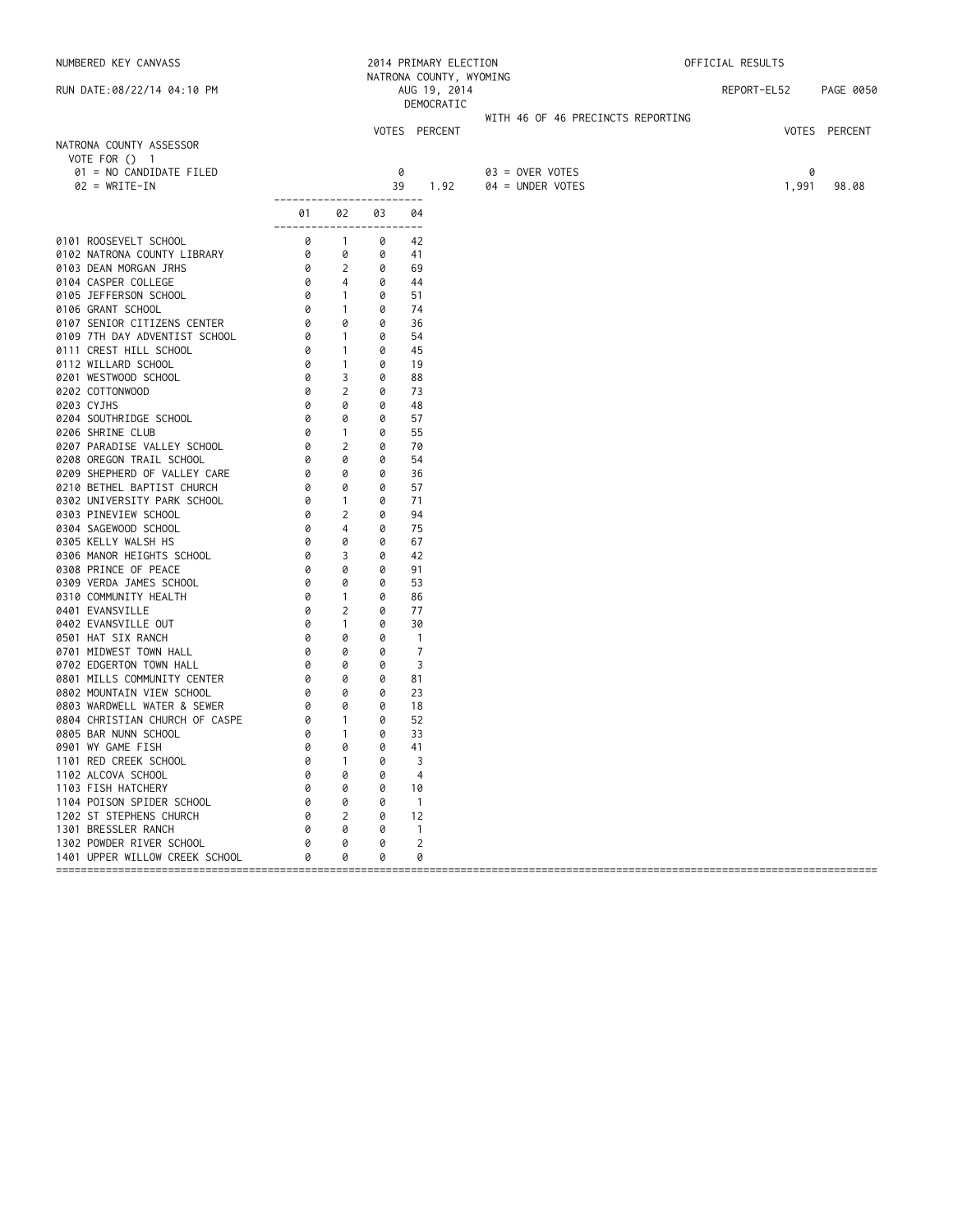| NUMBERED KEY CANVASS<br>RUN DATE:08/22/14 04:10 PM |                                                                 |                |    | 2014 PRIMARY ELECTION      |                                   | OFFICIAL RESULTS |               |
|----------------------------------------------------|-----------------------------------------------------------------|----------------|----|----------------------------|-----------------------------------|------------------|---------------|
|                                                    |                                                                 |                |    | NATRONA COUNTY, WYOMING    |                                   |                  |               |
|                                                    |                                                                 |                |    | AUG 19, 2014<br>DEMOCRATIC |                                   | REPORT-EL52      | PAGE 0051     |
|                                                    |                                                                 |                |    |                            | WITH 46 OF 46 PRECINCTS REPORTING |                  |               |
|                                                    |                                                                 |                |    | VOTES PERCENT              |                                   |                  | VOTES PERCENT |
| NATRONA COUNTY CLERK OF DISTRICT COURT             |                                                                 |                |    |                            |                                   |                  |               |
| VOTE FOR () 1                                      |                                                                 |                |    |                            |                                   |                  |               |
| 01 = NO CANDIDATE FILED                            |                                                                 |                | 0  |                            | 03 = OVER VOTES                   |                  | 0             |
| $02 = WRITE-IN$                                    |                                                                 |                | 32 | 1.58                       | 04 = UNDER VOTES                  | 1,998            | 98.42         |
|                                                    |                                                                 |                |    |                            |                                   |                  |               |
|                                                    |                                                                 |                | 03 | 04<br>$- - - - -$          |                                   |                  |               |
|                                                    |                                                                 |                | 0  | 42                         |                                   |                  |               |
|                                                    |                                                                 |                | 0  | 41                         |                                   |                  |               |
|                                                    |                                                                 |                | 0  | 69                         |                                   |                  |               |
|                                                    |                                                                 |                | 0  | 47                         |                                   |                  |               |
|                                                    |                                                                 |                | 0  | 52                         |                                   |                  |               |
|                                                    |                                                                 |                | 0  | 74                         |                                   |                  |               |
|                                                    |                                                                 |                | 0  | 36                         |                                   |                  |               |
|                                                    |                                                                 |                | 0  | 55                         |                                   |                  |               |
|                                                    |                                                                 |                | 0  | 45                         |                                   |                  |               |
|                                                    |                                                                 |                | 0  | 19                         |                                   |                  |               |
|                                                    |                                                                 |                | 0  | 89                         |                                   |                  |               |
| 0202 COTTONWOOD                                    | 0                                                               | $\mathbf{1}$   | 0  | 74                         |                                   |                  |               |
| 0203 CYJHS                                         | 0                                                               | 0              | 0  | 48                         |                                   |                  |               |
| 0204 SOUTHRIDGE SCHOOL                             | 0                                                               | 0              | 0  | 57                         |                                   |                  |               |
| 0206 SHRINE CLUB                                   |                                                                 | $\overline{1}$ | 0  | 55                         |                                   |                  |               |
| 0207 PARADISE VALLEY SCHOOL                        |                                                                 | 0              | 0  | 72                         |                                   |                  |               |
| 0208 OREGON TRAIL SCHOOL                           |                                                                 | 0              | 0  | 54                         |                                   |                  |               |
| 0209 SHEPHERD OF VALLEY CARE                       |                                                                 | 0              | 0  | 36                         |                                   |                  |               |
| 0210 BETHEL BAPTIST CHURCH                         |                                                                 | 0              | 0  | 57                         |                                   |                  |               |
| 0302 UNIVERSITY PARK SCHOOL                        |                                                                 | $\sim$ 1       | 0  | 71                         |                                   |                  |               |
| 0303 PINEVIEW SCHOOL                               |                                                                 | $\overline{2}$ | 0  | 94                         |                                   |                  |               |
| 0304 SAGEWOOD SCHOOL                               |                                                                 | 3              | 0  | 76                         |                                   |                  |               |
| 0305 KELLY WALSH HS                                |                                                                 | 0              | 0  | 67                         |                                   |                  |               |
| 0306 MANOR HEIGHTS SCHOOL                          |                                                                 | 3              | 0  | 42                         |                                   |                  |               |
| 0308 PRINCE OF PEACE                               |                                                                 | $\overline{1}$ | 0  | 90                         |                                   |                  |               |
| 0309 VERDA JAMES SCHOOL                            |                                                                 | 0              | 0  | 53                         |                                   |                  |               |
| 0310 COMMUNITY HEALTH                              | 0                                                               | 0              | 0  | 87                         |                                   |                  |               |
| 0401 EVANSVILLE                                    | 0                                                               | 2              | 0  | 77                         |                                   |                  |               |
| 0402 EVANSVILLE OUT                                | 0                                                               | 2              | 0  | 29                         |                                   |                  |               |
| 0501 HAT SIX RANCH                                 | 0                                                               | 0              | 0  | $\overline{1}$             |                                   |                  |               |
| 0701 MIDWEST TOWN HALL                             | 0                                                               | 0              | 0  | $\overline{7}$             |                                   |                  |               |
| 0702 EDGERTON TOWN HALL                            | $\begin{bmatrix} 0 \\ 0 \\ 0 \\ 0 \\ 0 \\ 0 \\ 0 \end{bmatrix}$ | 0              | 0  | 3                          |                                   |                  |               |
| 0801 MILLS COMMUNITY CENTER                        |                                                                 | $\sim$ 1       | 0  | 80                         |                                   |                  |               |
| 0802 MOUNTAIN VIEW SCHOOL                          |                                                                 | 0              | 0  | 23                         |                                   |                  |               |
| 0803 WARDWELL WATER & SEWER                        |                                                                 | 0              | 0  | 18                         |                                   |                  |               |
| 0804 CHRISTIAN CHURCH OF CASPE                     | 0                                                               | $\overline{1}$ | 0  | 52                         |                                   |                  |               |
| 0805 BAR NUNN SCHOOL                               | 0                                                               | $\overline{1}$ | 0  | 33                         |                                   |                  |               |
| 0901 WY GAME FISH                                  | 0                                                               | $\mathbf{1}$   | 0  | 40                         |                                   |                  |               |
| 1101 RED CREEK SCHOOL                              | Ø                                                               | $\mathbf{I}$   | 0  | 3                          |                                   |                  |               |
| 1102 ALCOVA SCHOOL                                 |                                                                 | 0              | 0  | 4                          |                                   |                  |               |
| 1103 FISH HATCHERY                                 |                                                                 | 0              | 0  | 10                         |                                   |                  |               |
| 1104 POISON SPIDER SCHOOL                          |                                                                 | 0              | 0  | $\mathbf{1}$               |                                   |                  |               |
| 1202 ST STEPHENS CHURCH                            |                                                                 | 2              | 0  | 12                         |                                   |                  |               |
| 1301 BRESSLER RANCH                                |                                                                 | 0              | 0  | $\mathbf{1}$               |                                   |                  |               |
| 1302 POWDER RIVER SCHOOL                           |                                                                 | 0              | 0  | 2                          |                                   |                  |               |
| 1401 UPPER WILLOW CREEK SCHOOL                     |                                                                 | 0              | 0  | 0                          |                                   |                  |               |
|                                                    |                                                                 |                |    |                            |                                   |                  |               |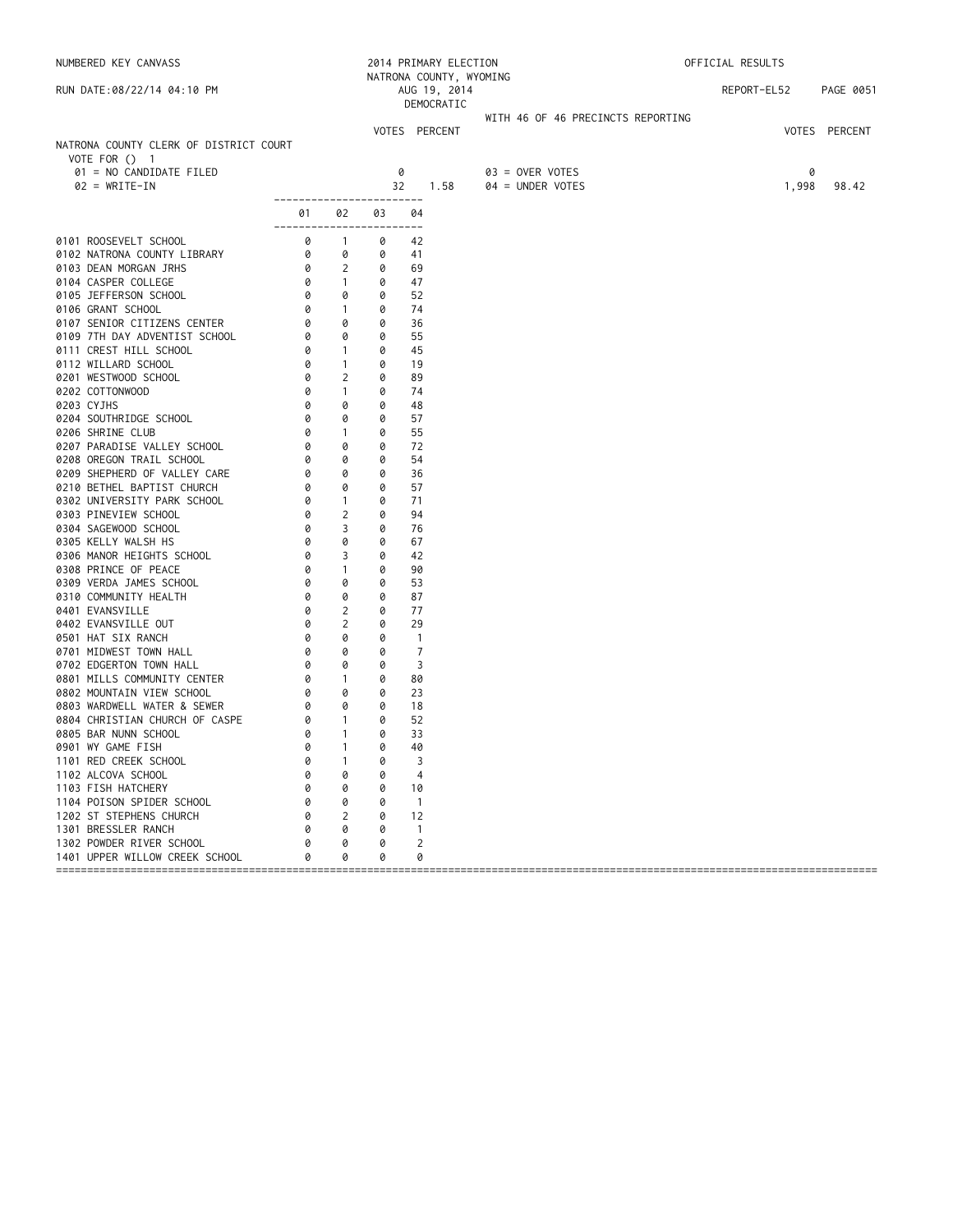| NUMBERED KEY CANVASS                          |     |     | 2014 PRIMARY ELECTION<br>NATRONA COUNTY, WYOMING |    |                           |                                   | OFFICIAL RESULTS |               |  |
|-----------------------------------------------|-----|-----|--------------------------------------------------|----|---------------------------|-----------------------------------|------------------|---------------|--|
| RUN DATE:08/22/14 04:10 PM                    |     |     |                                                  |    | AUG 19, 2014              |                                   | REPORT-EL52      | PAGE 0052     |  |
|                                               |     |     | VOTES PERCENT                                    |    |                           | WITH 10 OF 10 PRECINCTS REPORTING |                  | VOTES PERCENT |  |
| CASPER CITY COUNCIL WARD 1<br>VOTE FOR $()$ 1 |     |     |                                                  |    |                           |                                   |                  |               |  |
| 01 = KIMBERLY HOLLOWAY                        |     |     | 728                                              |    | 26.77                     | 04 = WRITE-IN                     | 15               | . 55          |  |
| $02 = ROBIN MUNDEL$                           |     |     | 1,204                                            |    | 44.28                     | 05 = OVER VOTES                   | 14               | . 51          |  |
| 03 = GABRIEL PHILLIPS                         |     |     | 464                                              |    | 17.07<br>06 = UNDER VOTES |                                   | 294              | 10.81         |  |
|                                               | 01  | 02  | 03                                               | 04 | 05                        | 06                                |                  |               |  |
| 0101 ROOSEVELT SCHOOL                         | 55  | 56  | 36                                               |    | 2                         | 8                                 |                  |               |  |
| 0102 NATRONA COUNTY LIBRARY                   | 59  | 69  | 30                                               |    | 0                         | 16                                |                  |               |  |
| 0103 DEAN MORGAN JRHS                         | 99  | 147 | 63                                               |    | 2                         | 24                                |                  |               |  |
| 0104 CASPER COLLEGE                           | 82  | 176 | 41                                               |    | $\overline{2}$            | 41                                |                  |               |  |
| 0105 JEFFERSON SCHOOL                         | 72  | 110 | 40                                               |    |                           | 37                                |                  |               |  |
| 0106 GRANT SCHOOL                             | 125 | 162 | 77                                               | 3  | 3                         | 43                                |                  |               |  |
| 0107 SENIOR CITIZENS CENTER                   | 53  | 70  | 34                                               | 0  | 2                         | 9                                 |                  |               |  |
| 0109 7TH DAY ADVENTIST SCHOOL                 | 89  | 202 | 64                                               |    |                           | 69                                |                  |               |  |
| 0111 CREST HILL SCHOOL                        | 70  | 163 | 60                                               | 4  |                           | 35                                |                  |               |  |
| 0112 WILLARD SCHOOL                           | 24  | 49  | 19                                               | Q  | Q                         | 12                                |                  |               |  |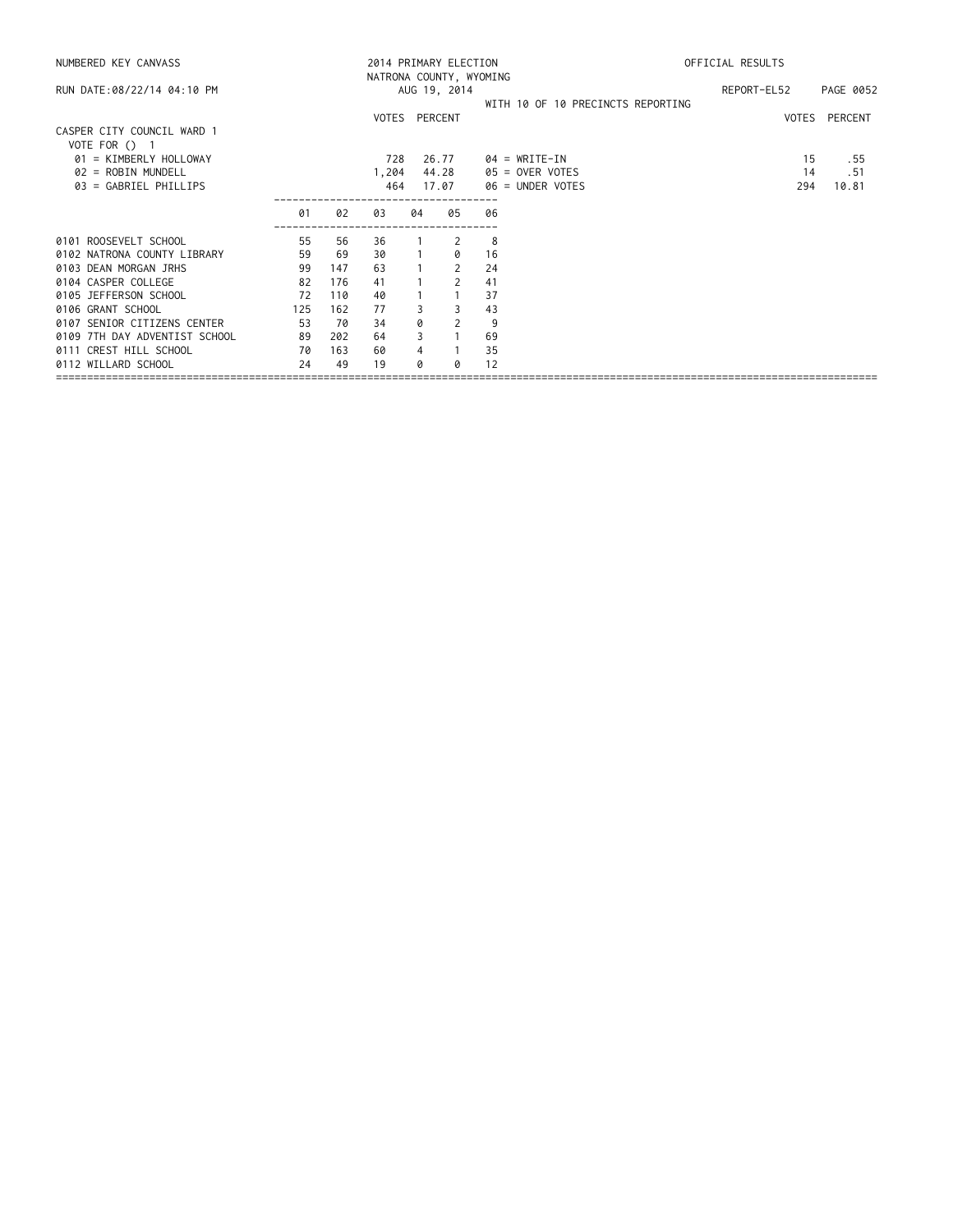| NUMBERED KEY CANVASS                        |     |     | NATRONA COUNTY, WYOMING |                | 2014 PRIMARY ELECTION |                                 | OFFICIAL RESULTS |               |  |
|---------------------------------------------|-----|-----|-------------------------|----------------|-----------------------|---------------------------------|------------------|---------------|--|
| RUN DATE:08/22/14 04:10 PM                  |     |     |                         |                | AUG 19, 2014          |                                 | REPORT-EL52      | PAGE 0053     |  |
|                                             |     |     | VOTES PERCENT           |                |                       | WITH 9 OF 9 PRECINCTS REPORTING |                  | VOTES PERCENT |  |
| CASPER CITY COUNCIL WARD 2<br>VOTE FOR () 1 |     |     |                         |                |                       |                                 |                  |               |  |
| $01 = SHAWN$ JOHNSON                        |     |     | 952                     |                | 28.37                 | $04 = WRITE-IN$                 | 25               | . 74          |  |
| $02$ = PAUL L. MEYER                        |     |     | 1,563                   |                | 46.57                 | 05 = OVER VOTES                 | 20               | .60           |  |
| $03 = SHEY SNAPP$                           |     |     | 362                     |                | 10.79                 | 06 = UNDER VOTES                | 434              | 12.93         |  |
|                                             | 01  | 02  | 03                      | 04             | 05                    | 06                              |                  |               |  |
| 0201 WESTWOOD SCHOOL                        | 92  | 161 | 45                      | $\overline{1}$ | 6                     | 25                              |                  |               |  |
| 0202 COTTONWOOD                             | 86  | 114 | 38                      | 5              | 2                     | 28                              |                  |               |  |
| 0203 CYJHS                                  | 60  | 133 | 23                      | 3              | 0                     | 28                              |                  |               |  |
| 0204 SOUTHRIDGE SCHOOL                      | 75  | 103 | 24                      |                | $\overline{1}$        | 55                              |                  |               |  |
| 0206 SHRINE CLUB                            | 164 | 277 | 54                      | 6              |                       | 89                              |                  |               |  |
| 0207 PARADISE VALLEY SCHOOL                 | 167 | 223 | 51                      |                | 4                     | 75                              |                  |               |  |
| 0208 OREGON TRAIL SCHOOL                    | 109 | 180 | 47                      | 4              | 3                     | 54                              |                  |               |  |
| 0209 SHEPHERD OF VALLEY CARE                | 68  | 98  | 36                      | 0              | 0                     | 20                              |                  |               |  |
| 0210 BETHEL BAPTIST CHURCH                  | 131 | 274 | 44                      | 4              | 3                     | 60                              |                  |               |  |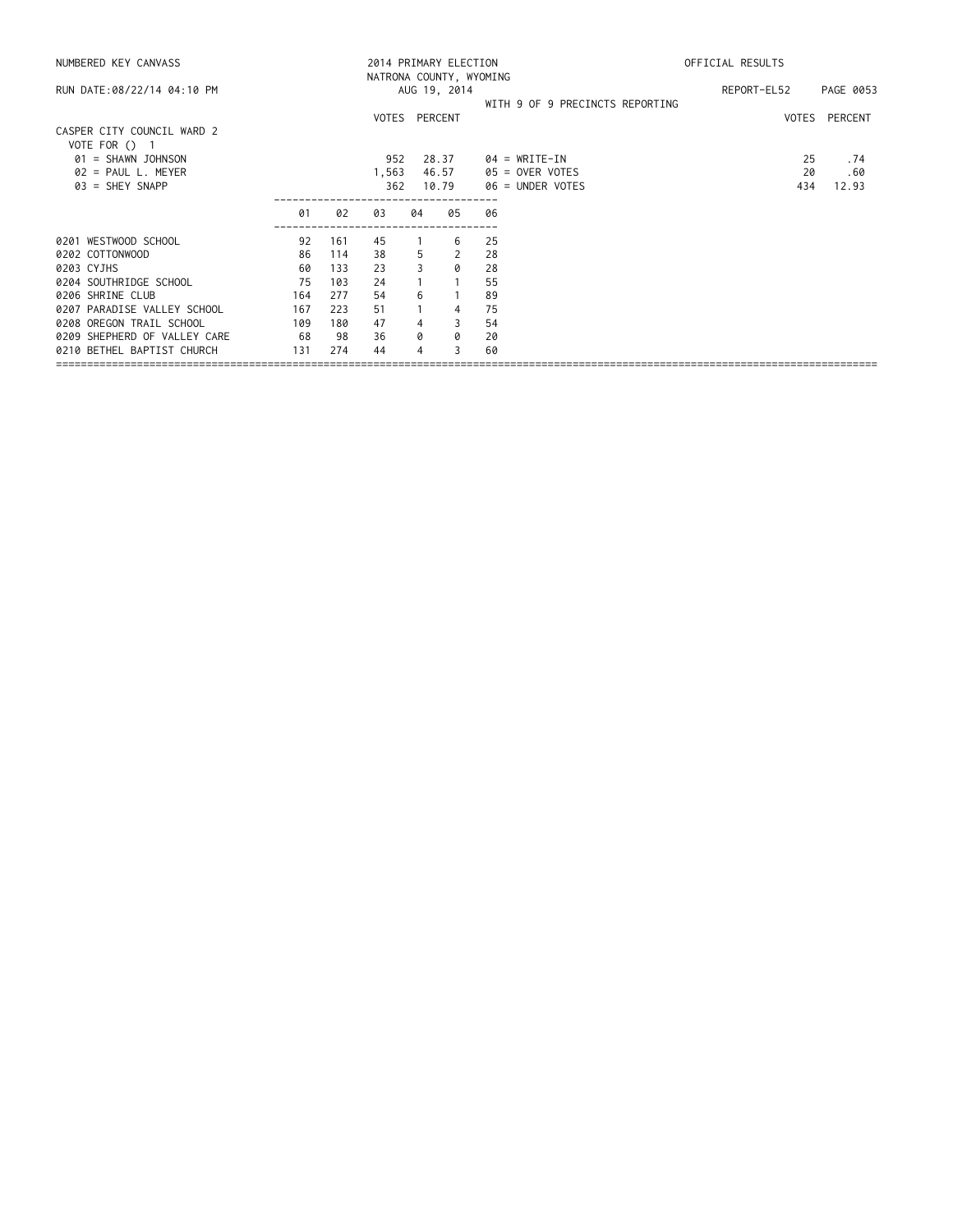| NUMBERED KEY CANVASS                        |     |     | 2014 PRIMARY ELECTION<br>NATRONA COUNTY, WYOMING | OFFICIAL RESULTS |               |              |                  |     |                                 |             |               |
|---------------------------------------------|-----|-----|--------------------------------------------------|------------------|---------------|--------------|------------------|-----|---------------------------------|-------------|---------------|
| RUN DATE:08/22/14 04:10 PM                  |     |     |                                                  |                  | AUG 19, 2014  |              |                  |     |                                 | REPORT-EL52 | PAGE 0054     |
|                                             |     |     |                                                  |                  | VOTES PERCENT |              |                  |     | WITH 8 OF 8 PRECINCTS REPORTING |             | VOTES PERCENT |
| CASPER CITY COUNCIL WARD 3<br>VOTE FOR () 2 |     |     |                                                  |                  |               |              |                  |     |                                 |             |               |
| $01$ = PHIL JONES                           |     |     | 743                                              |                  | 10.00         |              |                  |     | 05 = WILLIAM C. STREET          | 950         | 12.79         |
| $02 = SHAWN MANNING$                        |     |     | 731                                              |                  | 9.84          |              | $06 = WRITE-IN$  |     |                                 | 15          | .20           |
| $03 = RAY$ PACHECO                          |     |     | 1,775                                            |                  | 23.89         |              | 07 = OVER VOTES  |     |                                 | 130         | 1.75          |
| $04$ = KENYNE SCHLAGER                      |     |     |                                                  |                  | 21.62         |              | 08 = UNDER VOTES |     |                                 | 1,480       | 19.92         |
|                                             | 01  | 02  | 03                                               | 04               | 05            | 06           | 07               | 08  |                                 |             |               |
| 0302 UNIVERSITY PARK SCHOOL                 | 71  | 69  | 118                                              | 97               | 108           | 2            | 22               | 113 |                                 |             |               |
| 0303 PINEVIEW SCHOOL                        | 100 | 91  | 204                                              | 158              | 136           | $\mathbf{1}$ | -8               | 132 |                                 |             |               |
| 0304 SAGEWOOD SCHOOL                        | 95  | 129 | 215                                              | 162              | 104           | 2            | 30               | 145 |                                 |             |               |
| 0305 KELLY WALSH HS                         | 55  | 66  | 164                                              | 139              | 87            | 2            | -8               | 113 |                                 |             |               |
| 0306 MANOR HEIGHTS SCHOOL                   | 80  | 63  | 228                                              | 221              | 101           |              | 16               | 196 |                                 |             |               |
| 0308 PRINCE OF PEACE                        | 130 | 98  | 255                                              | 226              | 135           |              | 10               | 235 |                                 |             |               |
| 0309 VERDA JAMES SCHOOL                     | 47  | 56  | 116                                              | 107              | 74            | 0            | 8                | -84 |                                 |             |               |
| 0310 COMMUNITY HEALTH                       | 165 | 159 | 475                                              | 496              | 205           | 6            | 28               | 462 |                                 |             |               |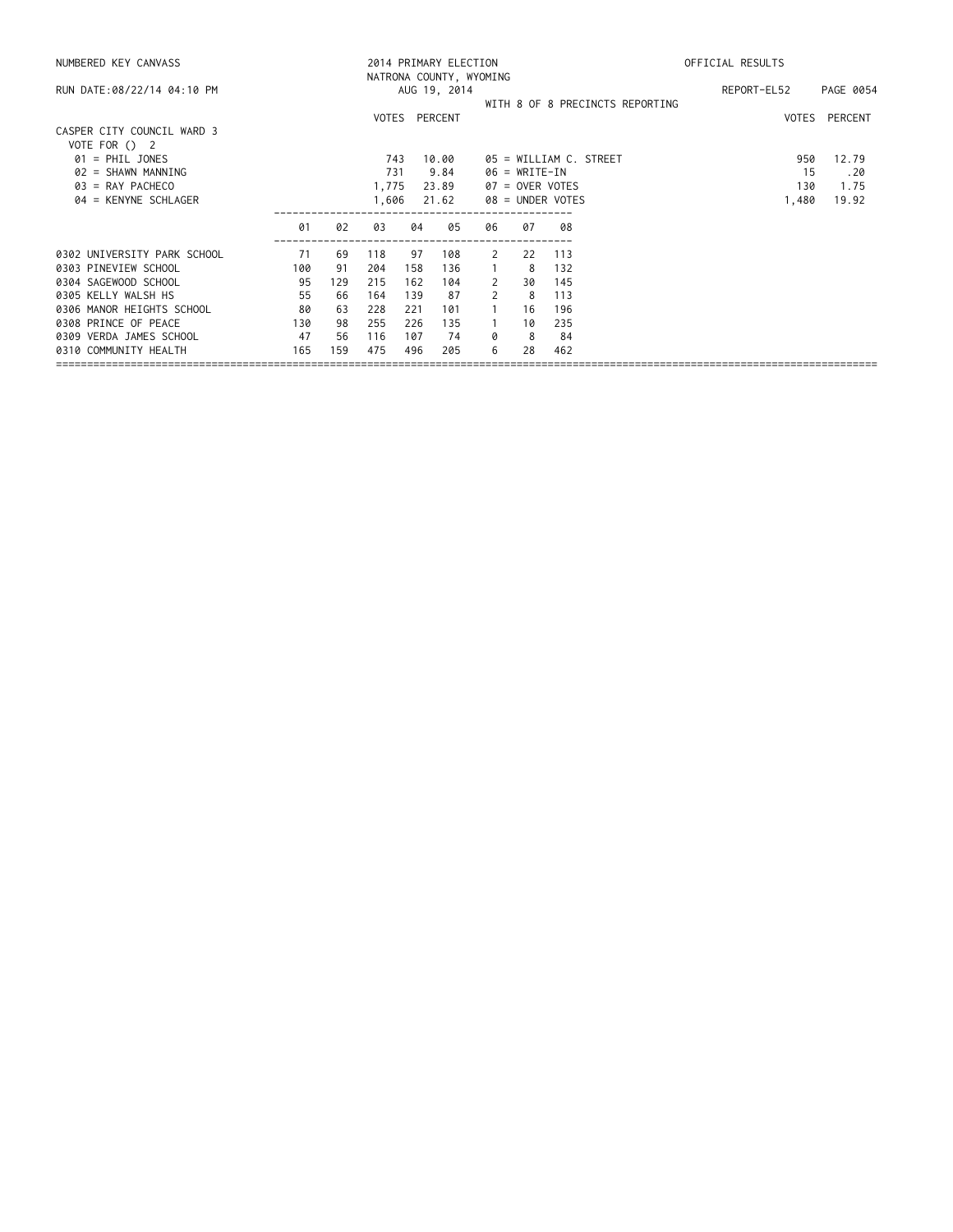| NUMBERED KEY CANVASS                          |     |     | 2014 PRIMARY ELECTION<br>NATRONA COUNTY, WYOMING |    |                |    |                                 | OFFICIAL RESULTS |           |  |  |
|-----------------------------------------------|-----|-----|--------------------------------------------------|----|----------------|----|---------------------------------|------------------|-----------|--|--|
| RUN DATE:08/22/14 04:10 PM                    |     |     |                                                  |    | AUG 19, 2014   |    |                                 | REPORT-EL52      | PAGE 0055 |  |  |
|                                               |     |     | VOTES PERCENT                                    |    |                |    | WITH 1 OF 1 PRECINCTS REPORTING | VOTES            | PERCENT   |  |  |
| BAR NUNN MAYOR<br>VOTE FOR () 1               |     |     |                                                  |    |                |    |                                 |                  |           |  |  |
| $01$ = PATRICK FORD<br>$02 = JERRY L$ . PETTY |     |     | 169<br>134                                       |    | 50.00<br>39.64 |    | 04 = OVER VOTES                 | 0                |           |  |  |
| $03 = WRITE-IN$                               |     |     |                                                  |    | .30            |    | 05 = UNDER VOTES                | 34               | 10.06     |  |  |
|                                               | 01  | 02  | 03                                               | 04 |                | 05 |                                 |                  |           |  |  |
| 0805 BAR NUNN SCHOOL                          | 169 | 134 |                                                  |    | 0              | 34 |                                 |                  |           |  |  |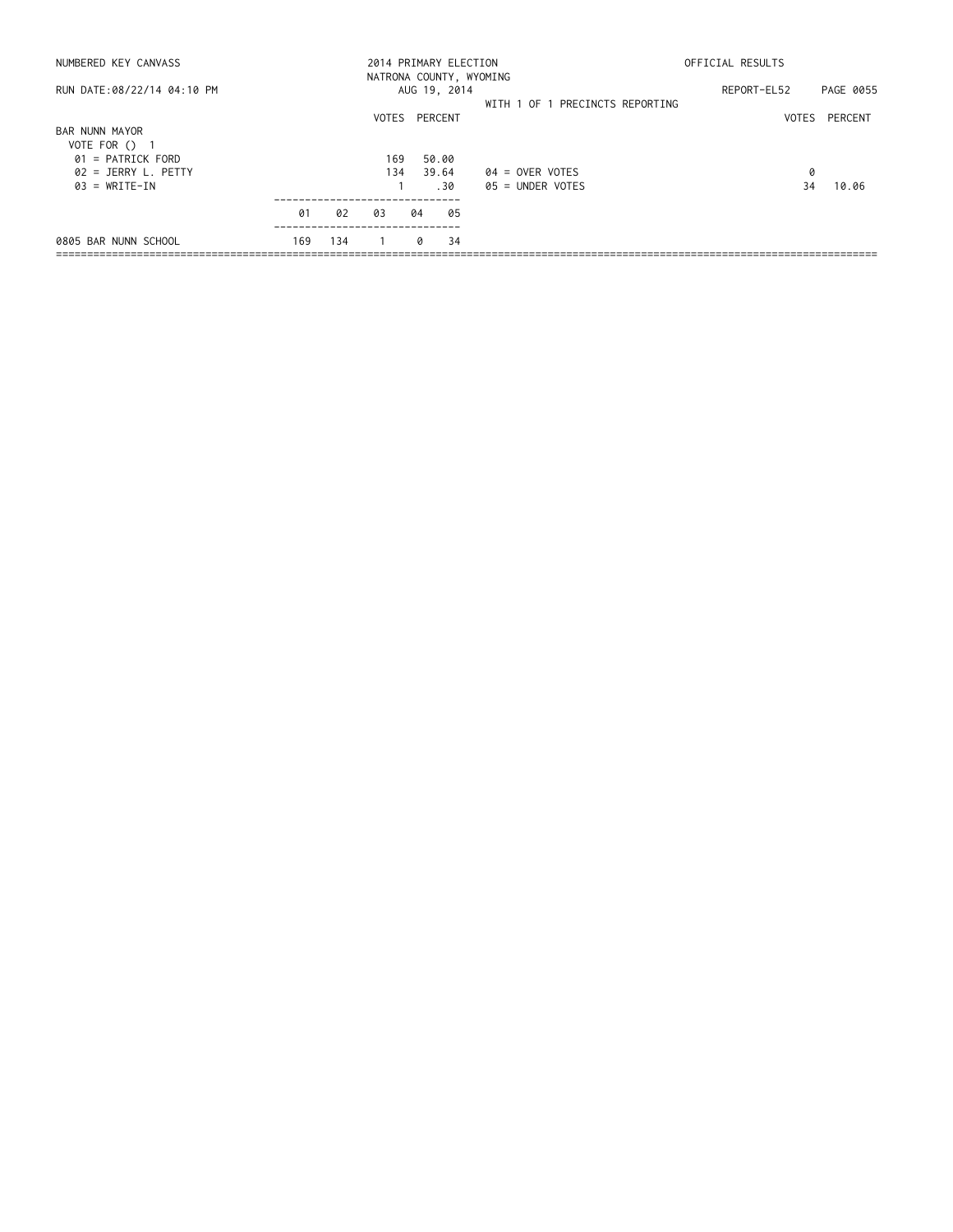| NUMBERED KEY CANVASS                   |     |     | 2014 PRIMARY ELECTION<br>NATRONA COUNTY, WYOMING | OFFICIAL RESULTS |              |             |           |                                 |     |               |
|----------------------------------------|-----|-----|--------------------------------------------------|------------------|--------------|-------------|-----------|---------------------------------|-----|---------------|
| RUN DATE:08/22/14 04:10 PM             |     |     |                                                  |                  | AUG 19, 2014 | REPORT-EL52 | PAGE 0056 |                                 |     |               |
|                                        |     |     | VOTES PERCENT                                    |                  |              |             |           | WITH 1 OF 1 PRECINCTS REPORTING |     | VOTES PERCENT |
| BAR NUNN TOWN COUNCIL<br>VOTE FOR () 2 |     |     |                                                  |                  |              |             |           |                                 |     |               |
| 01 = JOSHUA BAKE                       |     |     | 173                                              |                  | 25.59        |             |           | $04 = WRITE-IN$                 | 6   | .89           |
| 02 = ROBERT WILLIAM HOOVER             |     |     | 128                                              |                  | 18.93        |             |           | $05 =$ OVER VOTES               |     | .30           |
| $03$ = TERI KELLY                      |     |     | 194                                              |                  | 28.70        |             |           | 06 = UNDER VOTES                | 173 | 25.59         |
|                                        | 01  | 02  | 03                                               | 04               |              | 05          | 06        |                                 |     |               |
| 0805 BAR NUNN SCHOOL                   | 173 | 128 | 194                                              |                  | 6            | 2           | 173       |                                 |     |               |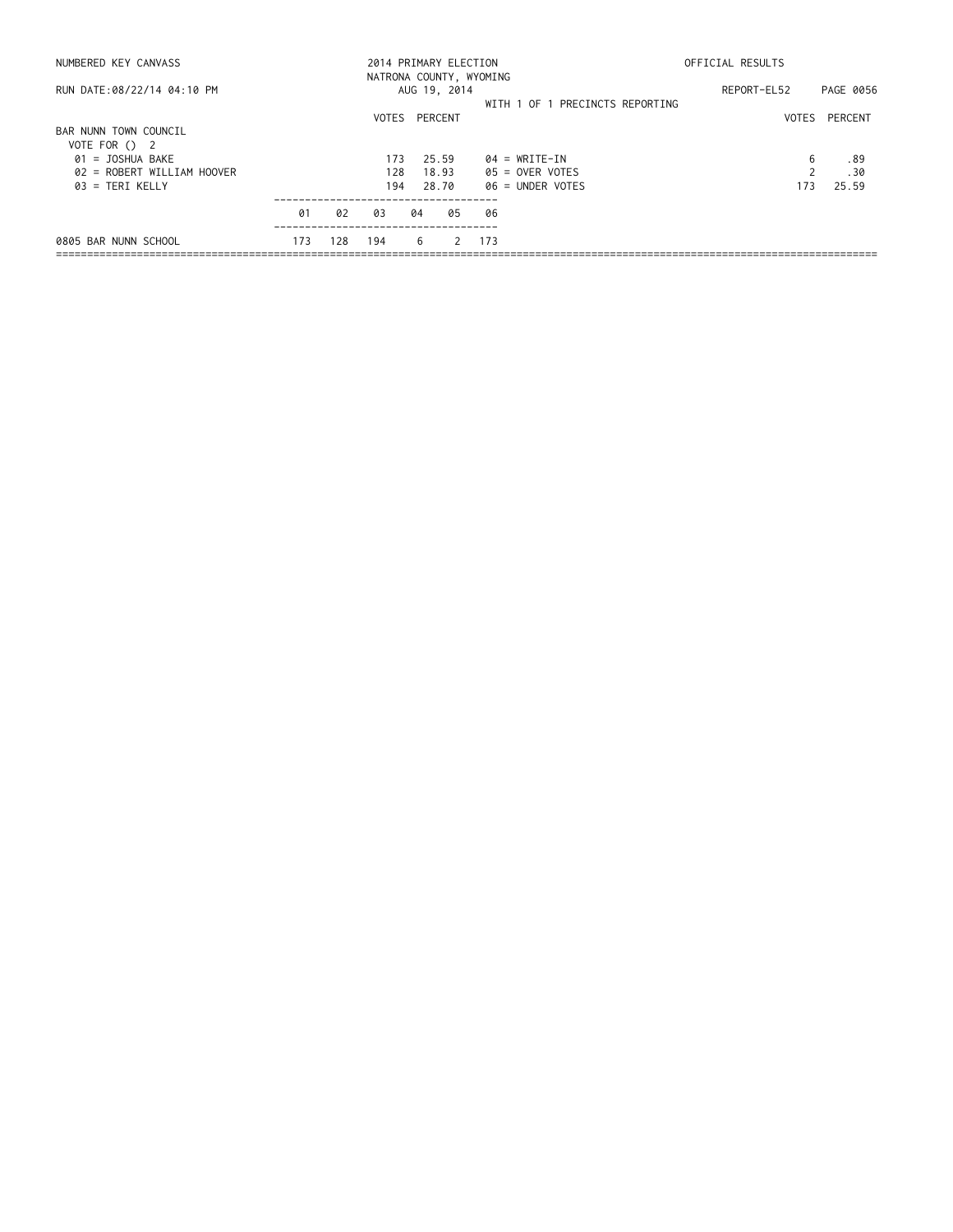| OFFICIAL RESULTS |                   |  |
|------------------|-------------------|--|
|                  |                   |  |
|                  | PAGE 0057         |  |
|                  | VOTES PERCENT     |  |
|                  |                   |  |
| 0                |                   |  |
|                  | 12.70             |  |
|                  |                   |  |
|                  |                   |  |
|                  | REPORT-EL52<br>31 |  |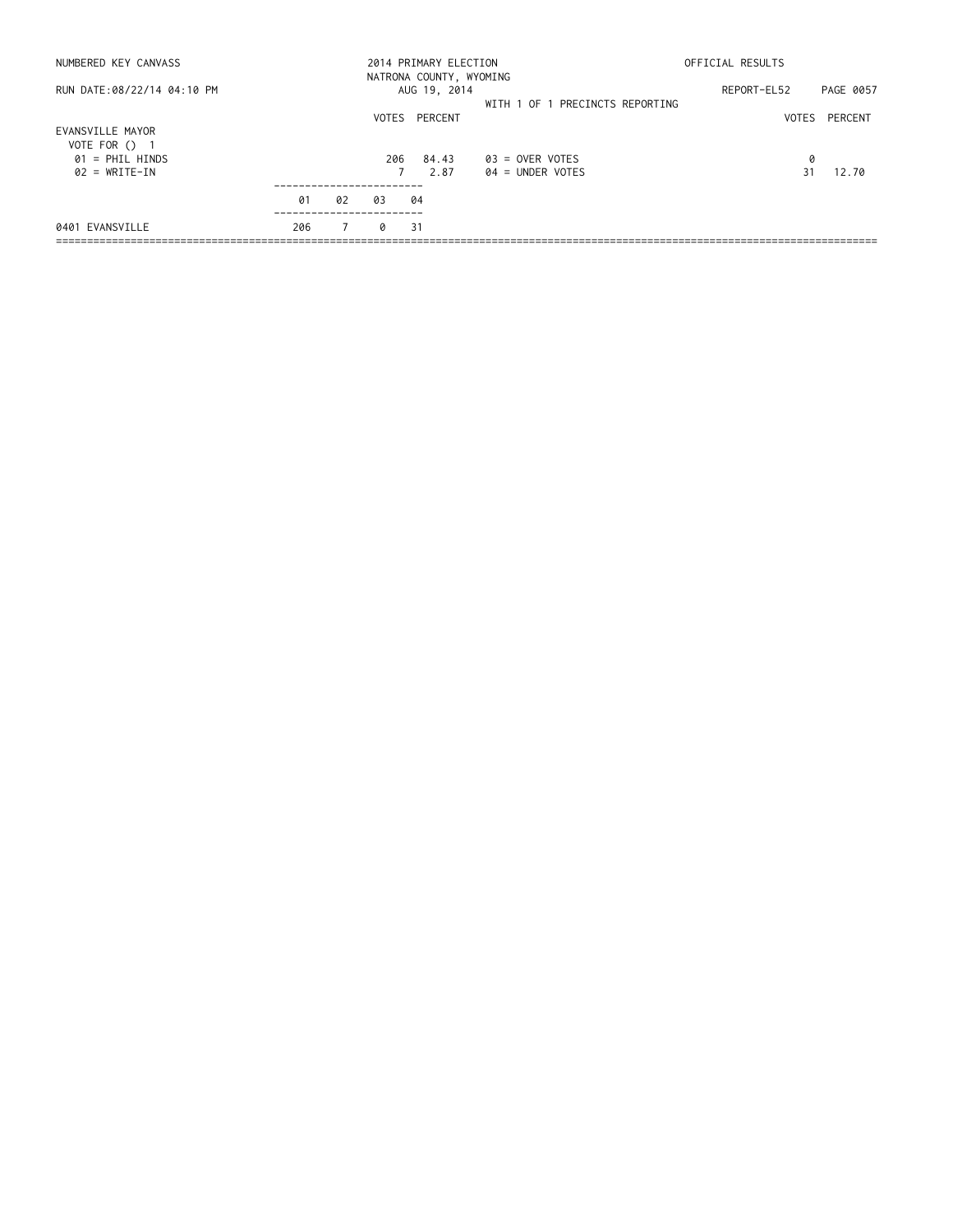| NUMBERED KEY CANVASS       |    |    | 2014 PRIMARY ELECTION   |         |              | OFFICIAL RESULTS |                   |                                 |             |           |
|----------------------------|----|----|-------------------------|---------|--------------|------------------|-------------------|---------------------------------|-------------|-----------|
|                            |    |    | NATRONA COUNTY, WYOMING |         |              |                  |                   |                                 |             |           |
| RUN DATE:08/22/14 04:10 PM |    |    |                         |         | AUG 19, 2014 |                  |                   |                                 | REPORT-EL52 | PAGE 0058 |
|                            |    |    |                         |         |              |                  |                   | WITH 1 OF 1 PRECINCTS REPORTING |             |           |
|                            |    |    | VOTES                   | PERCENT |              |                  |                   |                                 | VOTES       | PERCENT   |
| EVANSVILLE TOWN COUNCIL    |    |    |                         |         |              |                  |                   |                                 |             |           |
| VOTE FOR () 2              |    |    |                         |         |              |                  |                   |                                 |             |           |
| $01 = WALT$ BERENS         |    |    | 94                      |         | 19.26        |                  |                   |                                 |             |           |
| $02$ = ERNEST R. BLACKFORD |    |    | 95                      |         | 19.47        |                  | $05 = WRITE-IN$   |                                 | 6           | 1.23      |
| 03 = MICHAEL BOTKIN        |    |    | 94                      |         | 19.26        |                  | $06 =$ OVER VOTES |                                 | 6           | 1.23      |
| $04 = JOSEPH A. KNOP$      |    |    | 127                     |         | 26.02        |                  | 07 = UNDER VOTES  |                                 | 66          | 13.52     |
|                            | 01 | 02 | 03                      | 04      | 05           | 06               | -07               |                                 |             |           |
| 0401 EVANSVILLE            | 94 | 95 | 94                      | 127     | 6            | 6                | 66                |                                 |             |           |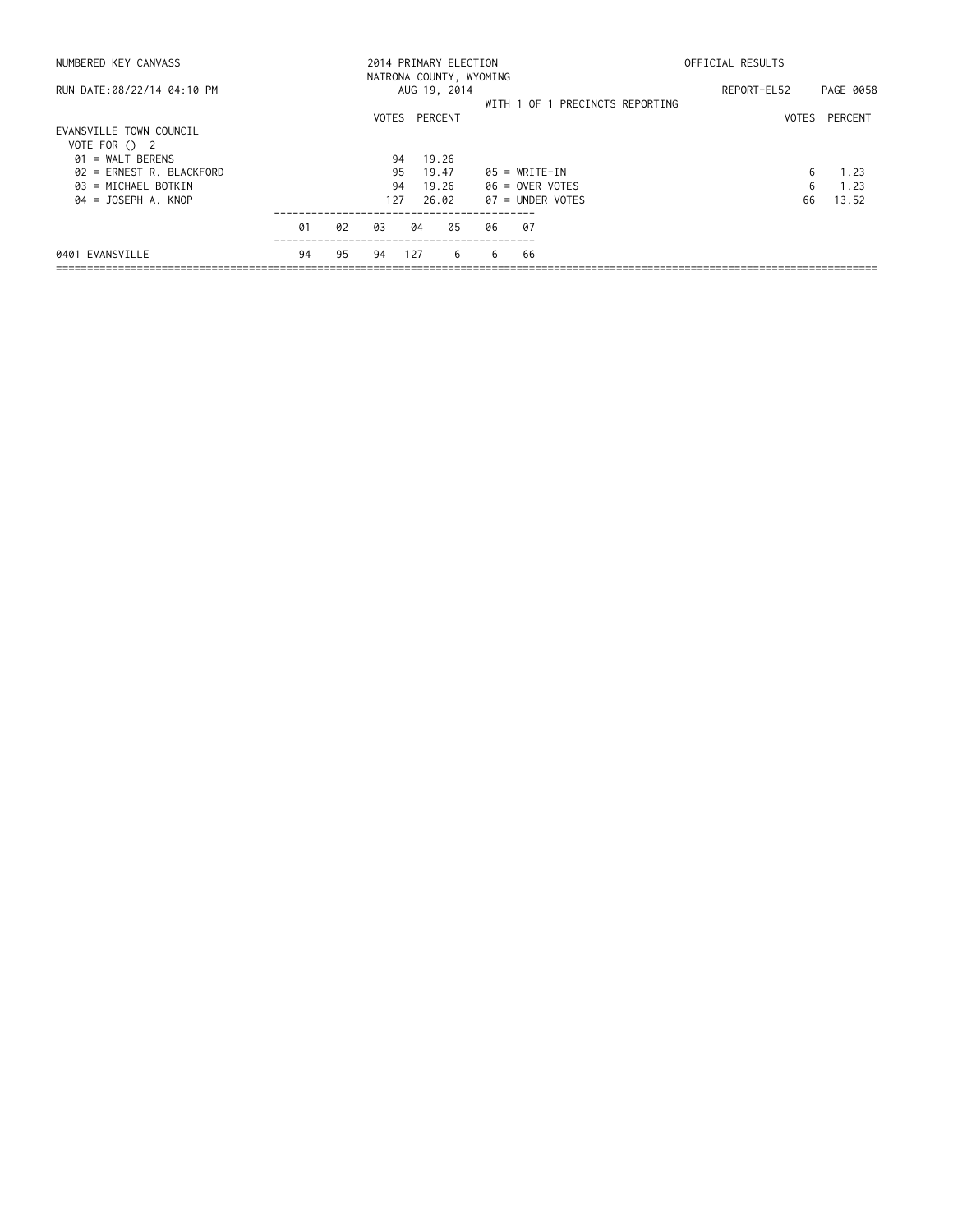| NUMBERED KEY CANVASS                             |     |     | 2014 PRIMARY ELECTION   | OFFICIAL RESULTS |                                 |             |               |
|--------------------------------------------------|-----|-----|-------------------------|------------------|---------------------------------|-------------|---------------|
|                                                  |     |     | NATRONA COUNTY, WYOMING |                  |                                 |             |               |
| RUN DATE:08/22/14 04:10 PM                       |     |     |                         | AUG 19, 2014     |                                 | REPORT-EL52 | PAGE 0059     |
|                                                  |     |     |                         |                  | WITH 1 OF 1 PRECINCTS REPORTING |             |               |
|                                                  |     |     |                         | VOTES PERCENT    |                                 |             | VOTES PERCENT |
| MILLS MAYOR                                      |     |     |                         |                  |                                 |             |               |
| VOTE FOR () 1<br>$01 = \text{MARROL YCE WILSON}$ |     |     | 287                     | 73.03            | $03 =$ OVER VOTES               |             | . 25          |
| $02 = WRITE-IN$                                  |     |     | 32                      | 8.14             | $04 =$ UNDER VOTES              | 73          | 18.58         |
|                                                  |     |     |                         |                  |                                 |             |               |
|                                                  | 01  | 02  | 03                      | 04               |                                 |             |               |
| 0801 MILLS COMMUNITY CENTER                      | 287 | -32 |                         | - 73             |                                 |             |               |
|                                                  |     |     |                         |                  |                                 |             |               |